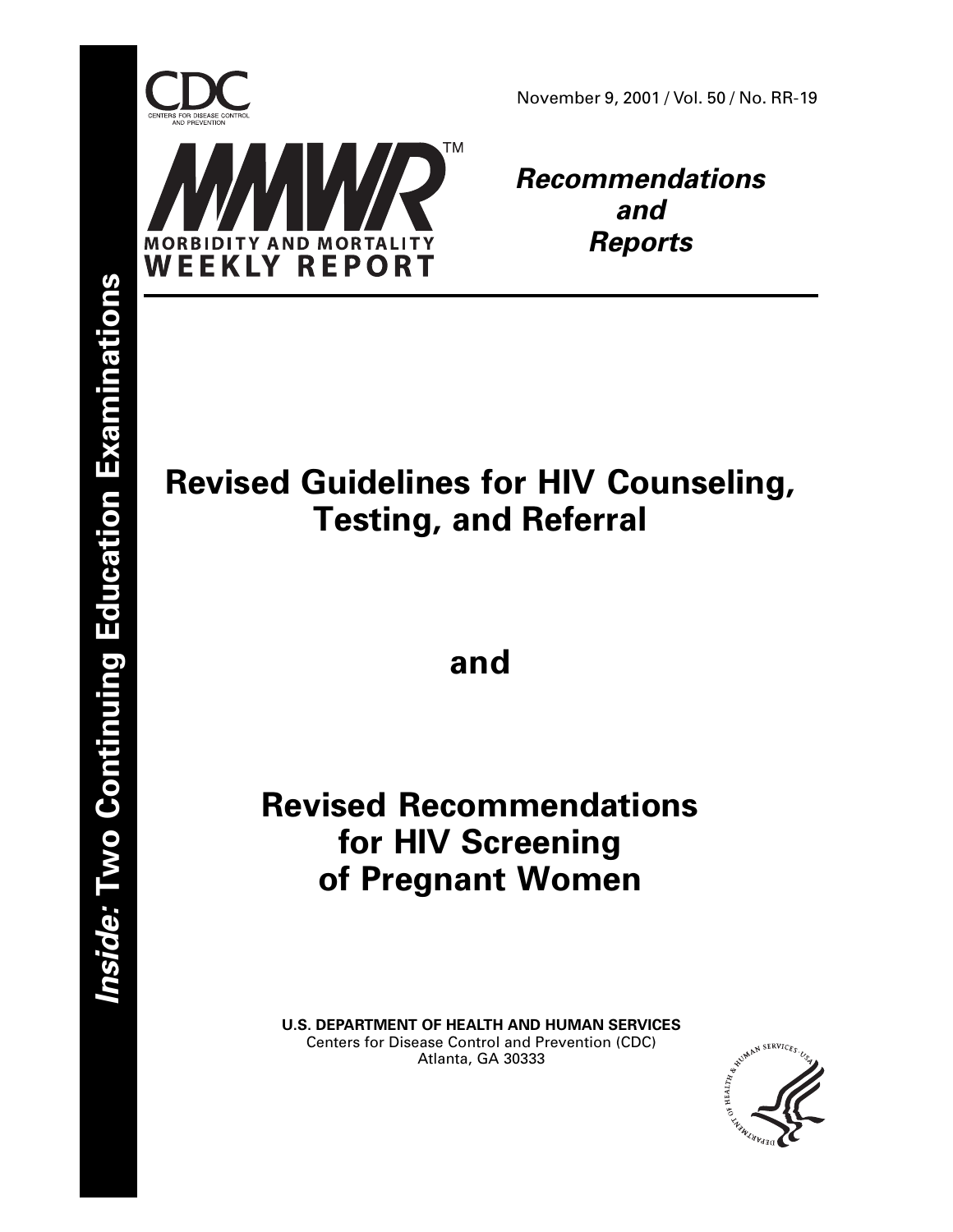The MMWR series of publications is published by the Epidemiology Program Office, Centers for Disease Control and Prevention (CDC), U.S. Department of Health and Human Services, Atlanta, GA 30333.

### **SUGGESTED CITATION**

Centers for Disease Control and Prevention. Revised Guidelines for HIV Counseling, Testing, and Referral and Revised Recommendations for HIV Screening of Pregnant Women. MMWR 2001;50(No. RR-19):[inclusive page numbers].

| Centers for Disease Control and Prevention  Jeffrey P. Koplan, M.D., M.P.H.<br><b>Director</b>                                                                  |
|-----------------------------------------------------------------------------------------------------------------------------------------------------------------|
| The material in this report was prepared for publication by<br>National Center for HIV, STD, and TB Prevention  Harold W. Jaffe, M.D.<br><b>Acting Director</b> |
| Division of HIV/AIDS Prevention - Surveillance                                                                                                                  |
| Director                                                                                                                                                        |
| The production of this report as an MMWR serial publication was coordinated in                                                                                  |
| <b>Acting Director</b>                                                                                                                                          |
| Office of Scientific and Health Communications  John W. Ward, M.D.<br>Director<br><b>Editor, MMWR Series</b>                                                    |
| Recommendations and Reports  Suzanne M. Hewitt, M.P.A.<br><b>Managing Editor</b>                                                                                |
| <b>Amanda Crowell</b><br><b>Project Editor</b>                                                                                                                  |
| Lynda G. Cupell<br><b>Visual Information Specialist</b>                                                                                                         |
| Michele D. Renshaw<br>Erica R. Shaver                                                                                                                           |
| <b>Information Technology Specialists</b>                                                                                                                       |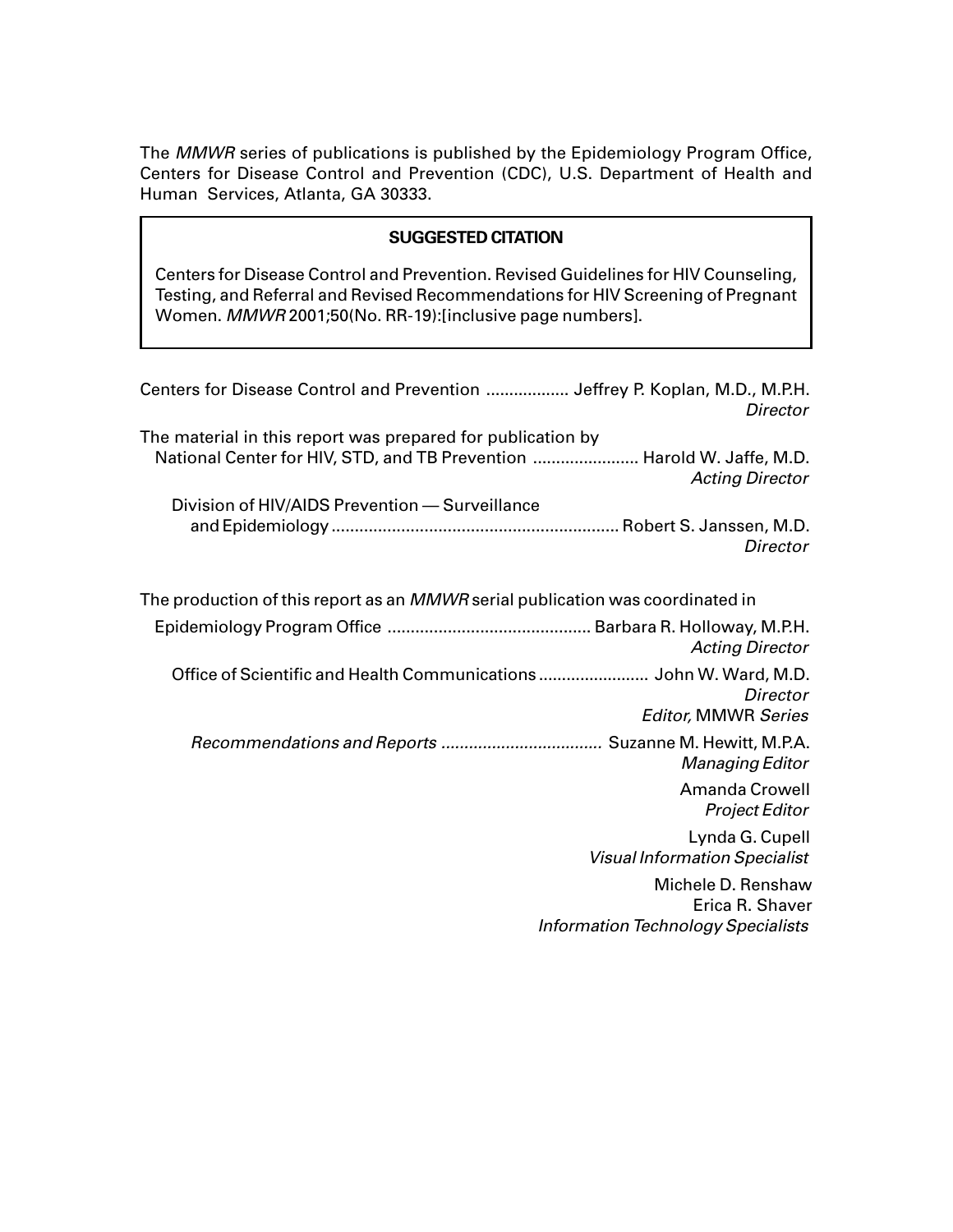## **Contents**

| Revised Guidelines for HIV Counseling, Testing, and Referral  1 |  |
|-----------------------------------------------------------------|--|
|                                                                 |  |
|                                                                 |  |
|                                                                 |  |
|                                                                 |  |
|                                                                 |  |
|                                                                 |  |
| Quality Assurance and Evaluation of HIV CTR Services 43         |  |
|                                                                 |  |
|                                                                 |  |
|                                                                 |  |
|                                                                 |  |
|                                                                 |  |
|                                                                 |  |
| Revised Recommendations for HIV Screening of Pregnant Women  59 |  |
|                                                                 |  |
|                                                                 |  |
|                                                                 |  |
|                                                                 |  |
|                                                                 |  |
|                                                                 |  |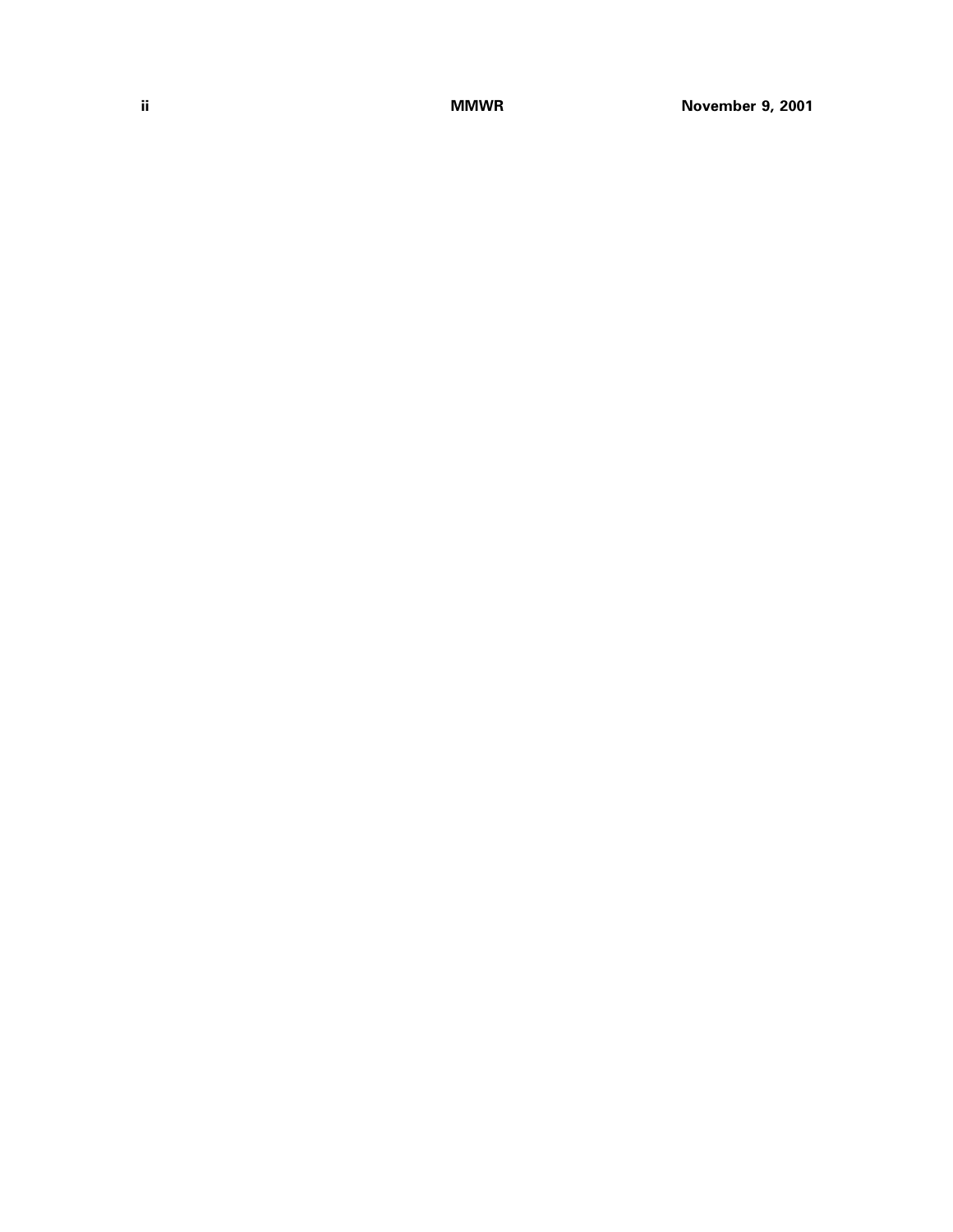## **Notice to Readers**

This MMWR contains two articles, each with a continuing education examination. Each examination is printed on blue paper and placed directly after its accompanying article. The first examination is labeled RR-19a1, and the second is labeled RR-19a2. Please make sure you complete and submit the correct response form for the article for which you want to receive continuing education credit. You may take both examinations and receive credit for both articles.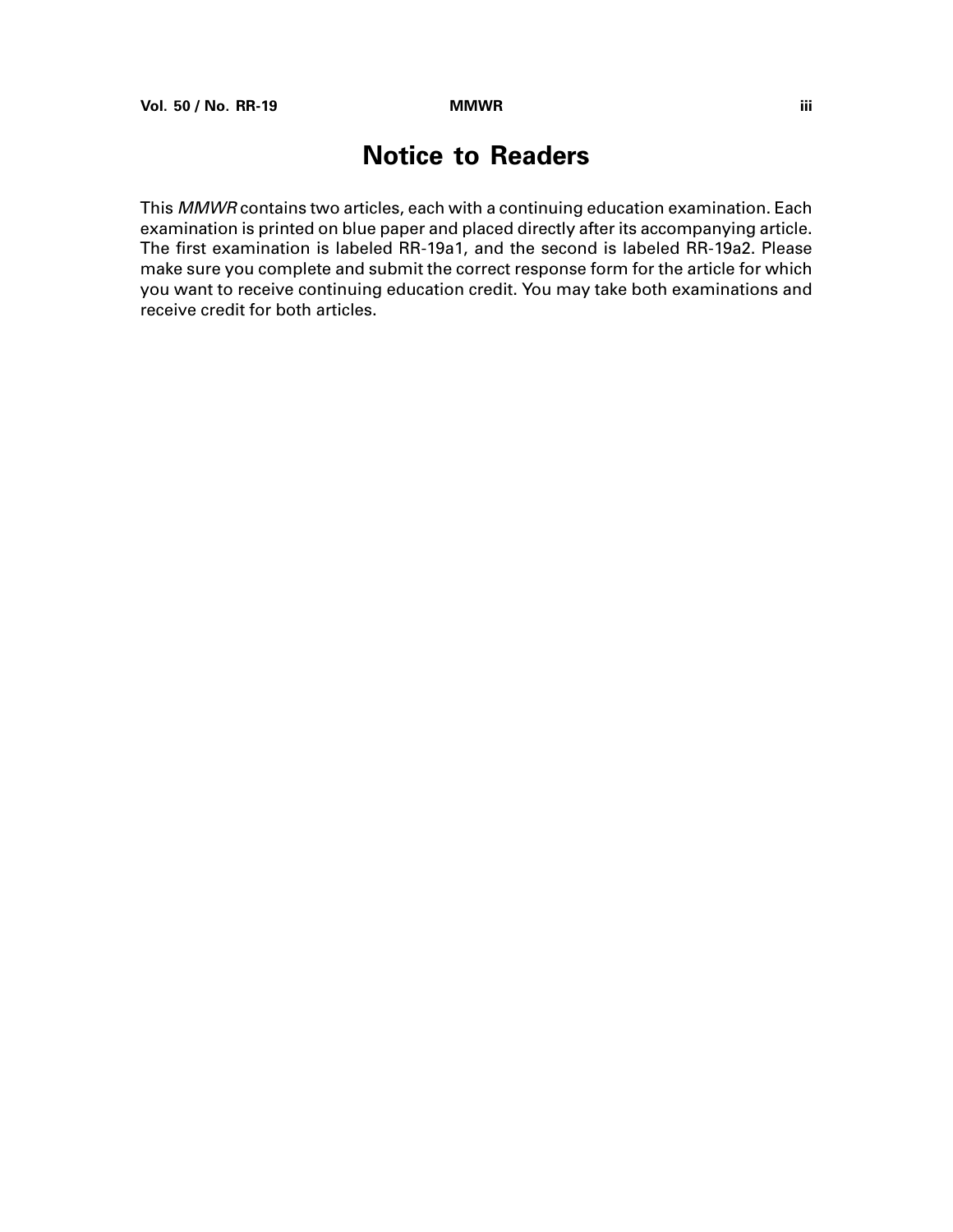## **Technical Expert Panel Review of CDC HIV Counseling, Testing, and Referral Guidelines February 18–19, 1999 Atlanta, Georgia**

Terje J. Anderson National Association of People with AIDS Washington, D.C.

David Atkins, M.D., M.P.H. Agency for Healthcare Research and Quality Rockville, Maryland

Catherine Baker-Cirac California Office of AIDS Sacramento, California

Ronald Bayer, Ph.D. Columbia University New York, New York

Frank K. Beadle de Palomo, M.A. Academy for Educational Development Washington, D.C.

Gail A. Bolan, M.D. California Department of Health Berkeley, California

Carol A. Browning, M.S. Rhode Island Department of Health Providence, Rhode Island

Scott Burris, J.D. Temple University Philadelphia, Pennsylvania

Amy S. DeGroff, M.P.H. Centers for Disease Control and Prevention (CDC) Atlanta, Georgia

John M. Douglas, M.D. Denver Public Health Denver, Colorado

Martin Fishbein, Ph.D. University of Pennsylvania Philadelphia, Pennsylvania

Alice A. Gandelman, M.P.H. California STD Control Branch Berkeley, California

Cynthia A. Getty CDC Atlanta, Georgia

Lawrence O. Gostin, J.D., L.L.D. Georgetown University Washington, D.C.

Khurram S. Hassan, M.P.H. United Way of Metro Atlanta Atlanta, Georgia

Thomas L. Hearn, M.S., Ph.D. CDC Atlanta, Georgia

Michael P. Johnson, M.D., M.P.H. Health Resources and Services Administration Rockville, Maryland

William J. Kassler, M.D., M.P.H. New Hampshire Department of Health & Human Services Concord, New Hampshire

Marlene LaLota, M.P.H. Florida Department of Health Tallahassee, Florida

Michael K. Lindsay, M.D., M.P.H. Emory University Atlanta, Georgia

Michael H. Merson, M.D. Yale University New Haven, Connecticut

Stephen F. Morin, M.A., Ph.D. University of California, San Francisco San Francisco, California

James Pearson, M.P.H., Ph.D. Division of Consolidated Laboratory Services Richmond, Virginia

Beny J. Primm, M.D. Urban Resources Institute Brooklyn, New York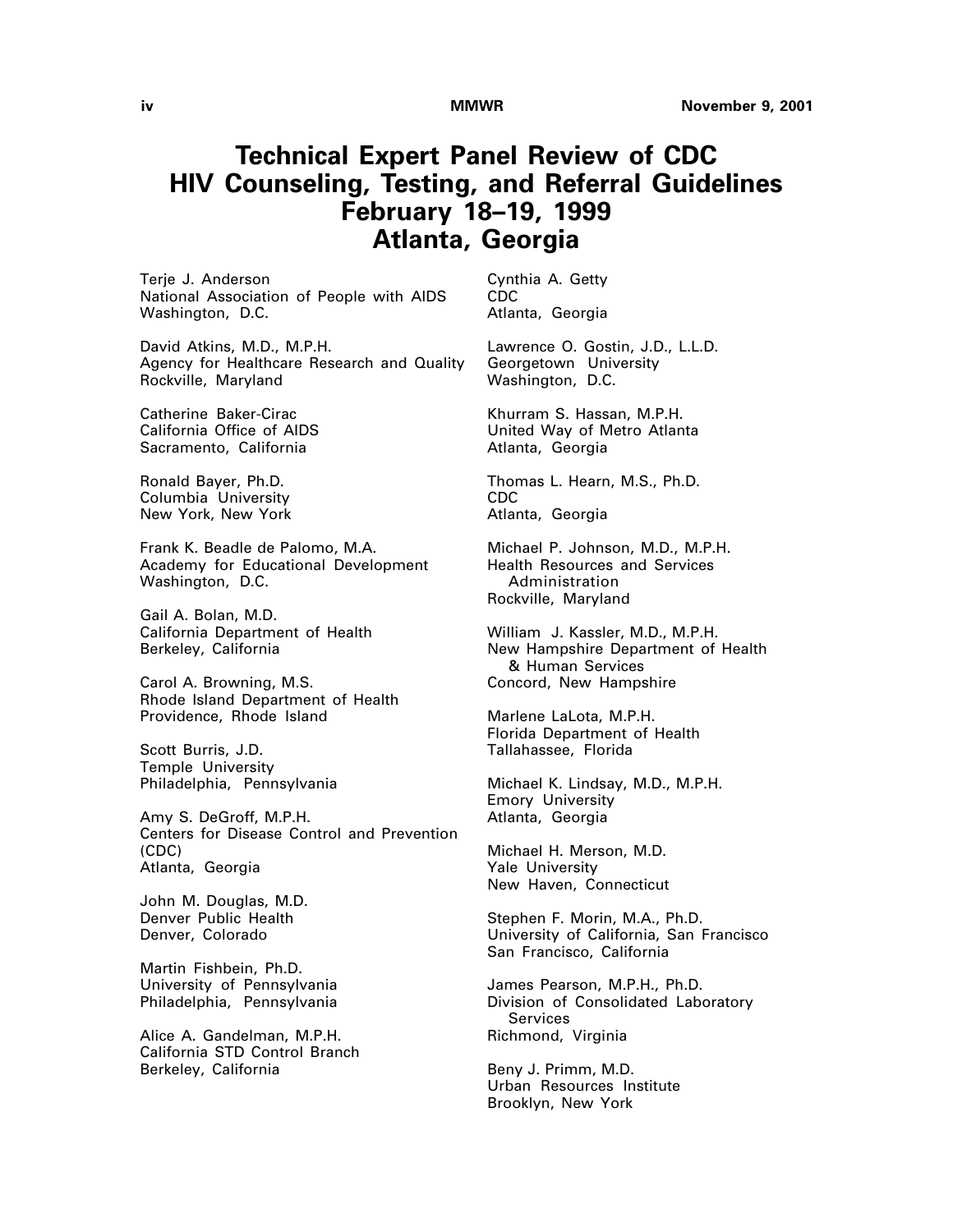Joel Rosenstock, M.D., M.P.H. Infectious Disease Solutions, P.C. Atlanta, Georgia

Peter Salovey, Ph.D. Yale University New Haven, Connecticut

Charles A. Schable, M.S. CDC Atlanta, Georgia

Kathleen J. Sikkema, Ph.D. Yale University New Haven, Connecticut

Edith Springer, M.S.W. Edith Springer Associates Brooklyn, New York

Janis Spurlock-McLendon, M.S.W. Connecticut Department of Public Health Hartford, Connecticut

Lee Trevithick, M.A. Cocoon House Everett, Washington

James Welch Division of Public Health Dover, Delaware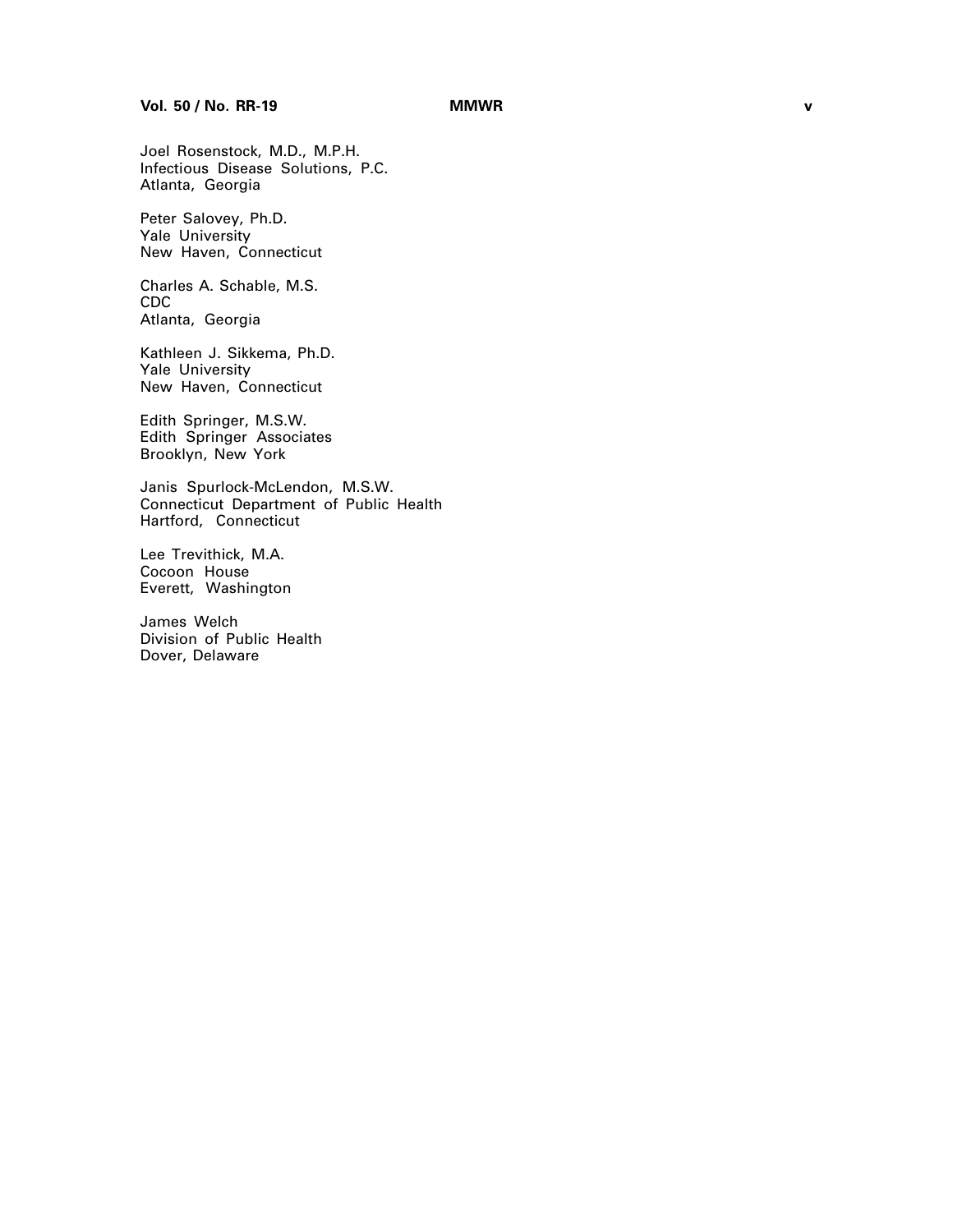**The following CDC staff members prepared this report:** Beatrice T. Divine, M.A. Stacie M. Greby, D.V.M., M.P.H. Kenneth V. Hunt Mary L. Kamb, M.D., M.P.H. Richard W. Steketee, M.D., M.P.H. Lee Warner, M.P.H. Division of HIV/AIDS Prevention — Surveillance and Epidemiology National Center for HIV, STD, and TB Prevention

**in consultation with** Liisa M. Randall, M.A. National Alliance of State and Territorial AIDS Directors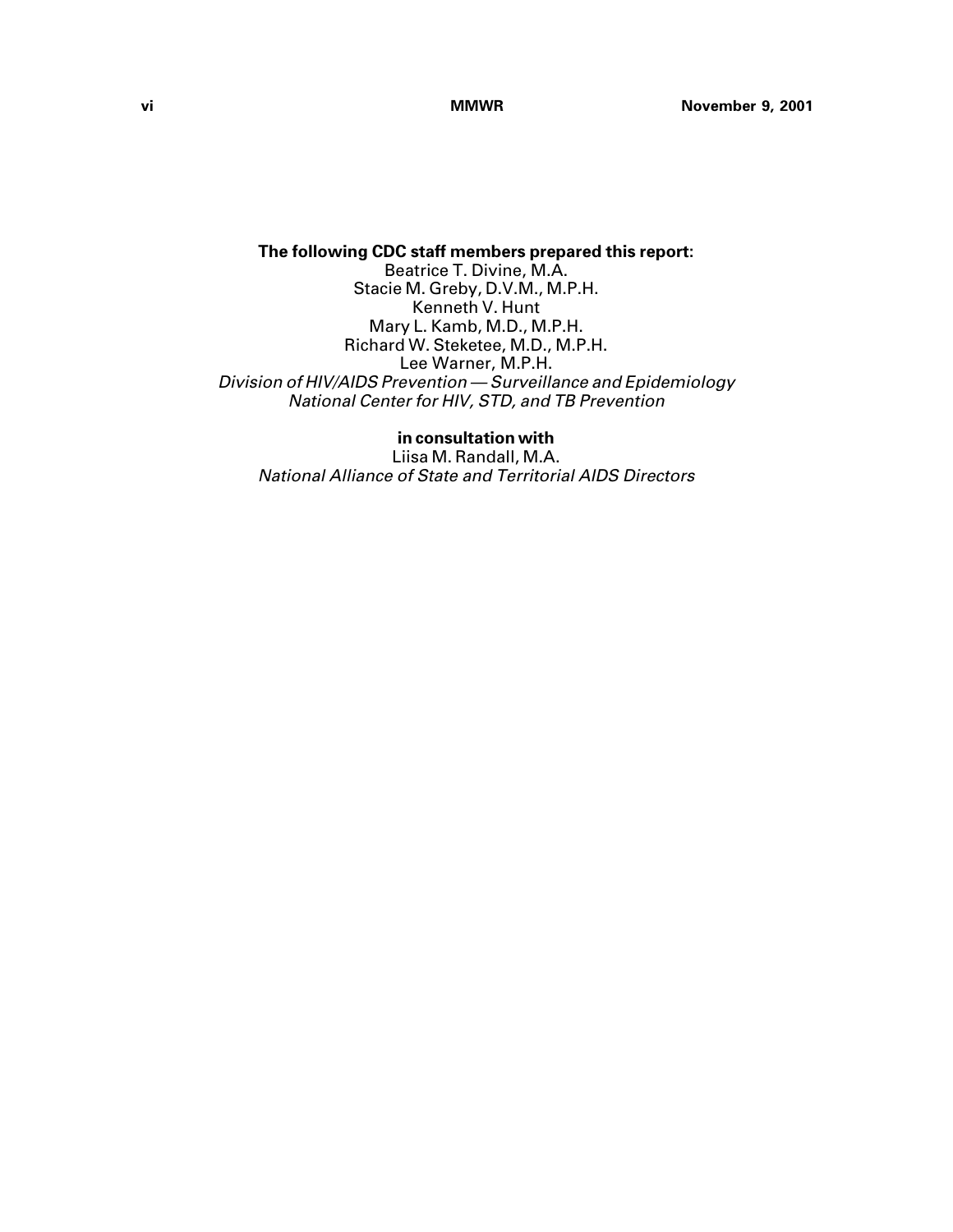## <span id="page-8-0"></span>**Revised Guidelines for HIV Counseling, Testing, and Referral**

### **Summary**

These guidelines replace CDC's 1994 guidelines, HIV Counseling, Testing, and Referral Standards and Guidelines, and contain recommendations for public- and private-sector policy makers and service providers of human immunodeficiency virus (HIV) counseling, testing, and referral (CTR). To develop these guidelines, CDC used an evidence-based approach advocated by the U.S. Preventive Services Task Force and public health practice guidelines. The recommendations are based on evidence from all available scientific sources; where evidence is lacking, opinion of "best practices" by specialists in the field has been used.

<span id="page-8-1"></span>This revision was prompted by scientific and programmatic advances in HIV CTR, as well as advances in prevention and the treatment and care of HIV-infected persons. These advances include a) demonstrated efficacy of HIV prevention counseling models aimed at behavioral risk reduction; b) effective treatments for HIV infection and opportunistic infections; c) effective treatment regimens for preventing perinatal transmission; and d) new test technologies.

Although the new guidelines include many aspects of the previous ones (e.g., encouragement of confidential and anonymous voluntary HIV testing, need for informed consent, and provision of HIV prevention counseling that focuses on the client's own risk), the new guidelines differ in several respects, including

- giving guidance to all providers of voluntary HIV CTR in the public and private sectors;
- using an evidence-based approach to provide specific recommendations for CTR;
- underscoring the importance of early knowledge of HIV status and making testing more accessible and available;
- acknowledging providers' need for flexibility in implementing the guidelines, given their particular client base, setting HIV prevalence level, and available resources;
- recommending that CTR be targeted efficiently through risk screening and other strategies; and
- addressing ways to improve the quality and provision of HIV CTR.

### **INTRODUCTION**

### **Purpose of the Guidelines**

These guidelines were developed for policy makers and service providers in the many settings that offer voluntary human immunodeficiency virus (HIV) counseling, testing, and referral (CTR) — public and private, urban and rural, and those with high and low HIV prevalence (Box 1). The guidelines are intended to be used to develop CTR services and policies in traditional clinical settings (e.g., sexually transmitted disease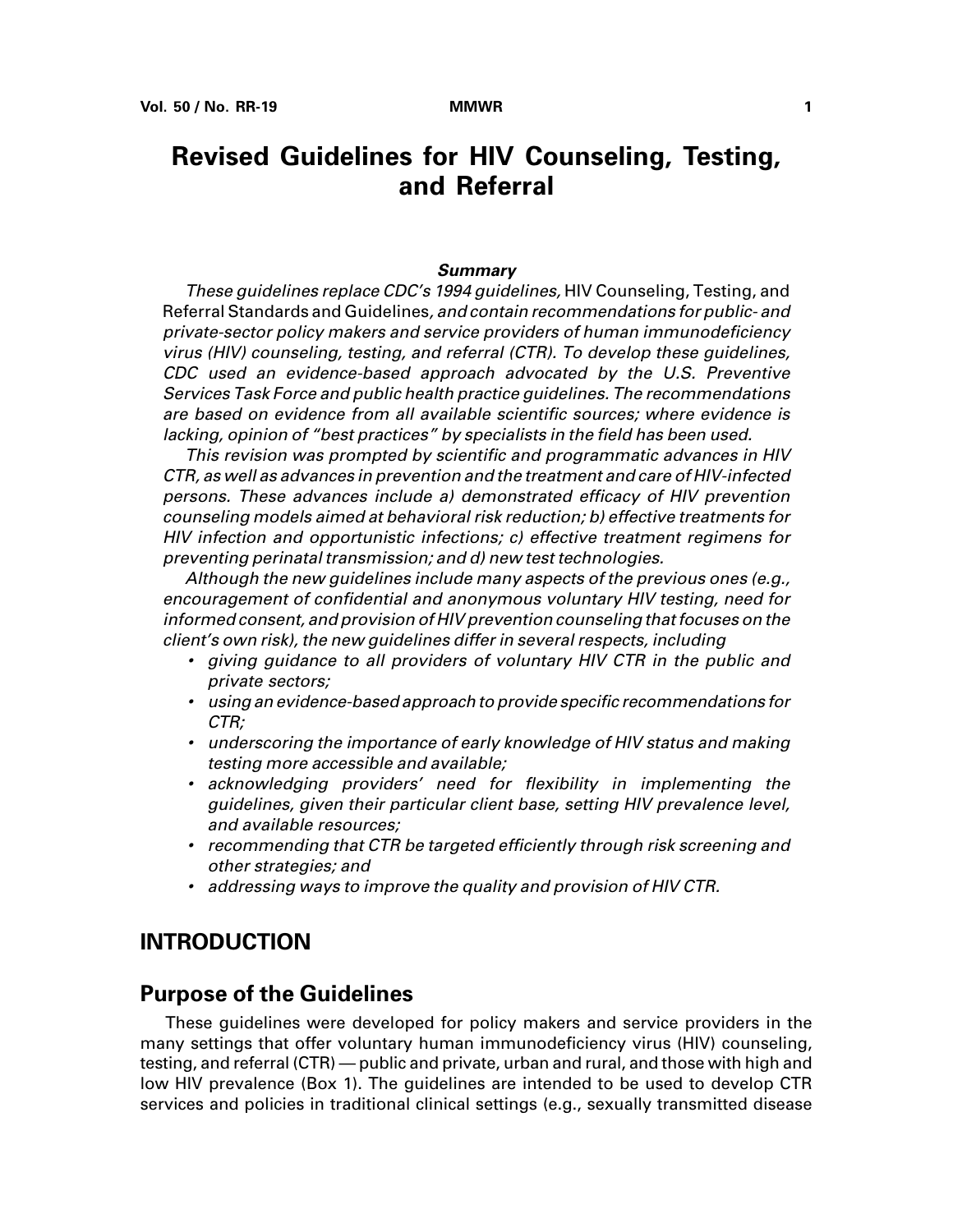| clinical and nontraditional settings:                         | Settings that provide HIV CTR include but are not limited to the following traditional                |                                         |
|---------------------------------------------------------------|-------------------------------------------------------------------------------------------------------|-----------------------------------------|
| Adolescent health                                             | Family planning clinics                                                                               | Outreach programs                       |
| clinics, school-based<br>health centers,<br>university health | <b>Freestanding HIV test</b><br>sites                                                                 | (e.g., syringe ex-<br>change programs)  |
| centers                                                       | Hospital emergency                                                                                    | <b>Prenatal clinics</b>                 |
| AIDS services                                                 | departments                                                                                           | Private-sector                          |
| organizations                                                 | Hospitals/other urgent                                                                                | service providers                       |
| Clinics serving men                                           |                                                                                                       |                                         |
| who have sex with<br>men                                      | Publicly funded<br>care centers<br>counseling and<br>Managed care organi-<br>testing sites<br>zations |                                         |
| Community-based                                               | Men's health clinics                                                                                  | Sexually transmitted<br>disease clinics |
| organizations<br>Community health                             | <b>Migrant health centers</b>                                                                         | Tuberculosis clinics                    |
| centers                                                       | Occupational/employee<br>health clinics                                                               | Women's health clinics                  |
| <b>Correctional facilities</b>                                |                                                                                                       |                                         |
| Drug or alcohol<br>prevention and<br>treatment programs       |                                                                                                       |                                         |

### **BOX 1. HIV counseling, testing, and referral (CTR) settings**

[STD] clinics, private physicians' offices) and nontraditional settings (e.g., communitybased or outreach settings [homeless shelters, bars]), which can be important places to provide access to CTR to persons at increased HIV risk. The Public Health Service is responsible for ensuring the quality of services in publicly funded programs, and many aspects of these guidelines focus on such programs. The guidelines could also be useful for CTR in other settings (e.g., for insurance, military, and blood donation purposes). Recommendations should be tailored to fit the needs of clients, communities, and programs within local, state, and federal rules and regulations.

## **Evolution of the Guidelines**

These guidelines revise and update several sets of CDC guidelines for HIV CTR. The first CDC guidelines, published in 1986, highlighted the importance of offering voluntary testing and counseling and maintaining confidential records (<sup>1</sup> ). In 1987, new guidelines emphasized the need to decrease barriers to counseling and testing, especially disclosure of personal information (2 ). In 1993, an additional report described the model of HIV prevention counseling currently recommended — an interactive rather than didactic model focusing on a personalized HIV risk-reduction plan (3). In 1994, HIV Counseling, Testing and Referral Standards and Guidelines focused on standard counseling and testing procedures and reiterated the importance of the HIV prevention counseling model and the need for confidentiality of counseling (<sup>4</sup> ).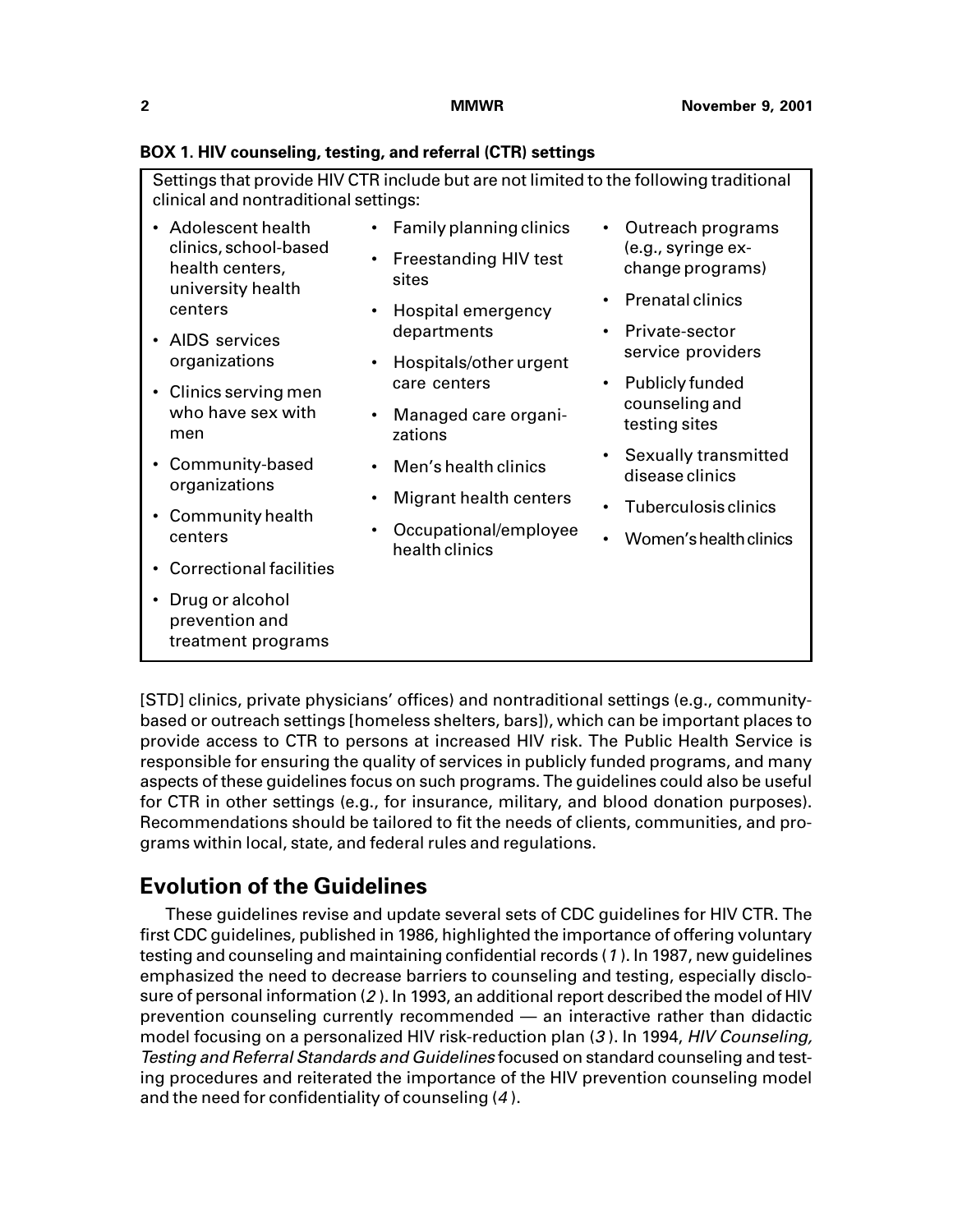Because of recent advances in HIV treatment and prevention (5–32, Revised Recommendations for HIV Screening of Pregnant Women ), CDC consulted with multiple partners to revise the 1994 guidelines using an evidence-based approach (33,34 ) and to expand the target audience to all providers of HIV CTR in the United States (33). Where scientific findings were lacking, recommendations were guided by "best practices" from specialists in the field. These guidelines were developed through the following five-step approach:

- **Address user needs.** A survey was conducted of publicly funded sites that offer HIV CTR to assess user satisfaction with the 1994 CDC guidelines for HIV CTR. Internal and external content specialists were consulted on key areas to address.
- **Review scientific literature.** Approximately 5,000 abstracts were screened and approximately 600 relevant publications were reviewed and synthesized where appropriate. Approximately 20 previously published CDC guidelines related to HIV CTR also were summarized.
- **Obtain technical opinion.** A panel of technical specialists from public and private sectors; governmental and nongovernmental agencies; and legal, ethics, and policy fields was convened to review the recommendations.
- **Obtain user input.** Internal CDC comments, public and private provider assessments, key consultant interviews, broad external reviews, and public comments through the Federal Register were obtained.
- **Publish electronically and in hard copy.** Single copies of this report are available from CDC's National Prevention Information Network (NPIN) website at [<http://](http://www.cdcnpin.org) [www.cdcnpin.org> o](http://www.cdcnpin.org)r by calling (800) 458-5231. The guidelines are also available at the HIV Counseling, Testing, and Referral website at [<http://www.cdc.gov/hiv/](http://www.cdc.gov/hiv/ctr) [ctr>.](http://www.cdc.gov/hiv/ctr) They will be updated and posted periodically.

## **Similarities and Differences Between Current and Previous Guidelines**

Aspects of previous CDC HIV guidelines that are unchanged include

- encouraging availability of anonymous as well as confidential HIV testing;
- ensuring that HIV testing is informed, voluntary, and consented;
- emphasizing access to testing and effective provision of test results;
- advocating routine recommendation of HIV CTR in settings (e.g., publicly funded clinics) serving clients at increased behavioral or clinical risk for HIV infection;
- recommending use of a prevention counseling approach aimed at personal risk reduction for HIV-infected persons and persons at increased risk for HIV; and
- stressing the need to provide information regarding the HIV test to all who take the test.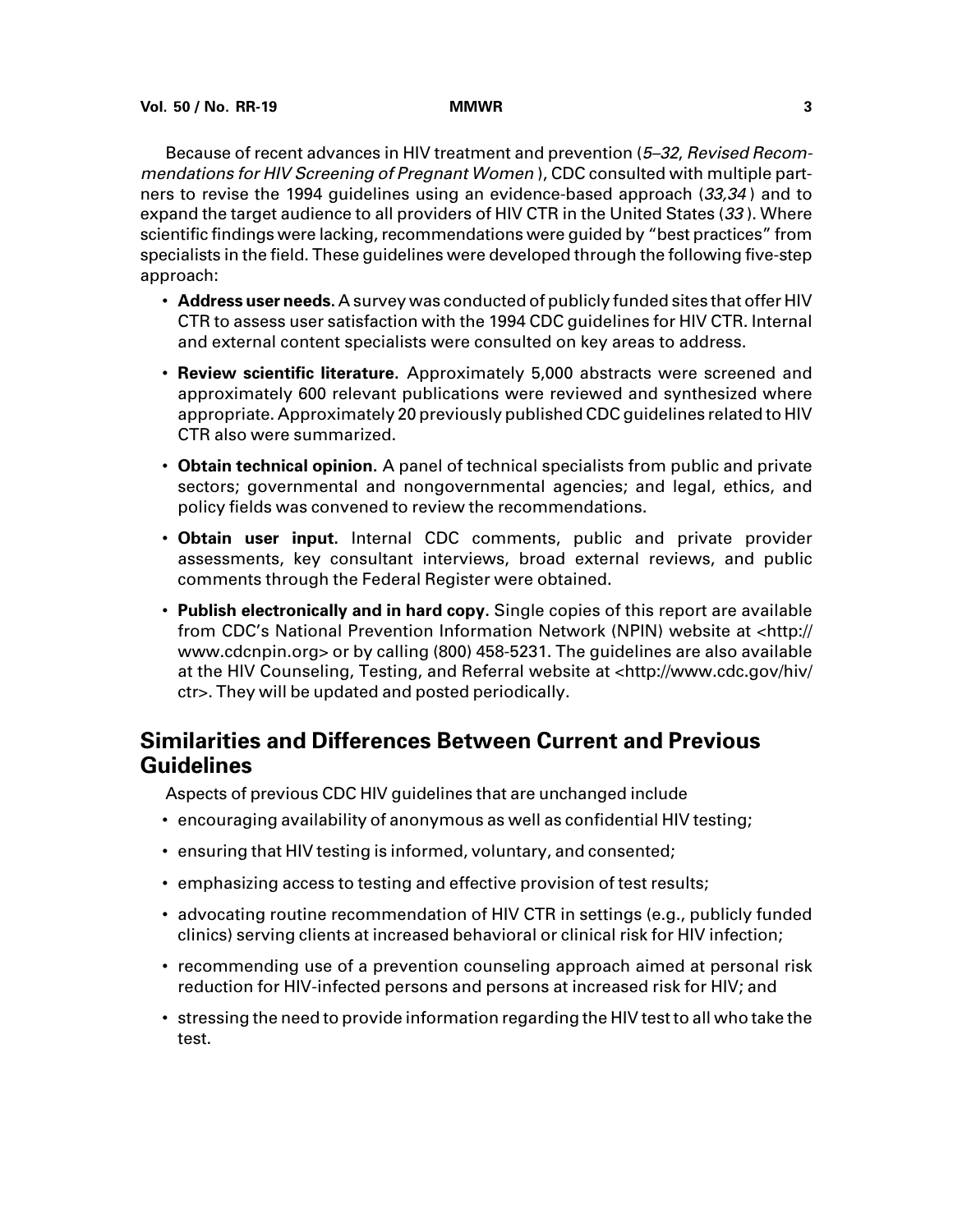Differences in the new guidelines include

- giving guidance to all providers of voluntary HIV CTR in the public and private sectors;
- using an evidence-based approach to provide specific recommendations for CTR;
- underscoring the importance of early knowledge of HIV status and making HIV testing more accessible and available;
- acknowledging providers' need for flexibility in implementing the guidelines, given their particular client base, setting HIV prevalence level, and available resources;
- recommending that CTR be targeted efficiently through risk screening and other strategies; and
- addressing ways to improve the quality and provision of HIV CTR.

## **Advances in HIV/AIDS Prevention and Treatment Interventions**

During the past 2 decades, HIV infection and severe HIV-related diseases (e.g., acquired immunodeficiency syndrome [AIDS]) have become a leading cause of illness and death in the United States. As of December 31, 2000, a total of 774,467 persons were reported with AIDS, and 448,060 of these persons had died; the number of persons living with AIDS (322,865) was the highest ever reported (35 ). Approximately 800,000–900,000 persons in the United States are infected with HIV, and approximately 275,000 of these persons might not know they are infected (36 ).

Since the last CTR guidelines were published, many advances have been made in HIV/AIDS prevention and treatment, including development of effective antiretroviral therapies that have reduced HIV-related illness and death. However, although medical treatment has improved the quality and length of life for HIV-infected persons, it cannot cure HIV disease. Furthermore, the successes of new medical therapies might have led to relaxed attitudes toward safer sex (e.g., increased incidence of unprotected anal sex by young men who have sex with men) by HIV-infected persons and uninfected persons at increased risk (36,37 ). Additional advances include improved understanding of HIV transmission; a wider array of HIV test technologies; effective prevention counseling approaches; and practical, beneficial referral strategies — all of which could reduce the impact of the HIV epidemic in the United States.

Early knowledge of HIV infection is now recognized as a critical component in controlling the spread of HIV infection (38 ). Cohort studies have demonstrated that many infected persons decrease behaviors that transmit infection to sex or needle-sharing partners once they are aware of their positive HIV status (39–46 ). HIV-infected persons who are unaware of their infection do not reduce risk behaviors (42,47–49). Persons tested for HIV who do not return for test results might even increase their risk for transmitting HIV to partners (50). Because medical treatment that lowers HIV viral load might also reduce risk for transmission to others (51 ), early referral to medical care could prevent HIV transmission in communities while reducing a person's risk for HIV-related illness and death.

The array of HIV test technologies available has expanded, possibly enhancing a person's willingness to be tested and learn his or her HIV status. HIV tests can use specimens collected by less-invasive methods (e.g., oral fluid, urine, and finger-stick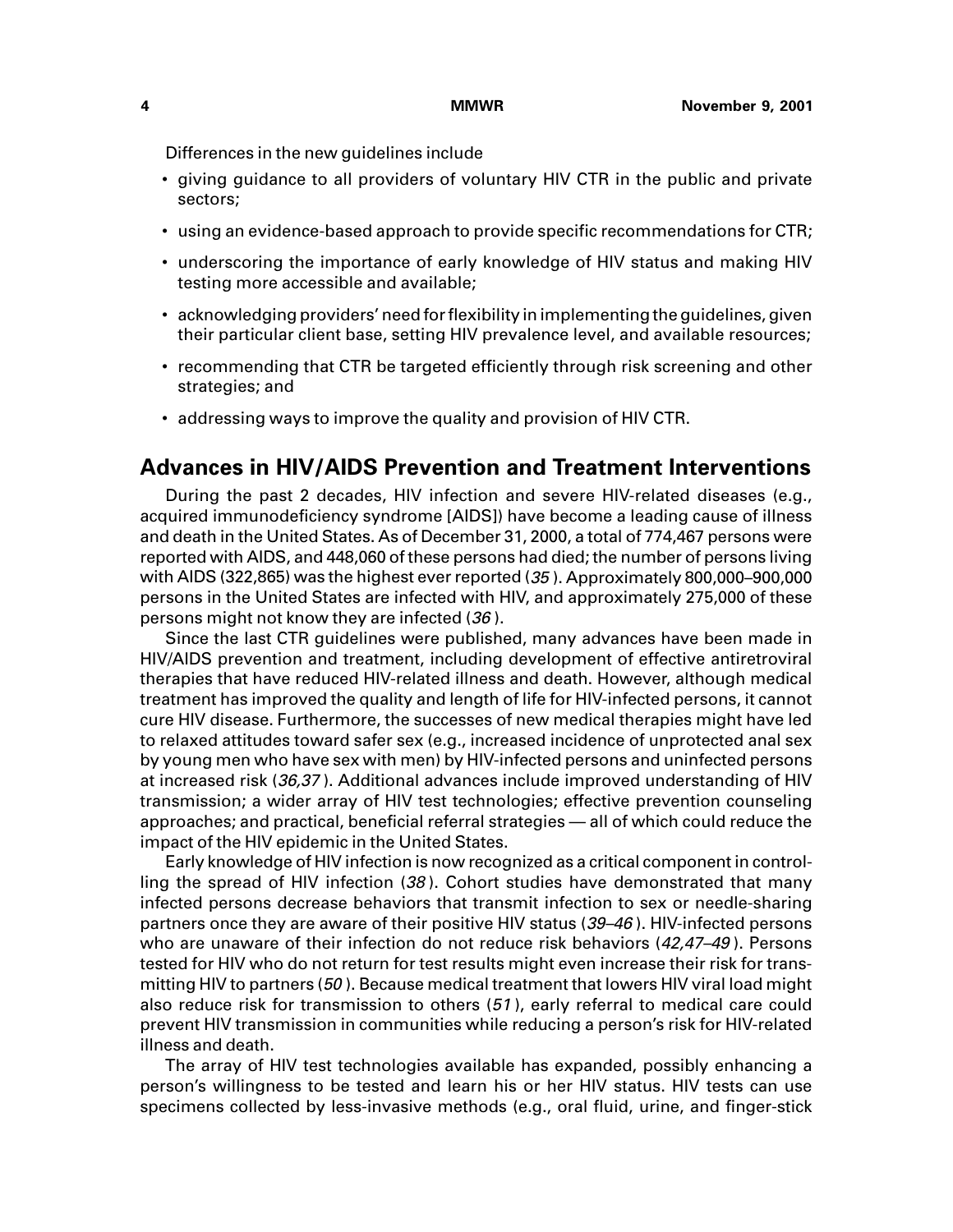blood), in addition to serum specimens collected by venipuncture. Rapid HIV testing allows clients to receive results the same day, which is useful in urgent medical circumstances and settings where clients tend not to return for HIV test results (e.g., some STD clinics). HIV testing can also be conducted using commercially available home sample collection devices (52 ).

Also during the 1990s, randomized controlled trials demonstrated that, for persons at increased HIV risk, certain prevention counseling approaches can be effective in reducing high-risk behaviors and new sexually transmitted infections  $(5,18-21)$ . The counseling approach used is critical to effectiveness; interactive counseling approaches directed at a client's personal risk and the situations in which risk occurs are more effective than didactic, informational approaches (5 ). Because personalized prevention counseling can require more provider time and training than traditional counseling approaches, providing it to everyone receiving HIV testing might not be feasible. This recognition has led to a new area of health services research — developing strategies that effectively target CTR services to persons most likely to benefit from them.

The improved health of HIV-infected persons on antiretroviral therapy, along with new test technologies and effective counseling approaches, has contributed to an improved understanding of the importance of referral to needed services. In addition, new guidelines for partner counseling and referral services (PCRS) (27 ) and prevention case management (28 ) were developed specifically for publicly funded clinics and could also be useful to providers in other settings. Specialists in the field have also identified situations in which additional counseling or psychosocial support services might benefit HIV prevention efforts. Finally, advances in several areas have led to new guidelines for preventing mother-to-child transmission (see Revised Recommendations for HIV Screening of Pregnant Women), treating opportunistic infections (23,53) and other sexually transmitted (29) and bloodborne diseases ( $30-32$ ), and managing occupational and nonoccupational exposure and prophylaxis (54,55 ). These developments were considered in the formulation of the new CTR guidelines.

Despite these advances in HIV prevention and care, a substantial number of opportunities for HIV prevention through CTR are missed. At publicly funded sites, approximately 70% of persons tested received their results and information regarding the test, but fewer persons likely received HIV prevention counseling and referrals. In private settings, a lower proportion of all clients are tested, and few receive prevention counseling and referrals (56–59). In many potential testing settings (e.g., emergency departments), HIV prevention counseling and testing are not uniformly offered, and data regarding types, completion, and effectiveness of referrals are not routinely collected.

### **Goals of HIV CTR**

- Ensure that HIV-infected persons and persons at increased risk for HIV
	- have access to HIV testing to promote early knowledge of their HIV status;
	- receive high-quality\* HIV prevention counseling to reduce their risk for transmitting or acquiring HIV; and

<sup>\*</sup> Delivered according to recommended protocols (for counseling, referral, and evaluation) or regulatory standards (for testing).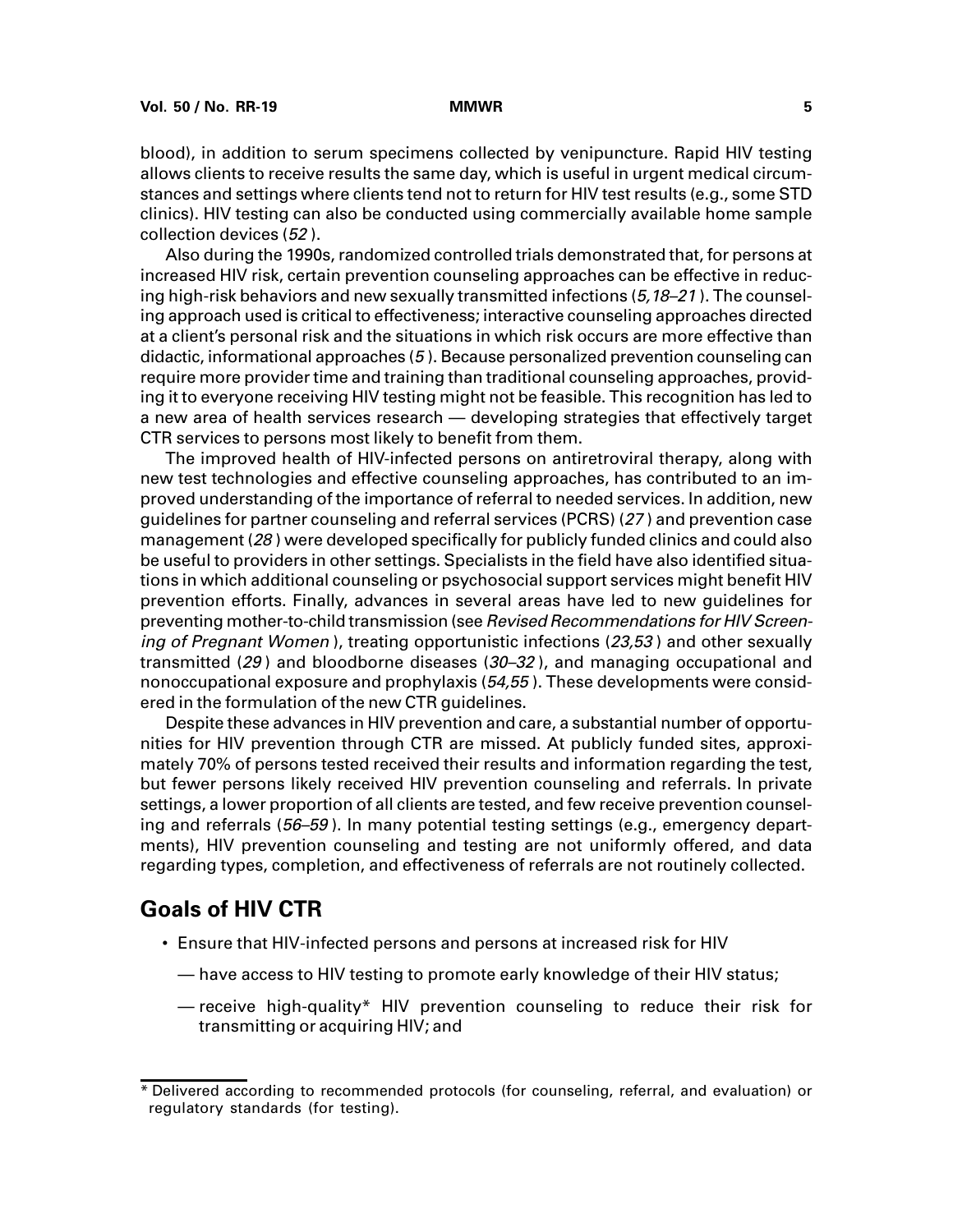- have access to appropriate medical, preventive, and psychosocial support services.
- Promote early knowledge of HIV status through HIV testing and ensure that all persons either recommended or receiving HIV testing are provided information regarding transmission, prevention, and the meaning of HIV test results.

## **Principles of HIV CTR**

Effective HIV CTR is based on the following principles:

- **Protect confidentiality of clients who are recommended or receive HIV CTR services.** Information regarding a client's use of HIV CTR services should remain private (i.e., confidential). Personal information should not be divulged to others in ways inconsistent with the client's original consent.
- **Obtain informed consent before HIV testing.** HIV testing should be voluntary and free of coercion. Informed consent before HIV testing is essential. Information regarding consent may be presented orally or in writing and should use language the client can understand. Accepting or refusing testing must not have detrimental consequences to the quality of care offered. Documentation of informed consent should be in writing, preferably with the client's signature. State or local laws and regulations governing HIV testing should be followed.

Information regarding consent may be presented separately from or combined with other consent procedures for health services (e.g., as part of a package of tests or care for certain conditions). However, if consent for HIV testing is combined with consent for other tests or procedures, the inclusion of HIV testing should be specifically discussed with the client. For a discussion of HIV testing in pregnant women, consult the guidelines for HIV screening of pregnant women (see Revised Recommendations for HIV Screening of Pregnant Women ).

- **Provide clients the option of anonymous HIV testing.** Anonymous testing (i.e., consented voluntary testing conducted without a client's identifying information being linked to testing or medical records, including the request for testing or test results) has been used widely and effectively. Anonymous testing can benefit the health of individual persons and the public by prompting earlier entry into medical care ( $60$ ). Persons who would otherwise not be tested might seek anonymous HIV testing and learn their HIV status. Consistent with public health best practices, states in which anonymous testing is not available should reconsider their policy. When the client has no clear preference regarding testing type, confidential testing (i.e., information documented in client's record) should be recommended to promote receipt of test results and linkage to follow-up counseling and referral for needed services. Clients opting for anonymous testing should be informed that the provider cannot link the client's test result to the client by name. Therefore, if the client does not return for test results, the provider will not be able to contact the client with those results.
- **Provide information regarding the HIV test to all who are recommended the test and to all who receive the test, regardless of whether prevention counseling is provided.** The information should include a description of ways in which HIV is transmitted, the importance of obtaining test results, and the meaning of HIV test results.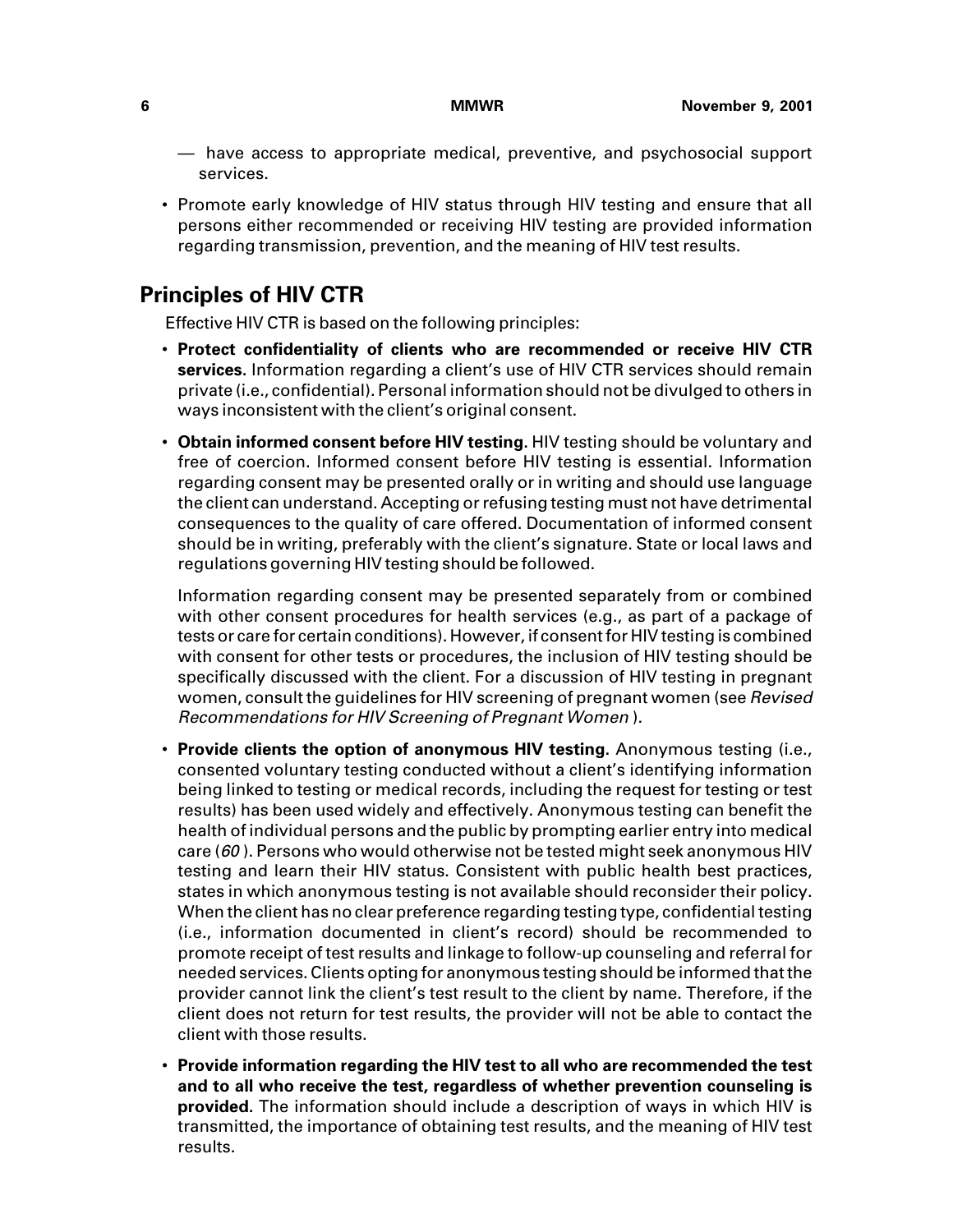- **Adhere to local, state, and federal regulations and policies that govern provision of HIV services.** Laws at the local, state, and federal levels might address aspects of HIV services or regulate how services are provided to particular persons (e.g., minors). In addition, policies, local ordinances, funding source requirements, and planning processes could also affect a provider's decisions regarding which services to provide and how to provide them.
- **Provide services that are responsive to client and community needs and priorities.** Providers should work to remove barriers to accessing services and tailor services to individual and community needs. To ensure that clients find services accessible and acceptable, services can be offered in nontraditional settings (i.e., community-based or outreach settings); hours of operation can be expanded or altered; unnecessary delays can be eliminated (e.g., integrating counseling and testing for STDs/HIV with counseling and testing for hepatitis); test results can be obtained more easily (e.g., with rapid testing or by telephone in certain situations); and less-invasive specimen collection can be used (e.g., oral fluid, urine, or finger-stick blood).
- <span id="page-14-0"></span>• **Provide services that are appropriate to the client's culture, language, sex, sexual orientation, age, and developmental level.** These factors could affect how the client seeks, accepts, and understands HIV services. Providers should consider these factors when designing and providing HIV services to increase the likelihood of return for test results and acceptance of counseling and referral services.
- **Ensure high-quality services.** To ensure ongoing, high-quality services that serve client and community needs, providers should develop and implement written protocols for CTR and written quality assurance and evaluation procedures. Many state and local health departments have substantial expertise in providing and monitoring the quality of HIV CTR services and can be a resource to private providers or community-based or outreach settings initiating these services.

## **TARGETED VERSUS ROUTINELY RECOMMENDED HIV CTR**

Providers in all settings (traditional and nontraditional) should ideally recommend CTR to all clients on a routine basis to ensure that all clients who could benefit from CTR receive these services. However, resources might be insufficient to permit this practice. Therefore, these guidelines contain recommendations aimed at ensuring that as many persons as possible who are HIV-infected or at risk for HIV who do not know their HIV status have access to testing, prevention counseling, and referrals.

## **Routinely Recommending CTR to All Clients Versus Targeting CTR to Selected Clients**

Studies have documented that, in settings serving clients at increased behavioral and clinical risk for HIV infection, targeting HIV testing based on reported risk factors will miss many HIV-infected clients  $(61–69)$ . However, in low prevalence settings, where most clients have minimal risk, targeting clients for HIV testing based on risk screening might be more feasible for identifying small numbers of HIV-infected persons (70 ). Providers should consider three factors in determining whether to recommend HIV CTR to all clients or to target only selected clients.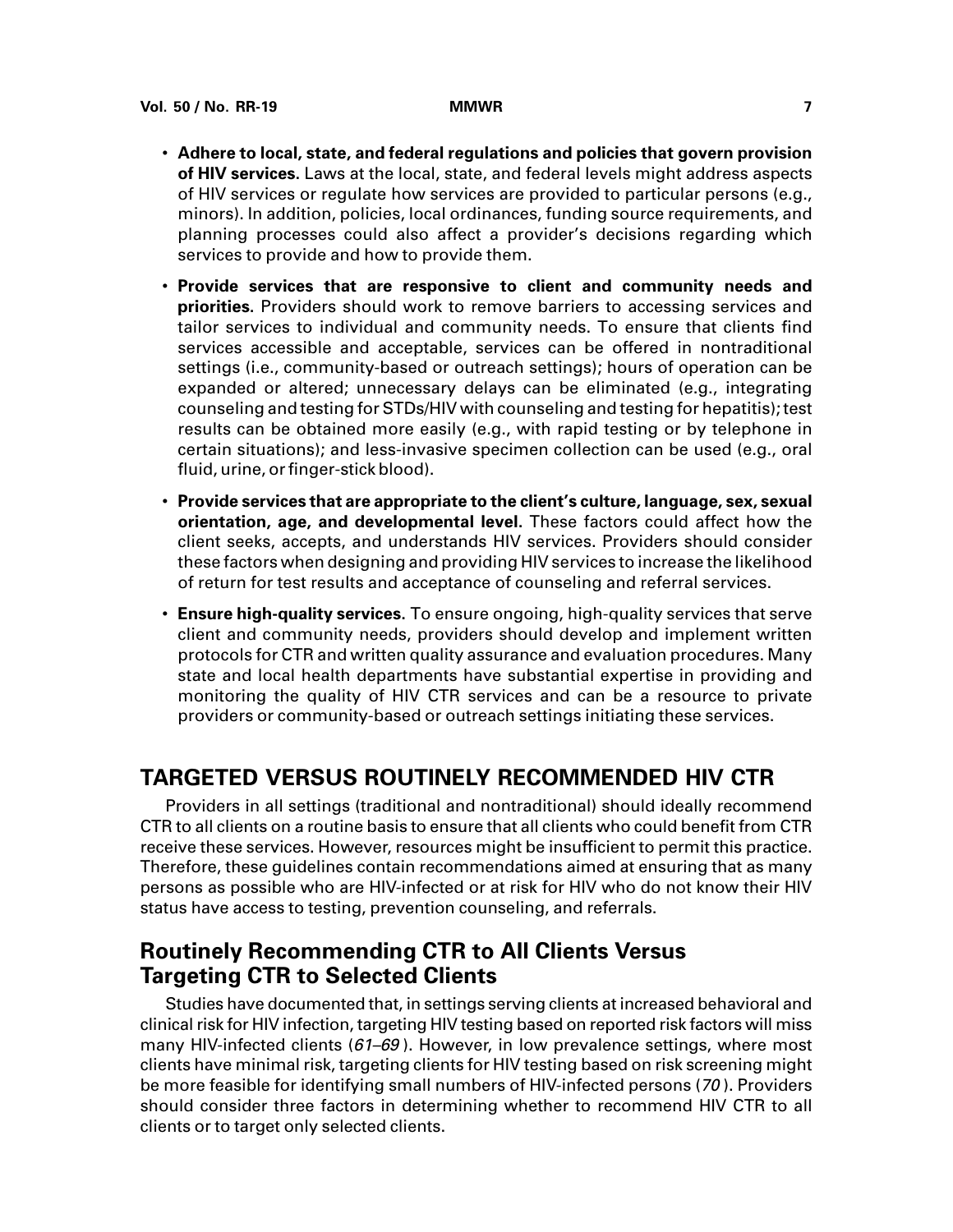- Type of setting.
- HIV prevalence of the setting.
- Behavioral and clinical HIV risk of the individual clients in the setting.

Although certain types of settings serve populations at increased risk (e.g., STD clinics), others might serve individual clients at increased risk (e.g., private physicians' offices in areas of low prevalence). Individual risk can be ascertained through risk screening. Under certain circumstances — perinatal transmission, acute occupational exposure, and acute nonoccupational (i.e., high-risk sexual or needle-sharing) exposure providers should recommend HIV CTR regardless of setting prevalence or behavioral or clinical risk, based on the respective guidelines (Revised Recommendations for HIV Screening of Pregnant Women,54,55 ).

### **Using Prevalence Data to Establish Service Priorities**

Few data exist to define "high" and "low" HIV prevalence and describe how these definitions could help develop and prioritize HIV CTR services. A study conducted in the early 1990s for acute care hospitals with  $\geq$ 1% HIV prevalence reported that routine voluntary HIV testing of all patients within a specific age range could be a feasible way to identify a large proportion of HIV-infected patients (<sup>71</sup> ). This 1% prevalence can be used as general guidance for whether to routinely recommend or target HIV counseling and testing in other settings.

The threshold of HIV prevalence that should lead to routine recommendations for HIV testing of all clients within a setting can vary within and across settings and should be set in consideration of available resources. Services could be routinely recommended in settings with HIV prevalence rates <1% but higher than other settings in the community, according to U.S. prevalence data (72 ). If HIV prevalence data are outdated or unknown, providers should consult their local or state health department for assistance in determining appropriate HIV CTR strategies. Alternatively, providers could employ routine voluntary testing to obtain information on prevalence in their particular settings.

Because of the availability of antiretroviral therapy to reduce the risk for perinatal HIV transmission, all pregnant women should be recommended HIV testing regardless of setting prevalence or behavioral or clinical risk (see Revised Recommendations for HIV Screening of Pregnant Women ).

### **Determining Individual HIV Risk Through Risk Screening\***

A client's individual HIV risk can be determined through risk screening based on selfreported behavioral risk (Box 2) and clinical signs or symptoms. Behavioral risks include injection-drug use or unprotected intercourse with a person at increased risk for HIV. Clinical signs and symptoms include STDs, which indicate increased risk for HIV infection, or other signs or symptoms (e.g., of acute retroviral or opportunistic infections), which might suggest the presence of HIV infection. Insufficient data exist to support the efficacy of any one risk-screening approach over others (e.g., face-to-face discussion or interviews, self-administered questionnaires, computer-assisted interviews, or simple openended questions asked by providers) (Box 2) (61,70 ).

<sup>\*</sup> Risk screening differs from risk assessment, which is a part of HIV prevention counseling (see HIV Prevention Counseling).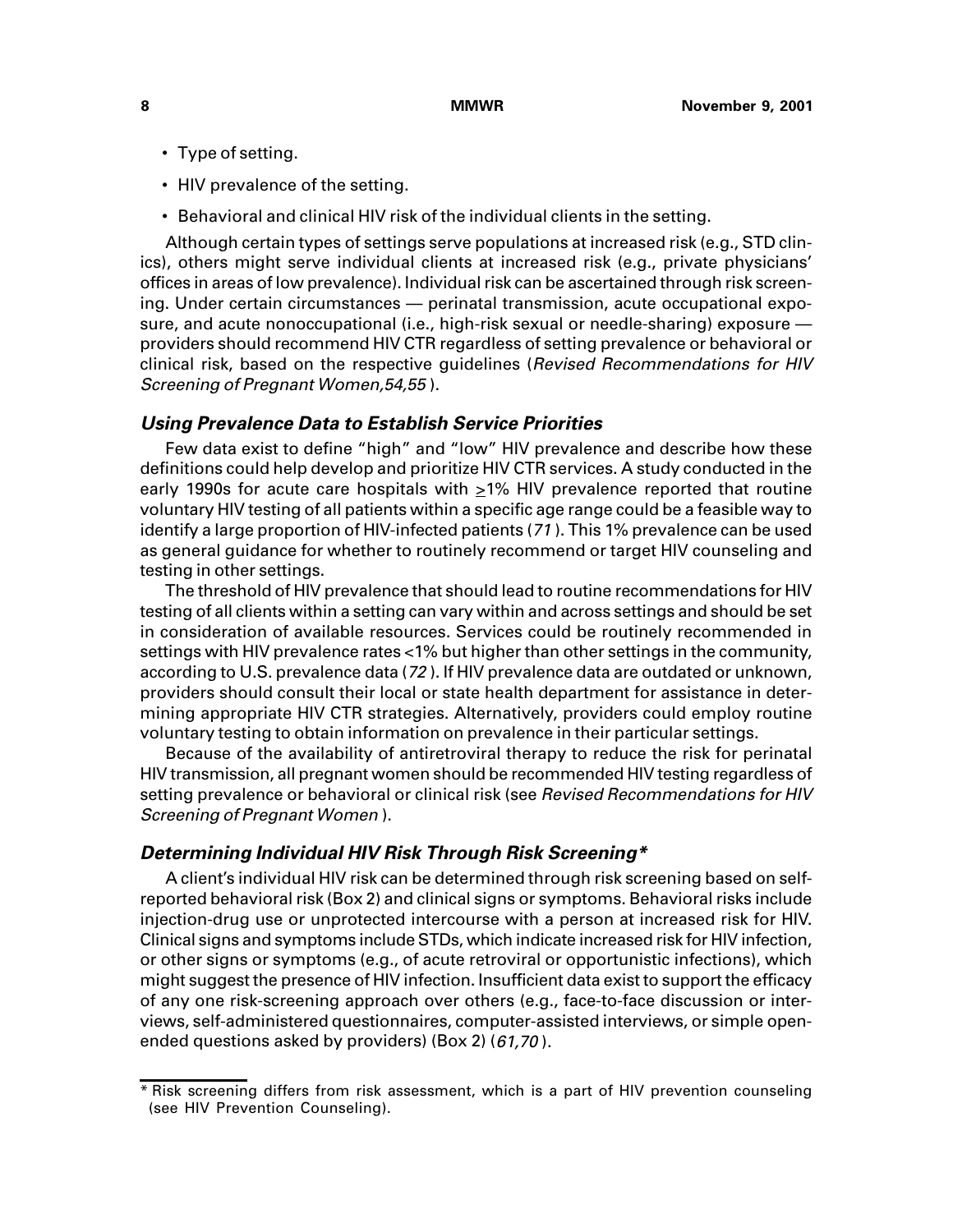### **BOX 2. Examples of two risk-screening strategies to elicit client-reported HIV risks**

• Open-ended question by provider, "What are you doing now or what have you done in the past that you think may put you at risk for HIV infection?" • Screening questions\* (i.e., a checklist) for use with a self-administered questionnaire, face-to-face or computer-assisted interview, or other instrument: "Since your last HIV test (if ever), have you injected drugs and shared equipment (e.g., needles, syringes, cotton, water) with others?" — had unprotected intercourse with someone that you think might be infected (e.g., a partner who injected drugs, has been diagnosed or treated for a sexually transmitted disease [STD] or hepatitis, has had multiple or anonymous sex partners, or has exchanged sex for drugs or money)?" had unprotected vaginal or anal intercourse with more than one sex partner?" — been diagnosed or treated for an STD, hepatitis, or tuberculosis?" had a fever or illness of unknown cause?" been told you have an infection related to a 'weak immune system'?"

## **Recommendations for Routinely Recommended and Targeted CTR by Setting and Circumstance**

Decisions regarding whether to recommend routine or targeted services are based on the behavioral and clinical HIV risk of the client population in the setting, the level of HIV prevalence of the setting, and the behavioral and clinical HIV risk of individual clients (Box 3). These factors should not be used to determine recommendations for CTR in circumstances in which treatment potential exists (i.e., perinatal transmission and acute occupational or nonoccupational exposure).

### **Settings Serving Populations at Increased Behavioral or Clinical Risk**

HIV CTR should be routinely recommended for all clients in settings where the client population is at increased behavioral or clinical risk for acquiring or transmitting HIV infection, regardless of setting prevalence (Box 4 and Figure 1). These services should be provided on-site. In these settings, clients with ongoing risk behaviors should be linked to additional HIV prevention and support services (e.g., PCRS, drug or alcohol prevention and treatment), as appropriate. HIV-infected clients should receive ongoing HIV prevention counseling applicable to their personal situation.

 $*$  Clients who respond affirmatively to  $\geq$ 1 of these questions should be considered at increased risk for HIV.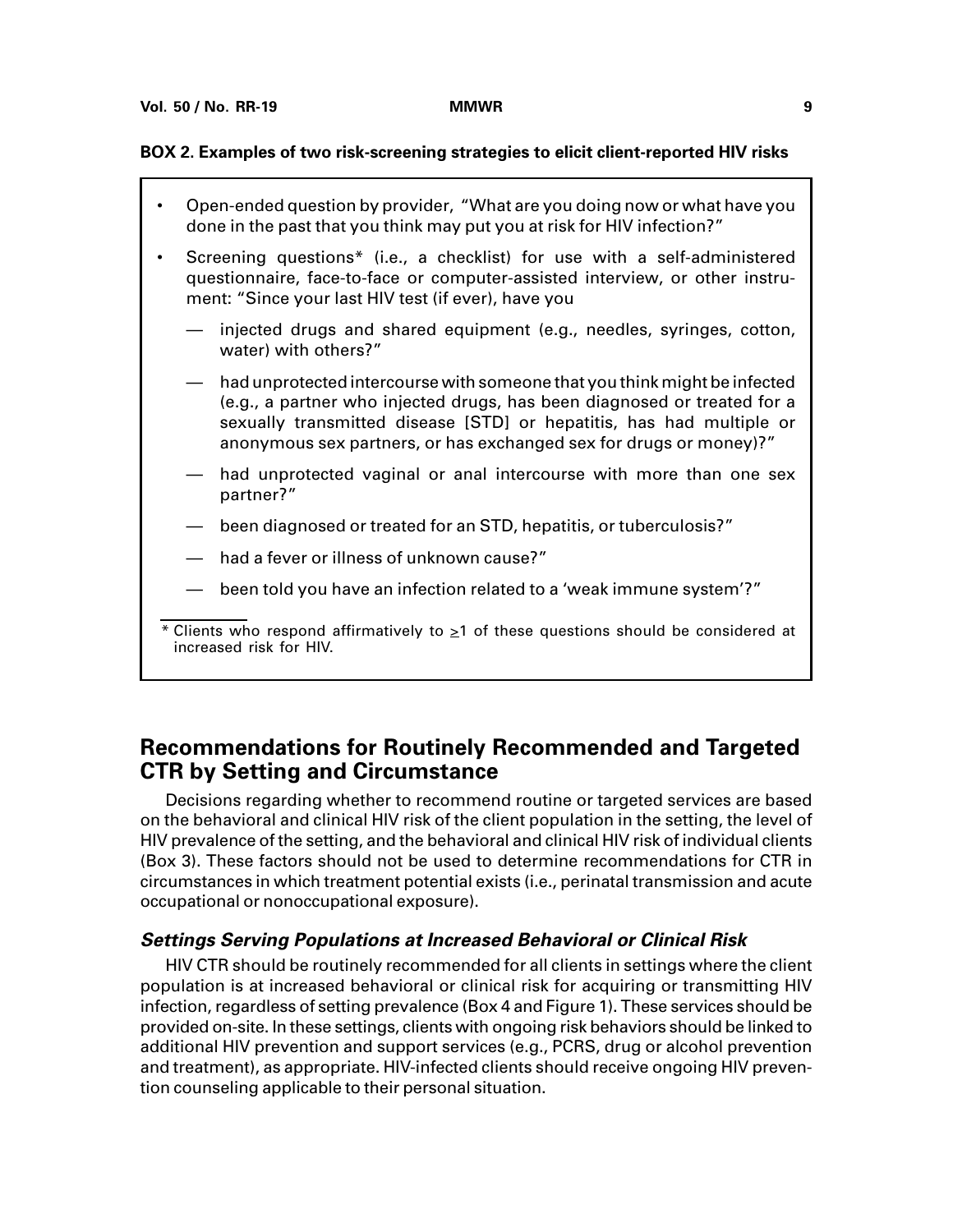### **BOX 3. Clients who should be recommended HIV prevention counseling, testing, and referral**

- All clients in settings serving client populations at increased behavioral or clinical HIV risk (regardless of setting HIV prevalence).
- Individual clients in settings with <1%\* HIV prevalence who†
	- have clinical signs or symptoms suggesting HIV infection (e.g., fever or illness of unknown origin, opportunistic infection [including active tuberculosis disease] without known reason for immune suppression),
	- have diagnoses suggesting increased risk for HIV infection (e.g., another sexually transmitted disease [STD] or bloodborne infection),
	- self-report HIV risks (see Box 2), or
	- specifically request an HIV test.
- All clients in settings with a  ${\geq}1\%$  HIV prevalence. ${}^{\P}$
- Regardless of setting prevalence or behavioral or clinical risk,
	- $-$  all pregnant women,<sup> $\text{I}$ </sup>
	- all clients with possible acute occupational exposure, and
	- all clients with known sexual or needle-sharing exposure to an HIV-infected person.
- \* Or lower than other settings in the community.
- † Constitutes risk screening; see Determining Individual HIV Risk Through Risk Screening.
- <sup>§</sup> Or higher than other settings in the community.
- ¶ Clients should be routinely recommended testing, and if risk is identified during risk screening, they should also be recommended HIV prevention counseling and referral.

### **BOX 4. Examples of settings that serve populations at increased behavioral or clinical risk for HIV infection**

- Adolescent or school-based health clinics with high rates of sexually transmitted diseases (STD)
- Clinics serving men who have sex with men
- Correctional facilities, prisons, juvenile detention centers
- Drug or alcohol prevention and treatment programs
- Freestanding HIV test sites
- Homeless shelters
- Outreach programs (e.g., syringe exchange programs)
- STD clinics
- Tuberculosis (TB) clinics\*
- \* Only persons with confirmed or suspected TB and their contacts should routinely be recommended HIV CTR.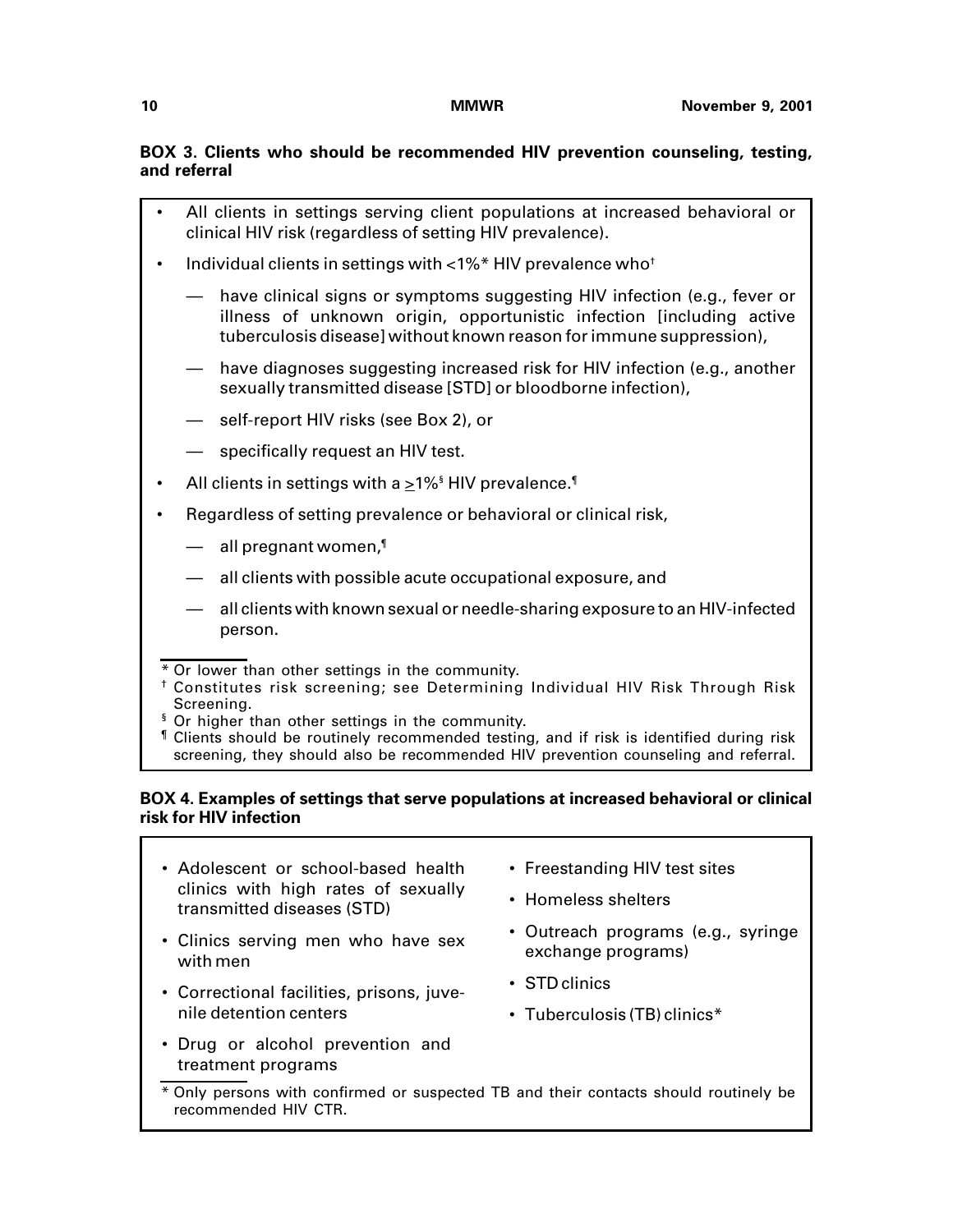

### **FIGURE 1. An example of counseling, testing, and referral in settings serving populations at increased behavioral or clinical HIV risk**

### **Low Prevalence Settings**

In low prevalence settings (e.g., <1%, see Using Prevalence Data to Establish Service Priorities) where the client population is generally not at increased behavioral or clinical HIV risk, CTR should be targeted to clients based on risk screening (Figure 2). Prevention counseling and referral are recommended for persons at increased risk even if HIV testing is declined. Any client who requests HIV testing should receive it, regardless of risk. These settings likely represent most health-care settings.

### **High Prevalence Settings**

In high prevalence settings (e.g.,  $\geq$ 1%), all clients should be routinely recommended HIV testing (Figure 3). Risk screening should be used to determine if HIV prevention counseling and referral should also be recommended. CTR should be provided on-site. In these settings, clients with ongoing risk behaviors identified during risk screening should be linked to additional HIV prevention and support services (e.g., PCRS and drug or alcohol prevention and treatment), as appropriate.

### **Circumstances For Which HIV Preventive Treatment Exists**

Prophylaxis exists for a limited number of situations: perinatal transmission, acute occupational exposure, and acute nonoccupational (i.e., high-risk sexual or needlesharing) exposure. Regardless of population risk, setting prevalence, or individual behavioral or clinical risk, voluntary HIV testing should be routinely recommended to a) all pregnant women, b) clients with acute occupational exposure, and c) clients with acute nonoccupational (e.g., high-risk sexual or needle-sharing) exposure. Regardless of whether a client receives an HIV test, HIV prevention counseling and referral should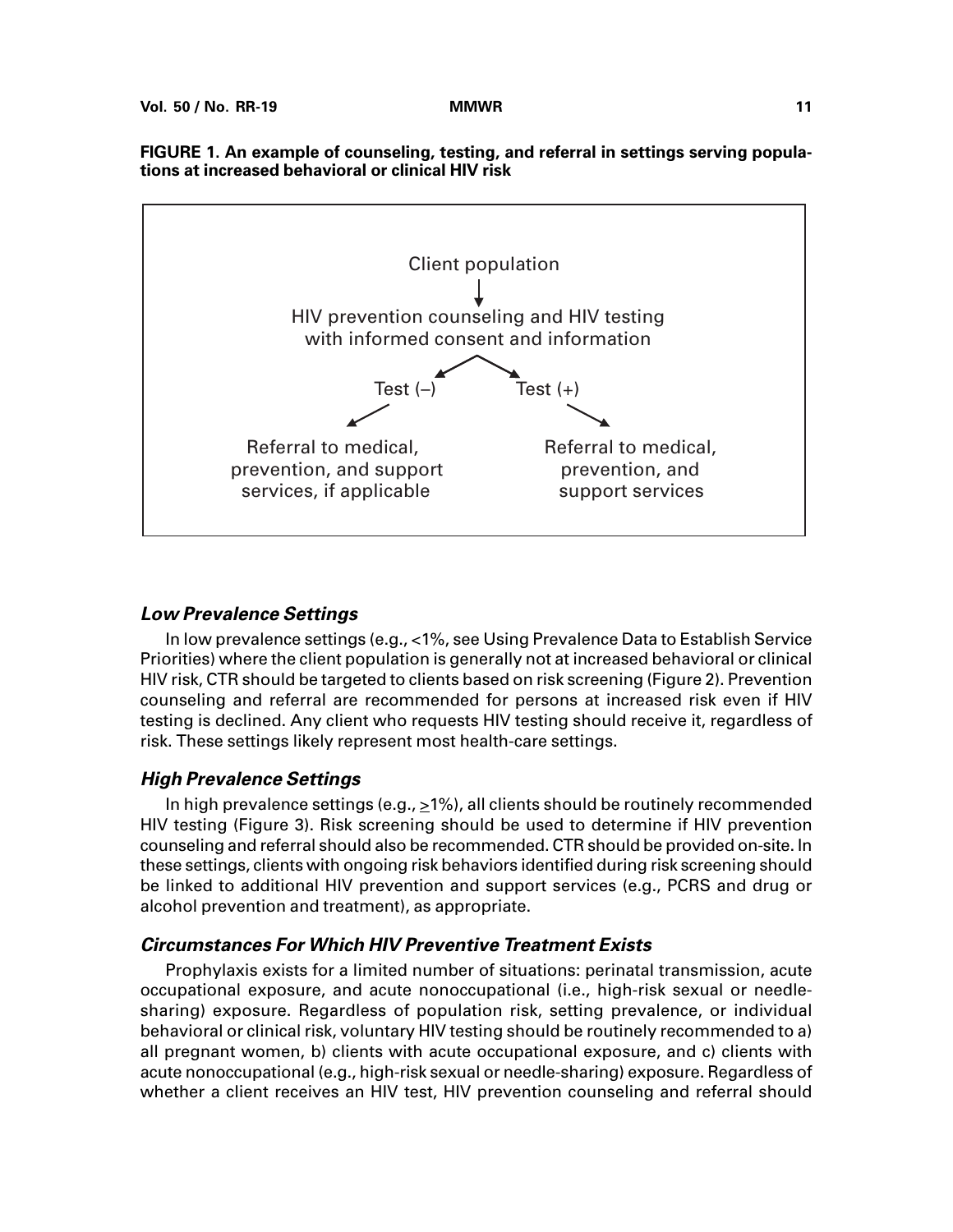

**FIGURE 2. An example of HIV counseling, testing, and referral in low prevalence settings**

**FIGURE 3. An example of HIV counseling, testing, and referral in high prevalence settings**

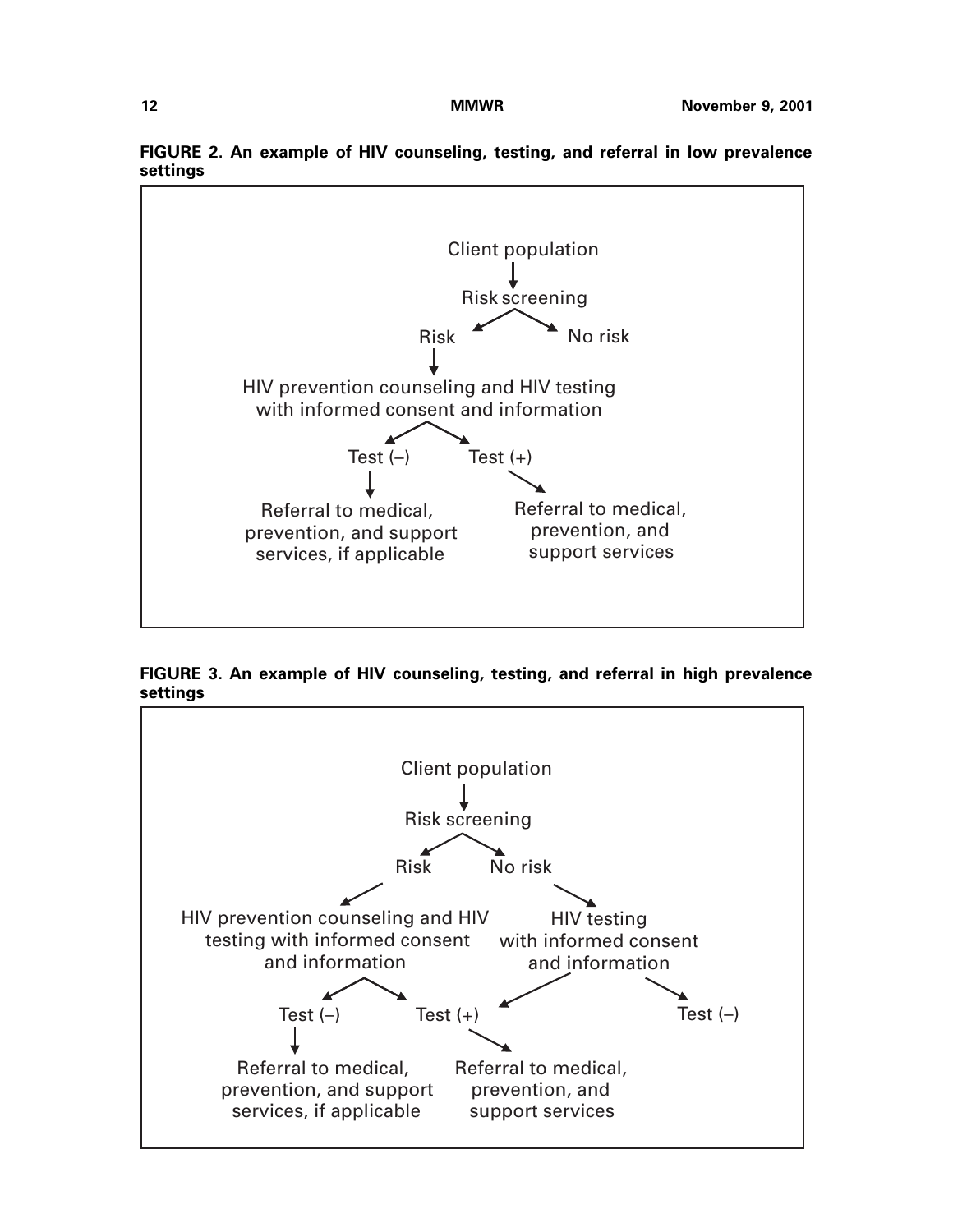target pregnant women based on risk screening and be routinely recommended to clients with either acute occupational or nonoccupational exposures. For further information, consult the respective guidelines on perinatal transmission, acute occupational exposure, and acute nonoccupational exposure (Revised Recommendations for HIV Screening of Pregnant Women,54,55 ).

## **A Framework for Implementing HIV CTR**

<span id="page-20-0"></span>CTR are interrelated interventions that ideally should be integrated and offered in all settings. However, these guidelines acknowledge public and private providers' needs for flexibility. Certain providers might be able to offer prevention counseling but not an HIV test, whereas others might be able to offer an HIV test but not prevention counseling. Although all providers in settings serving populations at increased behavioral or clinical risk for HIV (e.g., STD clinics) should provide HIV CTR on-site, not all can. These providers should maintain clear and appropriate methods of referral to providers of prevention counseling or testing elsewhere. To ensure client referral, providers who offer HIV counseling and testing should collaborate with providers serving populations at increased risk for HIV who might not provide these services.

## **HIV COUNSELING**

HIV counseling seeks to reduce HIV acquisition and transmission through the following:

- **Information.** Clients should receive information regarding HIV transmission and prevention and the meaning of HIV test results. Provision of information is different from informed consent.
- **HIV prevention counseling.** Clients should receive help to identify the specific behaviors putting them at risk for acquiring or transmitting HIV and commit to steps to reduce this risk. Prevention counseling can involve  $\geq 1$  sessions.

## **Information**

All clients who are recommended or who request HIV testing should receive the following information, even if the test is declined:

- Information regarding the HIV test and its benefits and consequences.
- Risks for transmission and how HIV can be prevented.
- The importance of obtaining test results and explicit procedures for doing so.
- The meaning of the test results in explicit, understandable language.\*
- Where to obtain further information or, if applicable, HIV prevention counseling.
- Where to obtain other services (see Typical Referral Needs).

<sup>\*</sup> For example, "A negative test means no HIV was found. But if you were exposed to HIV recently — in the last 1–2 months — this test may not be able to pick that up." See Negative HIV Test Results.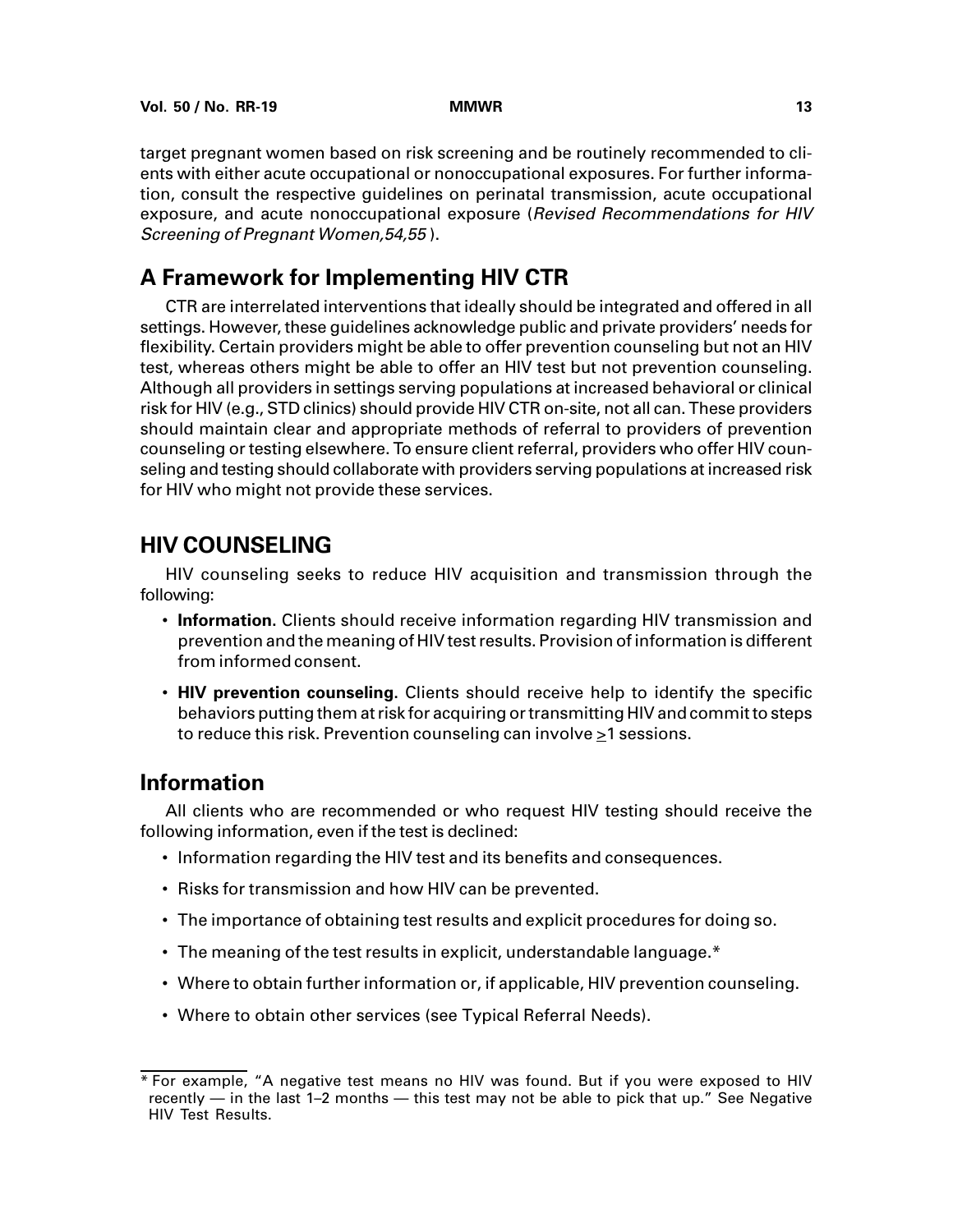In certain settings where HIV testing is offered, other useful information includes a) descriptions or demonstrations of how to use condoms correctly; b) information regarding risk-free and safer sex options (73 ); c) information regarding other sexually transmitted and bloodborne diseases; d) descriptions regarding the effectiveness of using clean needles, syringes, cotton, water, and other drug paraphernalia; e) information regarding drug treatment; and f) information regarding the possible effect of HIV vaccines on test results for persons participating in HIV vaccine trials (see Additional Counseling Considerations for Special Situations and Positive HIV Test Results).

For efficiency, information can be provided in a pamphlet, brochure, or video rather than a face-to-face encounter with a counselor. This approach allows the provider to focus face-to-face interactions on prevention counseling approaches proven effective with persons at increased risk for HIV infection. Information should be provided in a manner appropriate to the client's culture, language, sex, sexual orientation, age, and developmental level. Certain informational videos and large-group presentations that provide explicit information regarding correct use of condoms have proven effective in reducing new STDs (19-21,74) and could be effective in reducing HIV.

## **HIV Prevention Counseling**

HIV prevention counseling should focus on the client's own unique circumstances and risk and should help the client set and reach an explicit behavior-change goal to reduce the chance of acquiring or transmitting HIV. HIV prevention counseling is usually, but not always, conducted in the context of HIV testing. The client-centered\* HIV prevention counseling model involves two brief sessions (4,5,75 ), whereas other effective models are longer or involve more sessions (5–8,10,11,13–18,76–79 ). Regardless of the model used, in HIV prevention counseling, the counselor or provider focuses on assessing the client's personal risk or circumstances and helping the client set and reach a specific, realistic, risk-reduction goal. These guidelines avoid using the terms "pretest"and "posttest" counseling to underscore that prevention counseling is a risk-reduction process that might involve only one or >1 session.

Several models for HIV prevention counseling in conjunction with HIV testing have been developed, evaluated in controlled studies, and documented to be efficacious in changing behavior or reducing sexually transmitted infections, including individual faceto-face counseling  $(5,12)$ , large- and small-group counseling with a facilitator  $(6, 16, 18, 79)$ , and video-based counseling  $(19)$ . For more information regarding interventions, see The Compendium of HIV Prevention Interventions with Evidence of Effectiveness at [<http://www.cdc.gov/hiv/pubs/hivcompendium.pdf>.](http://www.cdc.gov/hiv/pubs/hivcompendium/hivcompendium.pdf)

### **Client-Centered HIV Prevention Counseling**

Since 1993, CDC has recommended one interactive counseling model, called clientcentered HIV prevention counseling (3,4 ), which involves two face-to-face sessions with a provider or counselor  $(3-5,75,80)$ . This model has traditionally used a two-step HIV

<sup>\*</sup> Client-centered is used here to mean that the counseling sessions focus on the client's own risk circumstances, risk behaviors, and prevention needs. This term should not be confused with the more intensive, client-centered approach advocated by psychologist Carl R. Rogers, although some skills and strategies that involve the client in the prevention counseling process might be similar (Rogers CR. Client-centered therapy: its current practice, implications, and theory. Boston, MA: Houghton Mifflin, 1951).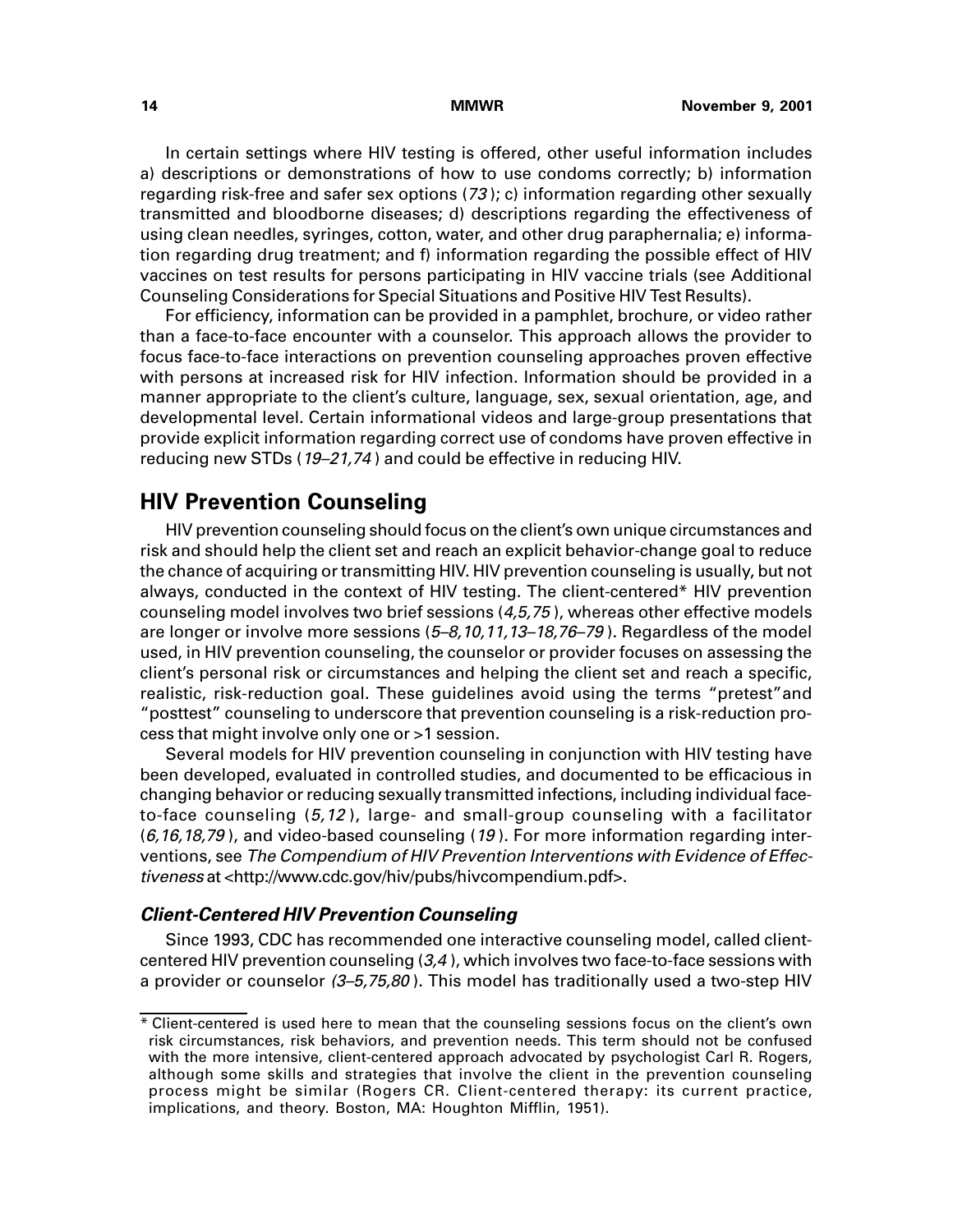testing approach in which clients are physically present at a setting for the HIV test (initial session) and then return for HIV test results (follow-up session). Each session might require 15–20 minutes (including testing and referral) for clients at increased risk for HIV, but could take only a few minutes for those at lower risk. In the first session, a personalized risk assessment\* encourages clients to identify, understand, and acknowledge the behaviors and circumstances that put them at increased risk for acquiring HIV. The session explores previous attempts to reduce risk and identifies successes and challenges in these efforts. This in-depth exploration of risk allows the counselor to help the client consider ways to reduce personal risk and commit to a single, explicit step to do so. In the second session, when HIV test results are provided, the counselor discusses the test results, asks the client to describe the risk-reduction step attempted (and acknowledges positive steps made), helps the client identify and commit to additional behavioral steps, and provides appropriate referrals (e.g., to PCRS).

In one large, randomized, controlled trial, this model was reported to be

- effective at reducing high-risk sexual behaviors and new STDs (5 );
- feasible to use even in busy publicly funded clinics;
- acceptable to clients, counselors, and health-care providers  $(80)$ ; and
- cost-effective at preventing STDs in persons at increased risk for HIV (81–83).

The model was reported to be especially effective among adolescents and persons with ongoing sexual risk behaviors (e.g., newly diagnosed STDs) (5 ). Although the benefits of client-centered HIV prevention counseling in reducing high-risk drug behaviors are unknown, studies have indicated that similar counseling approaches that help clients explore risks and set specific risk-reduction goals reduce risky drug use behaviors  $(39 - 41, 84)$ .

Observational studies and reviews of programs in various settings have indicated that many counselors are still unfamiliar with the specific goals of the client-centered HIV prevention counseling model (75,85 ) (Amy S. DeGroff, M.P.H., written communication, 2000). Because "client-centered" is sometimes misinterpreted as "face-to-face," providers in many HIV test sites deliver face-to-face informational messages in response to a generic checklist risk assessment. This type of counseling provides advice rather than encouraging client participation or discussion of personal risk; it seldom focuses on personal goal setting. "Client-centered" can also be misinterpreted to mean that the counselor should avoid directing the session. Although attentive listening and respect for clients' concerns are important elements of effective counseling, the primary goal of client-centered HIV prevention counseling is risk reduction. HIV prevention counseling usually requires provider training and support and ongoing quality assurance to achieve optimal benefit. Providers can contact their state health department's HIV/AIDS program office for information on local training opportunities. For information on client-centered counseling with rapid testing, see Addressing Barriers to HIV Prevention Counseling.

<sup>\*</sup> Personal risk assessment is an essential element of HIV prevention counseling in which the client and counselor work to understand and acknowledge the client's personal risk for HIV. Risk assessment is not synonymous with risk screening (see Determining Individual Client Risk Through Risk Screening and Box 2), which helps determine which clients should be recommended HIV CTR.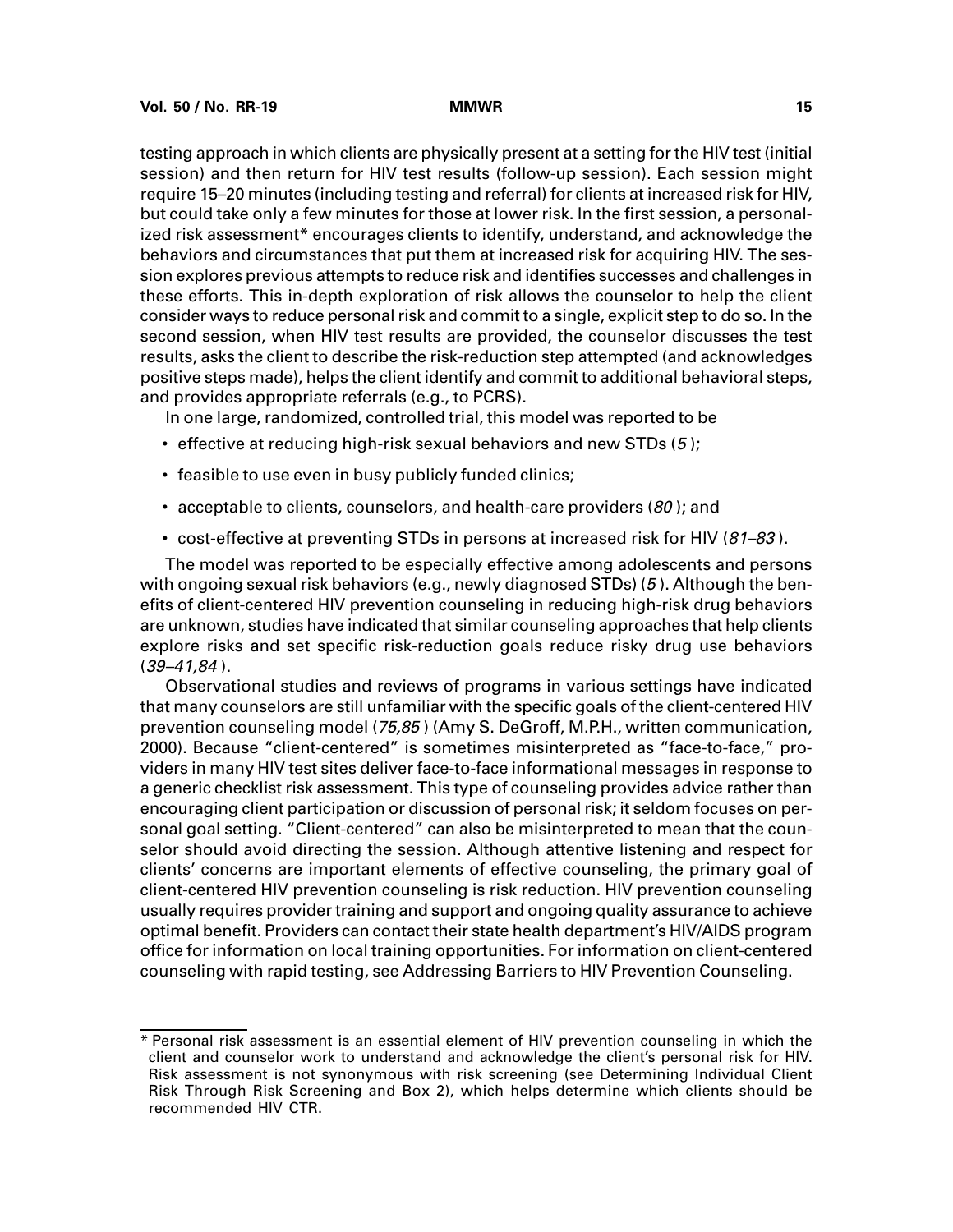### **Elements of HIV Prevention Counseling**

Regardless of the HIV prevention counseling model used, some counseling elements have been used repeatedly in effective interventions and are recognized by many specialists as critical in counseling success (Technical Expert Panel Review of CDC HIV Counseling, Testing, and Referral Guidelines; February 18–19, 1999; Atlanta, Georgia).

The following elements should be part of all HIV prevention counseling sessions:

- **Keep the session focused on HIV risk reduction.** Each counseling session should be tailored to address the personal HIV risk of the client rather than providing a predetermined set of information. Although counselors must be willing to address problems that pose barriers to HIV risk reduction (e.g., alcohol use in certain situations), counselors should not allow the session to be distracted by the client's additional problems unrelated to HIV. Certain counseling techniques (e.g., openended questions [Box 5], role-play scenarios, attentive listening, and a nonjudgmental and supportive approach) can encourage the client to remain focused on personal HIV risk reduction.
- **Include an in-depth, personalized risk assessment.** Sometimes called "enhancing self-perception of risk," risk assessment allows the counselor and client to identify, acknowledge, and understand the details and context of the client's HIV risk  $(17,86,87)$ . Keeping the assessment personal, instead of global, will help the client identify concrete, acceptable protective measures to reduce personal HIV risk (Box 6). The risk assessment should explore previous risk-reduction efforts and identify successes and challenges in those efforts. Factors associated with continued risk behavior that might be important to explore include using drugs or alcohol before sexual activity, underestimating personal risk, perceiving that precautionary changes are not an accepted peer norm, perceiving limited self-efficacy for successful change efforts, receiving reinforcement for frequent unsafe practices (e.g., a negative HIV test result after risk behaviors), and perceiving that vulnerability is associated with "luck" or "fate" (86-89).
- **Acknowledge and provide support for positive steps already made.** Exploring previous risk-reduction efforts is essential for understanding the strengths and challenges faced by the client in reducing risk. Support for positive steps already taken increases the clients' beliefs that they can successfully take further HIV riskreduction steps. For some clients, simply agreeing to an HIV test is an important step in reducing risk (5,75 ).
- **Clarify critical rather than general misconceptions.** In most situations, counselors should focus on reducing the client's current risk and avoid discussions regarding HIV transmission modes and the meaning of HIV test results. However, when clients believe they have minimal HIV risk but describe more substantial risk, the counselor should discuss the HIV transmission risk associated with specific behaviors or activities the clients describe and then discuss lower-risk alternatives (73 ). For example, if clients indicate that they believe oral sex with a risky sex partner poses little or no HIV risk, the counselor can clarify that, although oral sex with an infected partner might result in lower HIV transmission risk than anal sex, oral sex is not a risk-free behavior, particularly when commonly practiced. If clients indicate that they do not need to be concerned about HIV transmission among needle-sharing partners if they use clean needles, the counselor can clarify that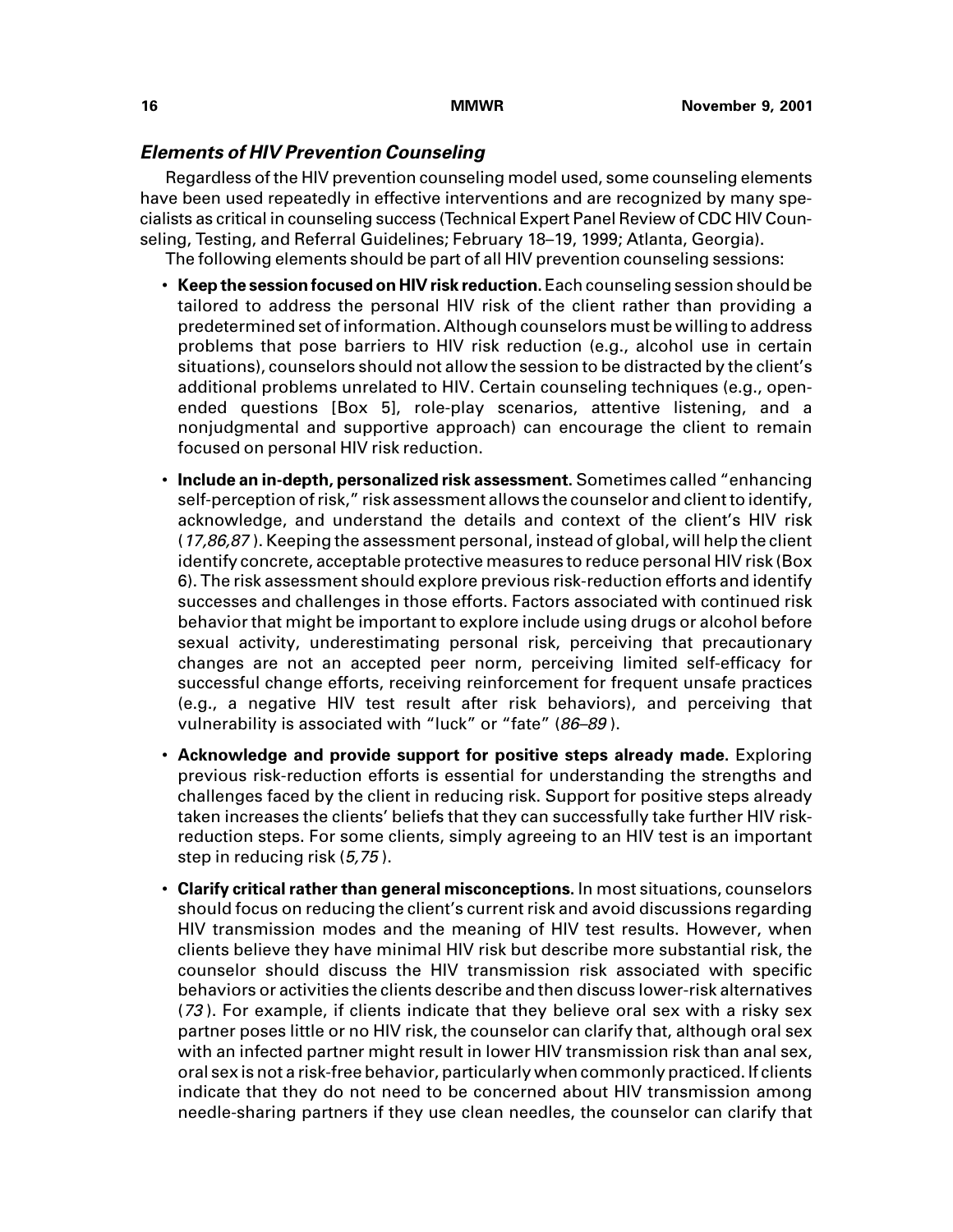## **BOX 5. Examples of closed-ended versus open-ended questions**

| <b>Closed-ended questions, which might</b><br>interfere with client-centered human<br>immunodeficiency virus (HIV) preven-<br>tion counseling | Open-ended questions, which pro-<br>mote client-centered HIV prevention<br>counseling                                                                                                                                                                |
|-----------------------------------------------------------------------------------------------------------------------------------------------|------------------------------------------------------------------------------------------------------------------------------------------------------------------------------------------------------------------------------------------------------|
| Have you ever injected drugs?<br><b>OR</b>                                                                                                    | What are you doing that you think<br>may be putting you at risk for HIV<br>infection?                                                                                                                                                                |
| Have you (for a male client) ever had<br>sex with a man?<br><b>OR</b>                                                                         | What are the riskiest things that you<br>are doing?                                                                                                                                                                                                  |
| Have you (for a female client) ever had<br>sex with a bisexual man?                                                                           |                                                                                                                                                                                                                                                      |
|                                                                                                                                               | If your test comes back positive, how<br>do you think you may have become<br>infected?                                                                                                                                                               |
|                                                                                                                                               | When was the last time you put your-<br>self at risk for HIV? What was happen-<br>ing then?                                                                                                                                                          |
| Have you ever had sex when you were<br>under the influence of alcohol or drugs?                                                               | How often do you use drugs or<br>alcohol?                                                                                                                                                                                                            |
|                                                                                                                                               | How do you think drugs or alcohol<br>influence your HIV risk?                                                                                                                                                                                        |
| Do you (always) use condoms when you<br>have sex?<br><b>OR</b>                                                                                | How often do you use condoms when<br>you have sex?                                                                                                                                                                                                   |
| Can you always use condoms when you<br>have sex?                                                                                              | When/with whom do you have sex<br>without a condom? When with a con-<br>dom?                                                                                                                                                                         |
|                                                                                                                                               | What are you currently doing to pro-<br>tect yourself from HIV? How is that<br>working?                                                                                                                                                              |
|                                                                                                                                               | What kinds of things do you do to pro-<br>tect your partner from getting infected<br>with HIV? (for HIV-infected clients)<br>Tell me about specific situations when<br>you have reduced your HIV risk. What<br>was going on that made that possible? |
| Can you always use clean works (i.e.,<br>needles, syringes, cottons, or cookers*)<br>when you inject?                                         | How risky are your sex/needle-<br>sharing partners? For example, have<br>they been recently tested for HIV?                                                                                                                                          |
| * Cottons are filters used to draw up the drug solution. Cookers include bottle caps,                                                         |                                                                                                                                                                                                                                                      |

spoons, or other containers used to dissolve drugs.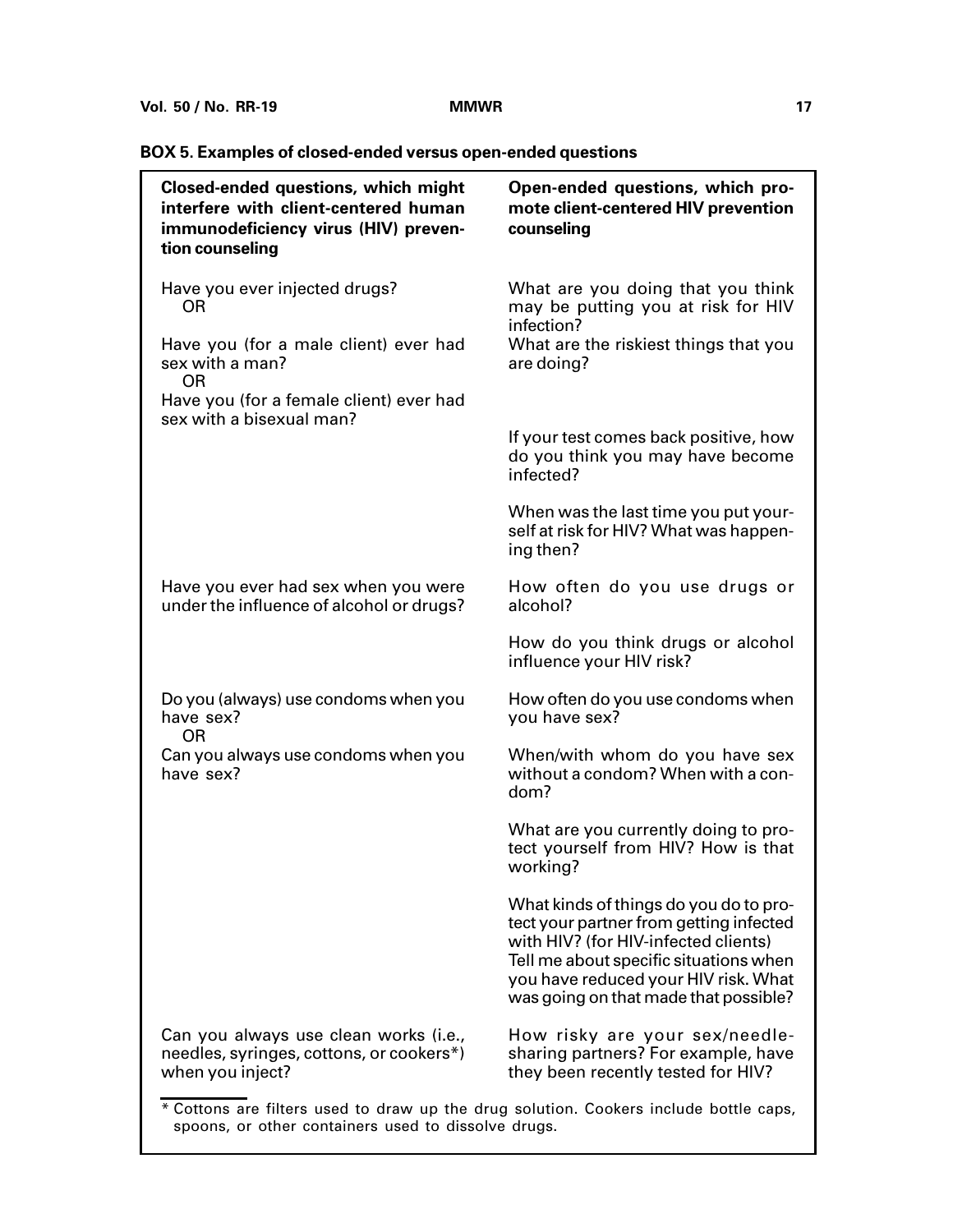|            |  |  | BOX 6. Examples of global versus specific risk-reduction steps for HIV prevention |  |  |  |
|------------|--|--|-----------------------------------------------------------------------------------|--|--|--|
| counseling |  |  |                                                                                   |  |  |  |

| Global risk-reduction steps, which are<br>unlikely to be effective in changing<br>behavior                                                   | Specific risk-reduction steps, which<br>are more likely to be effective in<br>changing behavior                                               |
|----------------------------------------------------------------------------------------------------------------------------------------------|-----------------------------------------------------------------------------------------------------------------------------------------------|
| Always use condoms.                                                                                                                          | Buy a condom tomorrow and try it on.                                                                                                          |
|                                                                                                                                              | Carry a condom next time I go out<br>(e.g., to the bar/nightclub).                                                                            |
|                                                                                                                                              | Starting today, put condoms on the<br>night stand beside the bed.                                                                             |
|                                                                                                                                              | Starting tonight, require my partner<br>to use a condom next time, or I will not<br>have vaginal (anal) sex.                                  |
| Have fewer or less risky partners.                                                                                                           | Stop seeing (specific partner) who is<br>seeing other people.                                                                                 |
|                                                                                                                                              | Break up with (specific partner)<br>before getting together with someone<br>new.                                                              |
| Have safer sex.                                                                                                                              | Talk honestly with (specific partner)<br>about my HIV status and ask about<br>his/her HIV status.                                             |
|                                                                                                                                              | Next time I'm out with friends and may<br>have sex, avoid getting "high" on<br>drugs or alcohol.                                              |
|                                                                                                                                              | Only kissing, etc., with (specific part-<br>ner) until we both have an HIV test.                                                              |
|                                                                                                                                              | Tomorrow, ask (specific partner) if he<br>or she has had a recent HIV test and<br>has been tested for other sexually<br>transmitted diseases. |
| Stop injecting drugs.                                                                                                                        | Obtain clean works (i.e., needles,<br>syringes, cottons, or cookers*) tomor-<br>row so I have them before I use next<br>time.                 |
|                                                                                                                                              | Contact drug treatment center and<br>make appointment.                                                                                        |
| * Cottons are filters used to draw up the drug solution. Cookers include bottle caps,<br>spoons, or other containers used to dissolve drugs. |                                                                                                                                               |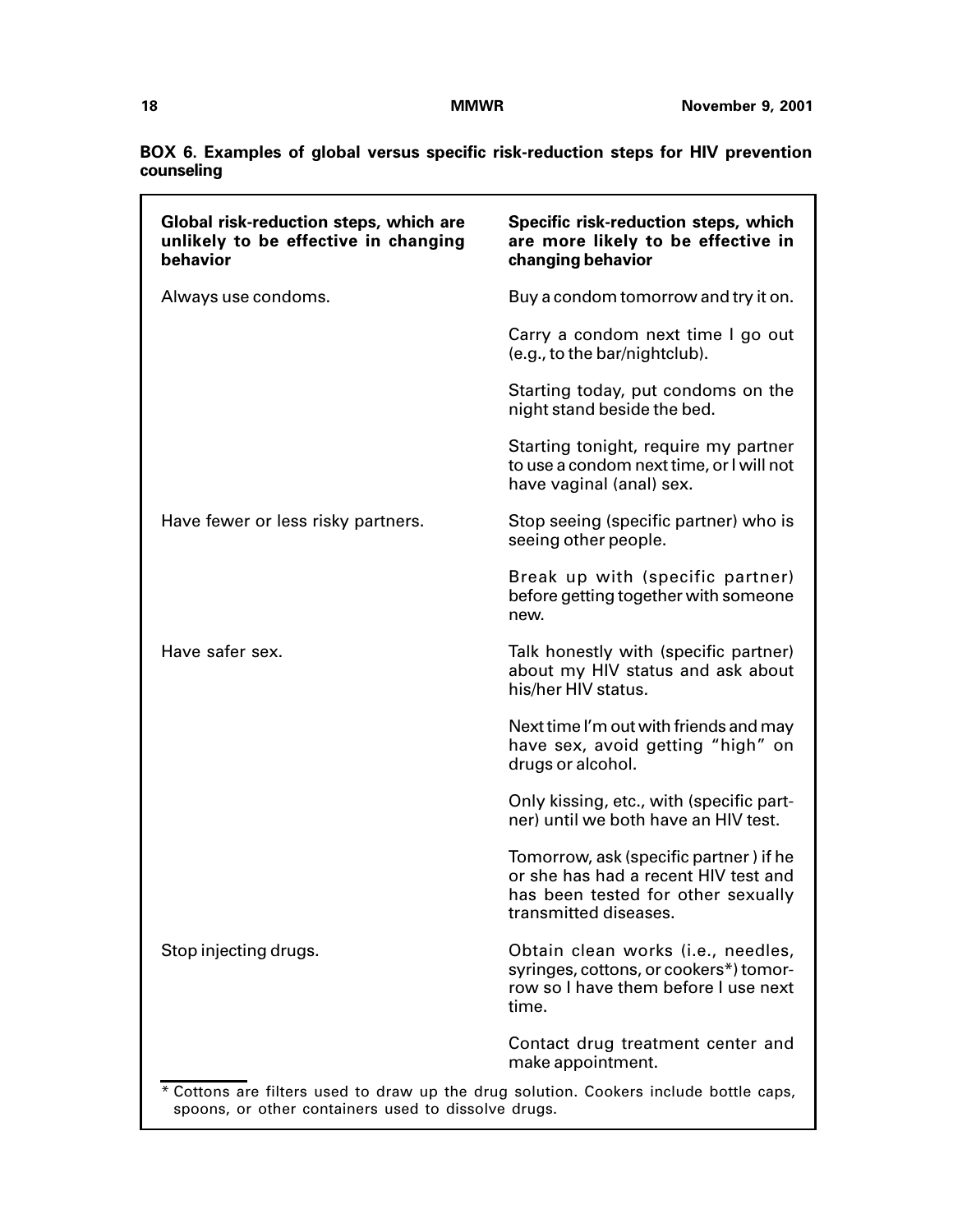HIV can be transmitted through the cooker, cotton, or water used by several persons sharing drugs. With newly identified or uninformed HIV-infected clients, the counselor should discuss HIV transmission risks associated with specific sexual or drug-use activities, including those in which the client might not be currently engaged.

- **Negotiate a concrete, achievable behavior-change step that will reduce HIV risk.** Although the optimal goal might be to eliminate HIV risk behaviors, small behavior changes can reduce the probability of acquiring or transmitting HIV. Behavioral risk-reduction steps should be acceptable to the client and appropriate to the client's situation. For clients with several high-risk behaviors, the counselor should help clients focus on reducing the most critical risk they are willing to commit to changing. The step does not need to be a personal behavior change. For many clients, knowledge of a partner's recent HIV status (and talking with the partner about getting an HIV test) might be more critical than personal behavior changes. The step should be relevant to reducing the client's own HIV risk and should be a small, explicit, and achievable goal, not a global goal (Box 6). Identifying the barriers and supports to achieving a step, through interactive discussion, role-play modeling, recognizing positive social supports, or other methods will enhance the likelihood of success (90 ). Writing down the goal might be useful. For clients with ongoing risk behaviors, referral to additional prevention and support services is encouraged.
- **Seek flexibility in the prevention approach and counseling process.** Counselors should avoid a "one-size-fits-all" prevention message (e.g., "always use condoms"). Behaviors that are safe for one person might be risky for another  $(91)$ . For example, unprotected vaginal intercourse might be unsafe with anonymous partners whose HIV status is unknown, but safe for uninfected persons in a mutually monogamous relationship. The length of counseling sessions will vary depending on client risk and comfort (e.g., adolescents might require more time than adults).
- **Provide skill-building opportunities.** Depending on client needs, the counselor can demonstrate or ask the client to demonstrate problem-solving strategies such as a) communicating safer sex commitments to new or continuing sex partners; b) using male latex condoms properly; c) trying alternative preventive methods (e.g., female condoms); d) cleaning drug-injection equipment if clean syringes are unavailable; or e) communicating safer drug-injection commitments to persons with whom the client shares drug paraphernalia  $(86, 92-94)$ .
- **Use explicit language when providing test results.** Test results should be provided at the beginning of the follow-up session. Counselors should never ask the client to guess the test results. Technical information regarding the test can be provided through a brochure or other means so the session can focus on personal HIV risk reduction for clients with negative tests and other considerations for clients with positive or indeterminate test results (see Additional Counseling Considerations for Special Situations). In-depth, technical discussions of the "window period (i.e., the time from when a person is infected until they develop detectable HIV antibody) should be avoided because they could confuse the client and diffuse the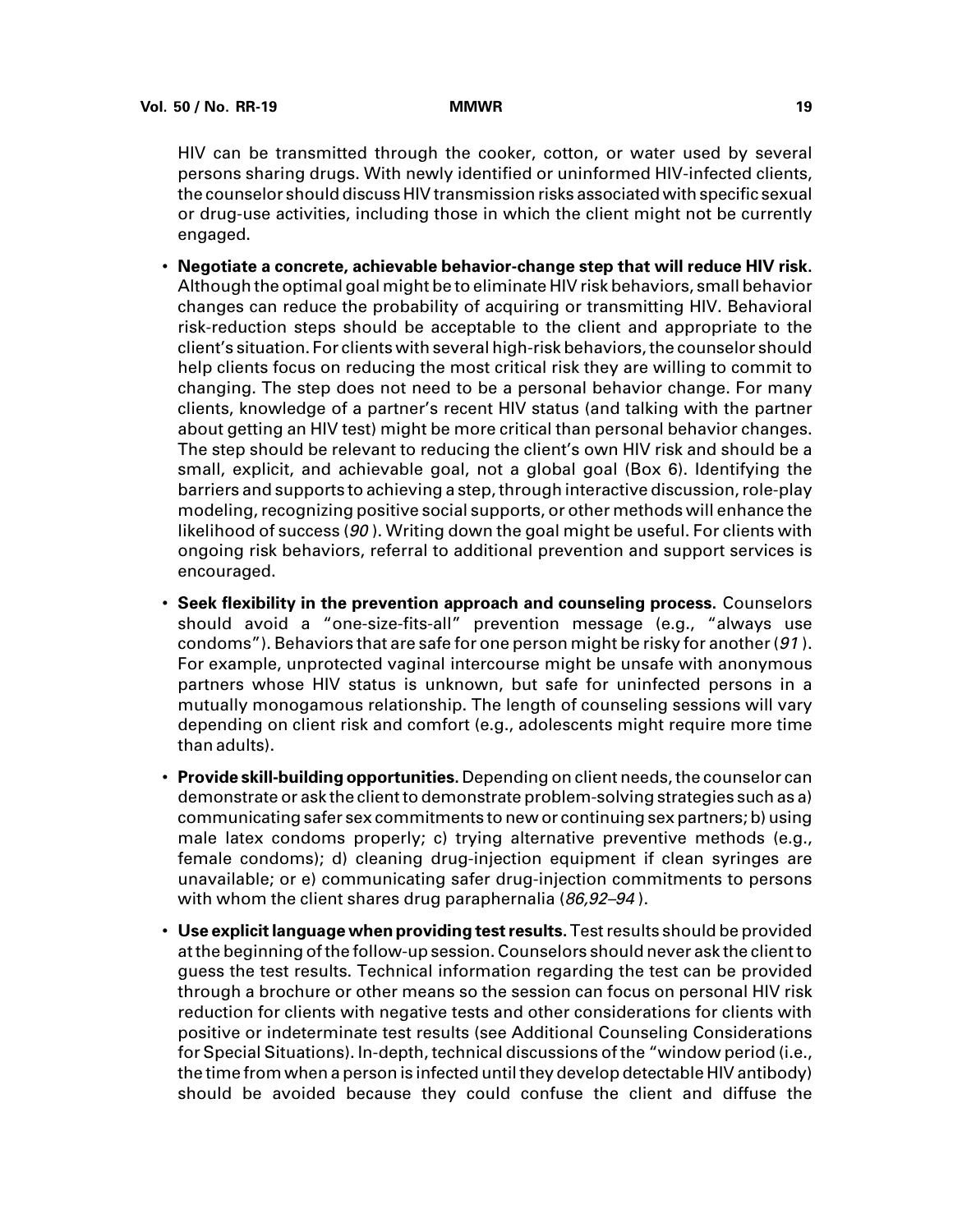importance of the HIV prevention message. Counselors should clarify that negative test results do not mean the client has no HIV risk and work with the client to reconsider ongoing HIV risk behaviors and the benefits of taking steps to reduce those risks. A client with ongoing risk behaviors should not be given a false sense of the safety of those behaviors (i.e., avoid statements like "whatever you were doing seems to be safe" or "continue to do whatever you are doing now").

These counseling elements are considered necessary for high-quality counseling. Specialists in the field (Technical Expert Panel Review of CDC HIV Counseling, Testing, and Referral Guidelines; February 18–19, 1999; Atlanta, Georgia) also suggested adoption of the following:

- **Ensure that the client returns to the same counselor.** Consistency of the client and counselor relationship helps the client feel secure, reduces misunderstanding, and promotes the likelihood of effective risk reduction. Effective counseling models tended to use the same counselor for all sessions. When follow-up prevention counseling sessions must be provided by a different counselor, careful recordkeeping is recommended to ensure high-quality counseling. See The Compendium of HIV Prevention Interventions with Evidence of Effectiveness at [<http://](http://www.cdc.gov/hiv/pubs/hivcompendium/hivcompendium.pdf) [www.cdc.gov/hiv/pubs/hivcompendium.pdf>.](http://www.cdc.gov/hiv/pubs/hivcompendium/hivcompendium.pdf)
- **Use a written protocol to help counselors conduct effective sessions.** A structured protocol outlining session goals can help keep the counselor focused on risk reduction. The protocol can include examples of open-ended questions (to help a new counselor avoid closed-ended questions) and a list of explicit risk-reduction steps (to help a new counselor avoid accepting a client's suggestion of global riskreduction steps) (95).
- **Ensure ongoing support by supervisors and administrators.** Supervisory support is essential for effective counseling. Training in HIV counseling approaches that focus on personal risk reduction is recommended for persons supervising counselors. Staff appraisals should acknowledge that completion of critical counseling elements has higher priority than completion of paperwork.
- **Avoid using counseling sessions for data collection.** If required, paperwork should be completed at the end of the counseling session or by staff members who are not counseling. Checklist risk assessments driven by data collection forms are detrimental to effective counseling because they can encourage even skilled counselors to use closed-ended questions, limit eye contact, and miss critical verbal and nonverbal cues. The relevance of any routinely collected data should be periodically assessed.
- **Avoid providing unnecessary information.** An emphasis on providing information might prompt counselors to miss critical HIV prevention opportunities and cause clients to lose interest. Discussion of theoretical HIV risks (e.g., sex with a person with hemophilia or needle exposures through tattoos) tends to shift the focus away from the client's actual HIV risk situations to topics that are more "comfortable" or easy to discuss but irrelevant to the client's risk.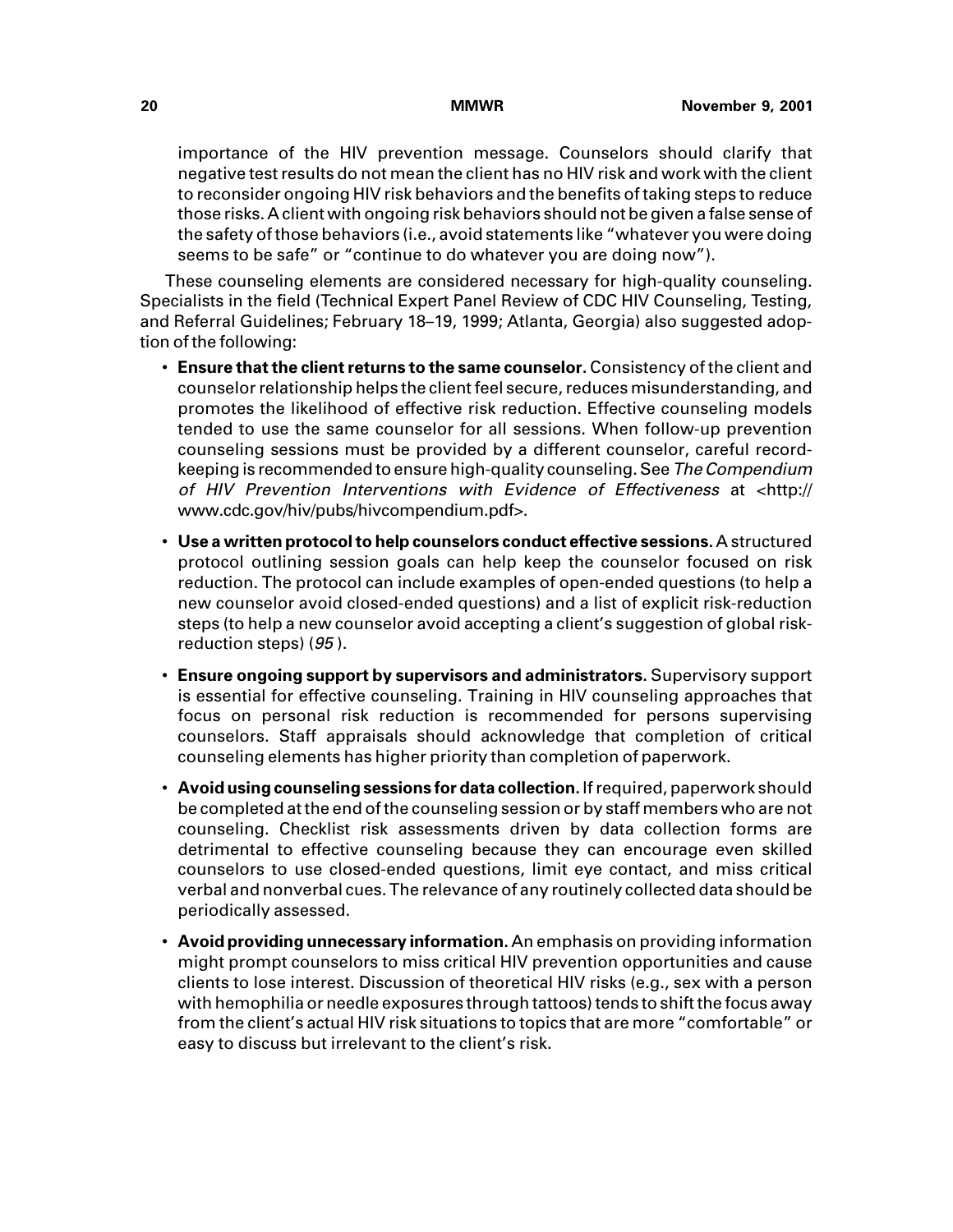### **Who Should Deliver Prevention Counseling**

In any setting where HIV testing is provided, existing personnel can be effective counselors if they have the desire and appropriate training and employ the essential counseling elements (5,80 ). Advanced degrees or extensive experience are not necessary for effective HIV prevention counseling, though training is (80). Training in counseling is available (see Ensuring High-Quality HIV Prevention Counseling). In situations where primary health-care providers (e.g., physicians) might not be able to provide prevention counseling, auxiliary health professionals trained in HIV prevention counseling models can provide this service. Although peer counseling has been successful in certain situations (18 ), research does not support an explicit risk-reduction need or benefit to matching clients with counselors based on same or similar backgrounds, sex, ethnicity, age, or peer group for intervention efficacy (96–98 ). The following skills and counselor characteristics were identified by specialists in the field as important for effective HIV prevention counseling (Technical Expert Panel Review of CDC HIV Counseling, Testing, and Referral Guidelines; February 18–19, 1999; Atlanta, Georgia):

- Completion of standard training courses in client-centered HIV prevention counseling or other risk-reduction counseling models.
- Belief that counseling can make a difference.
- Genuine interest in the counseling process.
- Active listening skills.
- Ability to use open-ended rather than closed-ended questions (Box 5).
- Ability and comfort with an interactive negotiating style rather than a persuasive approach.
- Ability to engender a supportive atmosphere and build trust with the client.
- Interest in learning new counseling and skills-building techniques.
- Being informed regarding specific HIV transmission risks (73 ).
- Comfort in discussing specific HIV risk behaviors (i.e., explicit sex or drug behaviors).
- Ability to remain focused on risk-reduction goals.
- Support for routine, periodic, quality assurance measures.

### **Additional Counseling Considerations for Special Situations**

• **Persons with newly identified HIV infection.** Clients with newly identified HIV infection have immediate and long-term needs. Some clients might be better prepared to receive positive test results than others. The emotional impact of hearing an HIV-positive test result might prevent clients from clearly understanding information during the session in which they receive their results. Providers should provide appropriate referrals (see Typical Referral Needs) and, when necessary, additional sessions.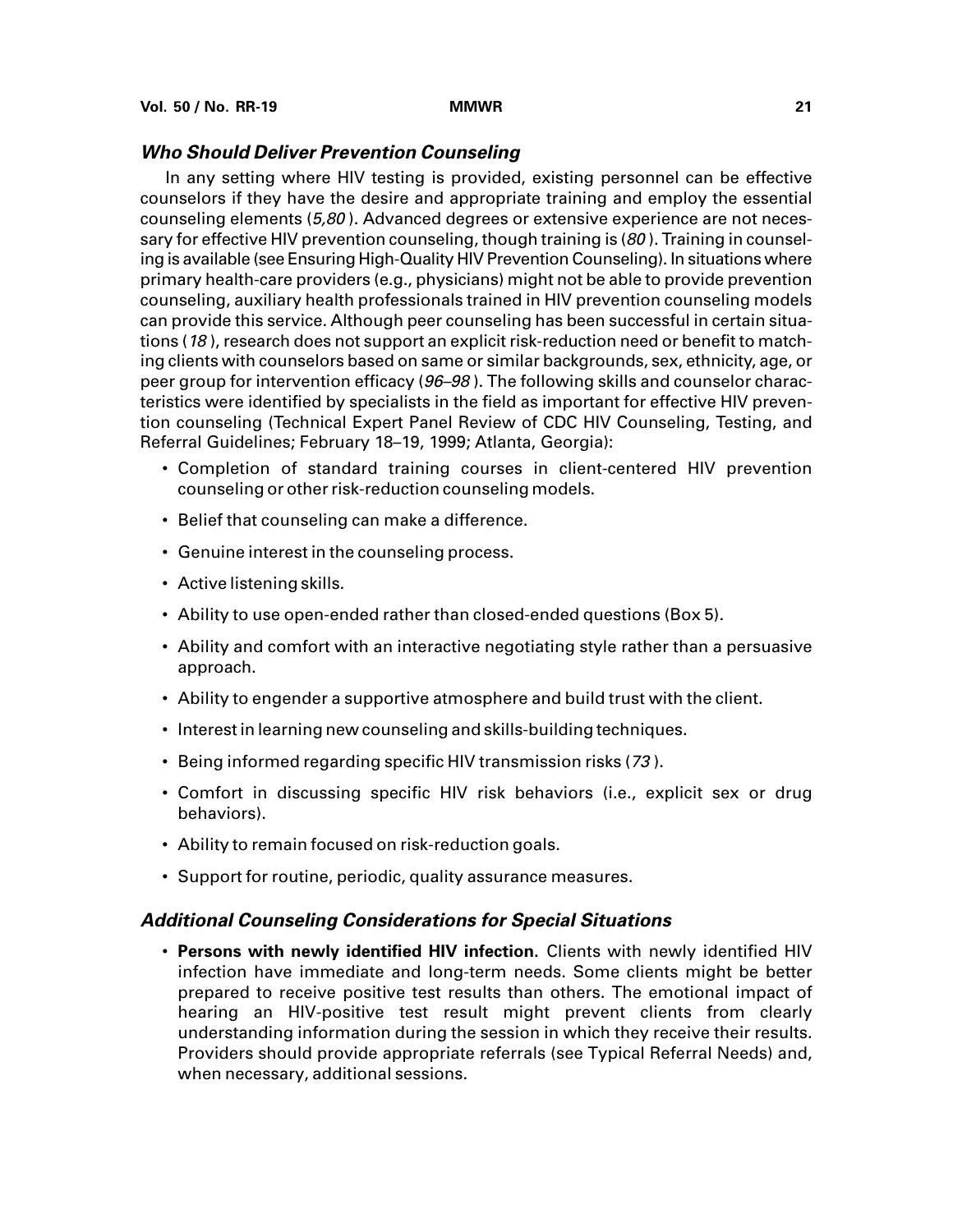When a client receives the test result, the provider should ensure that the client understands it. As part of HIV prevention counseling, providers should explicitly discuss and clarify any misconceptions regarding HIV transmission risk to partners associated with specific sexual or needle-sharing activities. Clients should be advised to refrain from donating blood, plasma, or organs. For sexually active clients who are not in mutually monogamous partnerships, providers should also address strategies to prevent other sexually transmitted or bloodborne infections (e.g, gonorrhea, syphilis, chlamydia, herpes simplex virus, human herpes virus type 8 [the virus linked to Kaposi sarcoma], hepatitis B virus, hepatitis C virus, and cytomegalovirus).

The first few months after persons learn they are HIV infected are important for accessing medical and other support services to help them obtain treatment and establish and maintain behavior changes that reduce the likelihood of transmitting the virus to others. For example, persons with ongoing risks might be referred for prevention counseling to prevent transmission to others or for prevention case management. For all newly identified clients, a follow-up appointment 3–6 months after diagnosis is recommended by some specialists (99 ) to assess whether clients were able to initiate medical care, minimize transmission risk to uninfected partners, and access other needed services (e.g., partner counseling and referral services). See guidance on partner counseling and referral services (27 ) and prevention case management (28 ).

- **Persons with a single, recent nonoccupational HIV exposure.** After a reported sexual, injection-drug use, or other nonoccupational exposure to HIV (55), providers should refer clients for prompt initiation of evaluation, counseling, and follow-up services. Early postexposure prophylaxis could reduce the likelihood of becoming infected with HIV, although the degree to which early treatment can prevent new infection after acute nonoccupational HIV exposure is unclear. Further guidance on nonoccupational HIV exposure is available (55 ).
- **Persons with indeterminate HIV test results.** Until follow-up test results are available, persons with an indeterminate result should receive information regarding the meaning of test results. HIV prevention counseling should be the same as for a person with newly identified HIV infection. Behaviors that minimize the risk for HIV transmission to sex and needle-sharing partners should be emphasized, even if the client reports no risk behaviors. Clients with repeated indeterminate test results >1 month apart are unlikely to be HIV-infected and can be provided test results in the same way as clients with negative test results, unless recent HIV exposure is suspected (see Indeterminate Test Results).
- **Persons seeking repeat HIV testing.** In addition to brief prevention counseling sessions, ongoing HIV prevention counseling aimed at personal risk reduction might be useful for persons seeking repeated HIV testing who have continued HIV risk. Counselors should encourage clients to explore alternative prevention strategies and to identify and commit to additional risk-reduction steps. Clients with ongoing risk behaviors might benefit from referral to other HIV prevention and support services because their current risk behavior might be reinforced by repeated negative HIV test results or they might view HIV testing as protective (100 ). More information on prevention case management is available (28 ) (see Ongoing Exposure).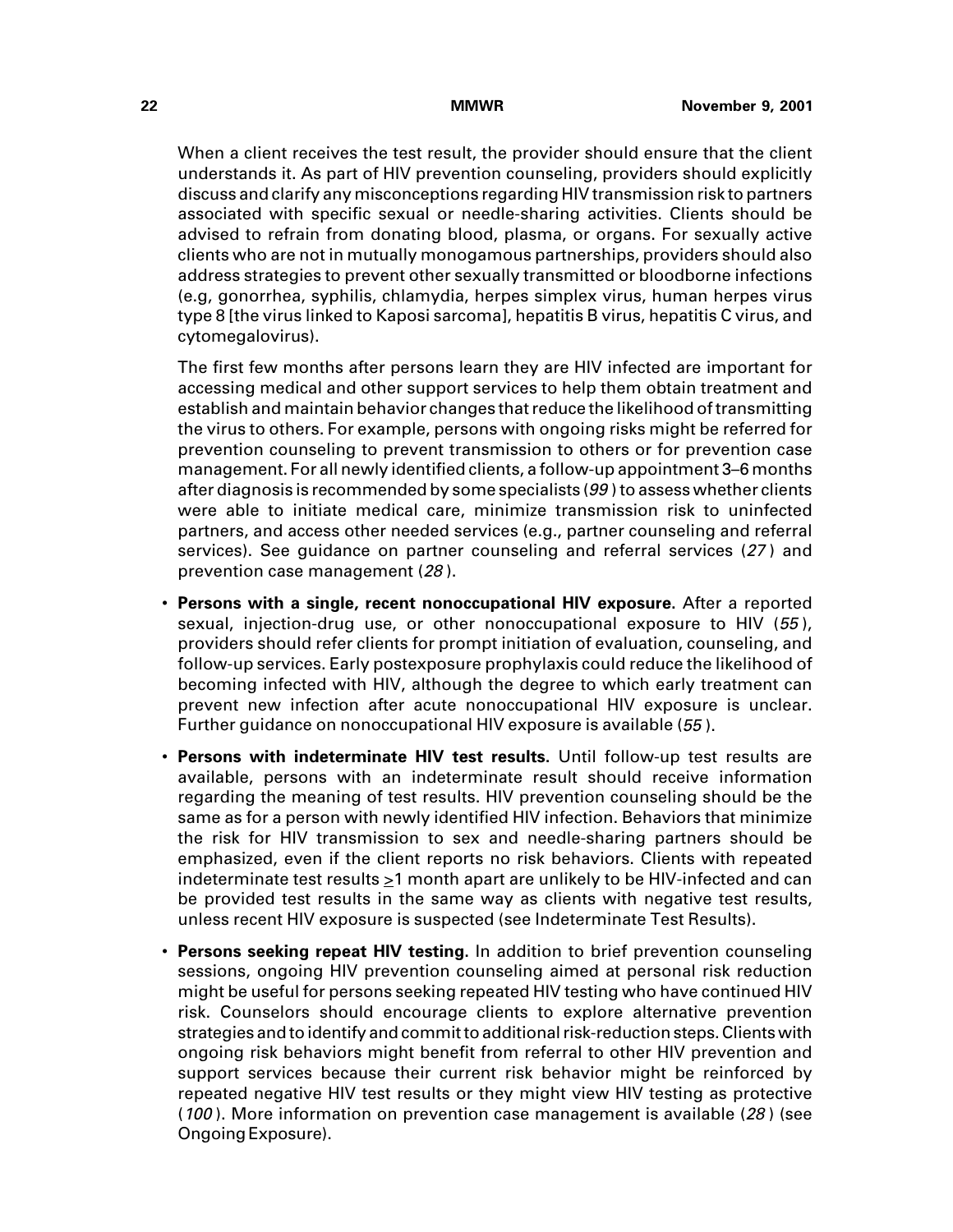- **Persons who use drugs.** Persons who inject drugs might also be at increased risk for acquiring HIV through unprotected sex with an HIV-infected partner (101–103 ). For injection-drug users (IDUs), intervention studies indicate that personalized, interactive prevention counseling models using goal-setting strategies might be effective in reducing injection-drug and sexual-risk behaviors (39–41,84). Evidence also supports the efficacy of community strategies (e.g., methadone maintenance programs or other drug treatment programs, outreach programs, and syringe exchange) to reduce new HIV infections among IDUs (104-108). Specialists in the field advocate recommending such strategies, along with individual HIV prevention counseling, to persons who inject drugs.
- **Sex or needle-sharing partners of HIV-infected persons.** Sex or needle-sharing partners of HIV-infected persons should be encouraged to have HIV prevention counseling and testing. Partners who are HIV discordant (i.e., one person is HIVinfected and the other is uninfected) should receive counseling aimed at preventing HIV transmission from the infected to the uninfected partner, including explicit discussion and clarification of any misconceptions regarding HIV transmission risk associated with specific sexual or needle-sharing activities. In addition, many HIV-discordant couples benefit from ongoing HIV prevention counseling aimed at personal risk reduction or from couples counseling that teaches safe sexual practices and proper condom use (27,109-111). Little evidence exists to conclusively support or refute whether simultaneous infection with >2 subtypes of HIV is likely to occur or, if it does, whether it is associated with more aggressive or resistant disease (112 ). Researchers are divided on the value of recommending consistent condom use to prevent HIV sequelae for mutually monogamous, HIV-infected partners.
- **Health-care workers after an occupational exposure.** After an occupational exposure, health-care workers should use measures to prevent transmission during the follow-up period (54 ). HIV-exposed health-care workers should be advised that, although HIV is infrequently transmitted through an occupational exposure, they should abstain from sex or use condoms and avoid pregnancy until they receive a negative follow-up test result. In addition, they should not donate blood, plasma, organs, tissue, or semen; if a woman is breast-feeding, she should consider discontinuing (54 ). Health-care workers should also be advised of the rationale for postexposure prophylaxis, the risk for occupationally acquired HIV infection from the exposure, the limitations of current knowledge of the efficacy of antiretroviral therapy when used as postexposure prophylaxis, the toxicity of the drugs involved, and the need for postexposure follow-up (including HIV testing), regardless of whether antiretroviral therapy is taken. Further guidance on occupational HIV exposure is available (54 ).
- **Participants in HIV vaccine trials.** HIV-vaccine–induced antibodies may be detected by current HIV tests and may cause a false-positive result. Trial participants should be advised that HIV CTR is best provided at the vaccine trial sites, the vaccine is of unknown efficacy, and HIV risk behavior can result in their becoming HIV-infected (see Positive Test Results).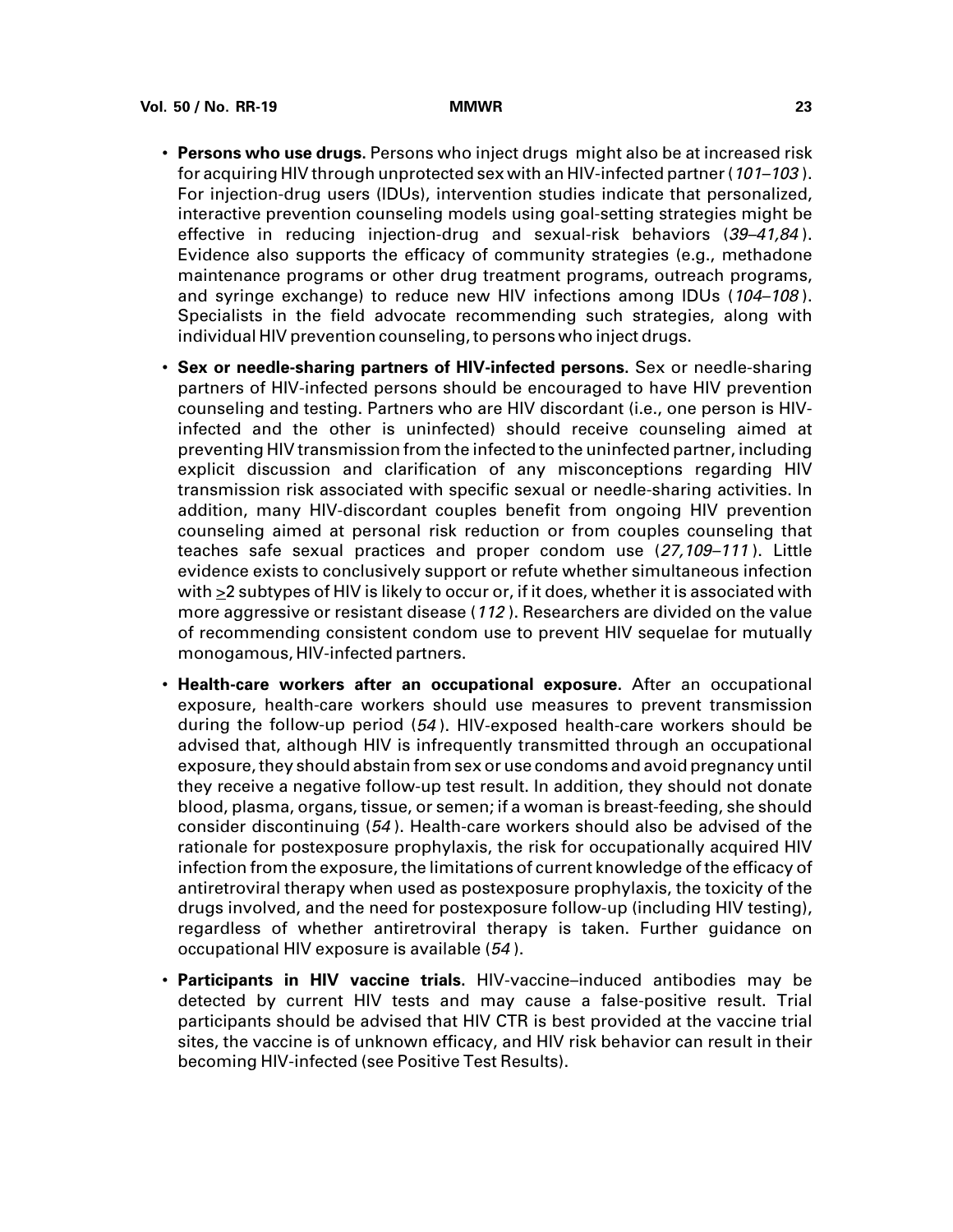## **Addressing Barriers to HIV Prevention Counseling**

Several factors can prevent provision of high-quality HIV prevention counseling, including unavailability of trained prevention counselors at the setting in which the HIV test was conducted, client reluctance, and low rates of client return for test results. Recommended strategies for addressing these common barriers include a) providing counseling on-site, b) enhancing client acceptance of counseling by examining and improving the counseling provided, and c) considering alternate counseling methods.

### **Provide On-Site Counseling**

Cost, lack, or turnover of trained staff members and space constraints are barriers to providing HIV prevention counseling (113 ). However, given the proven efficacy of prevention counseling models, in settings where HIV prevalence is high or the population served is at increased risk, the ability to provide such counseling on-site is a high priority, and efforts should be made to address and remove barriers to providing HIV prevention counseling on-site. Health educators or other auxiliary staff members trained to discuss preventive activities such as healthy eating, prenatal education, or smoking cessation could, if adequately trained, be effective HIV prevention counselors. In the interim, alternative resources should be identified, and clearly defined referrals should be made to settings that can provide high-quality prevention counseling for clients at increased HIV risk. Systems to ensure that referrals are completed should be established (see HIV Referral).

### **Enhance Client Acceptance of HIV Prevention Counseling**

Clients who agree to HIV testing but decline HIV prevention counseling often report they lack time or already are aware of HIV transmission modes. However, experienced counselors report that clients mainly refuse counseling because they do not perceive the service to be personally beneficial (Technical Expert Panel Review of CDC HIV Counseling, Testing, and Referral Guidelines; February 18–19, 1999; Atlanta, Georgia). These counselors believe that most of these clients are concerned about a specific risk, which they would be willing to explore if the counseling seemed useful. Three of the most commonly reported barriers to the perceived usefulness of counseling are the type of counseling provided, how it is recommended, and the setting of the counseling. In settings where many clients are declining counseling, these barriers and others should be examined. The counseling might be providing information only rather than addressing personal risks. Counselors might not be offering counseling in ways appropriate to the client's culture, language, sex, sexual orientation, age, or developmental level. The setting might inhibit open discussion of risk (e.g., some outreach settings are not private). Counseling skills (e.g., attentive listening, use of open-ended questions) that allow clients to participate might have been overlooked. Even when clients at increased risk refuse counseling, use of 1–2 open-ended questions that urge clients to examine their personal situations could prompt personal exploration of risk (e.g, "What were your concerns that led you to decide to get tested today?").

### **Consider Alternative Methods for HIV Prevention Counseling**

HIV prevention counseling models proven effective have all used face-to-face (individual or group) encounters between counselor and client and involved  $\geq 2$  brief sessions.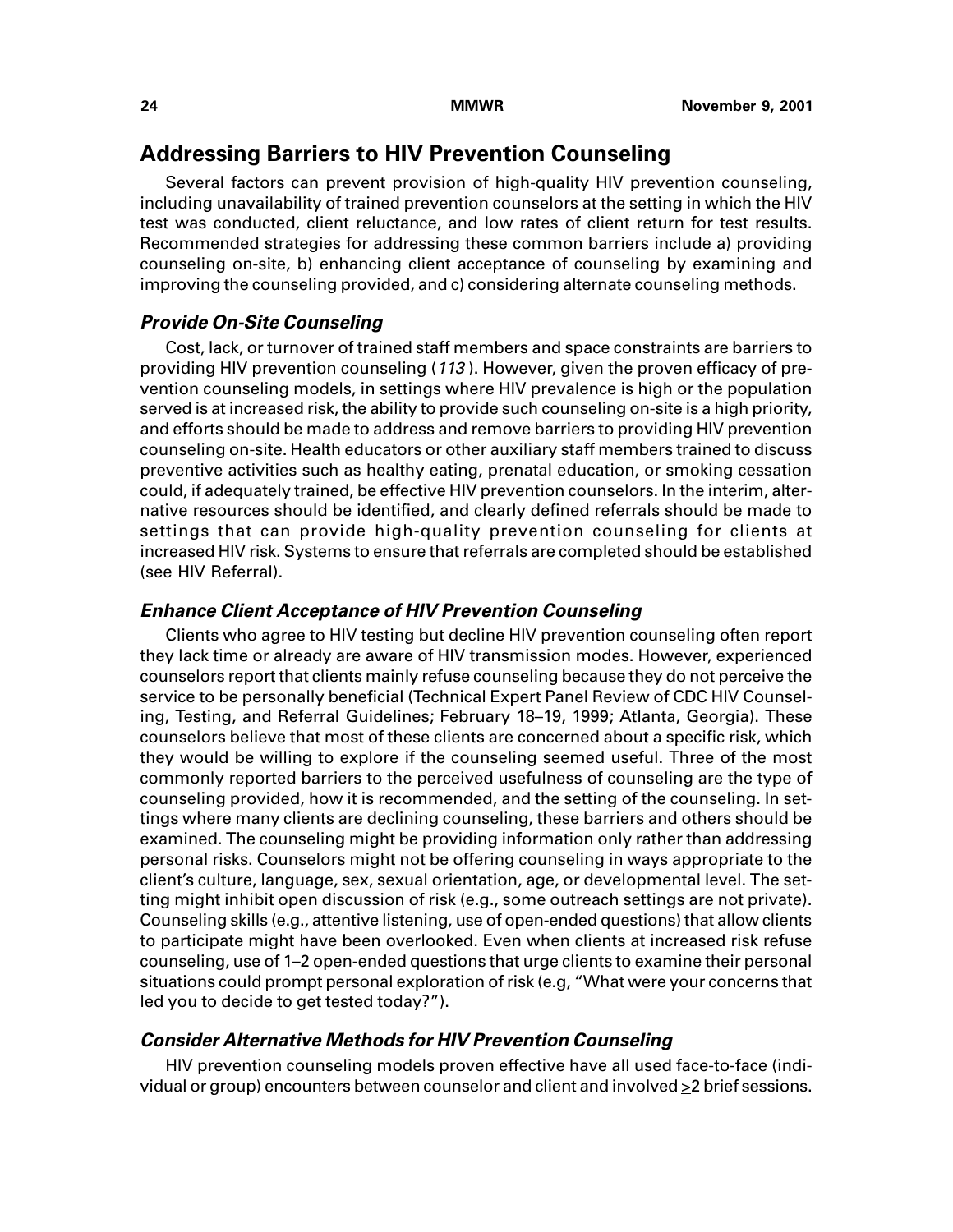Thus, face-to-face prevention counseling is preferred for clients at increased HIV risk. Most HIV test sites use an enzyme immunoassay (EIA) and confirmatory test algorithm that requires several days for final results. The return visit for test result offers an opportunity to continue prevention counseling in a second, face-to-face meeting. However, in some settings (e.g., STD clinics, managed care organizations, and other private settings), many clients do not return for their results (50,114-116). In such settings, providers can adopt strategies that increase clients' receipt of test results, and counseling strategies might need to be adapted (<sup>117</sup> ).

**Telephone Counseling.** Limited studies among STD clinic clients at lower risk indicated that substantially more clients learned their HIV infection status when negative test results were provided by telephone rather than in person (12,117,118). Although home sample collection provides a precedent for providing counseling by telephone to persons with either negative or positive HIV test results, the efficacy of telephone counseling in reducing HIV risk behaviors or the number of new HIV infections has not been studied. One study indicated that telephone notification of positive results was associated with delay in linkage to care (119 ). However, not learning positive test results at all guarantees a delay in linkage to care. Many specialists recommend that provision of HIV test results and prevention counseling by telephone be limited to clients whose results are negative (Technical Expert Panel Review of CDC HIV Counseling, Testing, and Referral Guidelines; February 18–19, 1999; Atlanta, Georgia). Also, given the known riskreduction benefits of face-to-face counseling, lack of efficacy data on telephone counseling, and concerns regarding disinhibition (e.g., "since my test result is negative, whatever risks I am taking now may be okay"), telephone counseling should be limited to clients without known ongoing HIV risk behaviors (e.g., unprotected sex or needlesharing with an HIV-infected [or status unknown] partner).

**Single-Session Prevention Counseling with Rapid Testing.** Rapid tests allow clients to receive their HIV test results the same day. This process could reduce the number of clients receiving two prevention counseling sessions. Studies of the efficacy of single HIV prevention counseling sessions for use with a rapid test are under way. Although some single-session counseling protocols have been successfully implemented in busy clinics and are well-accepted by most clients, how well a single counseling session reduces risk behaviors or the number of new HIV infections is unknown. A counseling protocol for use with a rapid test is being studied; information is available at [<http://www.cdc.gov/hiv/](http://www.cdc.gov/hiv/projects/respect-2) [projects/respect-2>.](http://www.cdc.gov/hiv/projects/respect-2) For clients with identified risk behaviors, referral or rescheduling for ongoing counseling should be considered.

## **Ensuring High-Quality HIV Prevention Counseling**

All CTR providers should conduct routine, periodic assessments for quality assurance to ensure that the counseling being provided includes the recommended, essential counseling elements.

Supervisors must be aware of HIV prevention counseling goals and necessary counselor skills. Supervisor and administrator support of HIV counseling models that focus on personal risk reduction (distinct from provision of information) is critical to effective counseling. Quality assurance for counseling should contain the following elements: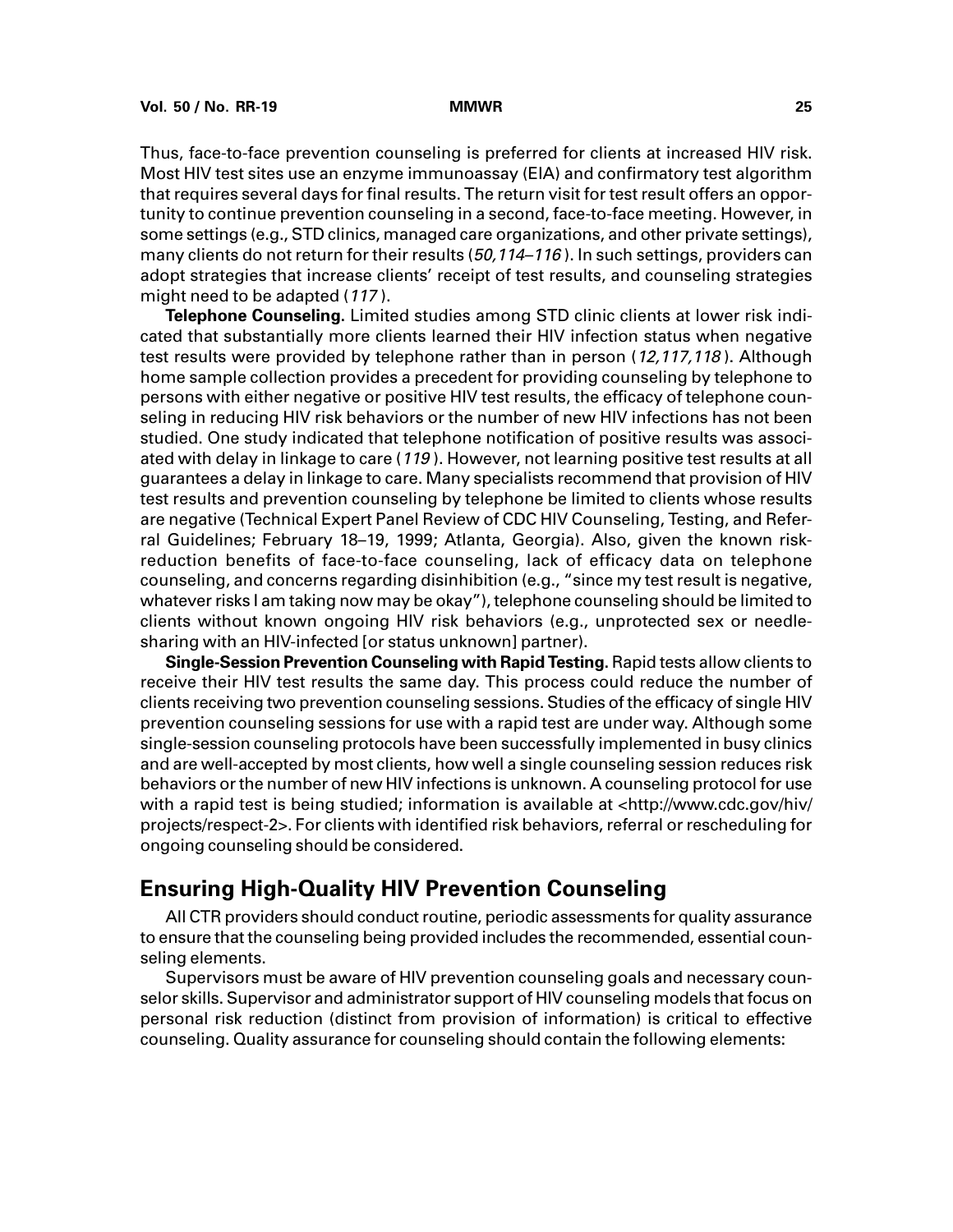- $\cdot$  Training and continuing education. Basic training in the use of  $\geq 1$  of the interactive HIV prevention counseling models aimed at personal risk reduction is recommended for counselors and supervisors. Counselors should know the communities they serve and the available referral opportunities. They also might benefit from formal training on a) transmission and prevention of HIV and other sexually transmitted and bloodborne diseases, b) the natural history of HIV, c) recognition and treatment of opportunistic infections, d) new therapeutic agents used to treat HIV and AIDS, e) PCRS, f) prevention case management, and g) other HIV prevention and support services available in the community (e.g., services related to substance abuse assessment, cultural competence, adolescent concerns, domestic abuse, and health concerns for gay or lesbian clients). Additional training in specific counseling skills is also warranted (e.g., training on how to facilitate groups for counselors conducting group sessions). For training opportunities, providers or supervisors can contact their state health department's HIV/AIDS program office.
- **Supervisor observation and immediate feedback to counselors.** Direct observation of counseling sessions can help ensure that objectives are being met (80 ). Supervisors can perform this task periodically (with client consent). Sessions might also be audiotaped (with client consent), or counseling can be demonstrated through role-play scenarios between the counselor and supervisor. Observation and feedback should be structured, and the outcome should be constructive, not punitive. Supervisors should support positive elements of the prevention counseling session and provide specific, constructive comments regarding content areas needing improvement. Observation and feedback should be conducted regularly for routine counseling. Staff discomfort with observation typically wanes over time; many counselors report that the sessions are useful in enhancing skills. When observation is offered routinely, clients seldom refuse to participate. A suggested time frame for routine, direct observation of an HIV prevention counselor by the supervisor is twice monthly for the first 6 months, monthly for the second 6 months, and quarterly for counselors with >1 year of experience. After observation, supervisors should provide feedback to counselors quickly, preferably the same week. Observation and feedback forms used in research studies of client-centered HIV prevention counseling are available at [<http://](http://www.cdc.gov/hiv/projects/RESPECT/default.htm) [www.cdc.gov/hiv/projects/RESPECT/default.htm>.](http://www.cdc.gov/hiv/projects/RESPECT/default.htm)
- **Periodic evaluation of physical space, client flow, and time concerns.** Counseling sessions should be conducted in a private space where discussion cannot be overheard. Clients should not wait for long periods between testing and counseling, and information could be provided during waiting times (e.g., through videos). Periodic time-flow analyses or client surveys can be used to evaluate adequacy of space, client flow, and length of waiting period.
- **Periodic counselor or client satisfaction evaluations.** Evaluations of client satisfaction can ensure that counseling meets client needs. These evaluations also can provide important feedback to counselors who otherwise might not see the benefits of what they do. Evaluations can be brief. Surveys should address whether specific counseling goals were met, the type of interaction (e.g., "who talked more, the counselor or the client?"), and, when applicable, specifics of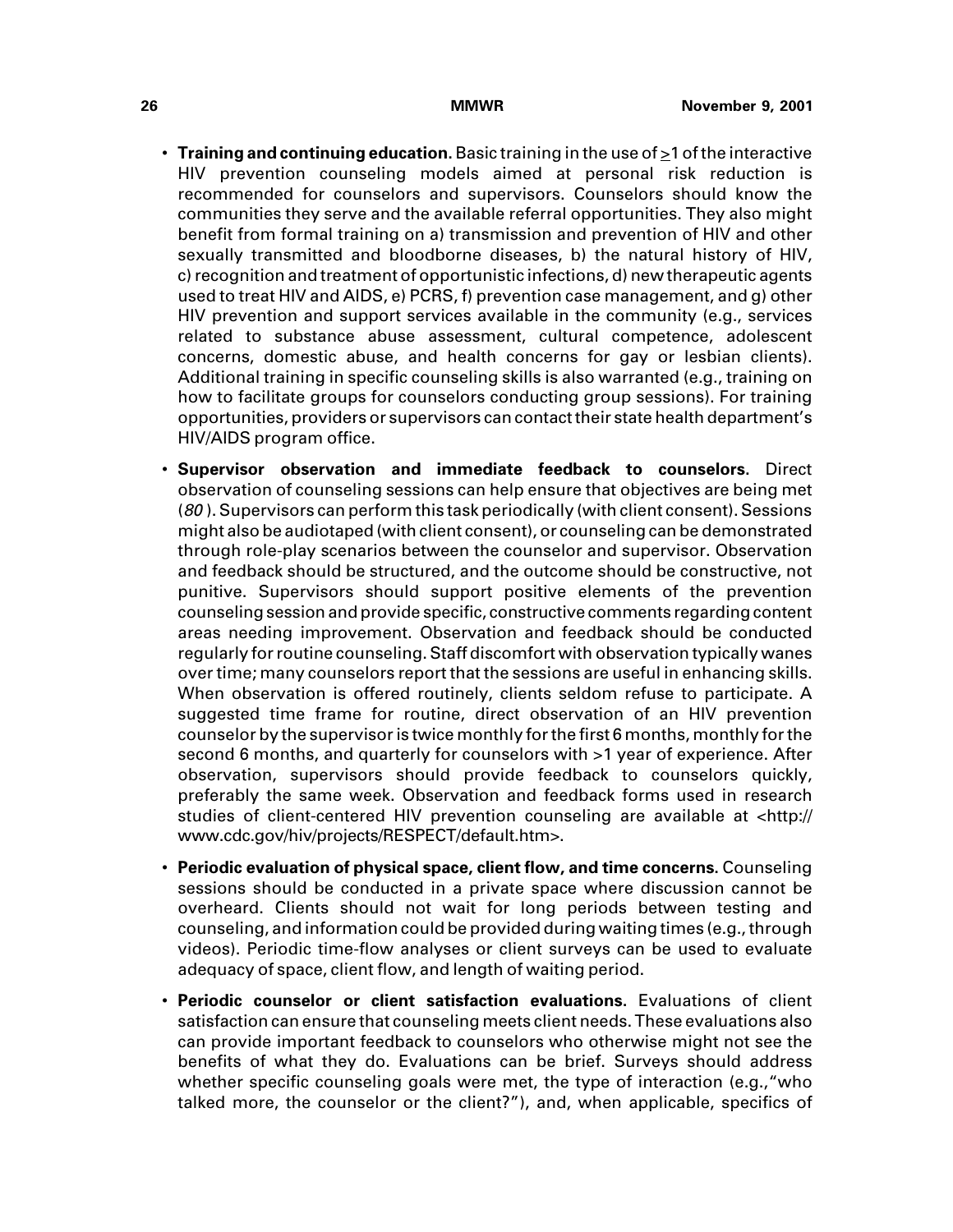development of the risk-reduction plan (e.g, "what was the behavior change step that you agreed to work on?"). Linking client and counselor descriptions of a particular session might be useful. Conducting such evaluations only occasionally (e.g., for 1–2 weeks once or twice a year) decreases the programmatic burden and is probably sufficient to identify problems. For more information, see Quality Assurance and Evaluation of HIV CTR Services.

<span id="page-34-0"></span>• **Case conferences.** Regularly scheduled meetings of counselors allow supervisors to understand counselors' skills and areas that need improvement and can help counselors learn techniques from their colleagues. Case conferences are an opportunity for counselors to discuss specific or problematic questions asked by clients, allowing providers to better understand the concerns facing clients who are HIV-infected or at increased risk for HIV. Case conferences can help offset counselor fatigue and "burn out" by providing a positive outlet for dealing with difficult situations. Discussion might focus on a hard-to-address client or specific elements (e.g., developing acceptable and practical risk-reduction plans with clients who deny the magnitude of their HIV risk). Frequency of case conferences should be balanced with client volume, with efforts made to meet at least monthly.

## **HIV TESTING**

## **Characteristics and Applications of HIV Test Technologies**

Only FDA-approved HIV tests should be used for diagnostic purposes. Routine screening in the United States for HIV-2 and HIV-1 group O infections is not generally recommended unless geographic, behavioral, or clinical information indicates that infection with these strains might be present. Several HIV test technologies have been approved by FDA for diagnostic use in the United States. These tests enable testing of different fluids (i.e., whole blood, serum, plasma, oral fluid, and urine) (Table). The available technologies

- enable specimen collection procedures that are less invasive and more acceptable than venipuncture, thus helping expand HIV testing into nontraditional settings (with home sample collection tests, oral fluid tests, and urine-based tests) (25 );
- enable provision of HIV test results during a single visit at the time of testing (with rapid tests) (120 ); and
- $\cdot$  increase the convenience of HIV testing (with home sample collection tests) (52).

The decision to adopt a particular test technology in a clinical or nontraditional setting should be based on several factors, including

- accuracy of the test,
- client preferences and acceptability,
- likelihood of client returning for results,
- cost and mechanism for provider reimbursement,
- ease of sample collection,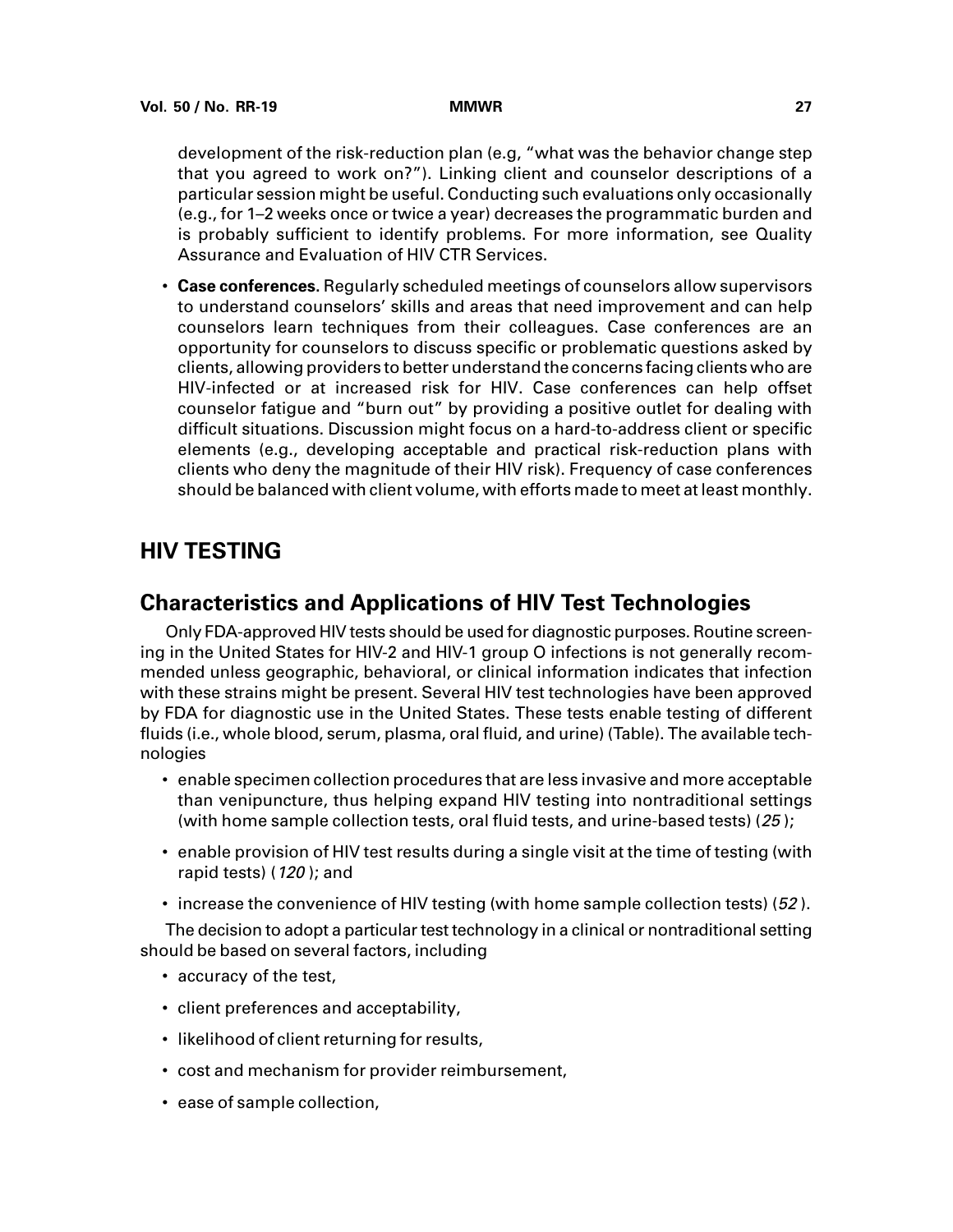| <b>Test type</b>                             | <b>Specimen</b><br>(mode of<br>collection)                        | <b>Test</b><br>complexity* | Screening;<br>confirmatory                                                                  | Strains<br>detected <sup>+</sup> | <b>Provision</b><br>of results                                                                                                                                                                       | <b>Advantages</b>                                                                                                                                                                      | <b>Potential settings</b>                                                                                                                                                             |
|----------------------------------------------|-------------------------------------------------------------------|----------------------------|---------------------------------------------------------------------------------------------|----------------------------------|------------------------------------------------------------------------------------------------------------------------------------------------------------------------------------------------------|----------------------------------------------------------------------------------------------------------------------------------------------------------------------------------------|---------------------------------------------------------------------------------------------------------------------------------------------------------------------------------------|
| <b>Standard HIV test</b>                     | Serum or<br>plasma<br>(phlebotomy)                                | High                       | Enzyme immuno-<br>assay (EIA);<br>Western blot<br>or immuno-<br>fluorescence<br>assay (IFA) | $HIV-1$<br>and<br>$HIV-2$        | HIV negative:<br>Test result at return<br>visit (typically a few<br>days to 1-2 weeks)<br>HIV positive:<br>Confirmed result at<br>return visit                                                       | • High sensitivity<br>• Rare false-<br>positives<br>• High-volume<br>processing<br>• Utility for testing<br>for other conditions<br>(e.g., sexually<br>transmitted<br>diseases [STDs]) | • Blood screening<br>• Various settings<br>and populations                                                                                                                            |
| Rapid test                                   | Serum,<br>plasma,<br>whole blood<br>(phlebotomy,<br>finger stick) | Moderate <sup>§</sup>      | Rapid EIA; Western<br>blot/IFA <sup>1</sup>                                                 | $HIV-1$                          | HIV negative:<br>Test result at time of<br>testing (typically<br>10-60 minutes)<br>HIV positive:<br>Preliminary positive<br>test result at time of<br>testing;** confirmed<br>result at return visit | • Convenience<br>• Increased receipt<br>of test results<br>• Use in urgent<br>medical circum-<br>stances (e.g.,<br>postexposure<br>prophylaxis)                                        | • Settings with low<br>return rates<br>• Perinatal/labor<br>and delivery for<br>prophylaxis<br>• Health-care<br>settings for<br>decisions<br>regarding<br>postexposure<br>prophylaxis |
| Home sample<br>collection test <sup>++</sup> | Dried blood<br>spot<br>(finger stick)                             | High                       | EIA; Western blot/<br><b>IFA</b>                                                            | $HIV-1$                          | HIV negative:<br>Test result when client<br>telephones (typically<br>$3-7$ days)<br>HIV positive:<br>Confirmed result when<br>client telephones                                                      | • Convenience<br>• Anonymity<br>• Privacy<br>• Conservation of<br>public resources                                                                                                     | • Outreach settings<br>• Community-based<br>settings<br>• Syringe exchange<br>programs<br>• Rural areas<br>• Settings serving<br>clients not at<br>increased risk<br>• Home           |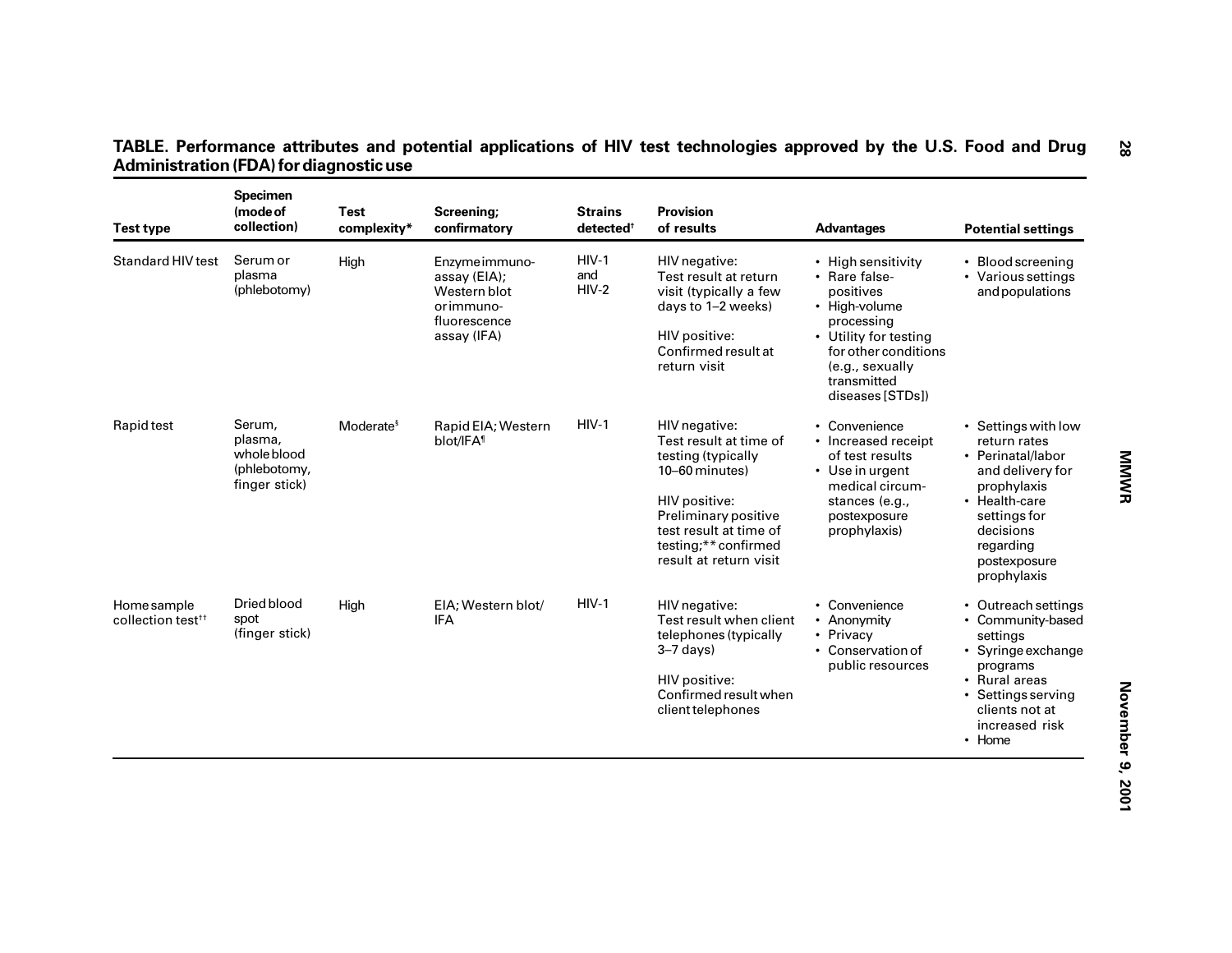| <b>Test type</b>    | <b>Specimen</b><br>(mode of<br>collection)                         | Test<br>complexity* | Screening;<br>confirmatory                                                                                     | <b>Strains</b><br>detected† | <b>Provision</b><br>of results                                                                                                                                                                                                                                                                                                                                                                                                                                                                                                                                                                                                                                                                                                                                                                                                                                                                                                                                                                                                                                                                                                                                                                                                                                                                                                                                                                                                                                                                                                                                                                                    | <b>Advantages</b>                                                                                                                                                                                                           | <b>Potential settings</b>                                                                                                                                                                                |
|---------------------|--------------------------------------------------------------------|---------------------|----------------------------------------------------------------------------------------------------------------|-----------------------------|-------------------------------------------------------------------------------------------------------------------------------------------------------------------------------------------------------------------------------------------------------------------------------------------------------------------------------------------------------------------------------------------------------------------------------------------------------------------------------------------------------------------------------------------------------------------------------------------------------------------------------------------------------------------------------------------------------------------------------------------------------------------------------------------------------------------------------------------------------------------------------------------------------------------------------------------------------------------------------------------------------------------------------------------------------------------------------------------------------------------------------------------------------------------------------------------------------------------------------------------------------------------------------------------------------------------------------------------------------------------------------------------------------------------------------------------------------------------------------------------------------------------------------------------------------------------------------------------------------------------|-----------------------------------------------------------------------------------------------------------------------------------------------------------------------------------------------------------------------------|----------------------------------------------------------------------------------------------------------------------------------------------------------------------------------------------------------|
| Oral fluid<br>test  | Oral mucosal<br>transudate<br>(oral fluid<br>collection<br>device) | High                | EIA; Oral mucosal<br>transudate Western<br>blot                                                                | $HIV-1$                     | HIV negative:<br>Test result at return<br>visit (typically<br>$1-2$ weeks)<br>HIV positive:<br>Confirmed result at<br>return visit                                                                                                                                                                                                                                                                                                                                                                                                                                                                                                                                                                                                                                                                                                                                                                                                                                                                                                                                                                                                                                                                                                                                                                                                                                                                                                                                                                                                                                                                                | • Noninvasive<br>• Nontechnical<br>collection<br>• Novenipuncture<br>• Decreased infectious<br>hazard<br>• Utility in nonclinical<br>settings                                                                               | • Outreach settings<br>• Community-based<br>settings<br>• Syringe exchange<br>programs<br>• Drug treatment<br>centers<br>• Adolescent and<br>school-based<br>clinics and<br>university health<br>centers |
| Urine-based<br>test | Urine<br>(Urine cup)                                               | High                | <b>EIA: Urine Western</b><br>blot                                                                              | $HIV-1$                     | HIV negative:<br>Test result at return<br>visit (typically<br>$1-2$ weeks)<br>HIV positive:<br>Test result at return<br>visit; further confirma-<br>tion by blood sample<br>recommended because<br>of lower specificity of<br>urine Western blot<br>compared with serum-<br>based Western blot/IFA                                                                                                                                                                                                                                                                                                                                                                                                                                                                                                                                                                                                                                                                                                                                                                                                                                                                                                                                                                                                                                                                                                                                                                                                                                                                                                                | • Noninvasive<br>• Nontechnical<br>collection<br>• Novenipuncture<br>• Decreased infectious<br>hazard<br>• Utility in nonclinical<br>settings<br>• Utility for testing for<br>other conditions (e.g.,<br>STD <sub>s</sub> ) | • Outreach settings<br>• Community-based<br>settings<br>• Syringe exchange<br>programs<br>• Drugtreatment<br>centers<br>• Adolescent and<br>school-based<br>clinics and<br>university health<br>centers  |
|                     | required to perform the test correctly.                            |                     | quide to technical, medical, social, legal, and management issues. 2 ed. New York, NY: Springer-Verlag, 1994.) |                             | Complexity of specimen collection and testing as categorized by the Clinical Laboratory Improvement Amendments (CLIA). (Schochetman G, George JR, eds. AIDS testing: a comprehensive<br><sup>†</sup> All licensed enzyme immunoassays (EIAs) detect HIV-1, but not all detect HIV-2. EIAs that can detect HIV-1 and HIV-2 are required for blood donor screening and are recommended for diagnostic<br>screening only where HIV-2 infection is likely. No licensed confirmatory test exists for HIV-2. Although current tests detect most HIV-1 group O infections, few detect all such infections.<br><sup>§</sup> The one rapid test licensed by FDA, Abbott Murex Single Use Diagnostic System (SUDS) HIV-1 test (Abbott Laboratories, Inc., Abbott Park, Illinois) is classified as a moderate-complexity test<br>and requires on-site laboratory testing capability. Future rapid tests could be classified by CLIA as "waived" and not require on-site laboratory testing capability, depending on the expertise<br>I Future rapid tests might be able to be confirmed with a second rapid test to provide an immediate test result with high sensitivity, specificity, and predictive value comparable with EIA/Western<br>blot (Stetler HC, Granade TC, Nunez CA, et al. Field evaluation of rapid HIV serologic tests for screening and confirming HIV-1 infection in Honduras. AIDS 1997;11:369-75).<br>** Information on providing "preliminary" positive test results from a single rapid test is available elsewhere (CDC. Update: HIV counseling and testing using rapid tests—United States, 1995. |                                                                                                                                                                                                                             |                                                                                                                                                                                                          |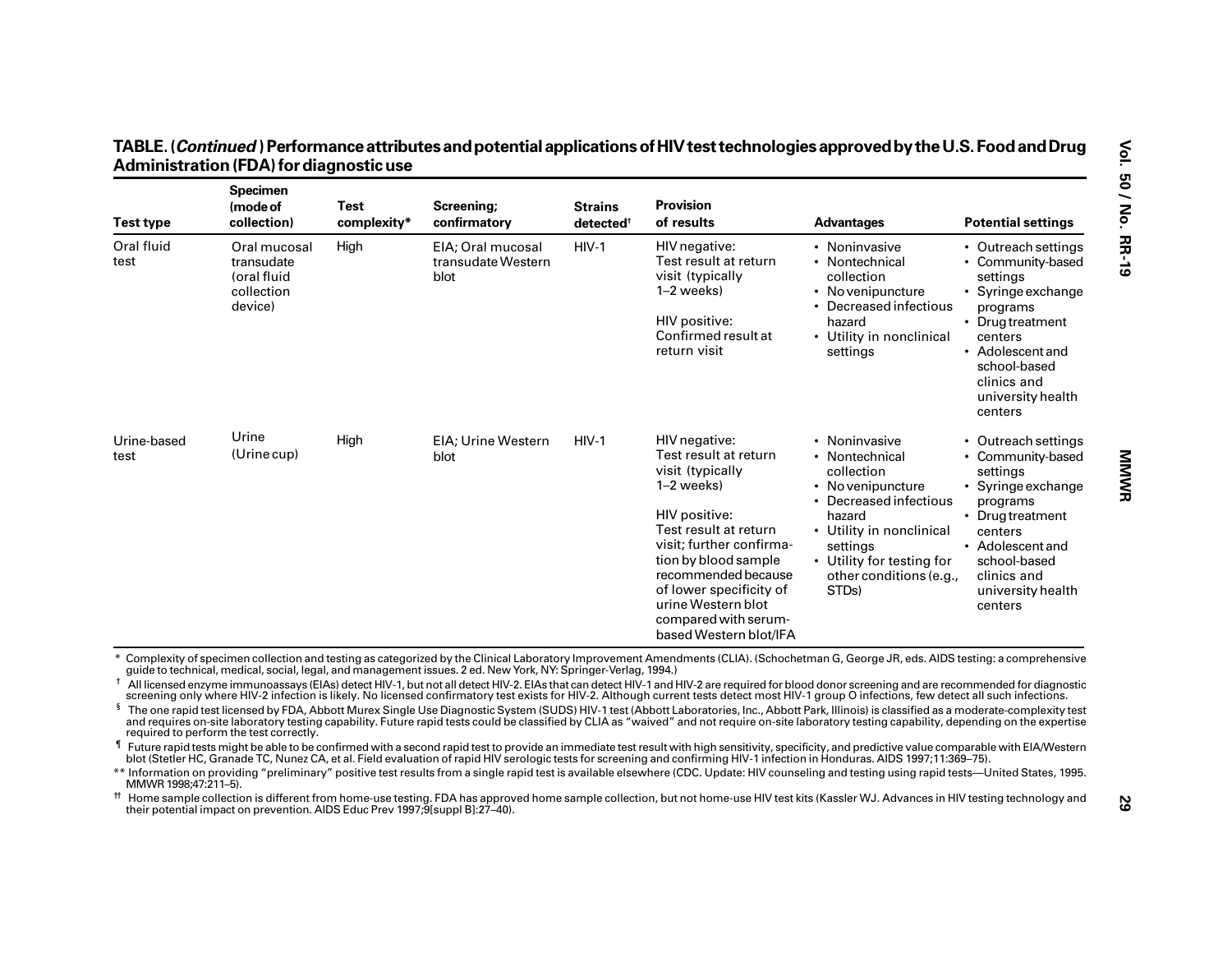- complexity of laboratory services required for the test,
- availability of trained personnel, and
- FDA approval of the test.

### **Home Testing Versus Home Sample Collection**

FDA has not approved home-use HIV test kits, which allow consumers to purchase a test kit, collect a sample in private, and interpret their own HIV test results in a few minutes. The Federal Trade Commission has warned that some home-use HIV test kits, many of which are available on the Internet and in the "gray" market (i.e., unauthorized imports), supply inaccurate results (121 ). These tests are different from FDA-approved home sample collection kits (52 ), which allow consumers to purchase test kits, collect a sample in private, send the sample to a laboratory for testing, and telephone for their HIV test result, counseling, and referral.

### **HIV-2 and HIV-1 Group O Infections**

Although most HIV infections in the United States are of HIV-1 group B subtype, current EIAs can accurately identify infections with nearly all non-B subtypes and many infections with group O HIV subtypes (122 ). Infections with HIV-2 and HIV-1 group O are rare in the United States (123,124), and routine screening for these subtypes is not generally recommended as part of diagnostic testing except in areas where several such infections have been identified. Routine screening for HIV-2 might be appropriate in certain populations where potential risk for HIV-2 infection is higher (e.g., in areas where West African immigrants have settled) (125 ). Since June 1992, FDA has recommended routine screening for antibody to HIV-2 (in addition to HIV-1) for all blood and plasma donations (125 ). Clients with clinical, epidemiologic, or laboratory history that suggests HIV infection and negative or indeterminate HIV-1 screening tests should receive further diagnostic testing to rule out HIV infection, potentially including testing for HIV-1 non-B subtypes (122) and HIV-2 (125).

#### **Other Test Uses**

Viral load and HIV-1 p24 antigen assays are not intended for routine diagnosis but could be used in clinical management of HIV-infected persons in conjunction with clinical signs and symptoms and other laboratory markers of disease progression. Although HIV-1 p24 antigen assays are used for routine screening in blood and plasma centers, routine use for diagnosing HIV infection has been discouraged because the estimated average time from detection of p24 antigen to detection of HIV antibody by standard EIA is 6 days, and not all recently infected persons have detectable levels of p24 antigen  $(126)$ .

## **Interpreting HIV Test Results**

### **Standard Testing Algorithm**

HIV-1 testing consists of initial screening with an EIA to detect antibodies to HIV-1. Specimens with a nonreactive result from the initial EIA are considered HIV-negative unless new exposure to an infected partner or partner of unknown HIV status has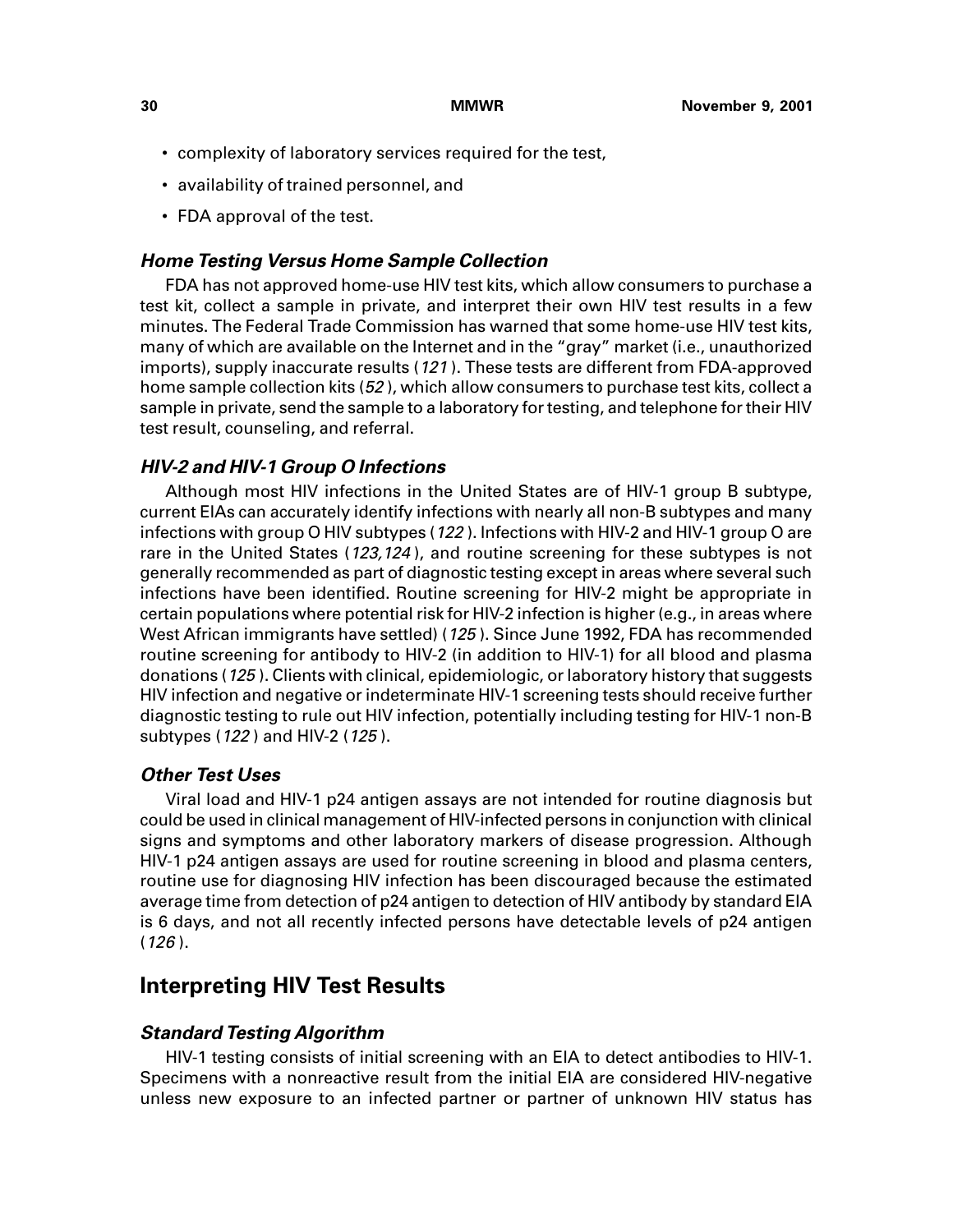occurred. Specimens with a reactive EIA result are retested in duplicate. If the result of either duplicate test is reactive, the specimen is reported as repeatedly reactive and undergoes confirmatory testing with a more specific supplemental test (e.g., Western blot or, less commonly, an immunofluorescence assay [IFA]). Only specimens that are repeatedly reactive by EIA and positive by IFA or reactive by Western blot are considered HIV-positive and indicative of HIV infection. Specimens that are repeatedly EIAreactive occasionally provide an indeterminate Western blot result, which might represent either an incomplete antibody response to HIV in specimens from infected persons or nonspecific reactions in specimens from uninfected persons (127 ). Although IFA can be used to resolve an indeterminate Western blot sample, this assay is not widely used. Generally, a second specimen should be collected  $\geq 1$  month later and retested for persons with indeterminate Western blot results. Although much less commonly available, nucleic acid testing (e.g., viral RNA or proviral DNA amplification method) could also help resolve an initial indeterminate Western blot in certain situations. A small number of tested specimens might provide inconclusive results because of insufficient quantity of specimen for the screening or confirmatory tests. In these situations, a second specimen should be collected and tested for HIV infection.

### **Modified Testing Algorithms**

FDA has licensed only one rapid test, but modified testing algorithms are anticipated when additional rapid HIV tests are approved. If  $\geq$  2 sensitive and specific rapid HIV tests became available, one positive rapid test could be confirmed with a different rapid test. This combination has provided positive predictive value compared with the EIA/Western blot or IFA algorithm (128). However, no such algorithms have been adequately assessed or approved for diagnostic use in the United States.

## **Positive HIV Test Results**

An HIV test should be considered positive only after screening and confirmatory tests are reactive. A confirmed positive test result indicates that a person has been infected with HIV. False-positive results when both screening and confirmatory tests are reactive are rare. However, the possibility of a mislabeled sample or laboratory error must be considered, especially for a client with no identifiable risk for HIV infection. HIV-vaccine– induced antibodies may be detected by current tests and may cause a false-positive result. Persons whose test results are HIV-positive and who are identified as vaccine trial participants should be encouraged to contact or return to their trial site or an associated trial site for HIV CTR services.

## **Negative HIV Test Results**

Because a negative test result likely indicates absence of HIV infection (i.e., high negative predictive value), a negative test need not be repeated in clients with no new exposure in settings with low HIV prevalence. For clients with a recent history of known or possible exposure to HIV who are tested before they could develop detectable antibodies (129,130 ), the possibility of HIV infection cannot be excluded without follow-up testing (29 ). A false negative result also should be considered in persons with a negative HIV-1 test who have clinical symptoms suggesting HIV-1 infection or AIDS. Additional testing for HIV-2 and HIV-1 group O infection might be appropriate for these persons.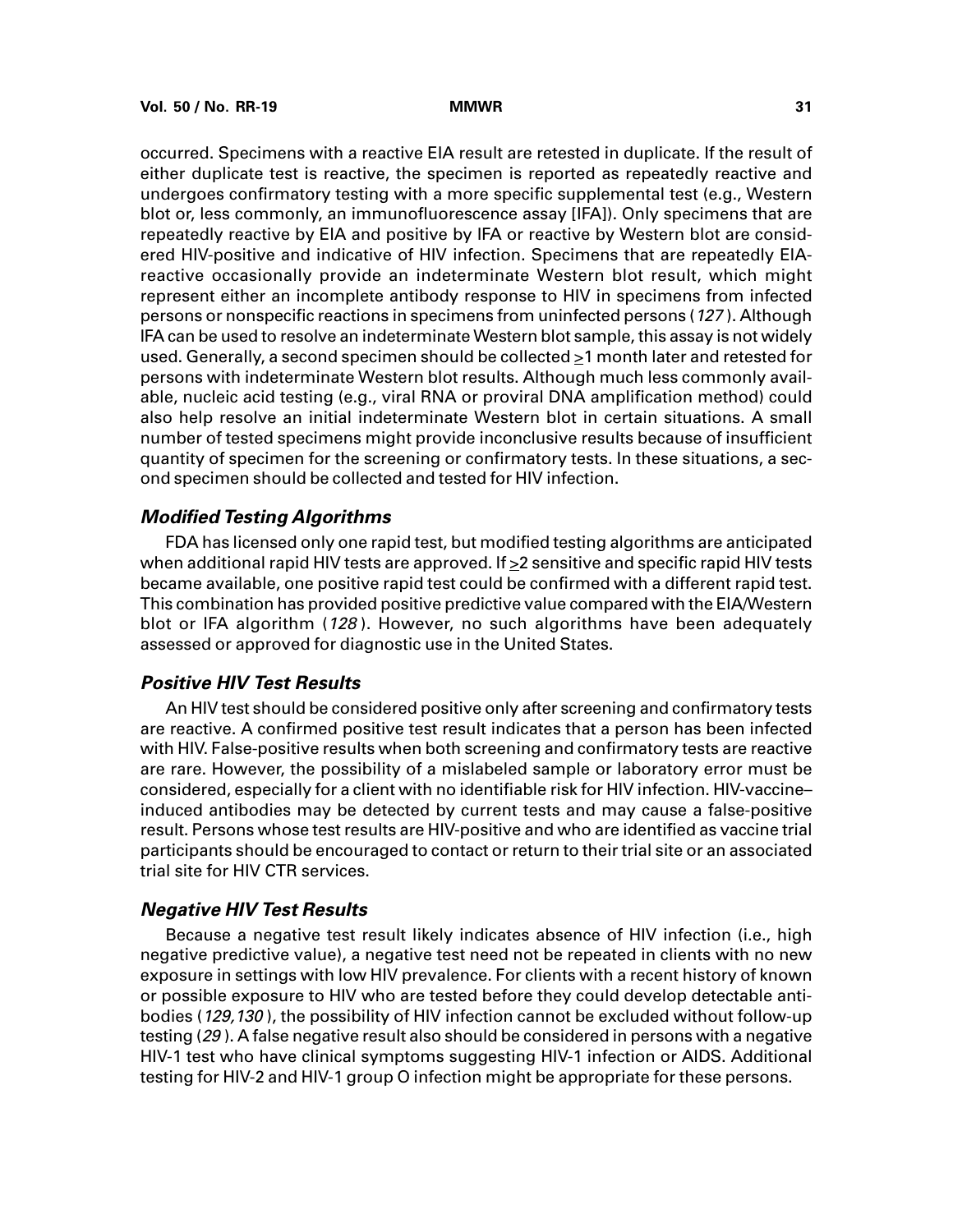### **Indeterminate HIV Test Results**

Most persons with an initial indeterminate Western blot result who are infected with HIV-1 will develop detectable HIV antibody within 1 month (127,131,132). Thus, clients with an initial indeterminate Western blot result should be retested for HIV-1 infection >1 month later.\* Persons with continued indeterminate Western blot results after 1 month are unlikely to be HIV-infected and should be counseled as though they are not infected unless recent HIV exposure is suspected.

Nucleic acid tests for HIV DNA or RNA exist, but are not approved by FDA for diagnostic purposes and are not generally recommended for resolving indeterminate Western blot results. However, in consultation with clinical and laboratory specialists, nucleic acid testing (if available) might also be useful for determining infection status among persons with an initial indeterminate Western blot result.

## **Informing Clients of Test Results**

Because low rates of return for test results occur in many settings offering HIV CTR (133 ), providers should work to ensure that clients tested for HIV infection receive their test results, particularly HIV-infected clients who might benefit from earlier entry into care and initiation of antiretroviral therapy. Reducing barriers to testing can maximize the number and proportion of persons tested for HIV who receive their test results in a timely manner (see Addressing Barriers to HIV Testing). Adoption of new HIV test technologies and alternative methods of providing HIV-negative test results should be considered when face-to-face rates of return for test results are low. Strict confidentiality of the receipt of the HIV test and the HIV test result must be maintained, regardless of the method used. Providers unable to locate clients who do not return for test results should seek support from their local or state health department.

Because knowledge of HIV status is a critical HIV prevention strategy and essential for entry into care, providers should stress to clients the importance of returning to receive their test results and establish a plan for doing so with the client. Reminder systems might be useful. Using alternate HIV test technologies might increase the percentage of tested persons who learn their HIV status.

### **Providing Test Results by Telephone**

Many clinicians routinely notify clients of negative test results for various diseases and conditions by means other than face-to-face (e.g., by telephone). They also ask clients to return to discuss positive test results that might indicate potential lifethreatening illnesses. This strategy can also be applied, under limited circumstances, to notifying clients of their HIV test results. Face-to-face provision of HIV test results is strongly encouraged for HIV-infected clients and HIV-uninfected clients at increased risk who might benefit from HIV prevention counseling and referral to medical, preventive, and support services. Providing uninfected clients who are not at increased risk the option of receiving HIV test results and counseling by telephone — with the understanding that provider assurance of client confidentiality is of paramount importance — might be appropriate. Limited research indicates that offering clients the option of contacting

<sup>\*</sup> Studies on repeat testing for persons with indeterminate Western blot results have not included pregnant women (see Revised Recommendations for HIV Screening of Pregnant Women ).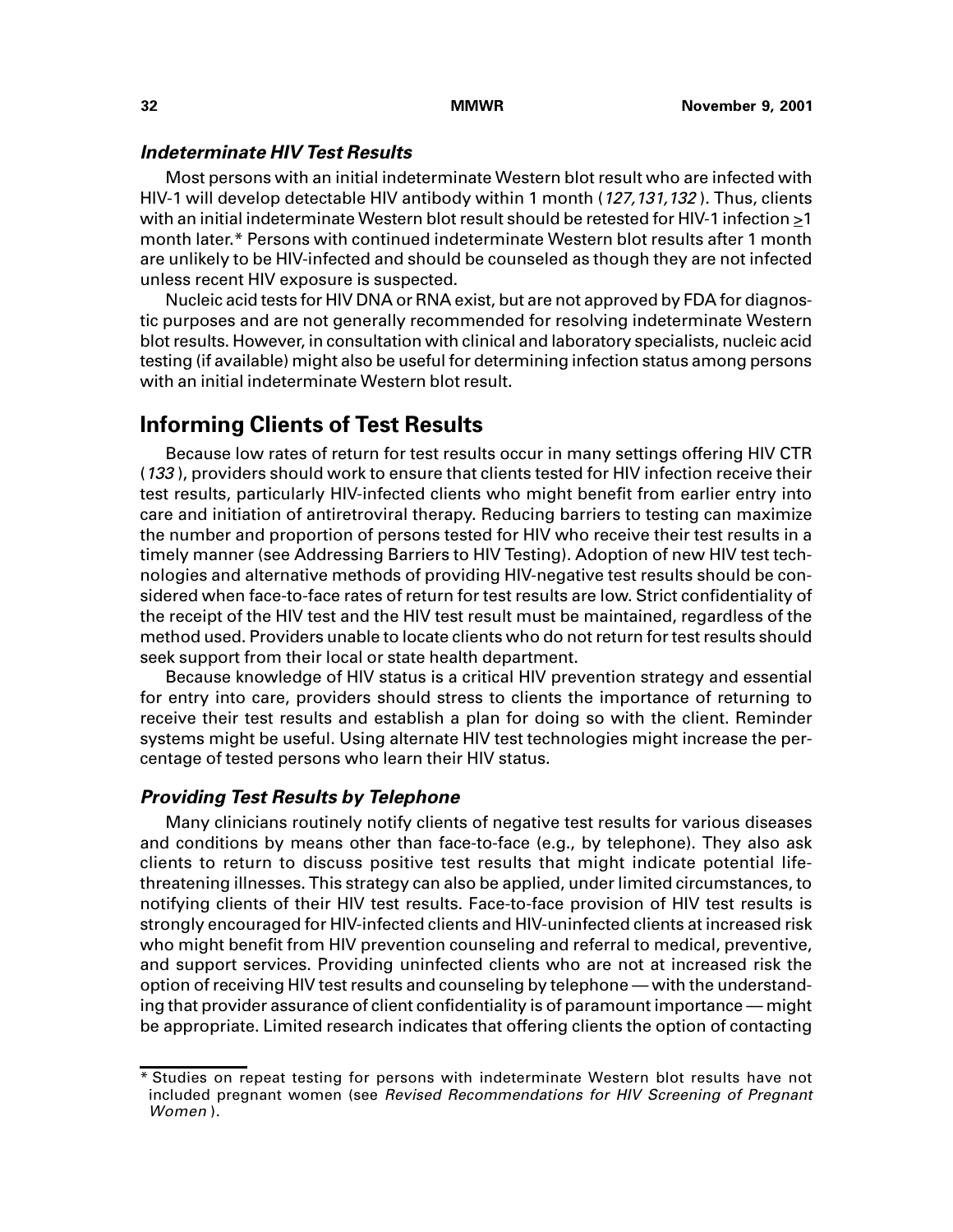the provider by telephone to receive negative HIV results might increase rates of receipt of results, satisfy client preferences for options, and preserve setting resources without apparent adverse consequences (52,117,118 ). Although no published research exists regarding use of telephones for providing positive HIV test results with most HIV test technologies, limited experience exists on using this method to provide HIV-positive test results for home sample collection testing (52 ).

## **Providing Test Results During the Initial Visit Through Rapid Tests**

More clients receive their HIV test results with rapid tests because results can be provided at the testing visit (120 ). Rapid test technology could be useful in urgent medical circumstances (e.g., when decisions must be made regarding postexposure prophylaxis) and in nontraditional settings with low return rates (e.g., community-based or outreach settings).

During the initial visit, the provider can definitively tell clients who have had a single rapid HIV test with negative results that they are not infected (120), except when retesting might be indicated because of recent known or possible exposure to HIV. A reactive rapid HIV test result should be considered preliminary until the completion of confirmatory testing, and results should be carefully communicated to the client because of the possibility of a false-positive result.

The likelihood that a positive screening test truly indicates the presence of HIV infection decreases as HIV prevalence in the tested population becomes lower. Therefore, false-positive HIV test results are more likely in settings where the tested population prevalence is lower than in settings where the tested population prevalence is higher. When a preliminary, positive rapid test is explained to clients, phrases like "a good chance of being infected" or "very likely infected" can be used to indicate the likelihood of HIV infection and qualified based on the HIV prevalence in the setting and the client's individual risk (120 ). Further testing is always required to confirm a reactive screening test result.

# **Follow-up Testing in Clients with Negative HIV Test Results**

A negative HIV test usually indicates the absence of HIV infection (29 ). Because recent infection cannot be excluded without follow-up testing (see Negative HIV Test Results), the appropriate timing and frequency for follow-up testing among clients with negative HIV test results has not been firmly established. Providers should consider the following factors related to individual client needs when recommending the timing and frequency for follow-up HIV testing:

- Timing of the last potential exposure.
- Probability of HIV infection given type of exposure.
- Presence or likelihood of ongoing risk behavior.
- Likelihood of returning for follow-up HIV testing, prevention counseling, and referral.
- Client anxiety.
- Provider and client relationship.
- Resource constraints.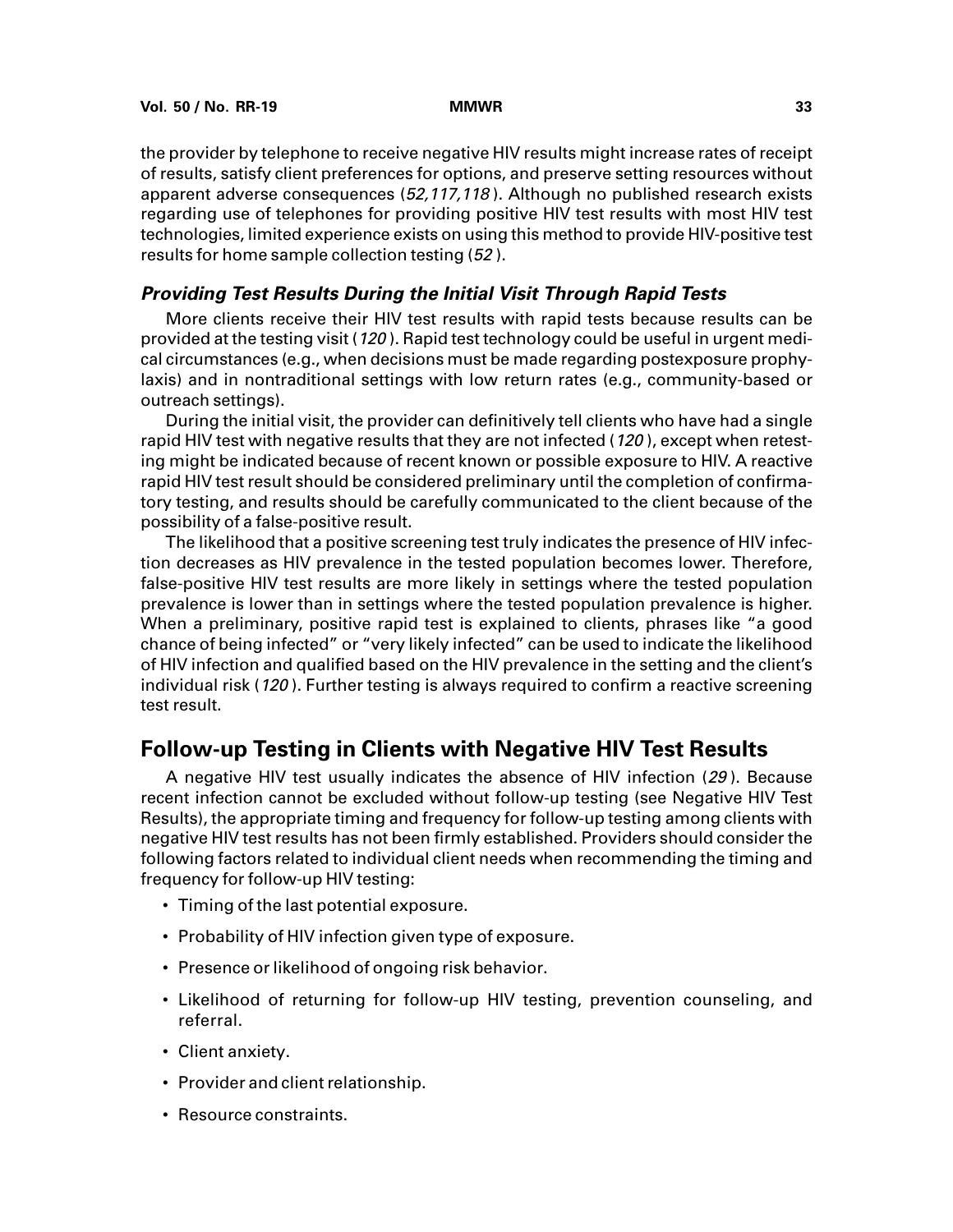## **Recent Exposure**

Follow-up testing might be appropriate for clients who have negative test results but who have not had time to develop detectable antibody after a recent documented occupational (54 ) or nonoccupational (sexual or needle-sharing) (55 ) exposure to HIVinfected persons or persons at increased risk for HIV with unknown HIV status. The timing of follow-up testing should provide assurance that the exposure did not lead to infection. Follow-up testing should be conducted in a timely manner so clients identified as HIVinfected can receive appropriate antiretroviral treatment and prevention and support services as soon as possible.

## **Single Possible or Known Exposure**

Most infected persons will develop detectable HIV antibody within 3 months of exposure (126). If the initial negative HIV test was conducted within the first 3 months after exposure, repeat testing should be considered  $\geq$ 3 months after the exposure occurred to account for the possibility of a false-negative result. If the follow-up test is nonreactive, the client is likely not HIV-infected. However, if the client was exposed to a known HIVinfected person or if provider or client concern remains, a second repeat test might be considered >6 months from the exposure. Rare cases of seroconversion 6–12 months after known exposure have been reported (134 ). Extended follow-up testing beyond 6 months after exposure to account for possible delayed seroconversion is not generally recommended and should be based on clinical judgment and individual clients needs (54 ).

## **Ongoing Exposure**

Persons with continued HIV risk behavior pose a special challenge for follow-up testing. In some settings, clients with ongoing risk represent a substantial proportion of those receiving HIV CTR. In most circumstances, follow-up HIV testing should be recommended periodically for clients with ongoing risk behavior. Follow-up testing would monitor the client's HIV status, but also promote continued client contact, opportunities for HIV prevention counseling (see Additional Counseling Considerations for Special Situations), and referral to additional preventive and support services.

## **No Identifiable Risk**

In general, persons with no recent identifiable risk for HIV infection should receive additional HIV prevention counseling and follow-up testing when requested. Efforts should be made to understand why these clients repeatedly seek follow-up testing. These clients should be considered for in-depth prevention counseling and referral to support services, where appropriate.

## **Special Considerations**

 General recommendations for follow-up testing might not be applicable in all circumstances. In certain circumstances (e.g., when persons are simultaneously exposed to hepatitis C virus and HIV [54 ] and when persons have received HIV vaccines), guidance should be provided only after consultation with specialists.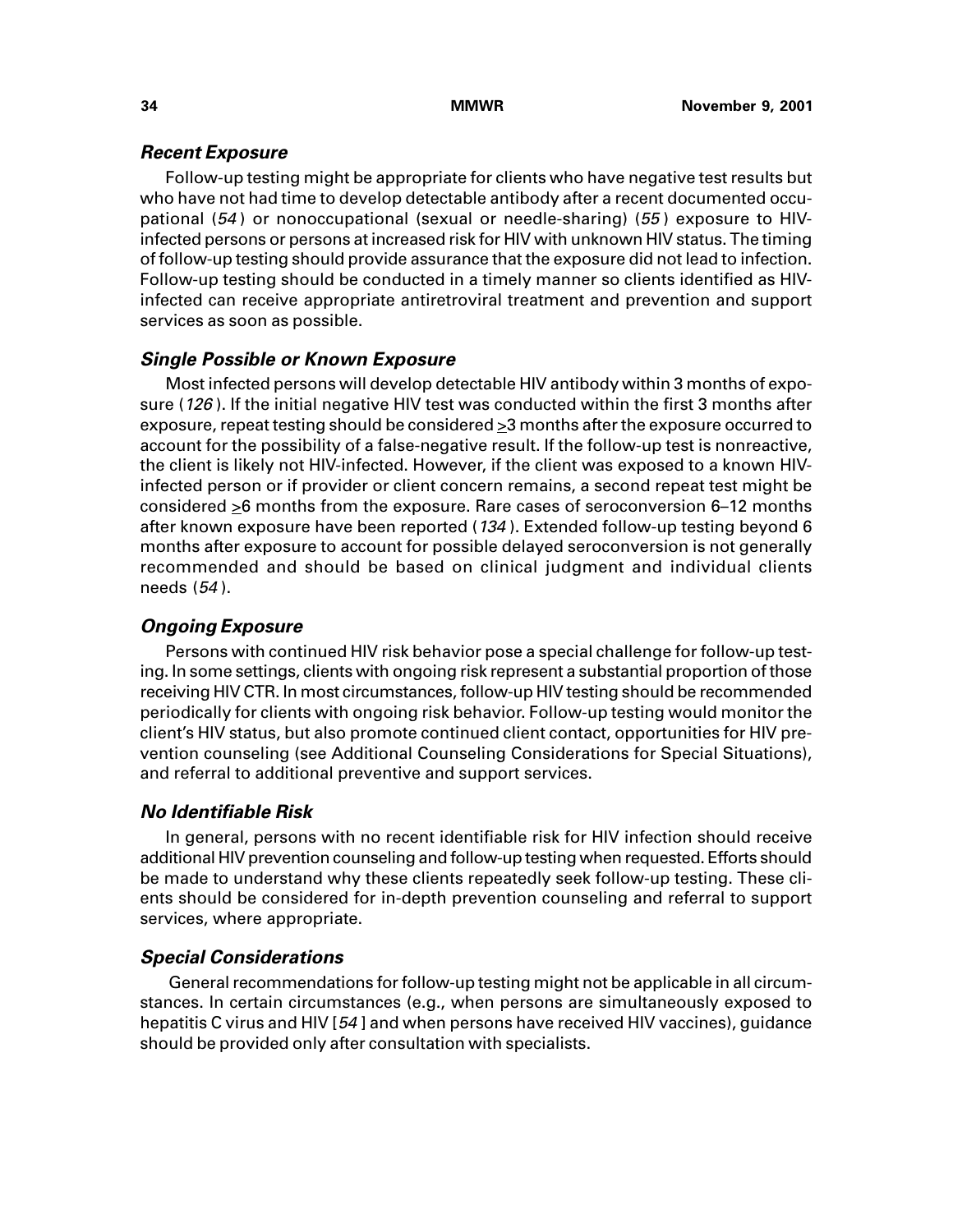## **Addressing Barriers to HIV Testing**

Knowledge of HIV infection status can benefit the health of individual persons and the community. Thus, HIV testing should be as convenient as possible to promote client knowledge of HIV infection status. Efforts should be made to remove or lower barriers to HIV testing by ensuring that

- testing is accessible, available, and responsive to client and community needs and priorities;
- anonymous and confidential HIV testing are available;
- the testing process considers the client's culture, language, sex, sexual orientation, age, and developmental level; and
- confidentiality is maintained (see Principles of HIV Counseling, Testing, and Referral).

Acceptance of HIV testing is reportedly lower when clients have been tested previously and are fearful of their ability to cope with their test results (112,113). Testing is more likely to be accepted when

- clients perceive their own HIV risk and acknowledge behaviors placing them at increased risk (135 );
- testing is voluntary and routinely offered to clients rather than clients having to request it (113,136 );
- protections for client confidentiality are in place (113,137);
- anonymous testing is available (113,138);
- alternate HIV test technologies are offered to clients (26);
- providers recommend testing as part of appropriate medical care (139,140); and
- providers (141) and clients (113) perceive HIV counseling and testing to be beneficial for early diagnosis and prevention purposes.

# **Ensuring High-Quality Testing**

Testing activities should be coordinated with state and local laboratories to ensure high-quality HIV testing through proper specimen collection, storage, and transport. Laboratory errors most often occur in the preanalytic (i.e., specimen collection, labeling, transporting, processing, and storing) and postanalytic steps of testing (i.e., results validation and reporting) (142–144 ) rather than during the test itself. Laboratories performing HIV testing must be enrolled in proficiency testing programs and conduct activities in accordance with regulatory standards outlined by the Clinical Laboratory Improvement Amendments (CLIA) of 1988 (145 ). Many states have additional licensing requirements for laboratories conducting diagnostic HIV testing.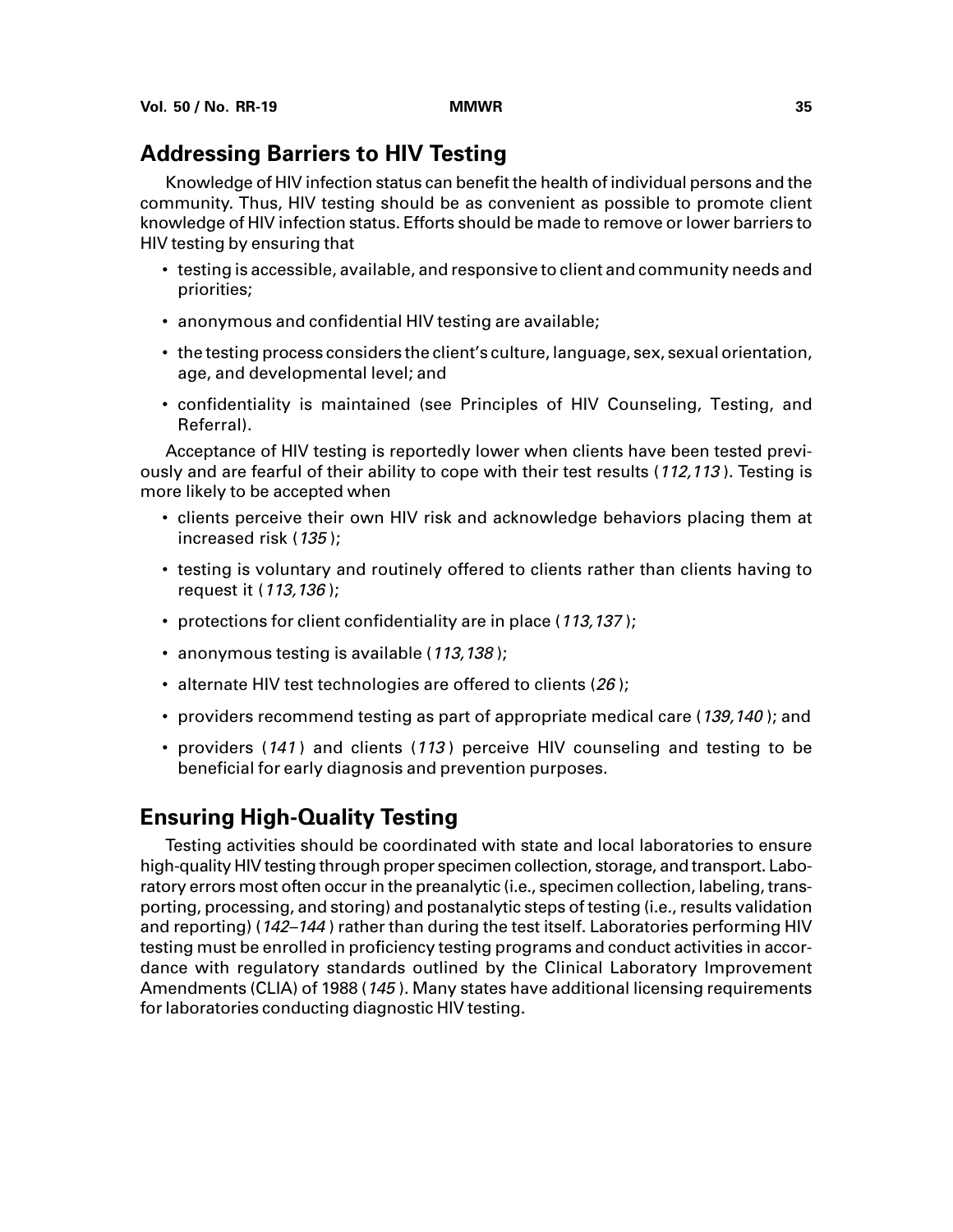# **HIV REFERRAL**

# **Definition of Referral**

In the context of HIV prevention counseling and testing, referral is the process by which immediate client needs for care and supportive services are assessed and prioritized and clients are provided with assistance (e.g., setting up appointments, providing transportation) in accessing services. Referral should also include follow-up efforts necessary to facilitate initial contact with care and support service providers.

In this context, referral does not include ongoing support or management of the referral or case management. Case management is generally characterized by an ongoing relationship with a client that includes comprehensive assessment of medical and psychosocial support needs, development of a formal plan to address needs, substantial assistance in accessing referral services, and monitoring of service delivery.

# **Typical Referral Needs**

Clients should be referred to services that are responsive to their priority needs and appropriate to their culture, language, sex, sexual orientation, age, and developmental level. Examples of these services include

- **Prevention case management.** Clients with multiple and complex needs that affect their ability to adopt and sustain behaviors to reduce their risk for transmitting or acquiring HIV should receive or be referred for prevention case management services, including ongoing prevention counseling (28). Prevention case management can help coordinate diverse referral and follow-up concerns.
- **Medical evaluation, care, and treatment.** HIV-infected clients should receive or be referred to medical services that address their HIV infection (including evaluation of immune system function and screening, treatment, and prevention of opportunistic infections)  $(23,29-32,53)$ . Screening and prophylaxis for opportunistic infections and related HIV-conditions (e.g., cervical cancer) are important for HIV-infected persons. In addition, coinfection with HIV and communicable diseases (e.g., TB, STDs, and hepatitis) can, if untreated, pose a risk to susceptible community members. Thus, providers of HIV testing should be familiar with appropriate screening tests (e.g., TB), vaccines (e.g., hepatitis A and B), STD and prophylactic TB treatment, and clinical evaluation for active TB disease to ensure that these communicable diseases are identified early and appropriate clinical referrals are made, even if clients forego outpatient HIV treatment.
- **Partner counseling and referral services.** Persons with HIV-positive test results should receive or be referred to services to help them notify their sex or injectiondrug-equipment–sharing partners or spouses regarding their exposure to HIV and how to access CTR. Guidelines for PCRS are available (27 ).
- **Reproductive health services.** Female clients who are pregnant or of childbearing age should receive or be referred to reproductive health services. HIV-infected pregnant women should be referred to providers who can provide prevention counseling and education, initiate medical therapy to prevent perinatal transmission, and provide appropriate care based on established treatment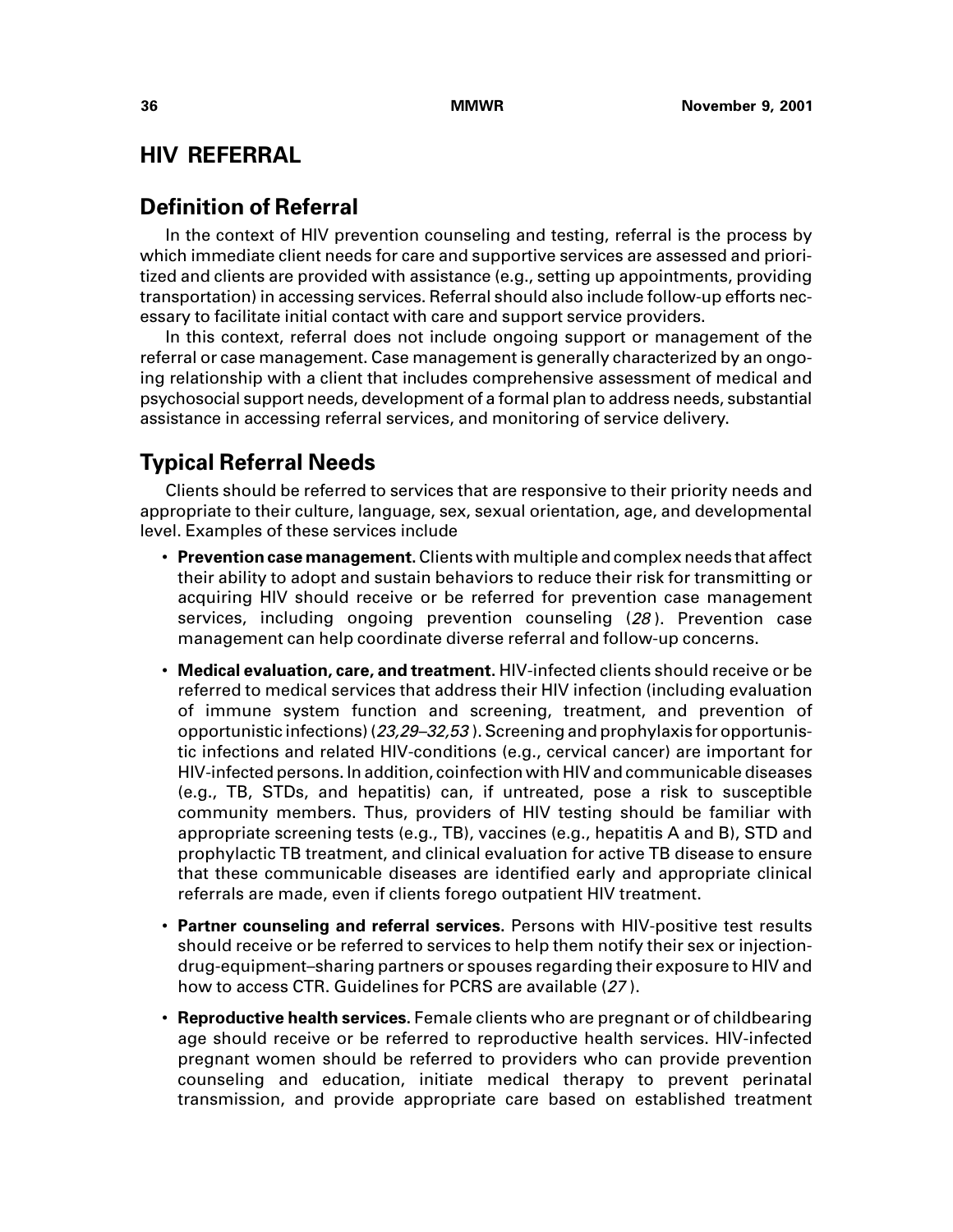guidelines (see Revised Recommendations for HIV Screening of Pregnant Women ).

- **Drug or alcohol prevention and treatment.** Clients who abuse drugs or alcohol should receive or be referred to substance or alcohol abuse prevention and treatment services.
- **Mental health services.** Clients who have mental illness, developmental disability, or difficulty coping with HIV diagnosis or HIV-related conditions should receive or be referred to appropriate mental health services.
- **Legal services.** Clients who test positive should be referred to legal services as soon as possible after learning their test result for counseling on how to prevent discrimination in employment, housing, and public accommodation by only disclosing their status to those who have a legal need to know.
- **STD screening and care.** Clients who are HIV-infected or at increased risk for HIV are at risk for other STDs and should receive or be referred for STD screening and treatment  $(146)$ .
- **Screening and treatment for viral hepatitis.** Many clients who are HIV-infected or at increased risk for HIV are at increased risk for acquiring viral hepatitis (A, B, and C). Men who have sex with men and IDUs should be vaccinated for hepatitis A. All clients without a history of hepatitis B infection or vaccination should be tested for hepatitis B, and if not infected, should receive or be referred for hepatitis B vaccination. In addition, clients who inject drugs should be routinely recommended testing for hepatitis C. All clients who are infected with hepatitis viruses should be referred for appropriate treatment. Further guidance is available (30,32).
- **Other services.** Clients might have multiple needs that can be addressed through other HIV prevention and support services (e.g., assistance with housing, food, employment, transportation, child care, domestic violence, and legal services). Addressing these needs can help clients access and accept medical services and adopt and maintain behaviors to reduce risk for HIV transmission and acquisition. Clients should receive referrals as appropriate for identified needs.

## **Implement and Manage Referral Services**

Clients should receive help accessing and completing referrals, and completion of referrals should be verified. In the context of HIV prevention counseling and testing, the following elements should be considered essential to the development and delivery of referral services (99 ).

## **Assess Client Referral Needs**

Providers should consult with the client to identify essential factors that a) are likely to influence the client's ability to adopt or sustain behaviors to reduce risk for HIV transmission or acquisition or b) promote health and prevent disease progression. Assessment should include examination of the client's willingness and ability to accept and complete a referral. Service referrals that match the client's self-identified priority needs are more likely to be successfully completed than those that do not (<sup>147</sup> ). Priority should be placed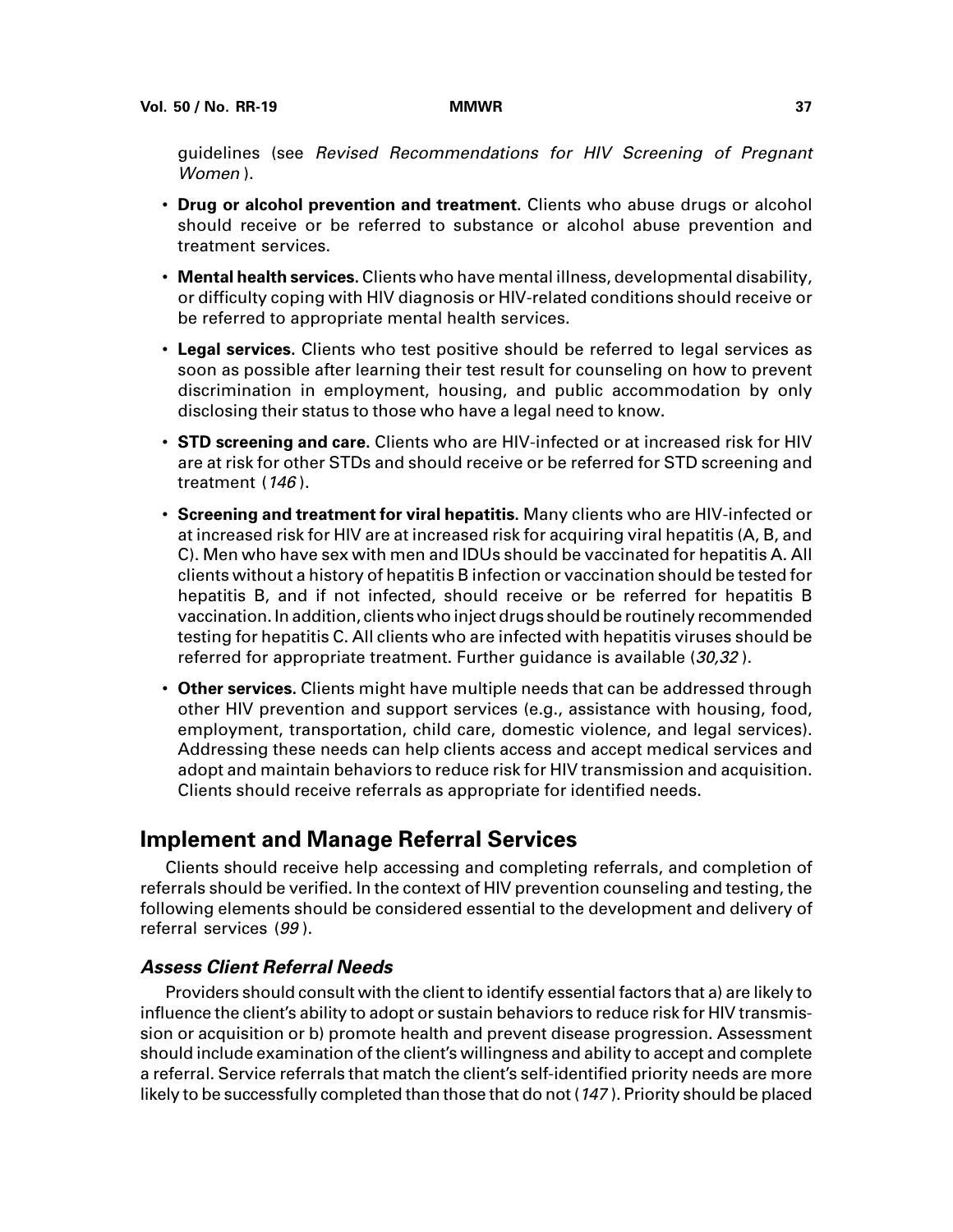on ensuring that HIV-infected clients are assessed for referral needs related to medical care, PCRS, and prevention and support services aimed at reducing the risk for further transmission of HIV. When a provider cannot make appropriate referrals or when client needs are complex, clients should be referred to a case management system.

## **Plan the Referral**

Referral services should be responsive to clients' needs and priorities and appropriate to their culture, language, sex, sexual orientation, age, and developmental level. In consultation with clients, providers should assess and address any factors that make completing the referral difficult (e.g., lack of transportation or child care, work schedule, cost). Research has indicated that referrals are more likely to be completed if services are easily accessible to clients (<sup>147</sup> ).

### **Help Clients Access Referral Services**

Clients should receive information necessary to successfully access the referral service (e.g., contact name, eligibility requirements, location, hours of operation, telephone number). Research has indicated that providing assistance (e.g., setting an appointment, addressing transportation needs) for some clients promotes completion of referrals (148 ). Clients must give consent before identifying information to help complete the referral can be shared. Outreach workers and peer counselors/educators can be an important and effective resource to help clients identify needs and plan successful referrals (149). Referrals are more likely to be completed after multiple contacts with outreach workers (<sup>147</sup> ).

### **Document Referral and Follow-Up**

Providers should assess and document whether the client accessed the referral services. If the client did not, the provider should determine why; if the client did, the provider should determine the client's degree of satisfaction. If the services were unsatisfactory, the provider should offer additional or different referrals. Documentation of referrals made, the status of those referrals, and client satisfaction with referrals should help providers better meet the needs of clients. Information obtained through follow-up of referrals can identify barriers to completing the referral, responsiveness of referral services in addressing client needs, and gaps in the referral system.

## **Ensure High-Quality Referral Services**

Providers of referral services should know and understand the service needs of their clients, be aware of available community resources, and be able to provide services in a manner appropriate to the clients' culture, language, sex, sexual orientation, age, and developmental level, given local service system limitations.

### **Education and Support of Staff Members**

Staff members providing referral services must understand client needs, have skills and resources to address these needs, have authority to help the client procure services, and be able to advocate for clients.

**Training and Education.** Providers should ensure that staff members receive adequate training and continuing education to implement and manage referrals. Training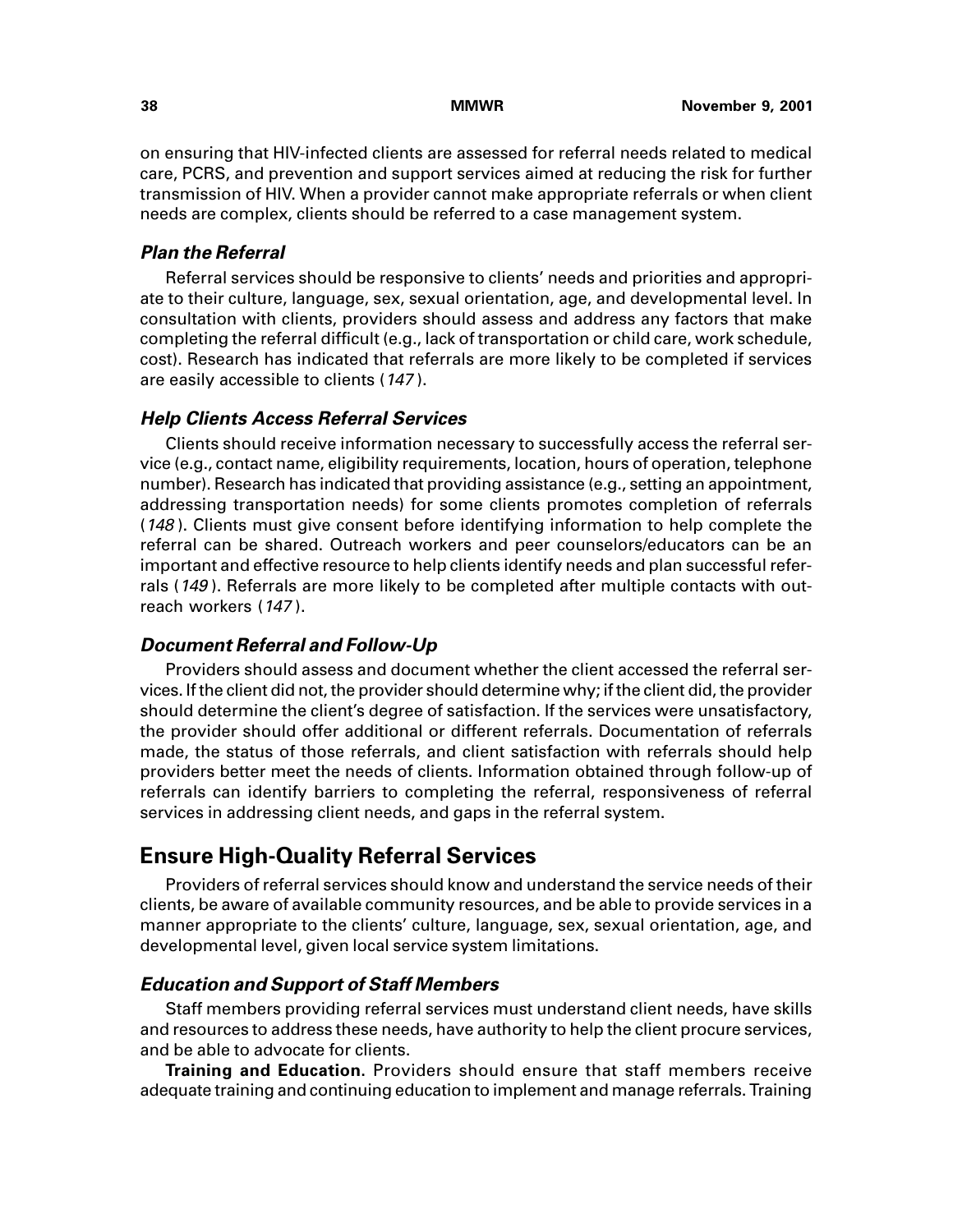and education should address resources available and methods for managing referrals, as well as promote understanding of factors likely to influence the client's ability and willingness to use a referral service (e.g., readiness to accept the service, competing priorities, financial resources). Referrals are more likely to be completed when a provider is able to correctly evaluate a client's readiness to adopt risk-reducing behaviors (<sup>147</sup> ). Research has indicated that cross-training increases knowledge and understanding of community resources among providers and can indicate gaps in services (148).

**Authority.** Staff members providing referrals must have the authority necessary to accomplish a referral. Supervisors must ensure that staff members understand referral policy and protocol and have the necessary support to provide referrals. This requires the authority of one provider to refer to another (e.g., through memoranda of agreement) or to obtain client consent for release of medical or other personal information.

**Advocacy.** Staff members who negotiate referrals must possess knowledge and skills to advocate for clients. Such advocacy can help clients obtain services by mediating barriers to access to services and promoting an environment in which providers are better informed regarding the needs and priorities of their clients.

### **Provider Coordination and Collaboration**

Providers should develop and maintain strong working relationships with other providers and agencies that might be able to provide needed services. Providers who offer HIV prevention counseling and testing but not a full range of medical and psychosocial support services should develop direct, clearly delineated arrangements with other providers who can offer needed services. Coordination and collaboration promotes a shared understanding of the specific medical and psychosocial needs of clients requiring services, current resources available to address these needs, and gaps in resources.

Memoranda of agreement or other forms of formal agreement are useful in outlining provider/agency relationships and delineating roles and responsibilities of collaborating providers in managing referrals. When confidential client information is shared between coordinating providers, such formal agreements are essential. These agreements should be reviewed periodically and modified as appropriate.

#### **Referral Resources**

Knowledge of available support services is essential for successful referrals. When referral resources are not available locally, providers should identify appropriate resources and link clients with them. A resource guide should be developed and maintained to help staff members make appropriate referrals (Box 7). Information regarding community resources can be obtained from local health planning councils, consortia, and community planning groups. Local, state, and national HIV/AIDS information hotlines or websites (e.g., NPIN), community-based health and human service providers, and state and local public health departments can also provide information.

## **HIV CTR SERVICES IN NONTRADITIONAL SETTINGS**

CTR should be provided in community-based and outreach settings as well as clinical settings. Data from publicly supported CTR programs have indicated that doing so could promote use of these services by persons at increased risk for HIV. When HIV CTR are not readily available, accessible, or acceptable, persons at increased risk might not take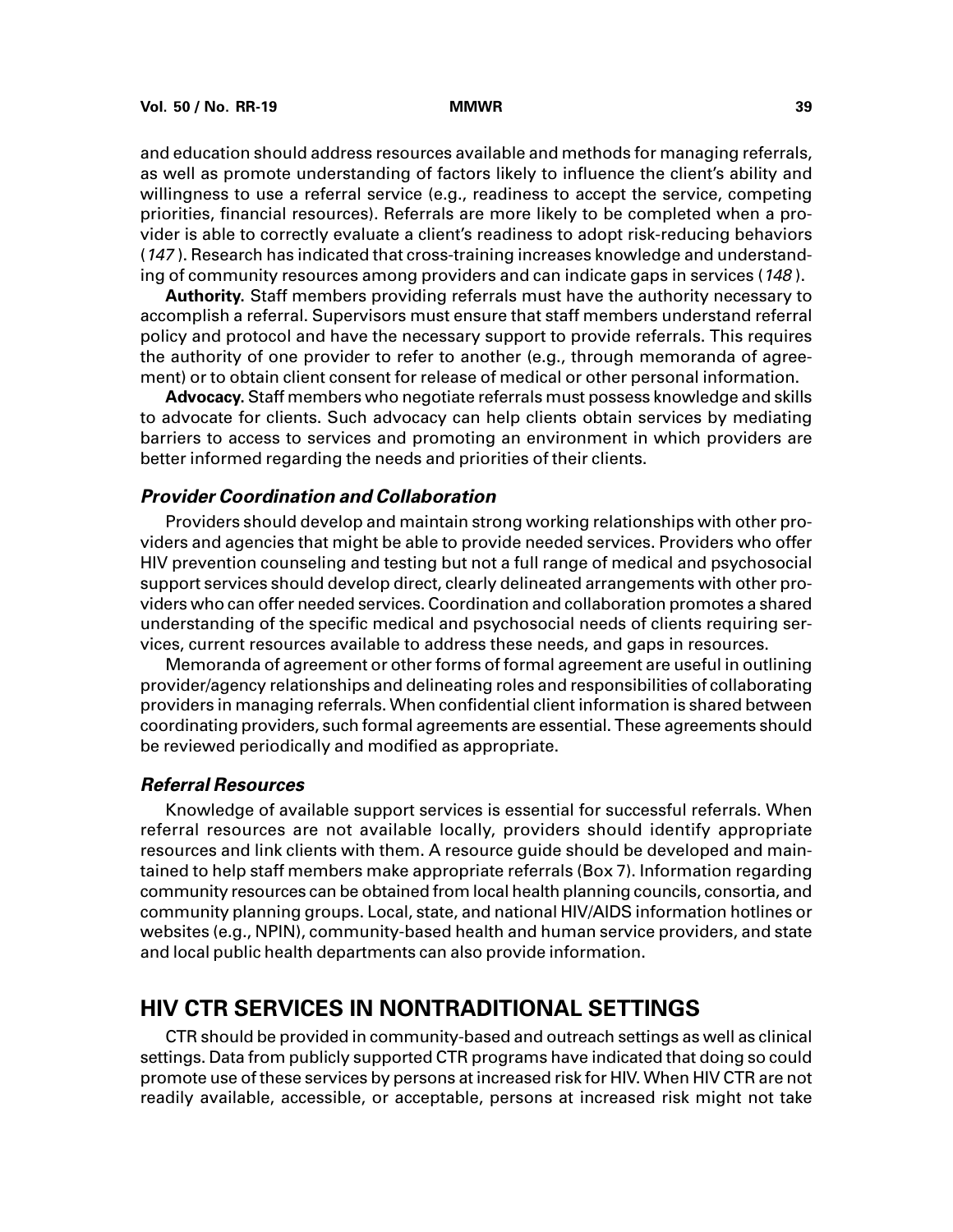### **BOX 7. Contents of a referral resource guide**

- For each resource, the referral resource guide should specify the following:
- Name of the provider or agency
- Range of services provided
- Target population
- Service area(s)
- Contact names and telephone and fax numbers, street addresses, e-mail addresses
- Hours of operation
- Location
- Competence in providing services appropriate to the client's culture, language, sex, sexual orientation, age, and developmental level
- Cost for services and acceptable methods of payment
- Eligibility
- Application materials
- Admission policies and procedures
- Directions, transportation information, and accessibility to public transportation
- Client satisfaction with services

advantage of them. Expanding CTR into nontraditional settings can be accomplished through partnership with community-based service providers and use of new, FDAapproved HIV test technologies that offer portability, less-invasive sample collection, less-complex sample collection and processing, and reduced biohazard. To ensure effective CTR that is responsive to client needs, providers should develop and implement written quality assurance protocols and procedures specifically for services provided in nontraditional settings.

# **Privacy and Confidentiality**

 Ensuring clients' privacy and confidentiality during CTR is essential, but could present unique challenges in some nontraditional settings. Confidentiality can more easily be breached in settings where clients and providers can be seen or heard by others. Suggested strategies for maintaining privacy and confidentiality in nontraditional settings include the following:

- Use a separated area in a mobile van.
- Use rooms with locking doors.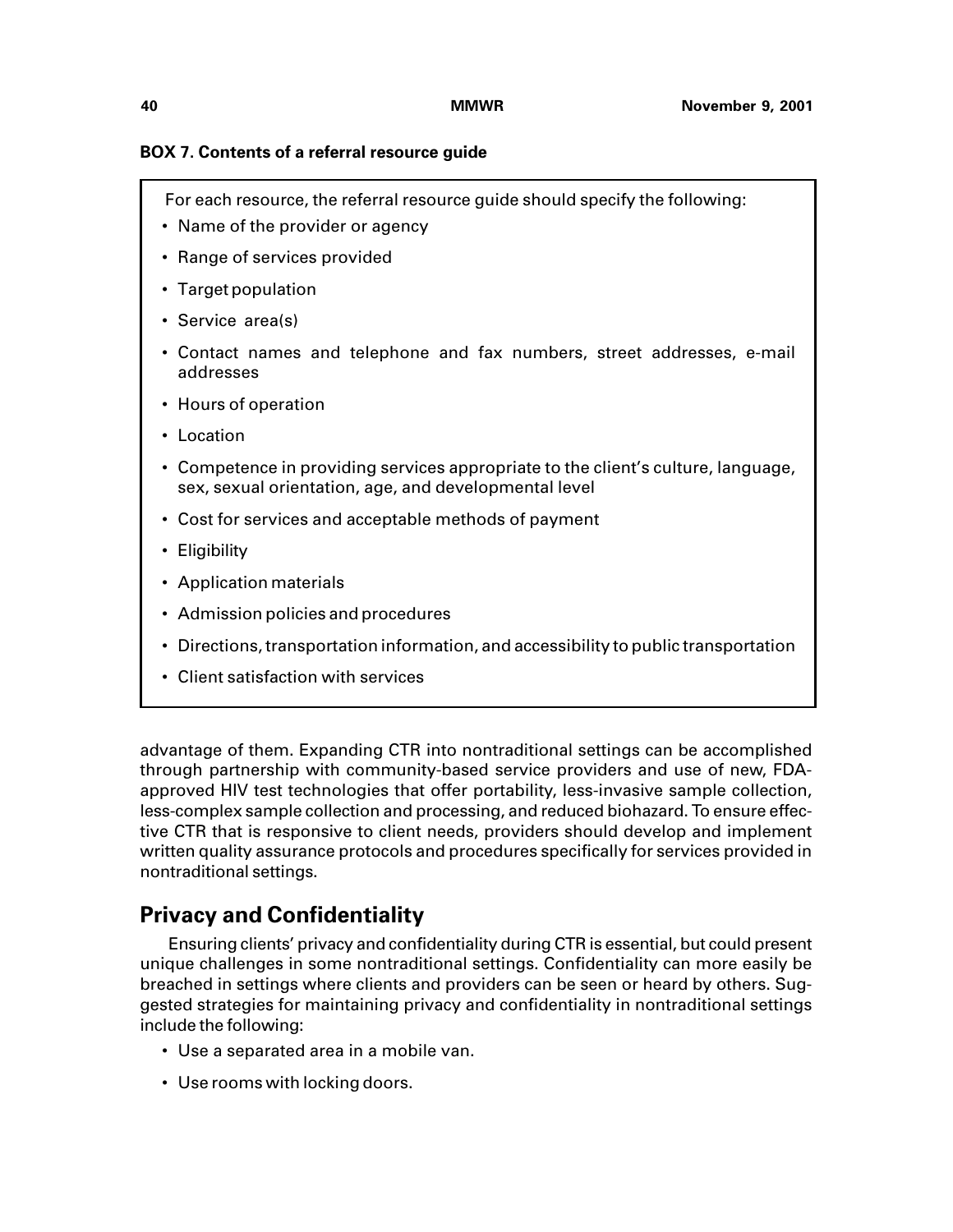- Mark a specific room with a "do not disturb" or "occupied" sign.
- Designate an area in the setting that provides physical privacy.
- In parks and similar locations, seek areas with as much privacy as possible.
- Provide counseling and testing services in the client's home or other secure setting.
- Have clients return to the setting to receive test results and counseling and referral.

# **Informed Consent**

Staff members providing CTR services should be sensitive to barriers that can interfere with obtaining true informed consent, including alcohol and drug use, mental illness, and peer pressure in venues where persons congregate or socialize. Suggested strategies for obtaining informed consent in nontraditional settings include the following:

- Schedule an appointment to test at a later date/time.
- Follow up at a later time with the client if contact information is available.
- Read the informed consent form to the client.
- Use verbal prompts to ensure that the client understands information in the informed consent form.

# **Counseling**

Staff members working in community-based and other nontraditional settings should know and use risk-screening strategies to determine whether HIV prevention counseling should be recommended. Staff members should be trained in HIV prevention counseling or other approaches aimed at personal HIV risk reduction. When appropriate (e.g., among IDUs), information regarding other STDs and bloodborne diseases should be incorporated into the counseling sessions (29,30).

# **Testing**

The decision to offer HIV testing in nontraditional settings should be based on several factors, including availability of resources and feasibility of providing test results and follow-up. In some cases, referral to other providers is appropriate. The selection of a specific HIV test technology should be based on logistical issues (e.g., field conditions related to collection, transport, and storage of specimens; worker safety; and the likelihood that clients will receive HIV test results). Providers must understand the extent to which field conditions can affect specimens (e.g., extreme temperatures or time lapse from collection to processing). Test specimens should be collected, stored, and transported according to manufacturer instructions.

# **Provision of Test Results**

Clear protocols for provision of test results and prevention counseling should be developed. The following strategies might be useful in ensuring the provision of results in nontraditional settings: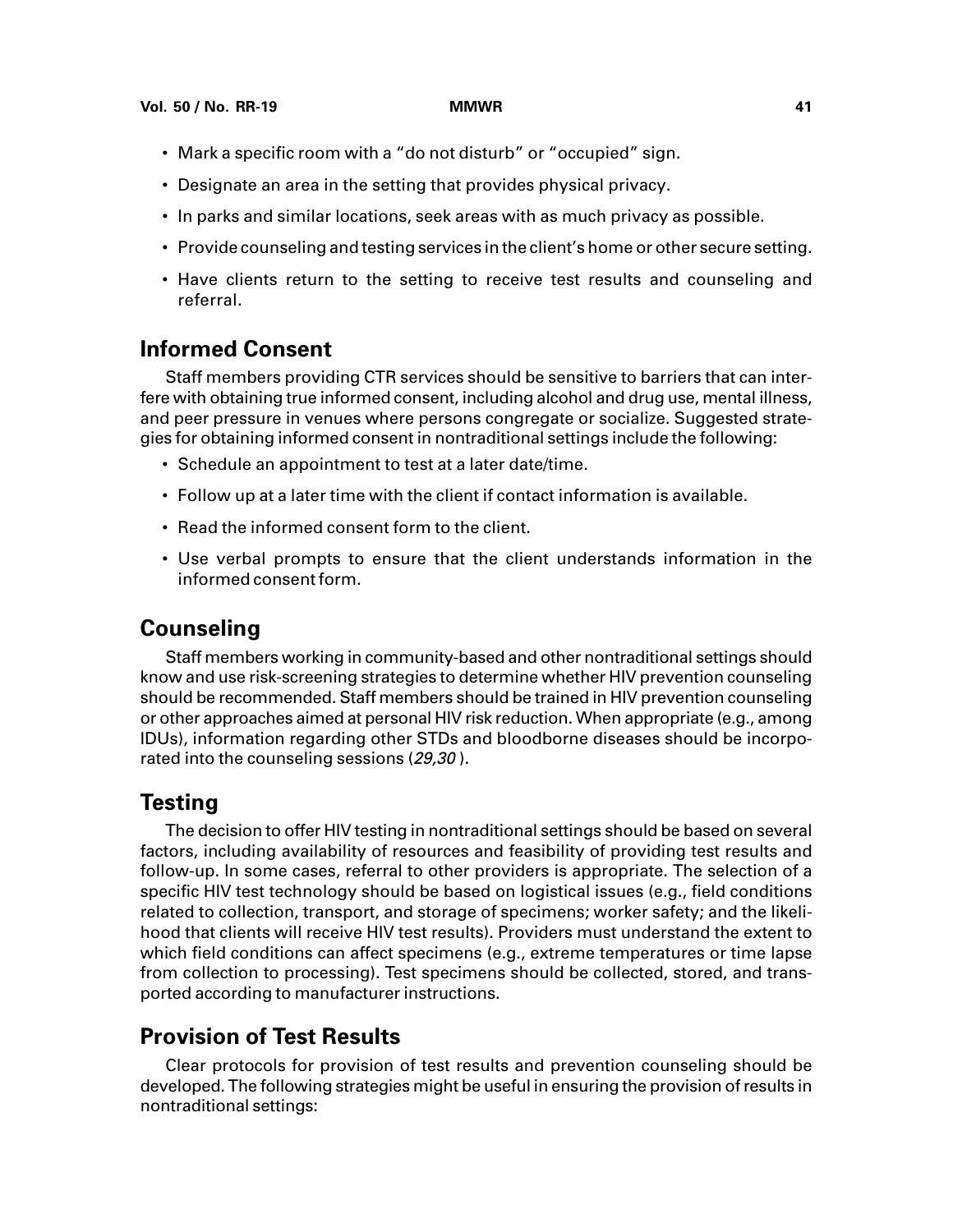- Provide a telephone number that clients can call to receive test results.
- Make an appointment with the client at the time of testing to receive results.
- Provide incentives (e.g., food certificates, hygiene kits, food).
- Return to a site on a regularly scheduled basis.
- Provide reminders when contact information is available.

# **Referral**

Staff members working in community-based and outreach settings should be trained to implement and manage referrals. Providers should establish appropriate collaborative relationships for referrals. Arranging for PCRS staff members or case managers to be available to clients at the time test results are provided might help promote referral.

# **Record Keeping**

Maintaining the confidentiality of client records is critical. Providers should develop written protocols for record keeping that address transport of client records to and from outreach venues. Strategies to maintain confidentiality of client records in nontraditional settings include the following:

- Return all client records to the office immediately after the CTR session.
- Use codes or unique identifiers rather than client names.
- Store all records in a secured area (e.g., locked file drawers).
- Provide option of anonymous counseling and testing as well as confidential counseling and testing.
- Verify identity of client (e.g., match client signature with that provided for informed consent or check identification card) when providing test results.
- Store paperwork in a lockbox while in outreach settings.
- Password protect and encrypt electronically stored client records.

Where allowed by state/local statute, clients can choose anonymous HIV testing. Procedures to ensure client anonymity (i.e., no indication of testing in the client's record and no recording of personal identifying information on laboratory requests) should be developed. Even when staff members providing CTR services know the client (including name and locating information) from other activities, the client's right to be tested anonymously should be protected.

# **Staff Safety**

Providing services in outreach settings (e.g., bars, parks) might compromise staff safety, which must be considered in development of outreach protocols. Appropriate training and precautions (e.g., working in teams) should be developed in planning services in nontraditional settings.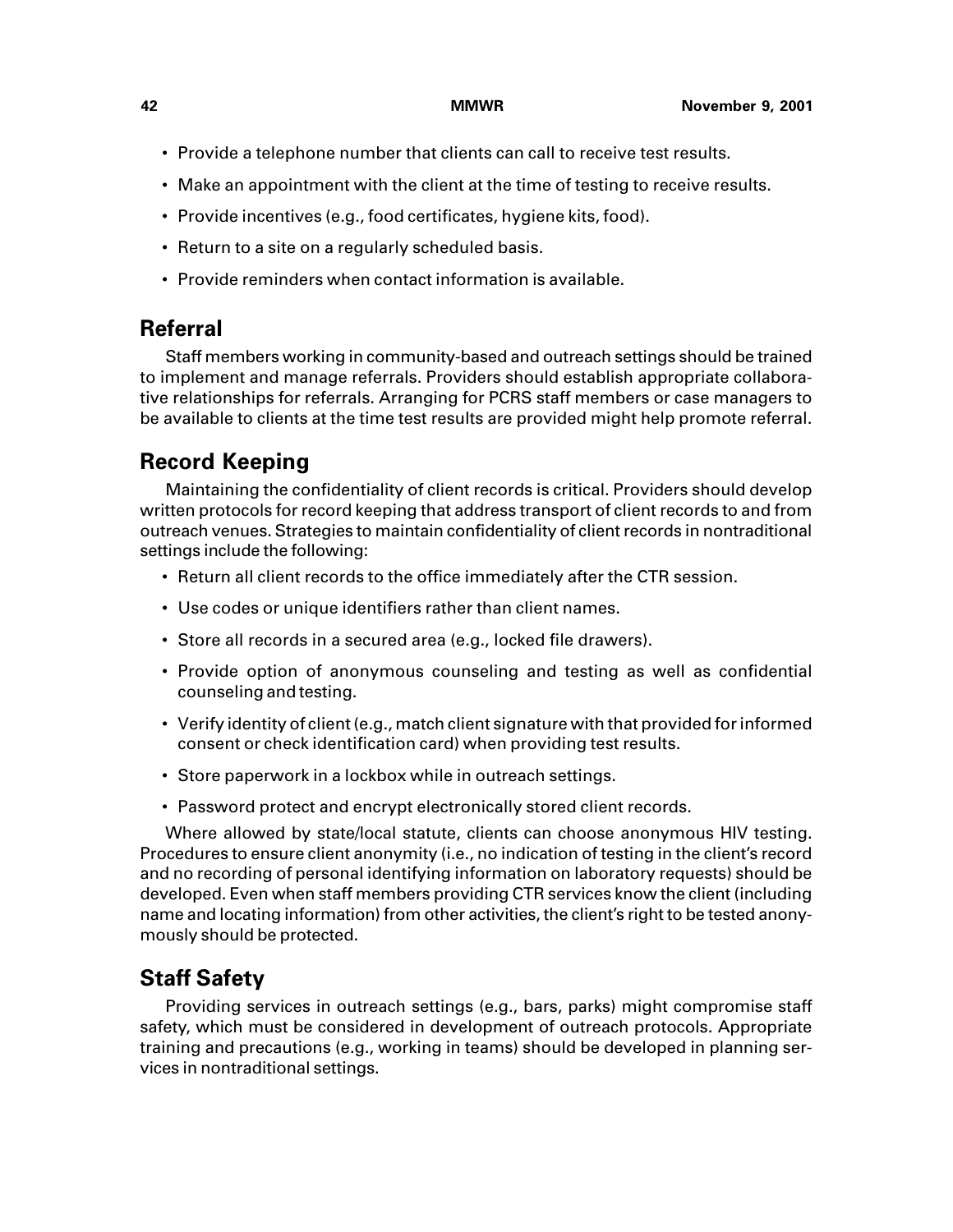# **QUALITY ASSURANCE AND EVALUATION OF HIV CTR SERVICES**

## **Quality Assurance**

Written quality assurance protocols should be developed, made available to all staff members providing CTR services, and routinely implemented. All staff members should receive training and orientation regarding quality assurance. For information specific to ensuring high-quality CTR services, see Ensuring High-Quality HIV Prevention Counseling, Ensuring High-Quality Testing, and Ensuring High-Quality Referral Services. Quality assurance activities should address the following:

- Accessibility of services (e.g., hours of operation, location, availability of supplies and materials such as brochures, posters, test kits, safe injection materials, condoms, or lubricant).
- Compliance with written protocols for provision of service to an individual client (e.g., appropriate counseling protocols, timely return of HIV test results, referral for services responsive to client's priority needs).
- Services and materials appropriate to the client's culture, language, sex, sexual orientation, age, and developmental level.
- Staff performance/proficiency (e.g., competence, skills, credentials, and training).
- Supervision of staff members, including routine, timely feedback.
- Compliance with program guidelines and performance standards.
- Appropriateness of services to client needs, measured with client satisfaction tools (e.g., surveys or suggestion boxes).
- Record-keeping procedures, including confidentiality and security.
- Community resources (availability and collaborative arrangements).
- Collection, handling, and storage of specimens.
- Assurance of adequate funding and institutional support for CTR services.

## **Evaluation**

CTR services should be continually evaluated to improve services to clients and provide accountability to stakeholders (150,151). Evaluation should be interactive, involving individual persons and organizations affected by the services (150). In public health settings, the community goals outlined in community health planning processes and other relevant local planning processes could be incorporated.

Providers should identify the key, relevant program goals and objectives that reflect services to the program, community, and client, and then determine what data are needed to evaluate those goals and objectives. Information obtained from the evaluation should be used to plan and prioritize provision of CTR services within a setting. For example, information from the HIV Counseling and Testing System (133) or locally available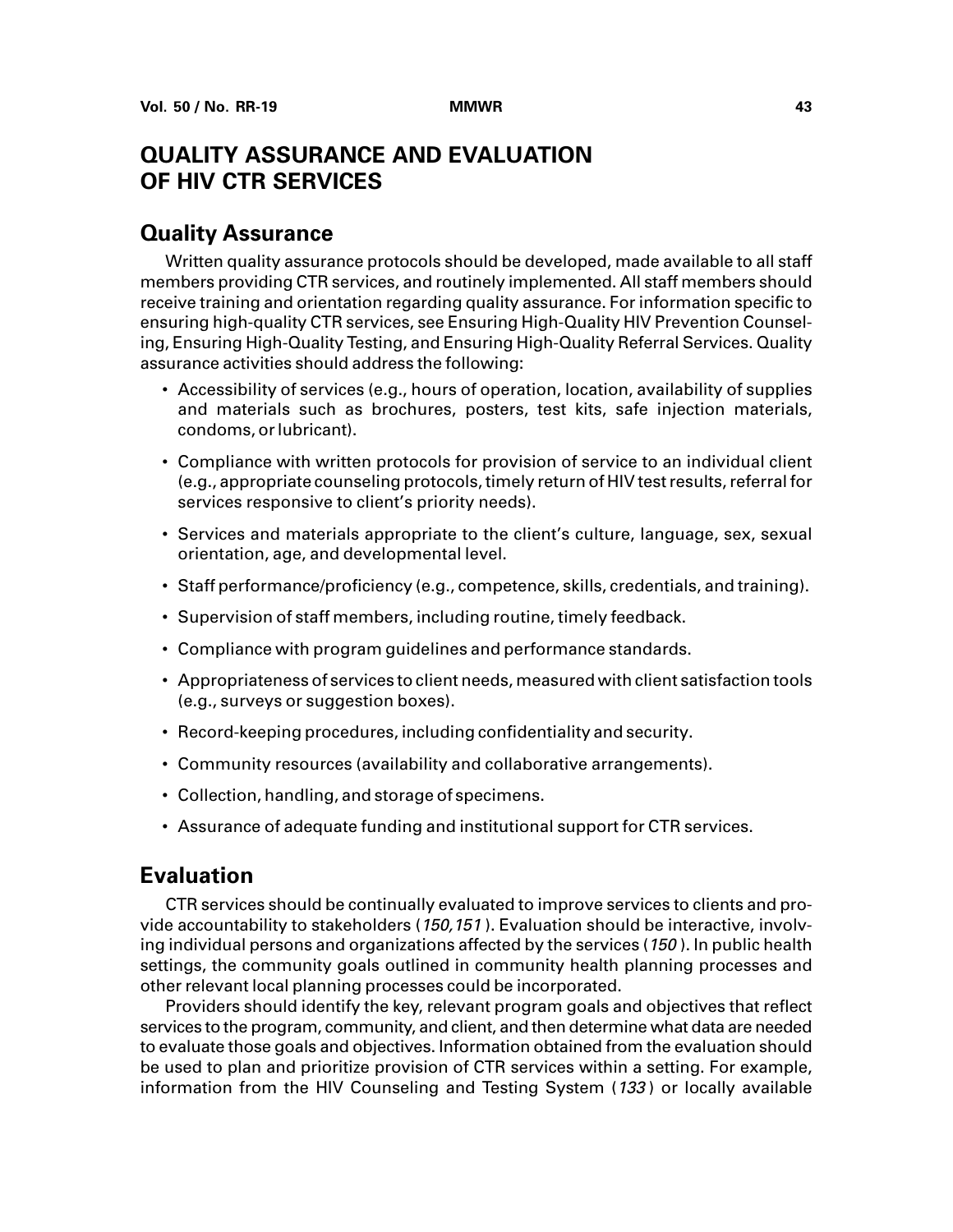sources could be used during local community planning (e.g., HIV prevention community planning) to help develop or revise an HIV/AIDS prevention plan or describe who needs services. If resources for evaluation are limited, comprehensive evaluations (e.g., examining outcome or impact) might not be possible. However, even with limited resources, providers can conduct meaningful evaluations by focusing on relevant local outcomes (82 ).

### **Data**

Data collected should have a clear, anticipated use and should not be the focus of or interfere with provision of CTR services. Data should be used to evaluate the extent to which the goals of CTR and locally defined service outcomes (e.g., targeted return rates, knowledge of HIV infection status, proportion of successful referrals) are met. Although sound data are essential for evaluation of services, the primary purpose of each visit should be to provide the best possible service to the client. Data should be recorded outside the time reserved for CTR discussions between the provider and the client. Clients could complete a questionnaire or intake information form on admission, providers could complete the forms immediately after meeting with a client, or a combination of the two approaches could be used.

Data collection methods should be compatible with the evaluation needs and priorities of the CTR setting and locally defined service outcomes. Data should be collected with a standard collection instrument throughout the program. Simple data collection instruments (e.g., intake forms, medical record reviews) should be developed so data can be collected unobtrusively as part of the provision of services.

Publicly funded CTR sites collect data on client demographic characteristics, risk behavior/exposure category, test acceptance, and type of site where service is provided (133 ). Most sites record the date of visit, anonymous or confidential test status, previous test result, current test result, and return for current test result for each client encounter. Additional data can be useful for evaluation of services, including date of previous test, type of current test (e.g., standard, rapid, oral fluid), risk-reduction plan summary, information relevant to any referrals made (e.g., provider and service description, information and materials provided, whether an appointment was made), whether the referral was received, type of service provided, dates when services were provided, and other relevant information (e.g., follow-up required, additional service needs).

## **Confidentiality**

Any data collected or recorded must be collected or recorded in a manner that ensures the confidentiality of the client. Clear procedures and protocol manuals must be developed and used.

### **Ensuring High-Quality Evaluation**

• The system used to collect the information must be monitored periodically to ensure data quality, which depends on the cooperative efforts of all persons providing CTR services. Periodically, data collection systems should check records at each level of the data-collection process to ensure that information is recorded consistently and completely.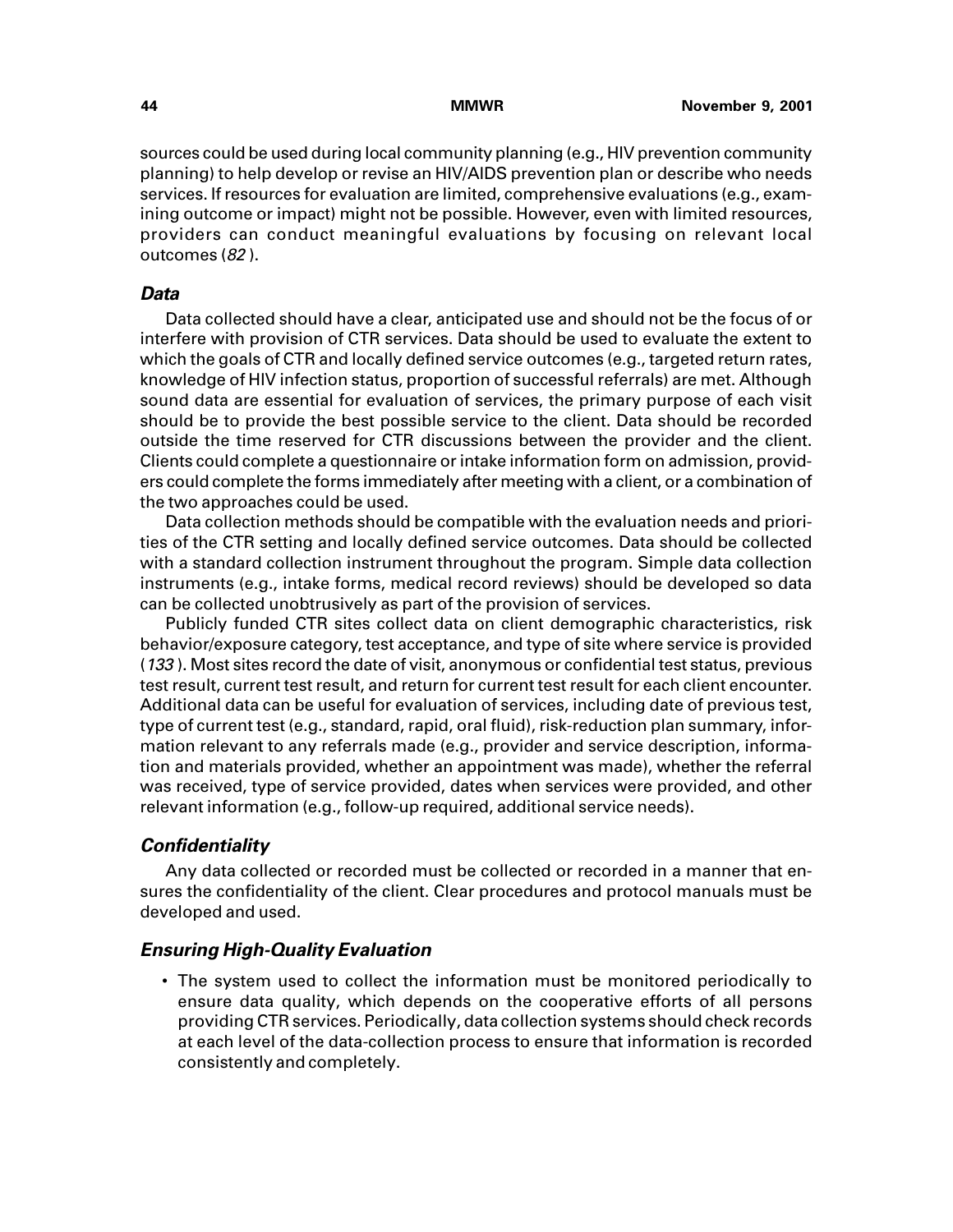- Adequate training in the use of data collection instruments should be provided to all staff members to ensure that the evaluation process is not interfering with the provision of high-quality CTR services.
- The information assembled during the evaluation process should be analyzed and reported in a timely manner to individual persons and organizations affected by the service.
- Information and feedback gained during the evaluation process should be used to improve the services offered by the site to the client.

# **CONCLUSION**

Advances in HIV prevention and medical treatment increase the importance of HIV CTR services. Prevention counseling and knowledge of HIV status can help persons who are HIV-infected or at increased risk for HIV infection reduce their risk for transmitting or acquiring HIV infection. Referral can help persons access relevant medical, preventive, and psychosocial support services to reduce their risk for transmitting or acquiring HIV infection. These guidelines recommend how CTR can be provided to clients who could most benefit from these services across various settings and client populations.

# **ADDITIONAL RESOURCES**

Additional information on HIV CTR can be obtained from the following sources:

- CDC's National Center for HIV, STD, and TB Prevention website at [<http://](http://www.cdc.gov/nchstp/od/nchstp.html) [www.cdc.gov/nchstp/od/nchstp.html>.](http://www.cdc.gov/nchstp/od/nchstp.html)
- CDC National AIDS Hotline in English, (800) 342-2437.
- CDC National AIDS Hotline in Spanish, (800) 344-7432.
- CDC National AIDS Hotline TTY, (800) 243-7889.
- CDC National STD Hotline, (800) 227-8922.
- CDC's National Prevention Information Network at [<http://www.cdcnpin.org>](http://www.cdcnpin.org) or (800) 458-5231 (information available in English and Spanish).
- HIV/AIDS Treatment Information Service a[t <http://www.hivatis.org>](http://www.hivatis.org) or (800) 448- 0440 (information available in English and Spanish).
- AIDS Clinical Trials Information Service at [<http://www.actis.org>](http://www.actis.org) or (800) 874-2572 (information available in English and Spanish).
- National Clinicians' Post-Exposure Prophylaxis Hotline at [<http://pepline.ucsf.edu/](http://pepline.ucsf.edu/PEPline) [PEPline>](http://pepline.ucsf.edu/PEPline) or (888) 448-4911.

#### **Acknowledgments**

We are grateful for the contributions of health professionals within CDC and elsewhere (e.g., Health Resources and Services Administration, National Alliance of State and Territorial AIDS Directors, academic institutions, health departments, health-care organizations). We also thank graduate students/research assistants Jennifer Chapman, M.P.H., Steven J. Connor, M.P.H., and Parag R. Sanghvi, M.S.P.H., National Center for HIV, STD, and TB Prevention, CDC.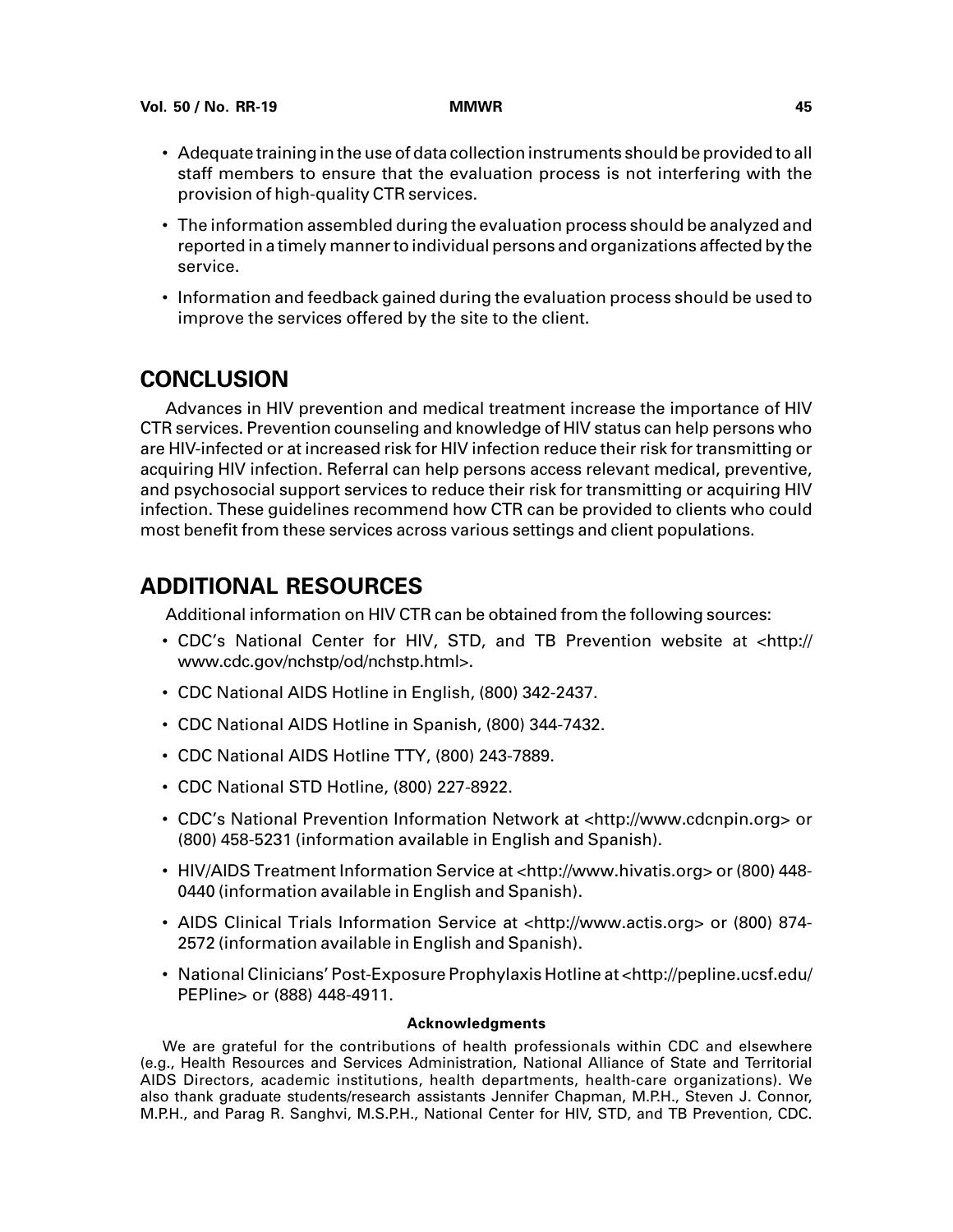References

- 1. CDC. Current trends: additional recommendations to reduce sexual and drug abuserelated transmission of human T-lymphotropic virus type III/lymphandenopathyassociated virus. MMWR 1986;35:152–5.
- 2. CDC. Perspectives in disease prevention and health promotion: Public Health Service guidelines for counseling and antibody testing to prevent HIV infection and AIDS. MMWR 1987;36:509-15.
- 3. CDC. Technical guidance on HIV counseling. MMWR 1993;42(No. RR-2):5–9.
- 4. CDC. HIV counseling, testing and referral standards and guidelines. Atlanta, GA: US Department of Health and Human Services, Public Health Service, CDC, 1994.
- 5. Kamb ML, Fishbein M, Douglas JM Jr, et al. Efficacy of risk-reduction counseling to prevent human immunodeficiency virus and sexually transmitted diseases: a randomized controlled trial. JAMA 1998;280:1161–7.
- 6. The National Institutes of Mental Health (NIMH) Multisite HIV Prevention Trial Group. The NIMH multisite HIV prevention trial: reducing HIV sexual risk behavior. Science 1998;280:1889–94.
- 7. Boyer CB, Barrett DC, Peterman TA, Bolan G. Sexually transmitted disease (STD) and HIV risk in heterosexual adults attending a public STD clinic: evaluation of a randomized controlled behavioral risk-reduction intervention trial. AIDS 1997;11:359–67.
- 8. St. Lawrence JS, Brasfield TL, Jefferson KW, Alleyne E, O'Bannon RE, III, Shirley A. Cognitive-behavioral intervention to reduce African American adolescents' risk for HIV infection. J Consult Clin Psychol 1995;63:221–37.
- 9. McCusker J, Willis G, McDonald M, Sereti SM, Lewis BF, Sullivan JL. Community-wide HIV counselling and testing in central Massachusetts: who is retested and does their behavior change? J Community Health 1996;21:11–22.
- 10. Kelly JA, Murphy DA, Washington CD, et al. The effects of HIV/AIDS intervention groups for high-risk women in urban clinics. Am J Pub Health 1994;84:1918–22.
- 11. Tudiver F, Myers T, Kurtz RG, et al. The talking sex project: results of a randomized controlled trial of small-group AIDS education for 612 gay and bisexual men. Evaluation and the Health Professions 1992;15:26–42.
- 12. Wenger NS, Linn LS, Epstein M, Shapiro MF. Reduction of high-risk sexual behavior among heterosexuals undergoing HIV antibody testing: a randomized clinical trial. Am J Pub Health 1991;81:1580–5.
- 13. Orr DP, Langefeld CD, Katz BP, Caine VA. Behavioral intervention to increase condom use among high-risk female adolescents. J Pediatr 1996;128:288–95.
- 14. Hobfoll SE, Jackson AP, Lavin J, Britton PJ, Shepherd JB. Reducing inner-city women's AIDS risk activities: a study of single, pregnant women. Health Psychol 1994;13:397–403.
- 15. Kelly JA, St. Lawrence JS, Hood HV, Brasfield TL. Behavioral intervention to reduce AIDS risk activities. J Consult Clin Psychol 1989;57:60–7.
- 16. Valdiserri RO, Lyter DW, Leviton LC, Callahan CM, Kingsley LA, Rinaldo CR. AIDS prevention in homosexual and bisexual men: results of a randomized trial evaluating two risk reduction interventions. AIDS 1989;3:21–6.
- 17. Jemmott JB, III, Jemmott LS, Fong GT. Reductions in HIV risk-associated sexual behaviors among black male adolescents: effects of an AIDS prevention intervention. Am J Pub Health 1992;82:372–7.
- 18. Shain RN, Piper JM, Newton ER, et al. A randomized, controlled trial of a behavioral intervention to prevent sexually transmitted disease among minority women. N Eng J Med 1999;340:93–100.
- 19. O'Donnell C, O'Donnell L, San Doval A, Duran R, Labes K. Reductions in STD infections subsequent to an STD clinic visit: using video-based patient education to supplement provider interactions. Sex Transm Dis 1998;25:161–7.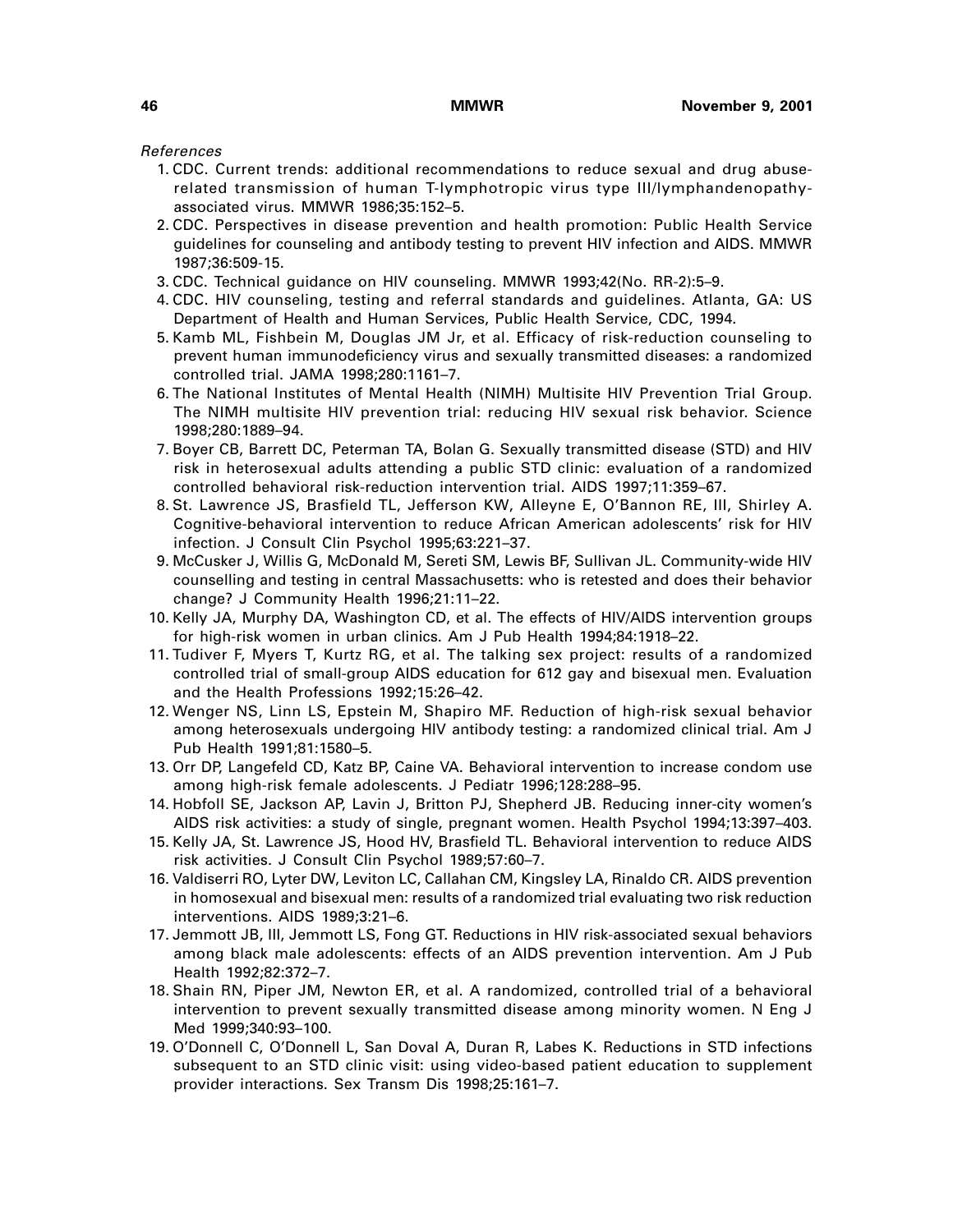- 20. Cohen DA, MacKinnon DP, Dent C, Mason HRC, Sullivan E. Group counseling at STD clinics to promote use of condoms. Public Health Rep 1992;107:727–31.
- 21. Cohen D, Dent C, MacKinnon D. Condom skills education and sexually transmitted disease reinfection. J Sex Research 1991;28:139–44.
- 22. Palella FJ Jr, Delaney KM, Moorman AC, et al. Declining morbidity and mortality among patients with advanced human immunodeficiency virus infection. N Eng J Med 1998;338:853–60.
- 23. CDC. 1999 USPHS/IDSA guidelines for the prevention of opportunistic infections in persons infected with human immunodeficiency virus. MMWR 1999;48(No. RR-10):1–59.
- 24. Connor EM, Sperling RS, Gelber R, et al. Reduction of maternal-infant transmission of human immunodeficiency virus type 1 with zidovudine treatment. N Eng J Med 1994;331:1173–80.
- 25. Kassler WJ. Advances in HIV testing technology and their potential impact on prevention. AIDS Educ Prev 1997;9(suppl B):27–40.
- 26. Spielberg B, Goldbaum G, Branson B, Wood B. Acceptance of alternate HIV counseling and testing strategies [Abstract]. Presented in the 1999 National HIV Prevention Conference, Atlanta, GA, 1999.
- 27. CDC. HIV partner counseling and referral services: guidance. Atlanta, GA: US Department of Health and Human Services, Public Health Service, CDC, 1998.
- 28. CDC. HIV prevention case management: guidance. Atlanta, GA: US Department of Health and Human Services, CDC, 1997.
- 29. CDC. 1998 guidelines for treatment of sexually transmitted diseases. MMWR 1998;47(No. RR-1):1–30. (These guidelines will be updated in 2002 and available at [<http://www.cdc.gov/](http://www.cdc.gov/nchstp/od/nchstp.html) [nchstp/od/nchstp.html>.\)](http://www.cdc.gov/nchstp/od/nchstp.html)
- 30. CDC. Recommendations for prevention and control of hepatitis C virus (HCV) infection and HCV-related chronic disease. MMWR 1998;47(No. RR-19):1–39.
- 31. CDC. Prevention of hepatitis A through active or passive immunization: recommendations of the Immunization Practices Advisory Committee (ACIP). MMWR 1999;48(No. RR-12):1–37.
- 32. CDC. Hepatitis B virus: a comprehensive strategy for eliminating transmission in the United States through universal childhood vaccination: recommendations of the Immunization Practices Advisory Committee (ACIP). MMWR 1991;40(No. RR-13):1–25.
- 33. US Preventive Services Task Force. DiGuiseppi C, Atkins D, Woolf SH, eds. Guide to clinical preventive services. 2nd ed. Baltimore, MD: Williams & Wilkins, 1996.
- 34. CDC. CDC guidelines: improving the quality. Atlanta, GA: US Department of Health and Human Services, Public Health Service, CDC, 1996.
- 35. CDC. HIV and AIDS—United States, 1981–2000. MMWR 2001;50:430–4.
- 36. CDC. Guidelines for national human immunodeficiency virus case surveillance, including monitoring for human immunodeficiency virus infection and acquired immunodeficiency syndrome. MMWR 1999;48(No. RR-13):1–28.
- 37. Collis TK, Celum CL. The clinical manifestations and treatment of sexually transmitted diseases in human immunodeficiency virus-positive men. Clin Infect Dis 2001;32:611–22.
- 38. Valdiserri RO, Holtgrave DR, West GR. Promoting early HIV diagnosis and entry into care. AIDS 1999;13:2317–30.
- 39. Rietmeijer CA, Kane MS, Simons PZ, et al. Increasing the use of bleach and condoms among injecting drug users in Denver: outcomes of a targeted, community-level HIV prevention program. AIDS 1996;10:291–8.
- 40. Rhodes F, Malotte CK. HIV risk interventions for active drug users. In: S.Oskamp, S.Thompson, eds. Understanding HIV risk behavior: safer sex and drug use. Thousand Oaks, CA: Sage Publications, 1996:297–36.
- 41. Gibson DR, Lovelle-Drache J, Young M, Hudes ES, Sorensen JL. Effectiveness of brief counseling in reducing HIV risk behavior in injecting drug users: final results of randomized trials of counseling with and without HIV testing. AIDS and Behavior 1999;3:3–12.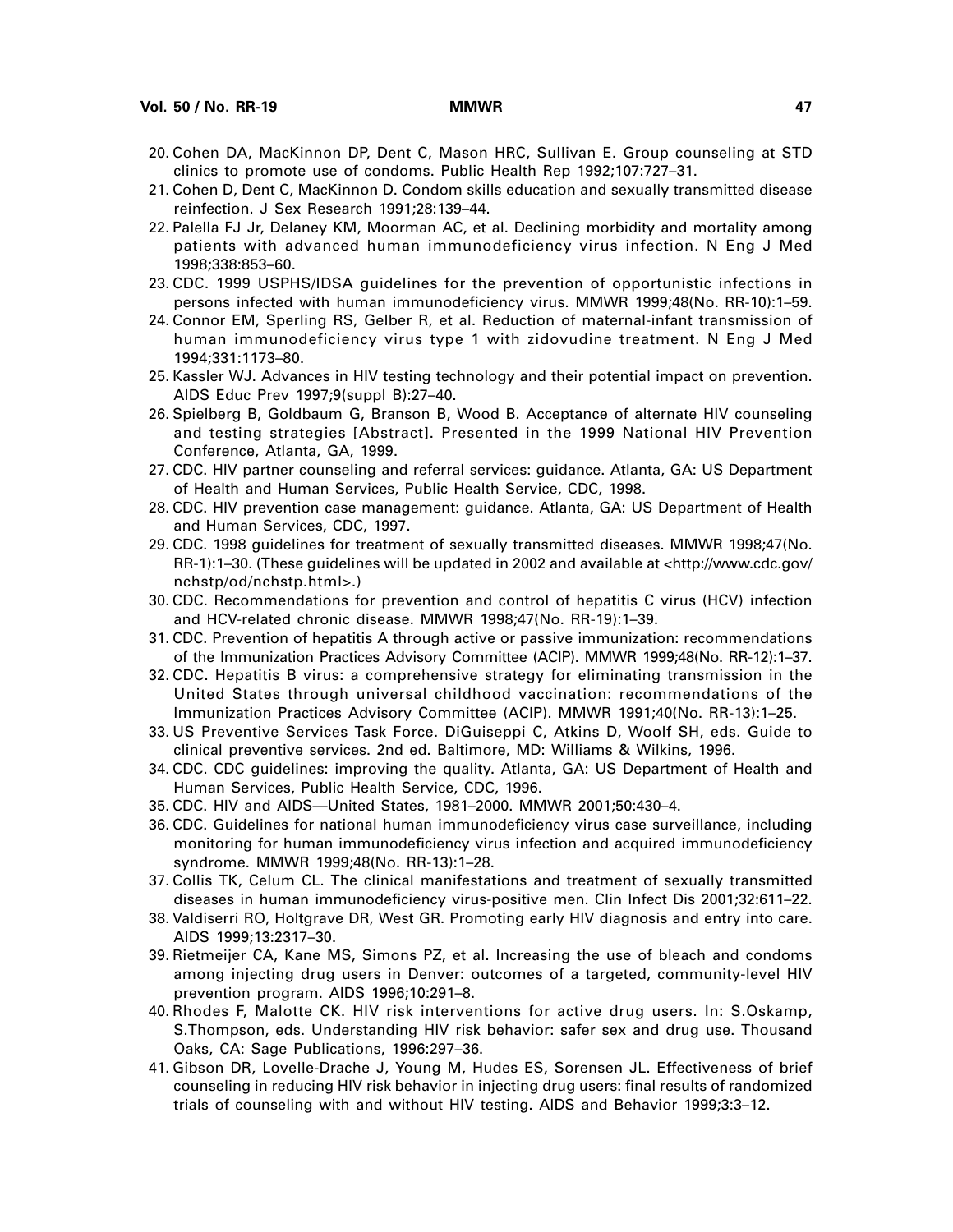- 42. Doll LS, O'Malley PM, Pershing AL, Darrow WW, Hessol NA, Lifson AR. High-risk sexual behavior and knowledge of HIV antibody status in the San Francisco City Clinic Cohort. Health Psychol 1990;9:253–65.
- 43. Cleary PD, Van Devanter N, Rogers TF, et al. Behavior changes after notification of HIV infection. Am J Pub Health 1991;81:1586–90.
- 44. Fox R, Odaka NJ, Brookmeyer R, Polk BF. Effect of HIV antibody disclosure on subsequent sexual activity in homosexual men. AIDS 1987;1:241–6.
- 45. van Griensven GJP, de Vroome EMM, Tielman RAP, et al. Effect of human immunodeficiency virus (HIV) antibody knowledge on high-risk sexual behavior with steady and nonsteady sexual partners among homosexual men. Am J Epidemiol 1989;129:596–603.
- 46. Coates TJ, Morin SF, McKusick L. Behavioral consequences of AIDS antibody testing among gay men [Letter]. JAMA 1987;258:1889.
- 47. Wenger NS, Kusseling FS, Beck K, Shapiro MF. Sexual behavior of individuals infected with the human immunodeficiency virus: the need for intervention. Arch Intern Med 1994;154:1849–54.
- 48. Desenclos J-C, Papaevangelou G, Ancelle-Park R, for the European Community Study Group on HIV in Injecting Drug Users. Knowledge of HIV serostatus and preventive behaviour among European injecting drug users. AIDS 1993;7:1371–7.
- 49. Dawson J, Fitzpatrick R, McLean J, Hart G, Boulton M. The HIV test and sexual behavior in a sample of homosexually active men. Soc Sci Med 1991;32:683–8.
- 50. Otten MW Jr, Zaidi AA, Wroten JE, Witte J, Peterman TA. Changes in sexually transmitted disease rates after HIV testing and posttest counseling, Miami, 1988 to 1989. Am J Pub Health 1993;83:529–33.
- 51. Quinn TC, Wawer MJ, Sewankambo N, et al. Viral load and heterosexual transmission of human immunodeficiency virus type 1. N Eng J Med 2000;342:921–9.
- 52. Branson BM. Home sample collection tests for HIV infection. JAMA 1998;280:1699–701.
- 53. CDC. Prevention and treatment of tuberculosis among patients infected with human immunodeficiency virus: principles of therapy and revised recommendations. MMWR 1998;47(No. RR-20):1–25.
- 54. CDC. Updated U.S. Public Health Service guidelines for the management of occupational exposures to HBV, HCV, and HIV and recommendations for postexposure prophylaxis. MMWR 2001;50(No. RR-11):1–54.
- 55. CDC. Management of possible sexual, injecting-drug-use, or other nonoccupational exposure to HIV, including considerations related to antiretroviral therapy. MMWR 1998;47(No. RR-17):1–14.
- 56. Tao G, Irwin KL, Kassler WJ. Missed opportunities to assess STDs in US adults during routine medical checkups. Am J Prev Med 2000;18:109–14.
- 57. CDC. HIV prevention practices of primary care physicians—United States, 1992. MMWR 1994;42:988–92.
- 58. Tiara DA, Safran DG, Seto TB, Rogers WH, Tarlov AR. The relationship between patient income and physician discussion of health risk behaviors. JAMA 1997;278:1412–7.
- 59. Schwartz JS, Lewis CE, Clancy C, Kinosian MS, Radany MH, Koplan JP. Internists' practices in health promotion and disease prevention. Ann Intern Med 1991;114:46–53.
- 60. Bindman AB, Osmond D, Hecht FM, et al. Multistate Evaluation of anonymous HIV testing and access to medical care. JAMA 1998;280:1416–20.
- 61. Chen Z, Branson B, Ballenger A, Peterman TA. Risk assessment to improve targeting of HIV counseling and testing services of STD clinic patients. Sex Transm Dis 1998;25:539–43.
- 62. Quinn TC, Glasser D, Cannon RO, et al. Human immunodeficiency virus infection among patients attending clinics for sexually transmitted diseases. N Eng J Med 1988;318: 197–203.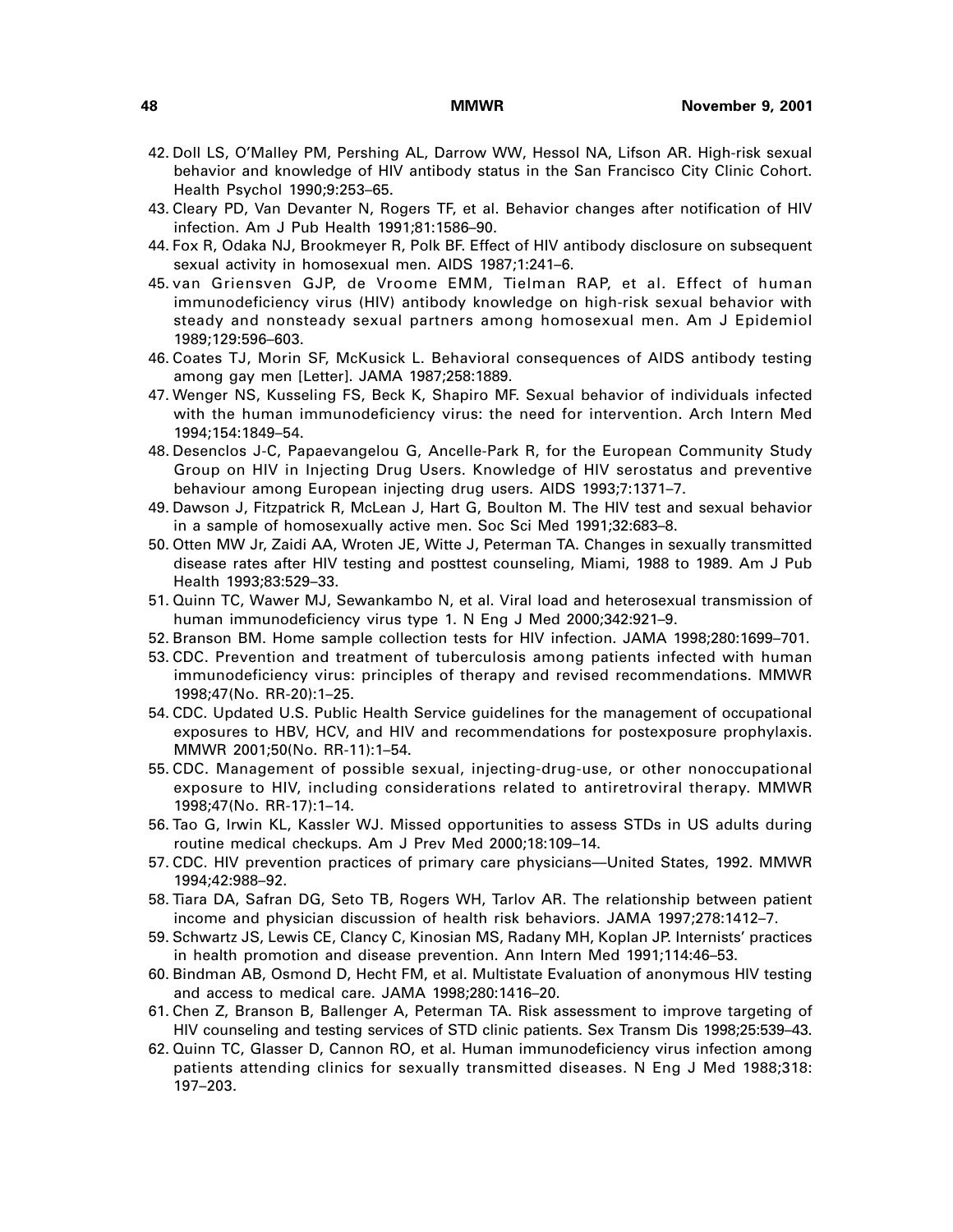- 63. Erickson B, Wasserheit JN, Rompalo AM, Brathwaite W, Glasser D, Hook EW III. Routine voluntary HIV screening in STD clinic clients: characterization of infected clients. Sex Transm Dis 1990;17:194–9.
- 64. Groseclose S, Erickson B, Quinn T, Glasser D, Campbell C, Hook E. Characteristics of patients accepting and refusing routine, voluntary HIV antibody testing in public sexually transmitted disease clinics. Sex Transm Dis 1994;21:31–5.
- 65. Kassler WJ, Zenilman JM, Erickson B, Fox R, Peterman TA, Hook EW III. Seroconversion in patients attending sexually transmitted disease clinics. AIDS 1994;8:351–5.
- 66. Asch SM, London AS, Barnes PF, Gelberg L. Testing for human immunodeficiency virus infection among tuberculosis patients in Los Angeles. Am J Respir Crit Care Med 1997;155:378–81.
- 67. Pitchenik AE, Burr J, Suarez M, Fertel D, Gonzalez G, Moas C. Human T-cell lymphotropic virus-III (HTLV-III) seropositivity and related disease among 71 consecutive patients in whom tuberculosis was diagnosed. Am Rev Respir Dis 1987;135:875–9.
- 68. Shafer RW, Chirgwin KD, Glatt AE, Dahdouh MA, Landesman SH, Suster B. HIV prevalence, immunosuppression, and drug resistance in patients with tuberculosis in an area endemic for AIDS. AIDS 1991;5:399–405.
- 69. Theuer CP, Hopewell PC, Elias D, Schecter GF, Rutherford GW, Chaisson RE. Human immunodeficiency virus infection in tuberculosis patients. J Infect Dis 1990;162:8–12.
- 70. Peterman TA, Todd KA, Mupanduki I. Opportunities for targeting publicly funded human immunodeficiency virus counseling and testing. J Acquir Immune Defic Syndr 1996;12:69–74.
- 71. Janssen RS, St. Louis ME, Satten GA, et al. HIV infection among patients in U.S. acute care hospitals: strategies for the counseling and testing of hospital patients. New Eng J Med 1992;327:445–52.
- 72. CDC. HIV prevalence trends in selected populations in the United States: results from national serosurveillance, 1993–1997. Atlanta, GA: US Department of Health and Human Services, CDC, 2001.
- 73. Kelly JA, St. Lawrence JS. The prevention of AIDS: roles for behavioral intervention. Scand J Behav Therapy 1987;16:5–19.
- 74. Cohen DA, Dent C, MacKinnon D, Hahn G. Condoms for men, not women: results of brief promotion programs. Sex Transm Dis 1992;19:245–51.
- 75. Sikkema KJ, Bissett RT. Concepts, goals, and techniques of counseling: review and implications for HIV counseling and testing. AIDS Educ Prev 1997;9(suppl B):14–26.
- 76. Roffman RA, Kalichman SC, Kelly JA, et al. HIV antibody testing of gay men in smaller US cities. AIDS Care 1995;7:405–13.
- 77. DiClemente RJ, Wingood GM. A randomized controlled trial of an HIV sexual risk-reduction intervention for young African-American women. JAMA 1995;274:1271–6.
- 78. Kelly JA, St. Lawrence JS, Diaz YE, et al. HIV risk behavior reduction following intervention with key opinion leaders of population: an experimental analysis. Am J Pub Health 1991;81:168–71.
- 79. Kelly JA, St. Lawrence JS. Behavioral intervention and AIDS. The Behavioral Therapist 1986;6:121–5.
- 80. Kamb ML, Dillon BA, Fishbein M, Willis KL, and the Project RESPECT Study Group. Quality assurance of HIV prevention counseling in a multi-center randomized controlled trial. Public Health Rep 1996;111(suppl 1):99–107.
- 81. Holtgrave DR, Valdiserri RO, Gerber AR, Hinman AR. Human immunodeficiency virus counseling, testing, referral, and partner notification services: a cost-benefit analysis. Arch Intern Med 1993;153:1225–30.
- 82. Holtgrave DR, Reiser WJ, DiFranceisco W. The evaluation of HIV counseling-and-testing services: making the most of limited resources. AIDS Educ Prev 1997;9(3 suppl):105–18.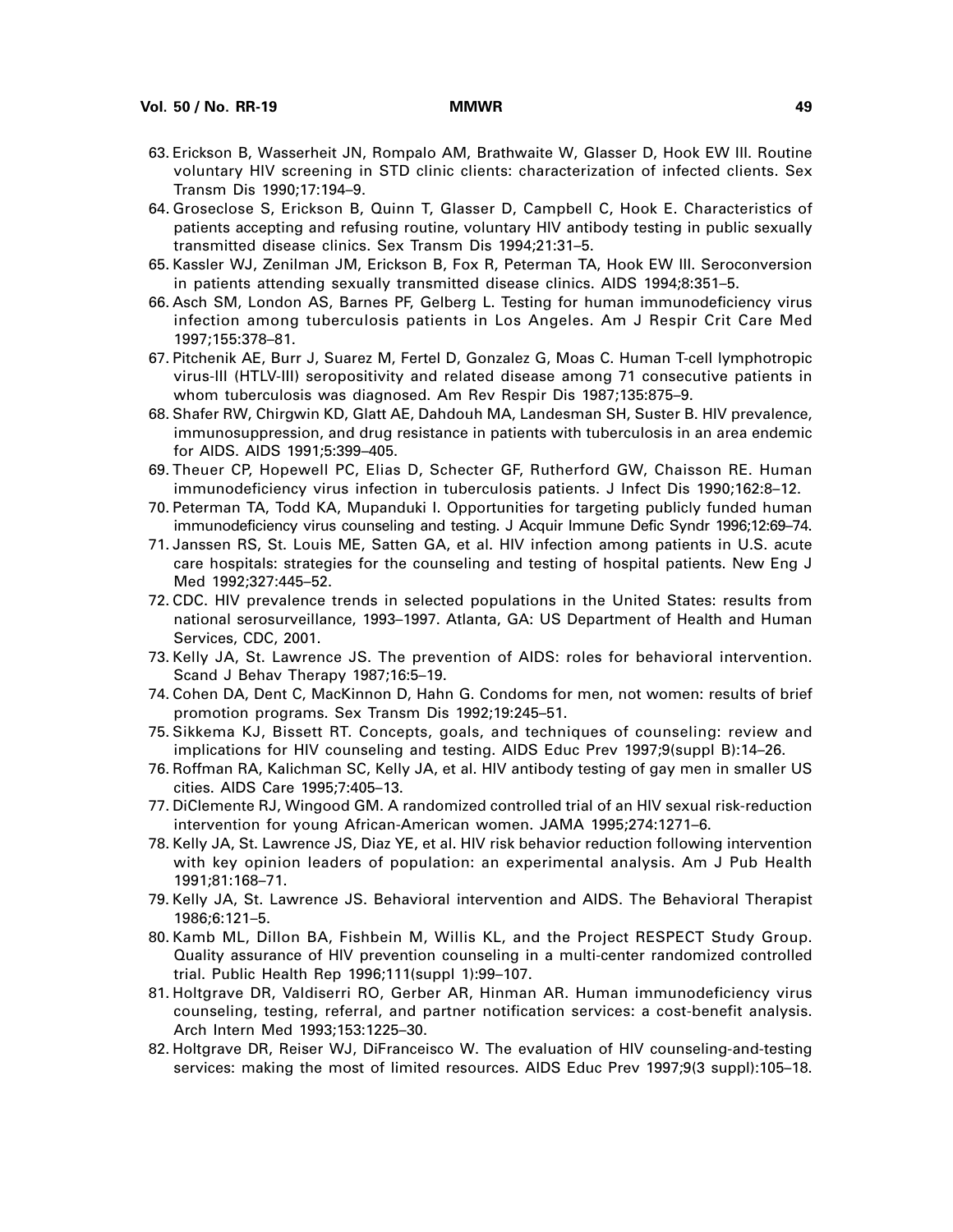- 83. Kamb ML, Kassler W, Peterman TA, and the Project RESPECT Study Group. Cost of preventing HIV via counseling: results from a randomized trial (Project RESPECT) [Abstract 33263]. Presented at the XII International Conference on AIDS, Geneva, Switzerland, 1998:644.
- 84. Booth RE, Kwiatkowski CF, Stephens RC. Effectiveness of HIV/AIDS interventions on drug use and needle risk behaviors for out-of-treatment injection drug users. J Psychoactive Drugs 1998;30:269–78.
- 85. Castrucci BC, Kamb ML, Hunt K. Assessing use of the 1994 HIV counseling, testing, and referral standards and guidelines—how closely does practice conform to existing recommendations? [Abstract P125]. Presented at the 2000 National STD Prevention Conference, December 4–7, Milwaukee, WI, 2000.
- 86. Kelly JA, Murphy DA, Sikkema KJ, Kalichman SC. Psychological interventions to prevent HIV infection are urgently needed: new priorities for behavioral research in the second decade of AIDS. Am Psychol 1993;48:1023–34.
- 87. McCusker J, Stoddard AM, Zapka JG, Zorn M, Mayer KH. Predictors of AIDS-preventive behavior among homosexually active men: a longitudinal study. AIDS 1989;3:443–8.
- 88. Kelly JA, Murphy DA. Some lessons learned about risk reduction after ten years of the HIV/AIDS epidemic. AIDS Care 1991;3:251–7.
- 89. Kelly JA, Murphy DA. Psychological interventions with AIDS and HIV: prevention and treatment. J Consult Clin Psychol 1992;60:576–85.
- 90. American Public Health Association. AIDS prevention in the community: lessons from the first decade. Washington, DC: American Public Health Association, 1995.
- 91. Wiktor SZ, Biggar RJ, Melbye M, et al. Effect of knowledge of human immunodeficiency virus infection status on sexual activity among homosexual men. J Acquir Immune Defic Syndr 1990;3:62–8.
- 92. Kelly JA, St. Lawrence JS, Betts R, Brasfield TL, Hood HV. A skills-training group intervention model to assist persons in reducing risk behaviors for HIV infection. AIDS Educ Prev 1990;2:24–35.
- 93. Sikkema KJ, Winett RA, Lombard DN. Development and evaluation of an HIV-risk reduction program for female college students. AIDS Educ Prev 1995;7:145–59.
- 94. Kelly JA, Kalichman SC. Increased attention to human sexuality can improve HIV-AIDS prevention efforts: key research issues and directions. J Consult Clin Psychol 1995;63:907–18.
- 95. CDC. Compendium of HIV prevention interventions with evidence of effectiveness. Atlanta, GA: US Department of Health and Human Services, CDC, 1999.
- 96. Higgins DL, Galavotti C, O'Reilly KR, et al. Evidence for the effects of HIV antibody counseling and testing on risk behaviors. JAMA 1991;266:2419–29.
- 97. Wolitski RJ, MacGowan RJ, Higgins DL, Jorgenson CM. The effects of HIV counseling and testing on risk-related practices and help-seeking behavior. AIDS Educ Prev 1997;9(suppl B):52–67.
- 98. Flaskerud JH. Matching client and therapist ethnicity, language, and gender: a review of research. Issues in Mental Health Nursing 1990;11:321–36.
- 99. Kilmarx PH, Hamers FF, Peterman TA. Living with HIV: experiences and perspectives of HIV-infected sexually transmitted disease clinic patients after posttest counseling. Sex Transm Dis 1998;25:28–37.
- 100. Cates W, Handsfield HH. HIV counseling and testing: does it work? Am J Public Health 1988;78:1533–4.
- 101. Calsyn DA, Saxon AJ, Freeman G, Whittaker S. Ineffectiveness of AIDS education and HIV antibody testing in reducing high risk behaviors among injection drug users. Am J Public Health 1992;82:573–5.
- 102. Edlin BR, Irwin KL, Faruque S, et al. Intersecting epidemics—crack cocaine use and HIV infection among inner-city young adults. N Eng J Med 1994;331:1422–7.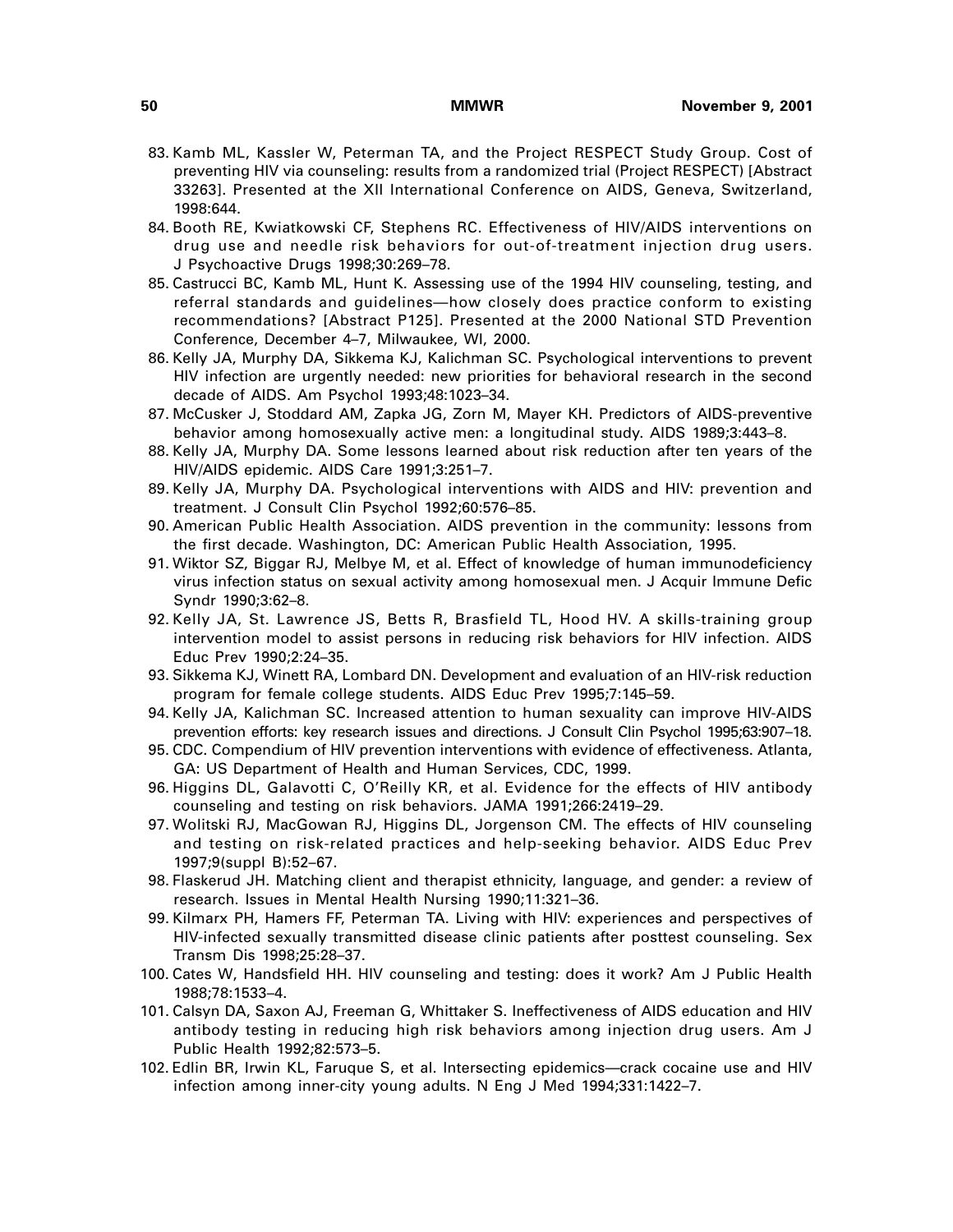- 103. Cottler LB, Leukefeld C, Hoffman J, et al. Effectiveness of HIV risk reduction initiatives among out-of-treatment non-injection drug users. J Psychoactive Drugs 1998;30:279–90.
- 104. Nicolosi A, Molinari S, Musicco M, Saracco A, Ziliani N, Lazzarin A. Positive modification of injecting behavior among intravenous heroin users from Milan and Northern Italy 1987–1989. Brit J Addiction 1991;86:91–102.
- 105. Neaigus A, Sufian M, Friedman S, et al. Effects of outreach intervention on risk reduction among intravenous drug users. AIDS Educ Prev 1990;2:253–71.
- 106. Obermeyer TE, Streeter A. Street outreach HIV education to intravenous drug users and other substance abusers. AIDS Patient Care 1991;5:312–4.
- 107. Hagan H, Jarlais DC, Friedman SR, Purchase D, Alter MJ. Reduced risk of hepatitis B and hepatitis C among injection drug users in the Tacoma Syringe Exchange Program. Am J Public Health 1995;85:1531–7.
- 108. Jones TS, Vlahov D. Use of sterile syringes and aseptic drug preparation are important components of HIV prevention among injection drug users. J Acquir Immune Defic Syndr 1998;18(suppl 1):S1–S5.
- 109. Padian NS, O'Brien TR, Chang Y, Glass S, Francis DP. Prevention of heterosexual transmission of human immunodeficiency virus through couple counseling. J Acquir Immune Defic Syndr 1993;6:1043–8.
- 110. Kamenga M, Ryder RW, Jingu M, et al. Evidence of marked sexual behavior change associated with low HIV-1 seroconversion in 149 married couples with discordant HIV-1 serostatus: experience at an HIV counselling center in Zaire. AIDS 1991;5:61–7.
- 111. De Vincenzi I. A longitudinal study of human immunodeficiency virus transmission by heterosexual partners. N Eng J Med 1994;331:341–6.
- 112. Levy J, Fox S, Valle M. What you don't know can hurt you: the influence of prior HIV testing on serostatus results at repeat testing [Abstract 43113]. Presented at the 12th World AIDS Conference, Geneva, Switzerland, 1998:869.
- 113. Irwin KL, Valdiserri RO, Holmberg SD. The acceptability of voluntary HIV antibody testing in the United States: a decade of lessons learned. AIDS 1996;10:1707–17.
- 114. Valdiserri RO, Moore M, Gerber AR, Campbell CH Jr, Dillon BA, West GR. A study of clients returning for counseling after HIV testing: implications for improving rates of return. Public Health Rep 1993;108:12–8.
- 115. Catania JA, Gibson DR, Marin B, Coates TJ, Greenblatt RM. Response bias in assessing sexual behaviors relevant to HIV transmission. Evaluation and Program Planning 1990;13:19–29.
- 116. Weber JT, Frey R Jr, Horsley R, Gwinn ML. Publicly funded HIV counseling and testing in the United States, 1992–1995. AIDS Educ Prev 1997;9(suppl B):79–91.
- 117. Branson B, Ballenger A, Olthoff G. HIV test results and post-test counseling by telephone [Abstract PC0535]. Presented at the Tenth International Conference on AIDS, 1994.
- 118. Schluter WW, Judson FN, Baron AE, McGill WL, Marine WM, Douglas JM Jr. Usefulness of human immunodeficiency virus post-test counseling by telephone for low-risk clients of an urban sexually transmitted diseases clinic. Sex Transm Dis 1996;23:190–7.
- 119. Samet JH, Freedberg KA, Stein MD, et al. Trillion virion delay: time from testing positive for HIV to prevention for primary care. Arch Intern Med 1998;158:734–40.
- 120. CDC. Update: HIV counseling and testing using rapid tests—United States, 1995. MMWR 1998;47:211–5.
- 121. Federal Trade Commission. Home-use tests for HIV can be inaccurate, FTC warns [Consumer Alert]. 1999. Available at [<http://www.ftc.gov/bcp/conline/pubs/alerts/](http://www.ftc.gov/bcp/conline/pubs/alerts/hivalrt.htm) [hivalrt.htm>.](http://www.ftc.gov/bcp/conline/pubs/alerts/hivalrt.htm) Accessed July 13, 2001.
- 122. CDC. Identification of HIV-1 group O infection—Los Angeles County, California, 1996. MMWR 1996;45:561–5.
- 123. Sullivan PS, Do AN, Robbins K, et al. Surveillance for variant strains of HIV: subtype G and group O HIV-1 [Letter]. JAMA 1997;278:292.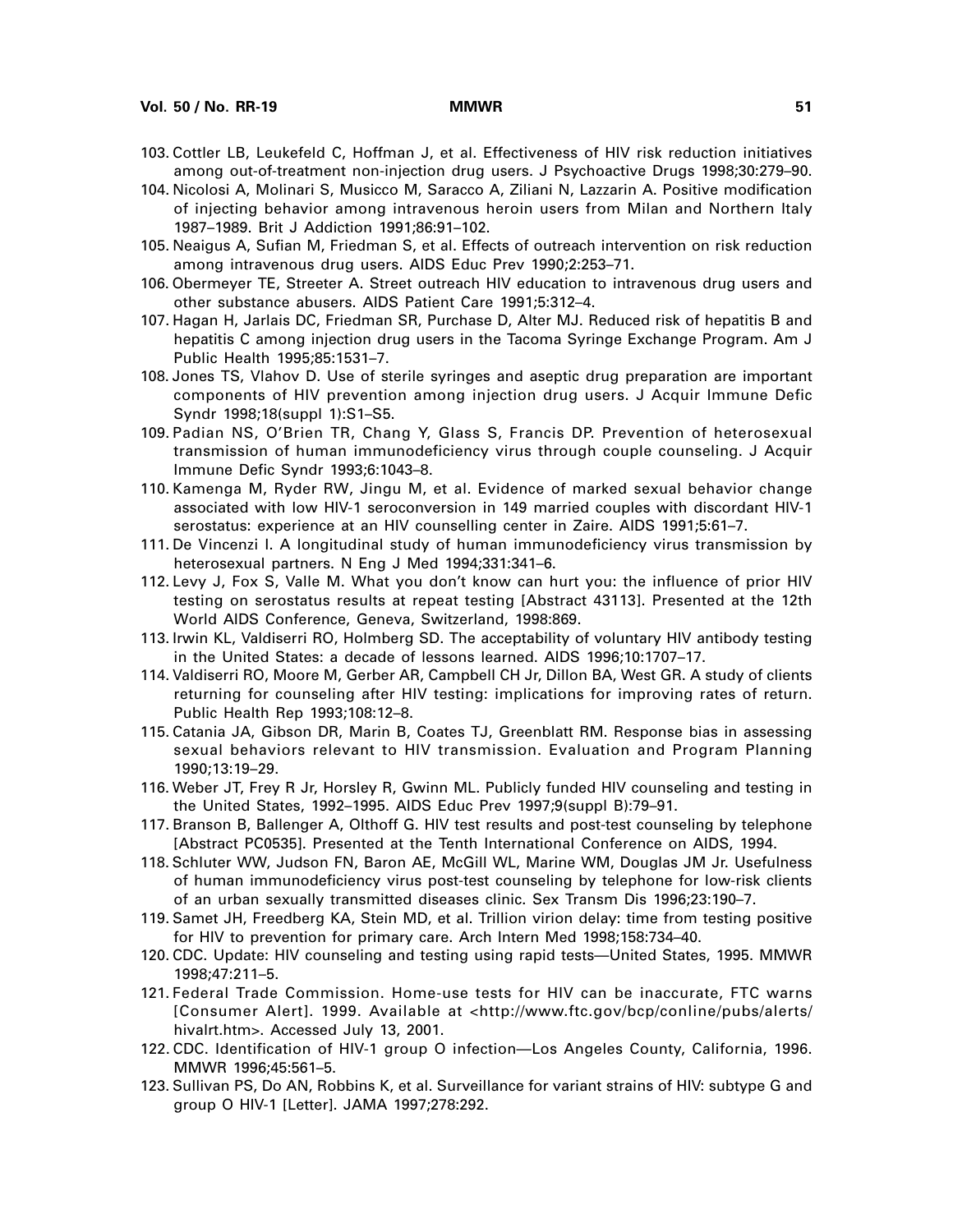- 124. CDC. Human immunodeficiency virus type 2. Atlanta, GA: US Department of Health and Human Services, CDC, 1998. Available at [<http://www.cdc.gov/hiv/pubs/facts/hiv2.htm>.](http://www.cdc.gov/hiv/pubs/facts/hiv2.htm) Accessed July 4, 2001.
- 125. CDC. Testing for antibodies to human immunodeficiency virus type 2 in the United States. MMWR 1992;41(No. RR-12):1–9.
- 126. CDC. U.S. Public Health Service guidelines for testing and counseling of blood and plasma donors for human immunodeficiency virus type 1 antigen. MMWR 1996;45(No. RR-2):1–9.
- 127. Celum CL, Coombs RW, Lafferty W, et al. Indeterminate human immunodeficiency virus type 1 Western blots: seroconversion risk, specificity of supplemental tests, and an algorithm for evaluation. J Infect Dis 1991;164:656–64.
- 128. Stetler HC, Granade TC, Nunez CA, et al. Field evaluation of rapid HIV serologic tests for screening and confirming HIV-1 infection in Honduras. AIDS 1997;11:369–75.
- 129. Horsburgh CR Jr, Jason J, Longini I, et al. Duration of human immunodeficiency virus infection before detection of antibody. Lancet 1989;2:637–40.
- 130. Busch MP, Lee LLJ, Satten GA, et al. Time course of detection viral and serologic markers preceding human immunodeficiency virus type 1 seroconversion: implications for screening of blood and tissue donors. Transfusion 1995;35:91–7.
- 131. Jackson JB, MacDonald KL, Cadwell J, et al. Absence of HIV infection in blood donors with indeterminate Western blot tests for antibody to HIV-1. N Eng J Med 1990;322:217–22.
- 132. Dock NL, Kleinman SH, Rayfield MA, Schable CA, Williams AE, Dodd RY. Human immunodeficiency virus infection and indeterminate Western blot patterns: prospective studies in a low prevalence population. Arch Intern Med 1991;151:525–30.
- 133. CDC. HIV counseling and testing in publicly funded sites: annual report, 1997 and 1998. Atlanta, GA: US Department of Health and Human Services, CDC, 2001.
- 134. Ciesielski CA, Metler RP. Duration of time between exposure and seroconversion in healthcare workers with occupationally acquired infection with human immunodeficiency virus. Am J Med 1997;102:115–6.
- 135. CDC. HIV testing among populations at risk for HIV infection—nine states, November 1995–December 1996. MMWR 1998;47:1086–91.
- 136. Wykoff RF, Jones JL, Longshore ST, et al. Notification of the sex and needle-sharing partners of individuals with human immunodeficiency virus in rural South Carolina: 30 month experience. Sex Transm Dis 1991;18:217–22.
- 137. Exner TM, Ehrhardt A, Loeb I, Zawadzki R. HIV counseling and testing: women's experiences and the role of testing as a prevention strategy [Abstract We.C.3529]. In: Proceedings of the XI International Conference on AIDS, 1996;11(2):150.
- 138. Kassler WJ, Meriwether RA, Klimko TB, Peterman TA, Zaidi A. Eliminating access to anonymous HIV antibody testing in North Carolina: effects on HIV testing and partner notification. J Acquir Immune Defic Syndr 1997;14:281–9.
- 139. Simpson WM, Johnstone FD, Goldberg DJ, Gormley SM, Hart GJ. Antenatal HIV testing: assessment of a routine voluntary approach. BMJ 1999;318:1660–1.
- 140. Lee JH, Mitchell B, Nolt B, Robbins B, Thomas MC, Branson BM. Targeted opt-in vs. routine opt-out HIV testing in an STD clinic [Abstract 153]. Presented at the 1999 National HIV Prevention Conference, August 29–September 1, Atlanta, GA, 1999.
- 141. Rahimian A, Driscoll M, Taylor D, Cohen M. Barriers to building a comprehensive system of HIV counseling and testing by consent to women of reproductive age in Chicago, Illinois [Abstract Tu.D. 2772]. In: Proceedings of the XI International Conference on AIDS, 1996;1:396.
- 142. Nutting PA, Main DS, Fischer PM, et al. Problems in laboratory testing in primary care. JAMA 1996;275:635–9.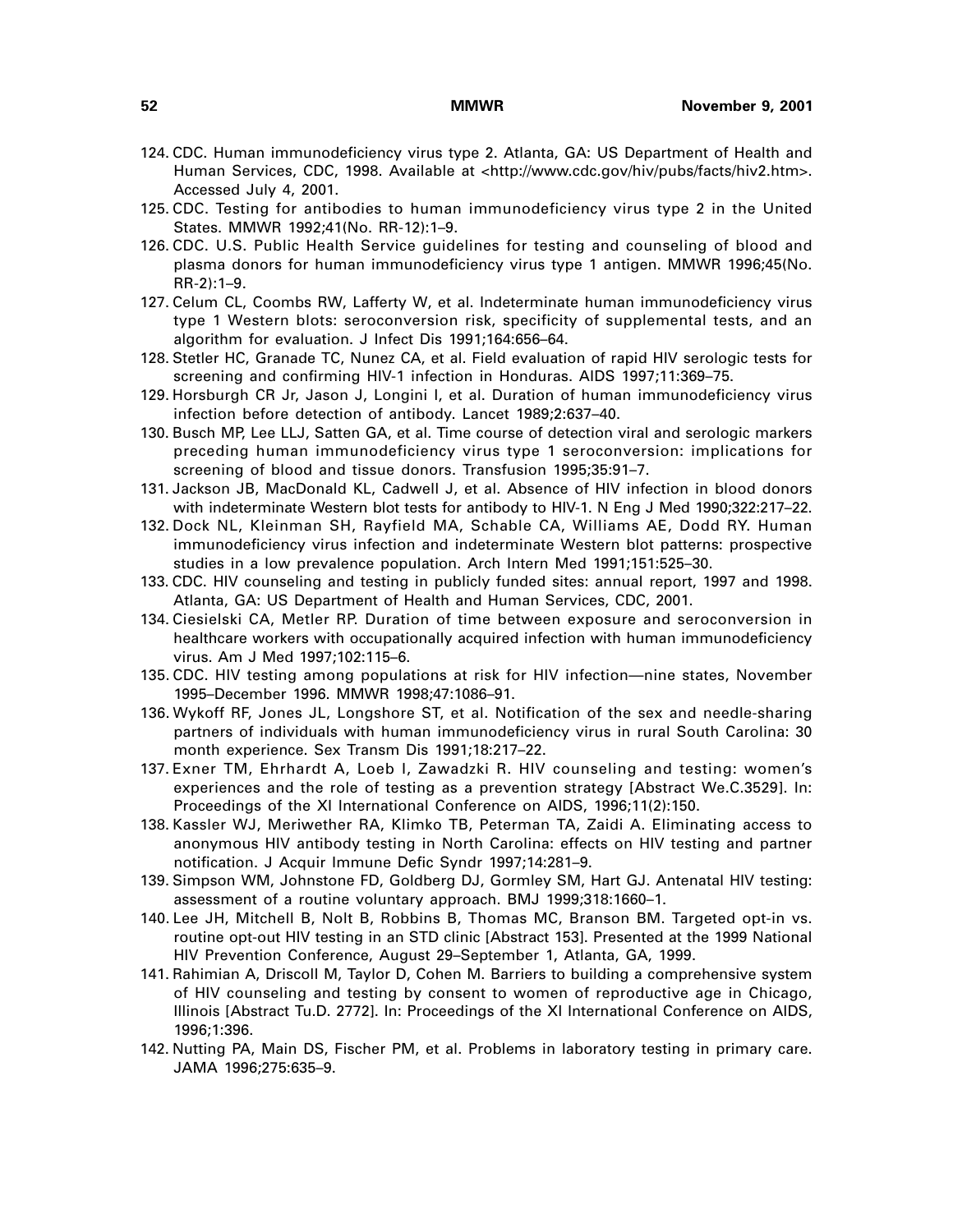- 143. Boone DJ, Steindel SD, Herron R, et al. Transfusion medicine monitoring practices: a study of the College of American Pathologists/CDC Outcomes Working Group. Arch Path Lab Med 1995;119:999–1006.
- 144. Witte DL, VanNess SA, Angstandt DS, Pennell BJ. Errors, mistakes, blunders, outliers, or unacceptable results: how many. Clin Chem 1997;43:1352–6.
- 145. Schochetman G, George JR, eds. AIDS testing: a comprehensive guide to technical, medical, social, legal, and management issues. 2 ed. New York, NY: Springer-Verlag, 1994.
- 146. Institute of Medicine. Eng TR, Butler WT, eds. The hidden epidemic: confronting sexually transmitted diseases. Washington, DC: National Academy Press, 1997.
- 147. Greenberg JB, MacGowan R, Neumann M, et al. Linking injection drug users to medical services: role of street outreach referrals. Health Soc Work 1998;23:298–309.
- 148. Marx R, Hirozawa AM, Chu PL, Bolan GA, Katz M. Linking clients for HIV antibody counseling and testing to prevention services. J Community Health 1999;24:201–14.
- 149. Hymel MS, Greenberg BL. The Walden House Young Adult HIV Project: meeting the needs of multidiagnosed youth. J Adolesc Health 1998;23S:122–31.
- 150. CDC. Framework for program evaluation in public health. MMWR 1999;48(No. RR-11):1–40.
- 151. CDC. Evaluating CDC-funded health department HIV prevention programs. Volume 1: guidance. Atlanta, GA: US Department of Health and Human Services, CDC, 1999.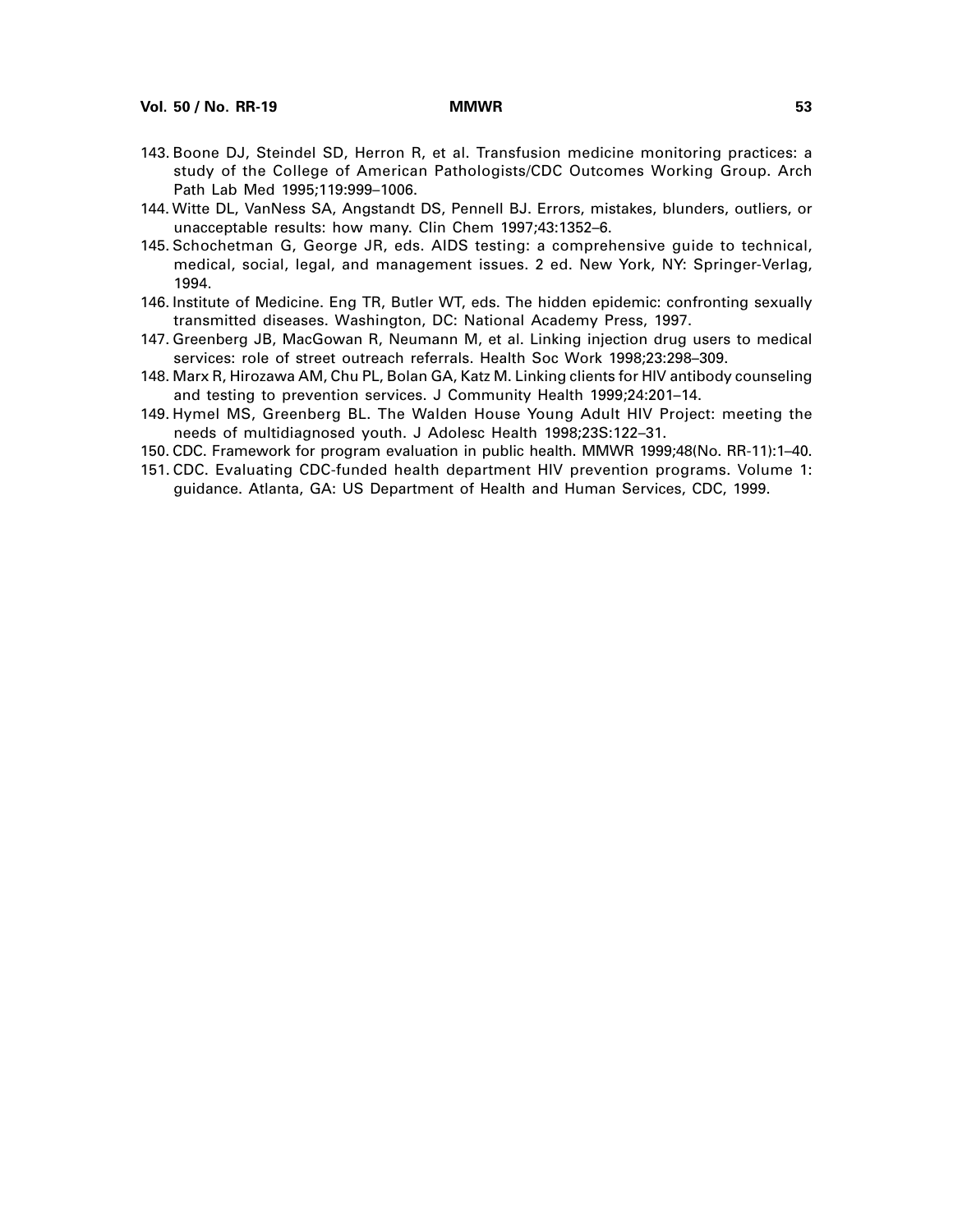# **Glossary**

- **AIDS:** Acquired immunodeficiency syndrome. AIDS can affect the immune and central nervous systems and can result in neurological problems, infections, or cancers. It is caused by human immunodeficiency virus (HIV).
- **Anal sex:** A type of sexual intercourse in which a man inserts his penis in his partner's anus. Anal sex can be insertive or receptive.
- **Anonymous:** In anonymous testing, client identifying information is not linked to testing information, including the request for tests or test results.
- **Antiretroviral therapy:** Treatment with drugs designed to prevent HIV from replicating in HIV-infected persons. Highly active antiretroviral therapy (HAART) is an antiretroviral regimen that includes multiple classifications of antiretroviral drugs.
- **Client-centered HIV prevention counseling:** An interactive risk-reduction counseling model usually conducted with HIV testing, in which the counselor helps the client identify and acknowledge personal HIV risk behaviors and commit to a single, achievable behavior change step that could reduce the client's HIV risk.
- **Confidentiality:** Pertains to the disclosure of personal information in a relationship of trust and with the expectation that it will not be divulged to others in ways that are inconsistent with the original disclosure. Confidentiality must be maintained for persons who are recommended and/or who receive HIV counseling, testing, and referral (CTR) services.
- **Confidential HIV test:** An HIV test for which a record of the test and the test results are recorded in the client's chart.
- **Confirmatory test:** A highly specific test designed to confirm the results of an earlier (screening) test. For HIV testing, a Western blot or, less commonly, an immunofluorescence assay (IFA) is used as a confirmatory test.
- **EIA:** Enzyme immunoassay. Sometimes referred to as ELISA (see next definition). A commonly used screening test to detect antibodies to HIV.
- **ELISA:** Enzyme-linked immunosorbent assay. A type of EIA (see previous definition). A commonly used screening test to detect antibodies to HIV.
- **Evaluation:** A process for determining how well health systems, either public or private, deliver or improve services and for demonstrating the results of resource investments.

**False negative:** A negative test result for a person who is actually infected.

**False positive:** A positive test result for a person who is actually not infected.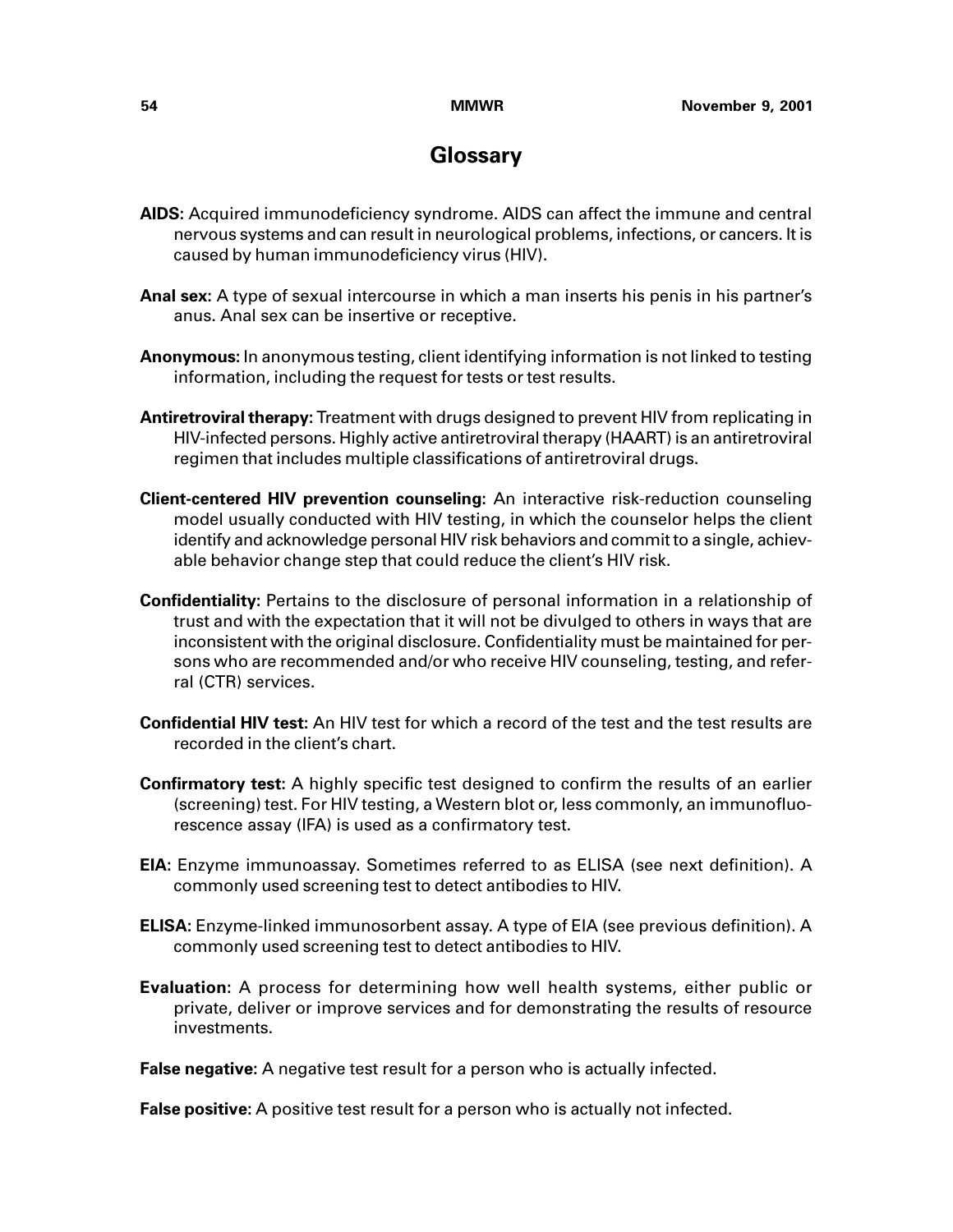- **Freestanding HIV test site:** A site that provides only HIV services. Sometimes referred to as alternate test site or anonymous test site.
- **HIV:** Human immunodeficiency virus, which causes AIDS. Several types of HIV exist, with HIV-1 being the most common in the United States.
- **HIV test:** More correctly referred to as an HIV antibody test, the HIV test is a laboratory procedure that detects antibodies to HIV, rather than the virus itself.
- **HIV prevention counseling:** An interactive process between client and counselor aimed at reducing risky sex and needle-sharing behaviors related to HIV acquisition (for HIV-uninfected clients) or transmission (for HIV-infected clients). See also clientcentered HIV prevention counseling.
- **Home sample collection test:** A test that a consumer purchases and uses to collect blood (or other bodily fluid) and then send it out for testing. Counseling and test results are typically provided by telephone using user-generated codes to ensure confidentiality and anonymity.
- **Incidence:** In epidemiology, the number of new cases of infection or disease that occur in a defined population within a specified time.
- **Indeterminate test result:** A possible result of a Western blot, which might represent a recent HIV infection or a false-positive.
- **Information:** In the context of HIV counseling, information encompasses the topics HIV transmission and prevention and the meaning of HIV test results.
- **Informed consent:** The legally effective permission of a client or legally authorized representative (e.g., parent or legal guardian of a minor child) to undergo a medical test or procedure.
- **Negative predictive value:** A negative predictive value estimates the probability that a person with a negative diagnostic test result will actually not be infected.
- **Nonoccupational HIV exposure:** A reported sexual, injection-drug–use, or other nonoccupational HIV exposure that might put a patient at high risk for acquiring HIV infection.
- **Nucleic acid amplification testing:** A type of testing that identifies viral genes (e.g., specific sequences of nucleic acids) using gene amplification technologies such as polymerase chain reaction (PCR).
- **Occupational HIV exposure:** An occupational exposure to HIV that occurs during the performance of job duties. Defined as a percutaneous injury (e.g., a needlestick or cut with a sharp object), contact of mucous membranes, or contact of skin (especially when the exposed skin is chapped, abraded, or afflicted with dermatitis or the contact is prolonged or involving an extensive area) with blood, tissues, or other body fluids to which universal precautions apply.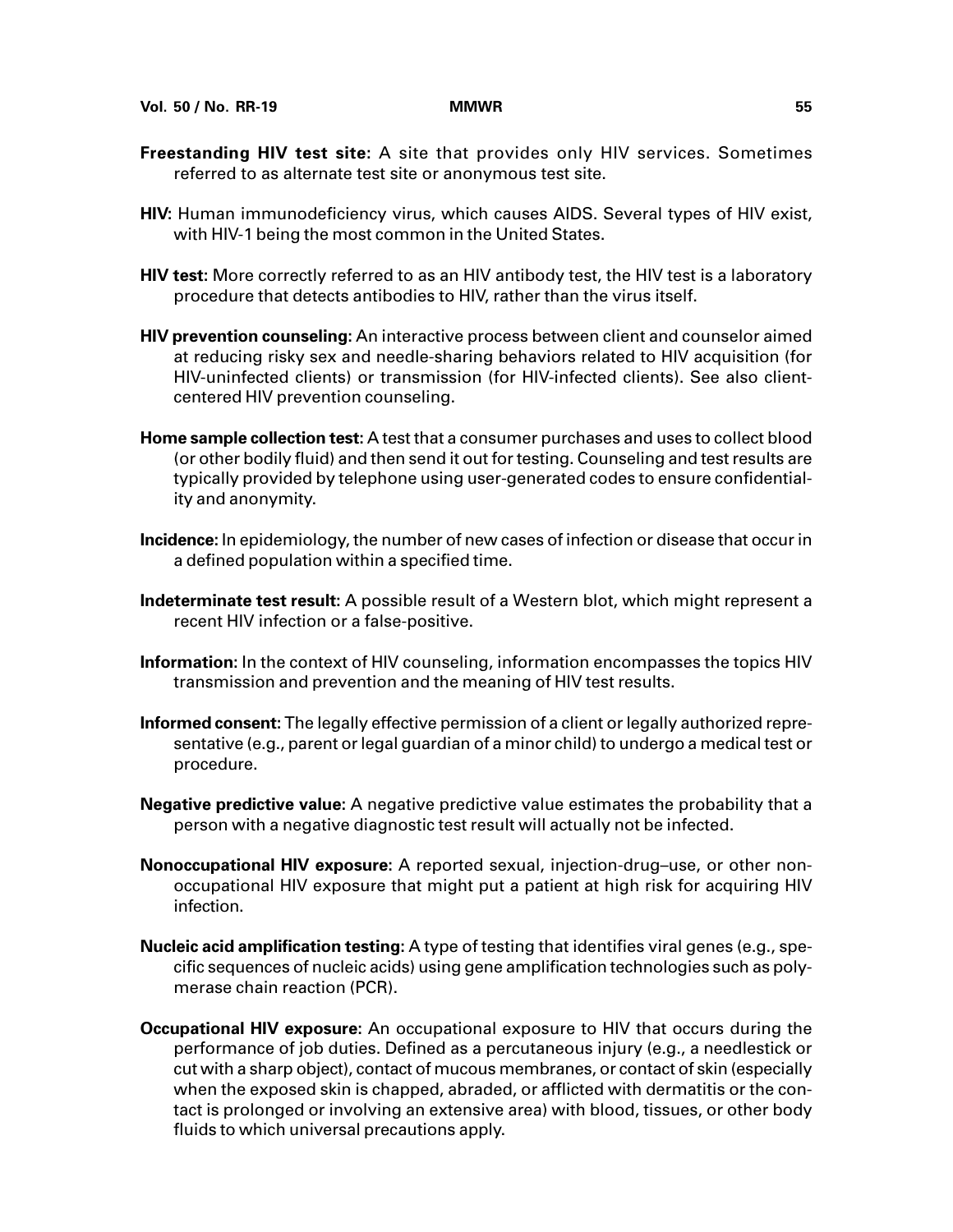- **Oral fluid test:** A test using oral mucosal transudate, a serous fluid. To differentiate this fluid from saliva, an absorbent material is left in the mouth for several minutes. In an HIV-infected person, oral mucosal transudate is likely to contain HIV antibodies.
- **Oral sex:** A type of sexual intercourse in which the partner's genitals are stimulated by mouth and tongue.
- **Partner counseling and referral services (PCRS):** A prevention activity that aims to a) provide services to HIV-infected persons and their sex and needle-sharing partners so they can reduce their risk for infection or, if already infected, can prevent transmission to others and b) help partners gain earlier access to individualized counseling, HIV testing, medical evaluation, treatment, and other prevention and support services.
- **Perinatal HIV transmission:** Transmission of HIV from the mother to the fetus or infant during pregnancy, delivery, or breast-feeding.
- **Positive predictive value:** A positive predictive value estimates the probability that a person with a positive diagnostic test result will actually be infected.
- **Positive test:** For HIV, a specimen sample that is reactive on an initial ELISA test, repeatedly reactive on a second ELISA run on the same specimen, and confirmed positive on Western blot or other supplemental test indicates that the client is infected.
- **Prevalence:** The number or percentage of persons in a given population with a disease or condition at a given point in time.
- **Prevention case management (PCM):** A client-centered HIV prevention activity that promotes adoption of HIV risk-reduction behaviors by clients with multiple, complex problems and risk-reduction needs. PCM is a hybrid of HIV prevention counseling and traditional case management that provides intensive, on-going, individualized prevention counseling, support, and referral to other needed services.
- **Prevention counseling:** An interactive process between client and counselor aimed at reducing risky sex and needle-sharing behaviors related to HIV acquisition (for HIVuninfected clients) or transmission (for HIV-infected clients). See also client-centered HIV prevention counseling and HIV prevention counseling.
- **Quality assurance:** An ongoing process for ensuring that the CTR program effectively delivers a consistently high level of service to the clients.
- **Rapid HIV test:** A test to detect antibodies to HIV that can be collected and processed within a short interval of time (e.g., approximately 10–60 minutes).
- **Referral:** The process through which a client is connected with services to address prevention needs (medical, prevention, and psychosocial support).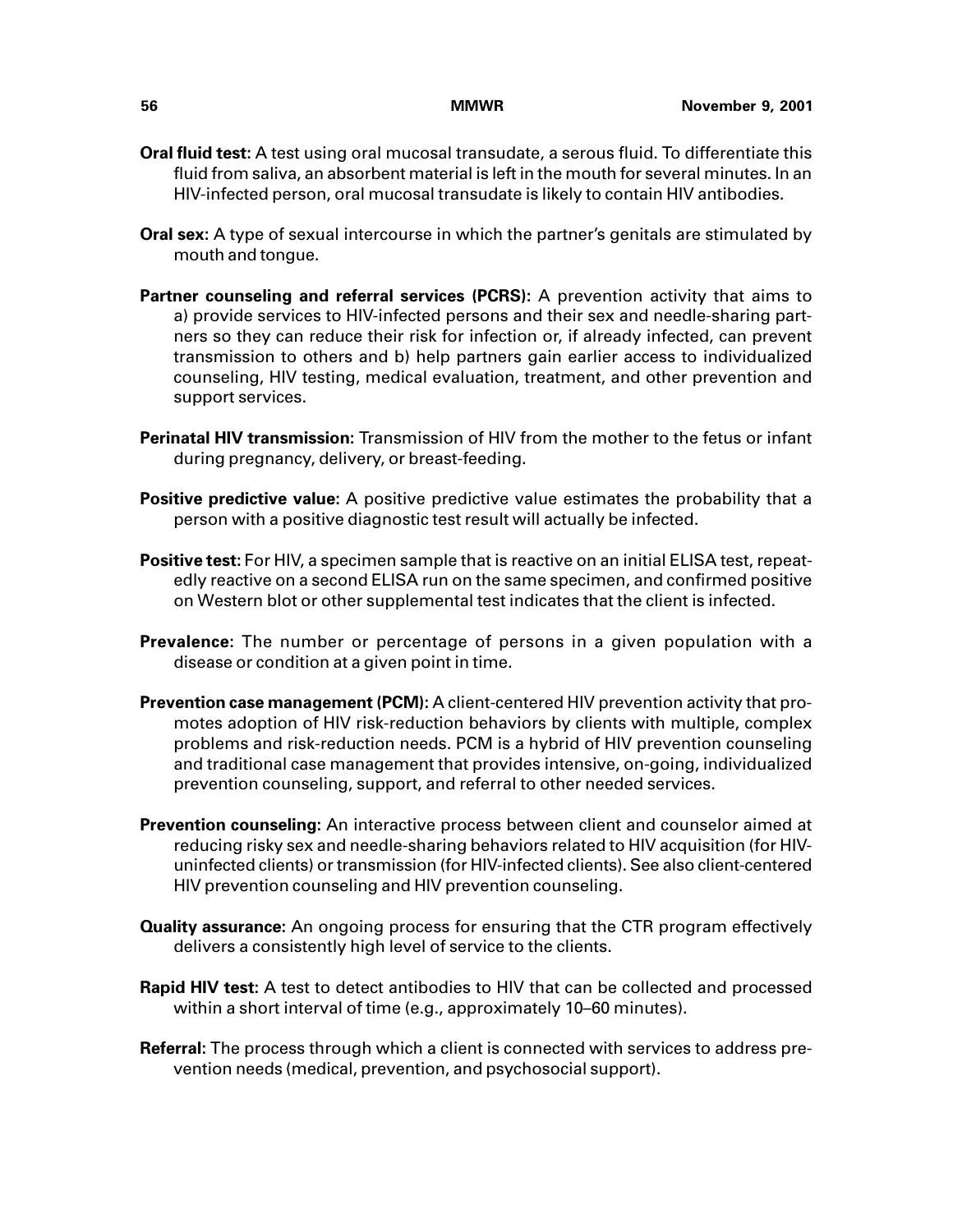- **Risk assessment:** Risk assessment is a fundamental part of a client-centered HIV prevention counseling session in which the client is encouraged to identify, acknowledge, and discuss in detail his or her personal risk for acquiring or transmitting HIV.
- **Risk screening:** A brief evaluation of HIV risk factors, both behavioral and clinical, used for decisions about who should be recommended HIV counseling and testing. Risk screening is different from risk assessment.
- **Screening test:** An initial test, usually designed to be sensitive, to identify all persons with a given condition or infection (e.g., enzyme immunoassay [EIA] or enzyme-linked immunosorbent assay [ELISA]).
- **Sensitivity:** The probability that a test will be positive when infection or condition is present.
- **Seroconversion:** Initial development of detectable antibodies specific to a particular antigen; the change of a serologic test result from negative to positive as a result of antibodies induced by the introduction of antigens or microorganisms into the host.
- **Specificity:** The probability that a test will be negative when the infection or condition is not present.
- **Tuberculosis (TB) disease:** Active disease caused by Mycobacterium tuberculosis, as evidenced by a confirmatory culture, or, in the absence of culture, suggestive clinical symptoms, including productive cough lasting  $\geq$ 3 weeks, chest pain, hemoptysis, fever, night sweats, weight loss, and easy fatigability. Active TB is a communicable disease that is treatable, curable, and preventable, and persons with active TB disease should be under the care of a health-care provider. Active TB disease could indicate immune deficiency. For HIV-infected persons, active TB disease is considered an opportunistic infection and a qualifying condition for AIDS.
- **Tuberculosis (TB) infection:** Infection with the bacteria M. tuberculosis, as evidenced by a positive tuberculin skin test (TST) that screens for infection with this organism. Sometimes, TST is called a purified protein derivative (PPD) or Mantoux test. A positive skin test might or might not indicate active TB disease (see tuberculosis disease). Thus, any person with a positive TST should be screened for active TB and, once active TB is excluded, evaluated for treatment to prevent the development of TB disease. TB infection alone is not considered an opportunistic infection indicating possible immune deficiency.
- **Vaginal sex:** A type of sexual intercourse in which the man's penis enters the woman's vagina.
- **Voluntary HIV testing:** HIV testing that is offered free of coercion. With voluntary HIV testing, participants have the opportunity to accept or refuse HIV testing.
- **Western blot:** A laboratory test that detects specific antibodies to components of a virus. Chiefly used to confirm HIV antibodies in specimens found repeatedly reactive using ELISA.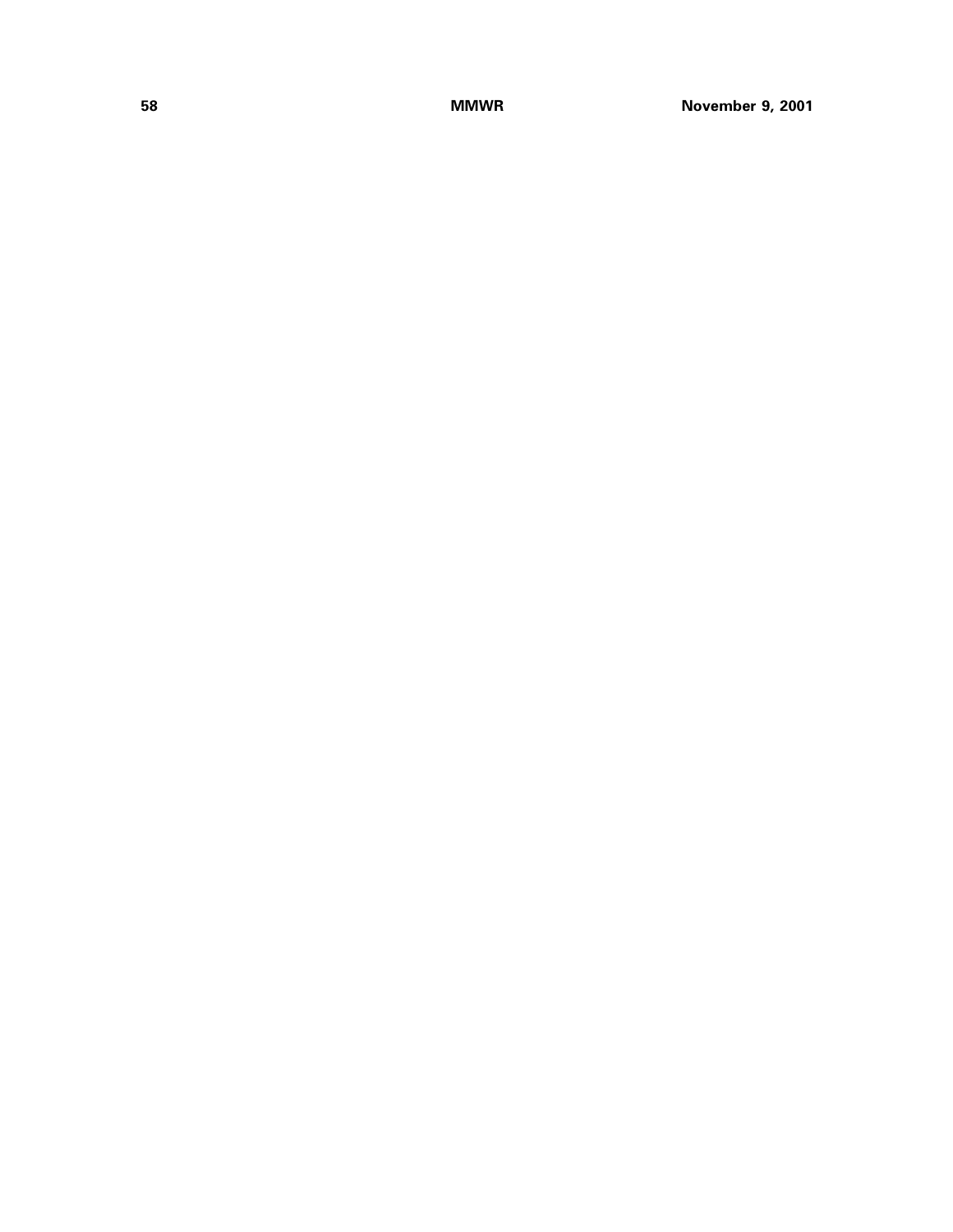

**Recommendations and Reports**

# **Continuing Education Activity Sponsored by CDC**

## **Revised Guidelines for HIV Counseling, Testing, and Referral**

### **EXPIRATION — November 9, 2004**

You must complete and return the response form electronically or by mail by **November 9, 2004,** to receive continuing education credit. If you answer all of the questions, you will receive an award letter for 2.75 hours Continuing Medical Education (CME) credit, 0.25 hour Continuing Education Units (CEUs), or 3.1 hours Continuing Nursing Education (CNE) credit. If you return the form electronically, you will receive educational credit immediately. If you mail the form, you will receive educational credit in approximately 30 days. No fees are charged for participating in this continuing education activity.

### **INSTRUCTIONS**

**By Internet**

- 1. Read this MMWR (Vol. 50, RR-19, Revised Guidelines for HIV Counseling, Testing, and Referral), which contains the correct answers to the questions beginning on the next page.
- 2. Go to the MMWR Continuing Education Internet site at [<http://www.cdc.gov/mmwr/cme/conted.html>.](http://www.cdc.gov/mmwr/cme/conted.html)
- 3. Select which exam you want to take and select whether you want to register for CME, CEU, or CNE credit. 4. Fill out and submit the registration form.
- 5. Select exam questions. To receive continuing education credit, you must answer all of the questions. Questions with more than one correct answer will instruct you to "Indicate all that apply."
- 6. Submit your answers no later than **November 9, 2004**.
- 7. Immediately print your Certificate of Completion for your records.

#### **By Mail or Fax**

- 1. Read this MMWR (Vol. 50, RR-19, Revised Guidelines for HIV Counseling, Testing, and Referral), which contains the correct answers to the questions beginning on the next page.
- 2. Complete all registration information on the response form, including your name, mailing address, phone number, and e-mail address, if available.
- 3. Indicate whether you are registering for CME, CEU, or CNE credit.
- 4. Select your answers to the questions, and mark the corresponding letters on the response form. To receive continuing education credit, you must answer all of the questions. Questions with more than one correct answer will instruct you to "Indicate all that apply."
- 5. Sign and date the response form or a photocopy of the form and send no later than **November 9, 2004**, to Fax: 404-639-4198 Mail: MMWR CE Credit

Office of Scientific and Health Communications Epidemiology Program Office, MS C-08 Centers for Disease Control and Prevention 1600 Clifton Rd, N.E. Atlanta, GA 30333

6. Your Certificate of Completion will be mailed to you within 30 days.

#### **ACCREDITATION**

**Continuing Medical Education (CME).** CDC is accredited by the Accreditation Council for Continuing Medical Education (ACCME) to provide continuing medical education for physicians. CDC designates this educational activity for a maximum of 2.75 hours in category 1 credit toward the AMA Physician's Recognition Award. Each physician should claim only those hours of credit that he/she actually spent in the educational activity.

**Continuing Education Unit (CEU).** CDC has been approved as an authorized provider of continuing education and training programs by the International Association for Continuing Education and Training and awards 0.25 hour Continuing Education Units (CEUs).

**Continuing Nursing Education (CNE).** This activity for 3.1 contact hours is provided by CDC, which is accredited as a provider of continuing education in nursing by the American Nurses Credentialing Center's Commission on Accreditation.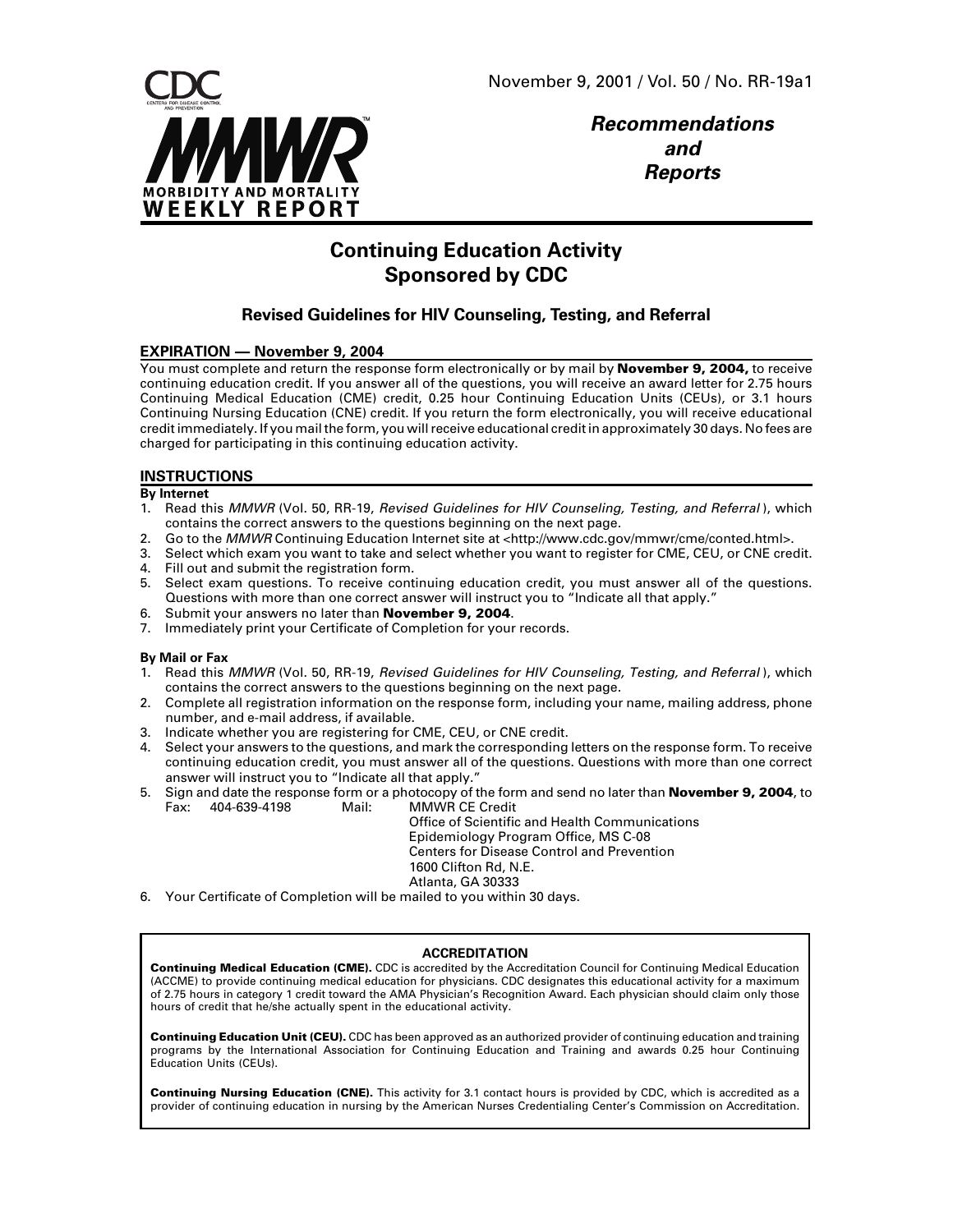#### **GOAL AND OBJECTIVES**

This MMWR provides recommendations regarding human immunodeficiency virus (HIV) counseling, testing, and referral (CTR). These recommendations were prepared by CDC using an evidence-based approach advocated by the U.S. Preventive Services Task Force and public health practice guidelines. The goal of this report is to provide guidance to public- and private-sector policy makers and service providers on HIV CTR. Upon completion of this continuing education activity, the reader should be able to a) identify the goals of HIV counseling, testing, and referral, b) describe the primary focus and essential elements of HIV prevention counseling, c) describe the factors that determine who should be offered an HIV test, and d) identify the factors that should be considered when determining the timing of follow-up HIV testing.

#### **To receive continuing education credit, please answer all of the following questions.**

#### **1. Which of the following are goals of HIV CTR?**

- A. Ensure that HIV-infected persons and persons at increased risk for HIV have access to HIV testing to promote early knowledge of their HIV status.
- B. Ensure that HIV-infected persons and persons at increased risk for HIV receive highquality HIV prevention counseling to reduce their risk for transmitting or acquiring HIV.
- C. Ensure that HIV-infected persons and persons at increased risk for HIV have access to appropriate medical, preventive, and psychosocial support services.
- D. All of the above.

#### **2. HIV counseling conducted along with HIV testing serves the following purposes:**

- A. Provides information regarding how HIV infection is transmitted and prevented, the importance of obtaining test results, and the meaning of HIV test results.
- B. Helps clients identify HIV risks and commit to steps to reduce their risks for acquiring or transmitting HIV infection.
- C. Both A and B.
- D. None of the above.

### **3. The primary focus of HIV prevention counseling is to . . .**

- A. ensure that the counseling is sensitive to the client's culture, language, sex, sexual orientation, age, and developmental level.
- B. remain respectful of the client and maintain a nonjudgmental approach.
- C. ensure that the client fully interacts with the counselor in the counseling session.
- D. reduce the client's personal risk for HIV acquisition or transmission.

#### **4. Essential elements of HIV prevention counseling include all of the following except:**

- A. Keep the session focused on HIV risk reduction.
- B. Include an in-depth, personalized risk assessment.
- C. Acknowledge and provide support for HIV prevention steps already taken.
- D. Ensure that all of the client's misconceptions regarding HIV infection, including those not related to the client's personal risk, are clarified.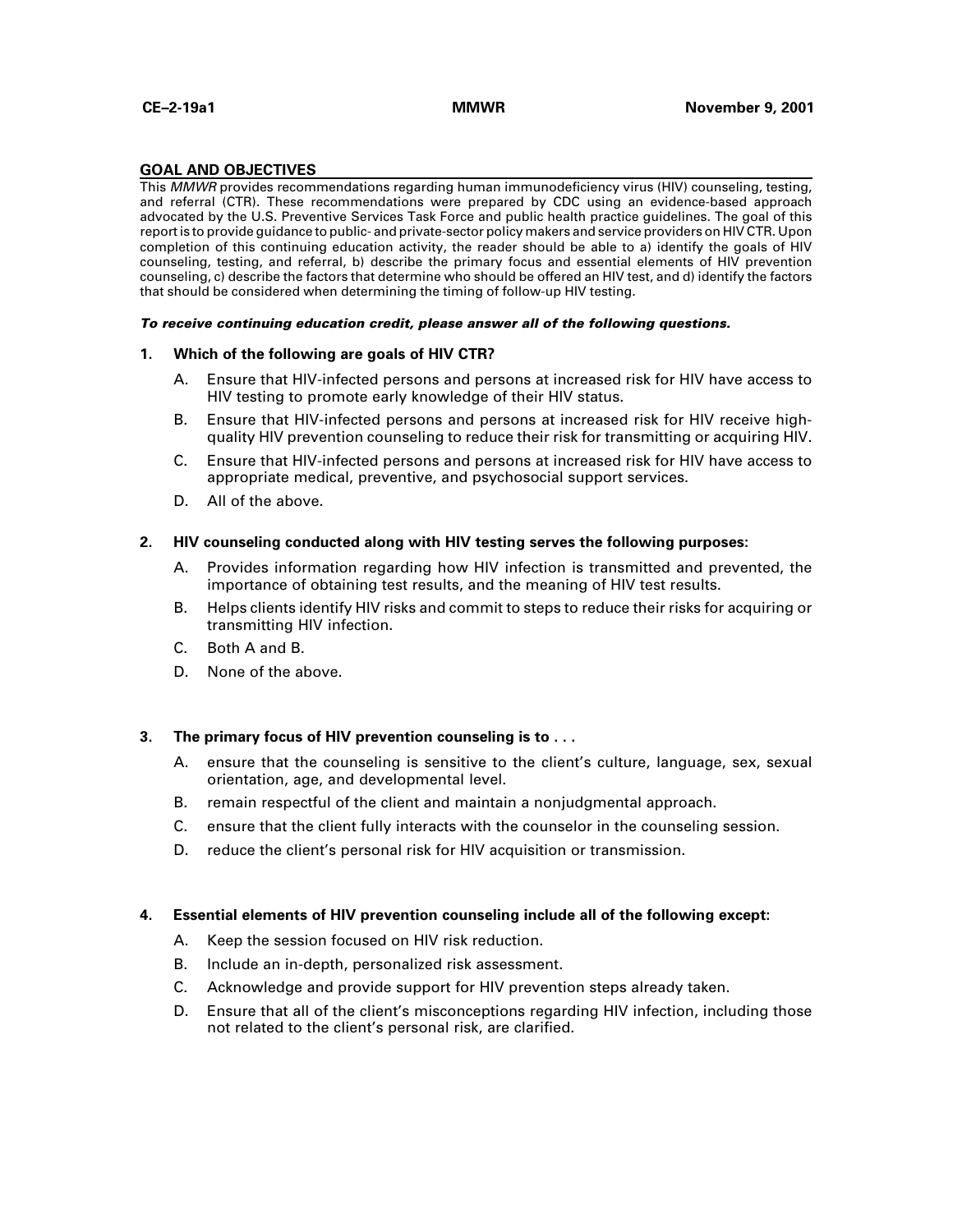#### **Vol. 50 / No. RR-19 MMWR CE–3-19a1**

- **5. Procedures that help ensure high-quality HIV prevention counseling include all of the following except:**
	- A. Training and continued education for counseling staff members.
	- B. Routine, periodic observation and feedback of counseling sessions.
	- C. Routine collection of key data elements for evaluation during the counseling session.
	- D. Support from supervisors and policy makers.

### **6. Anonymous testing for HIV infection is beneficial in the following ways:**

- A. Increasing the number of persons who know their HIV status.
- B. Promoting follow-up.
- C. Promoting earlier treatment.
- D. All of the above.

### **7. Which of the following factors help determine who should be recommended an HIV test?**

- A. Behavioral HIV risk of client population.
- B. HIV prevalence of population at facility.
- C. Availability of effective treatment for HIV prevention (e.g., perinatal transmission).
- D. All of the above.

### **8. Which of the following is the best definition of referral?**

- A. An ongoing relationship with a client that includes assessing a client's medical and psychosocial support needs and providing care for those needs.
- B. A process in which a client's need for medical, preventive, and supportive services is assessed, and the client is assisted in accessing appropriate services.
- C. An interactive process aimed at reducing risky behaviors related to HIV acquisition or transmission.
- D. An evaluation of risk factors for HIV infection used to make decisions regarding who should be offered HIV testing.

### **9. Which statement is true regarding counseling, testing, and referral services in nontraditional settings (e.g., community-based and outreach settings)?**

- A. These services could benefit from the use of new HIV test technologies.
- B. These services require quality assurance protocols and procedures tailored specifically for these settings.
- C. These services help reach persons at increased risk for HIV infection.
- D. All of the above.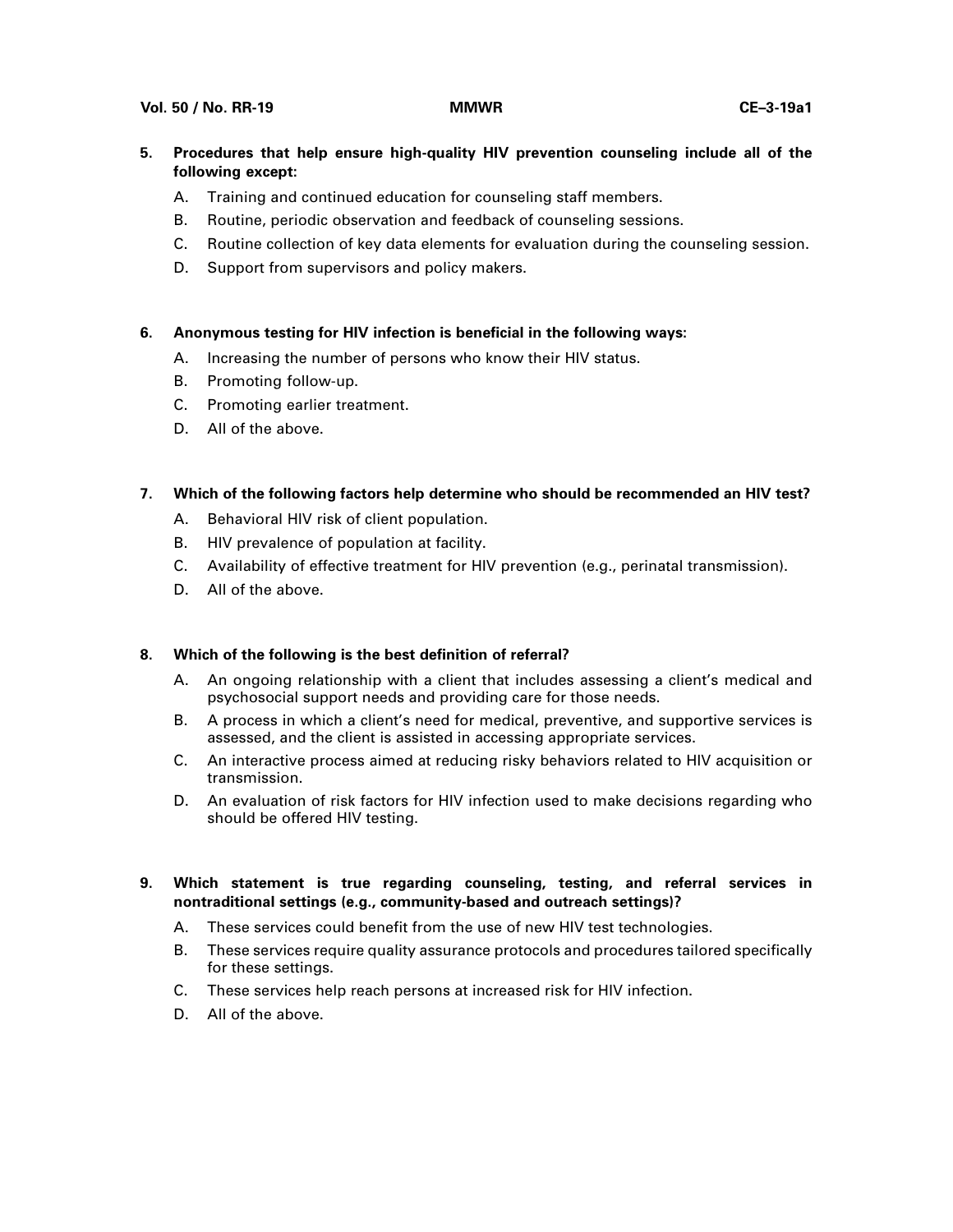### **10. Indicate your work setting.**

- A. State/local health department.
- B. Other public health setting.
- C. Hospital clinic/private practice.
- D. Managed care organization.
- E. Academic institution.
- F. Other.

### **11. Which best describes your professional activities?**

- A. Laboratory/pharmacy.
- B. Counseling.
- C. Administration.
- D. Patient care private medical setting.
- E. Client care publicly funded site.
- F. Public health.

### **12. I plan to use these guidelines as the basis for . . . (Indicate all that apply.)**

- A. health education materials.
- B. insurance reimbursement policies.
- C. local practice guidelines.
- D. public policy.
- E. other.

**13. Each month, approximately how many HIV-infected patients/clients do you see?**

- A. None.
- B. 1–5.
- C. 6–20.
- D. 21–50.
- E. 51–100.
- $F. > 100.$

### **14. How much time did you spend reading this report and completing the exam?**

- A. Fewer than 1.5 hours.
- B. More than 1.5 hours but fewer than 2 hours.
- C. 2–2.5 hours.
- D. More than 2.5 hours but fewer than 3 hours.
- E. 3 hours or more.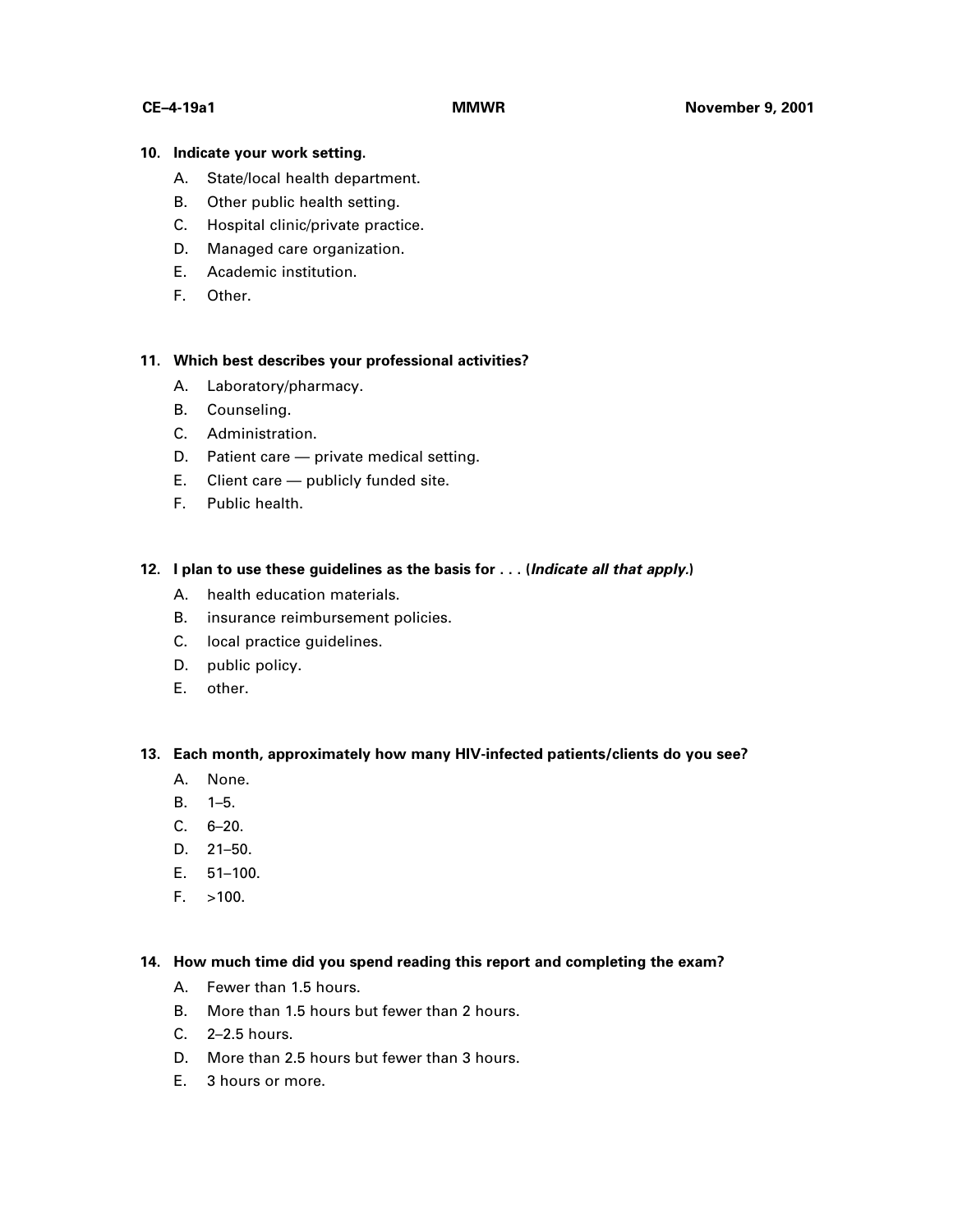- **15. After reading this report, I am confident I can identify the goals of HIV counseling, testing, and referral.**
	- A. Strongly agree.
	- B. Agree.
	- C. Neither agree nor disagree.
	- D. Disagree.
	- E. Strongly disagree.
- **16. After reading this report, I am confident I can describe the primary focus and essential elements of HIV prevention counseling.**
	- A. Strongly agree.
	- B. Agree.
	- C. Neither agree nor disagree.
	- D. Disagree.
	- E. Strongly disagree.
- **17. After reading this report, I am confident I can describe the factors that determine who should be offered an HIV test.**
	- A. Strongly agree.
	- B. Agree.
	- C. Neither agree nor disagree.
	- D. Disagree.
	- E. Strongly disagree.
- **18. After reading this report, I am confident I can identify the factors that should be considered when determining the timing of follow-up HIV testing.**
	- A. Strongly agree.
	- B. Agree.
	- C. Neither agree nor disagree.
	- D. Disagree.
	- E. Strongly disagree.

### **19. The objectives are relevant to the goal of this report.**

- A. Strongly agree.
- B. Agree.
- C. Neither agree nor disagree.
- D. Disagree.
- E. Strongly disagree.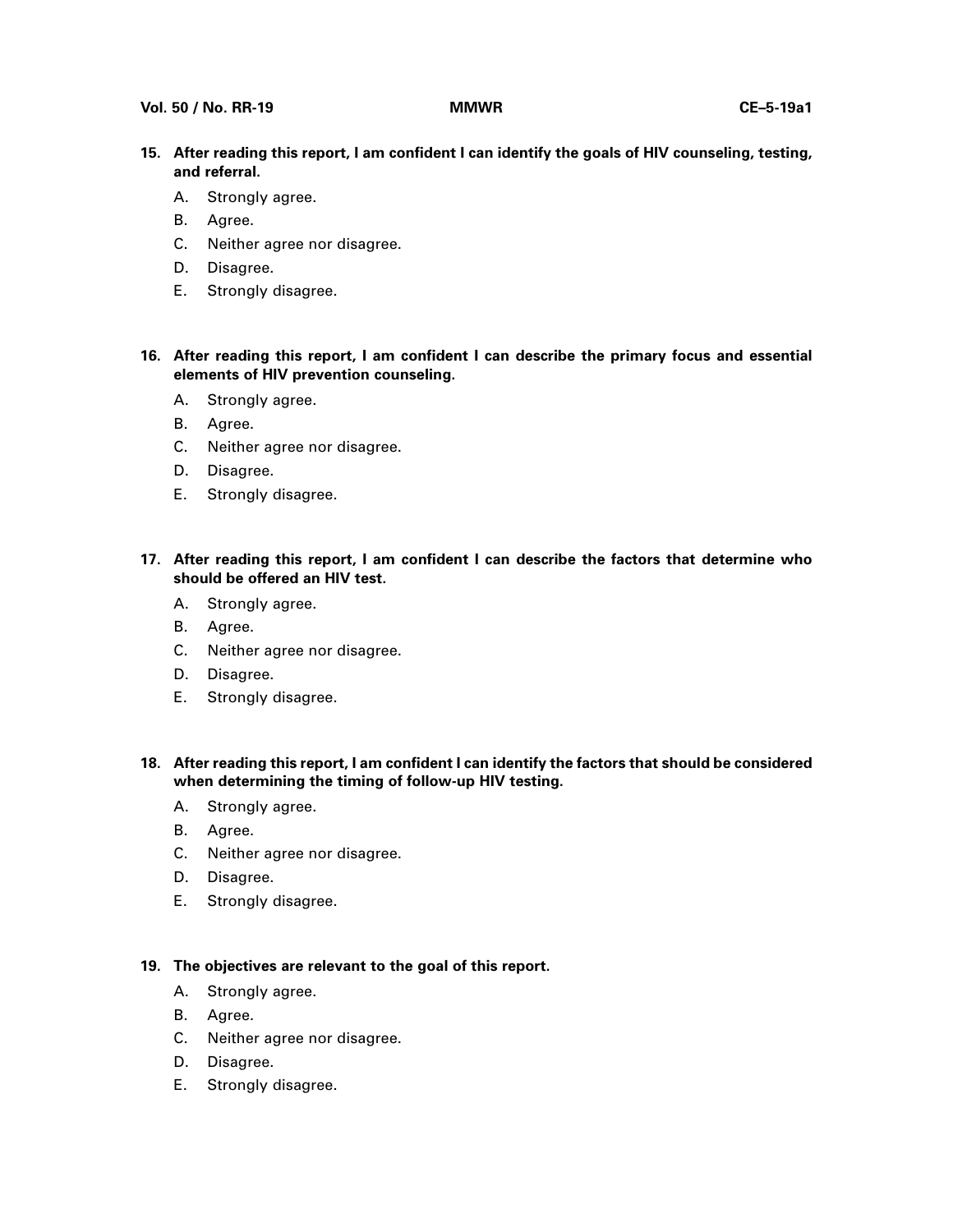### **20. The tables and figures are useful.**

- A. Strongly agree.
- B. Agree.
- C. Neither agree nor disagree.
- D. Disagree.
- E. Strongly disagree.

### **21. Overall, the presentation of the report enhanced my ability to understand the material.**

- A. Strongly agree.
- B. Agree.
- C. Neither agree nor disagree.
- D. Disagree.
- E. Strongly disagree.

### **22. These recommendations will affect my practice.**

- A. Strongly agree.
- B. Agree.
- C. Neither agree nor disagree.
- D. Disagree.
- E. Strongly disagree.

### **23. How did you learn about this continuing education activity?**

- A. Internet.
- B. Advertisement (e.g., fact sheet, MMWR cover, newsletter, or journal).
- C. Coworker/supervisor.
- D. Conference presentation.
- E. MMWR subscription.
- F. Other.

1. D; 2. C; 3. D; 4. D; 5. C; 6. D; 7. D; 8. B; 9. D.

**Correct answers for questions 1–9**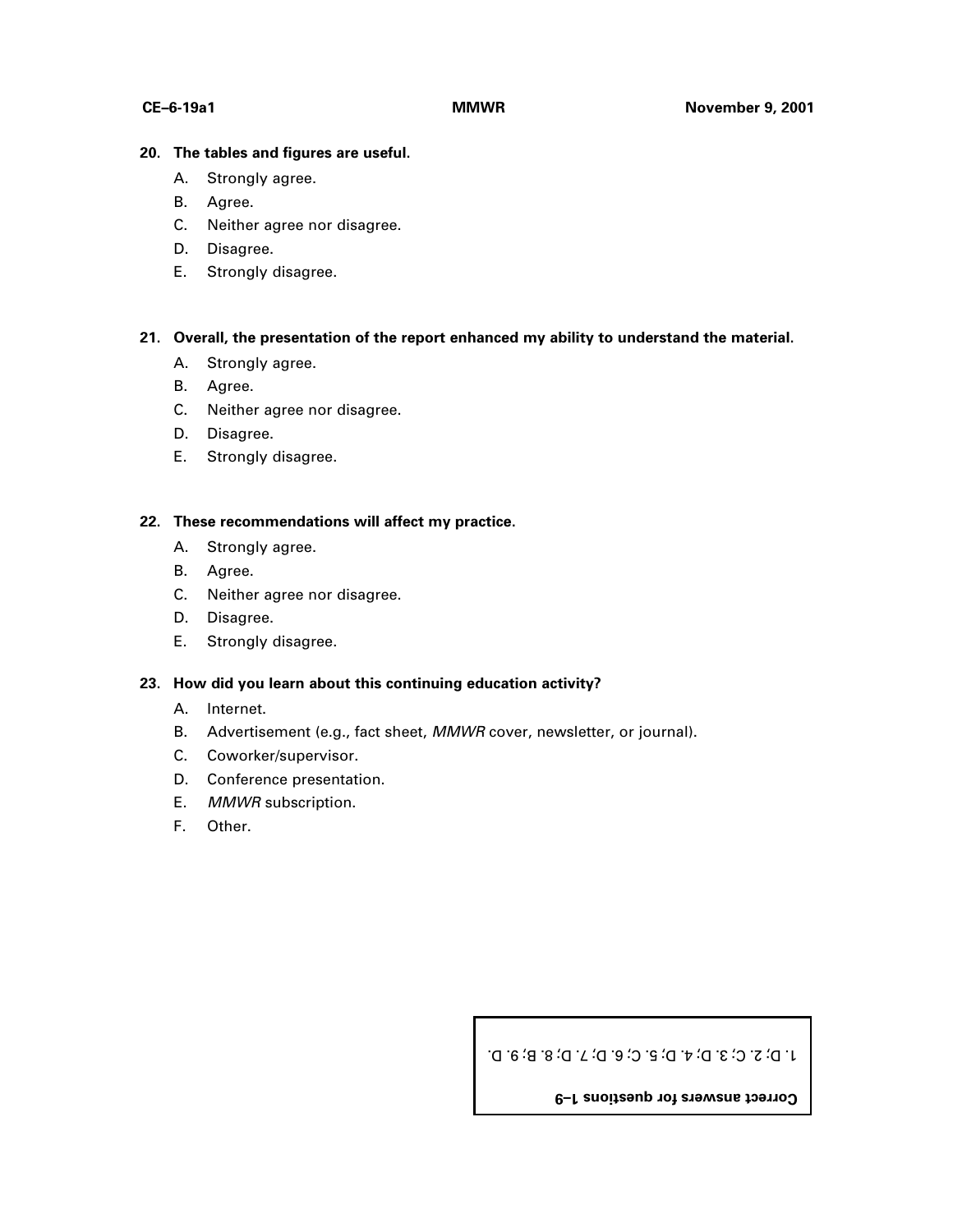# **MMWR Response Form for Continuing Education Credit November 9, 2001/Vol. 50/No. RR-19a1**

**Revised Guidelines for HIV Counseling, Testing, and Referral**

**To receive continuing education credit, you must**

**1. provide your contact information;**

**2. indicate your choice of CME, CEU, or CNE credit;**

**3. answer all of the test questions;**

**4. sign and date this form or a photocopy;**

**5. submit your answer form by November 9, 2004.**

**Failure to complete these items can result in a delay or rejection of**

**your application for continuing education credit.**

| ↘<br>o           | <b>Last Name</b>           | <b>First Name</b> |          | <b>Check One</b><br><b>CME</b> Credit<br>$\Box$          |  |  |  |
|------------------|----------------------------|-------------------|----------|----------------------------------------------------------|--|--|--|
| င္ပ<br>5,<br>oho | Street Address or P.O. Box |                   |          | $\Box$ CEU Credit<br><b>CNE</b> Credit<br>$\blacksquare$ |  |  |  |
| O<br>Ъ           | <b>Apartment or Suite</b>  |                   |          |                                                          |  |  |  |
| Deta             | City                       | <b>State</b>      | ZIP Code |                                                          |  |  |  |
|                  | <b>Phone Number</b>        | <b>Fax Number</b> |          |                                                          |  |  |  |

E-Mail Address

Fill in the appropriate blocks to indicate your answers. Remember, you must answer all of the questions to receive continuing education credit!

|  | 1. []A []B []C []D                      |  |  | 13. [ ] A [ ] B [ ] C [ ] D [ ] E [ ] F |  |  |  |
|--|-----------------------------------------|--|--|-----------------------------------------|--|--|--|
|  | 2. []A []B []C []D                      |  |  | 14. [ ] A [ ] B [ ] C [ ] D [ ] E       |  |  |  |
|  | 3. []A []B []C []D                      |  |  | 15. [ ] A [ ] B [ ] C [ ] D [ ] E       |  |  |  |
|  | 4. []A []B []C []D                      |  |  | 16. [ ] A [ ] B [ ] C [ ] D [ ] E       |  |  |  |
|  | 5. []A []B []C []D                      |  |  | 17. [ ] A [ ] B [ ] C [ ] D [ ] E       |  |  |  |
|  | 6. []A []B []C []D                      |  |  | 18. [ ] A [ ] B [ ] C [ ] D [ ] E       |  |  |  |
|  | 7. []A []B []C []D                      |  |  | 19. [ ] A [ ] B [ ] C [ ] D [ ] E       |  |  |  |
|  | 8. []A []B []C []D                      |  |  | 20. [ ] A [ ] B [ ] C [ ] D [ ] E       |  |  |  |
|  | 9. []A []B []C []D                      |  |  | 21. [ ] A [ ] B [ ] C [ ] D [ ] E       |  |  |  |
|  | 10. [ ] A [ ] B [ ] C [ ] D [ ] E [ ] F |  |  | 22. [ ] A [ ] B [ ] C [ ] D [ ] E       |  |  |  |
|  | 11. [] A [] B [] C [] D [] E [] F       |  |  |                                         |  |  |  |
|  | 12. [ ] A [ ] B [ ] C [ ] D [ ] E       |  |  |                                         |  |  |  |
|  |                                         |  |  |                                         |  |  |  |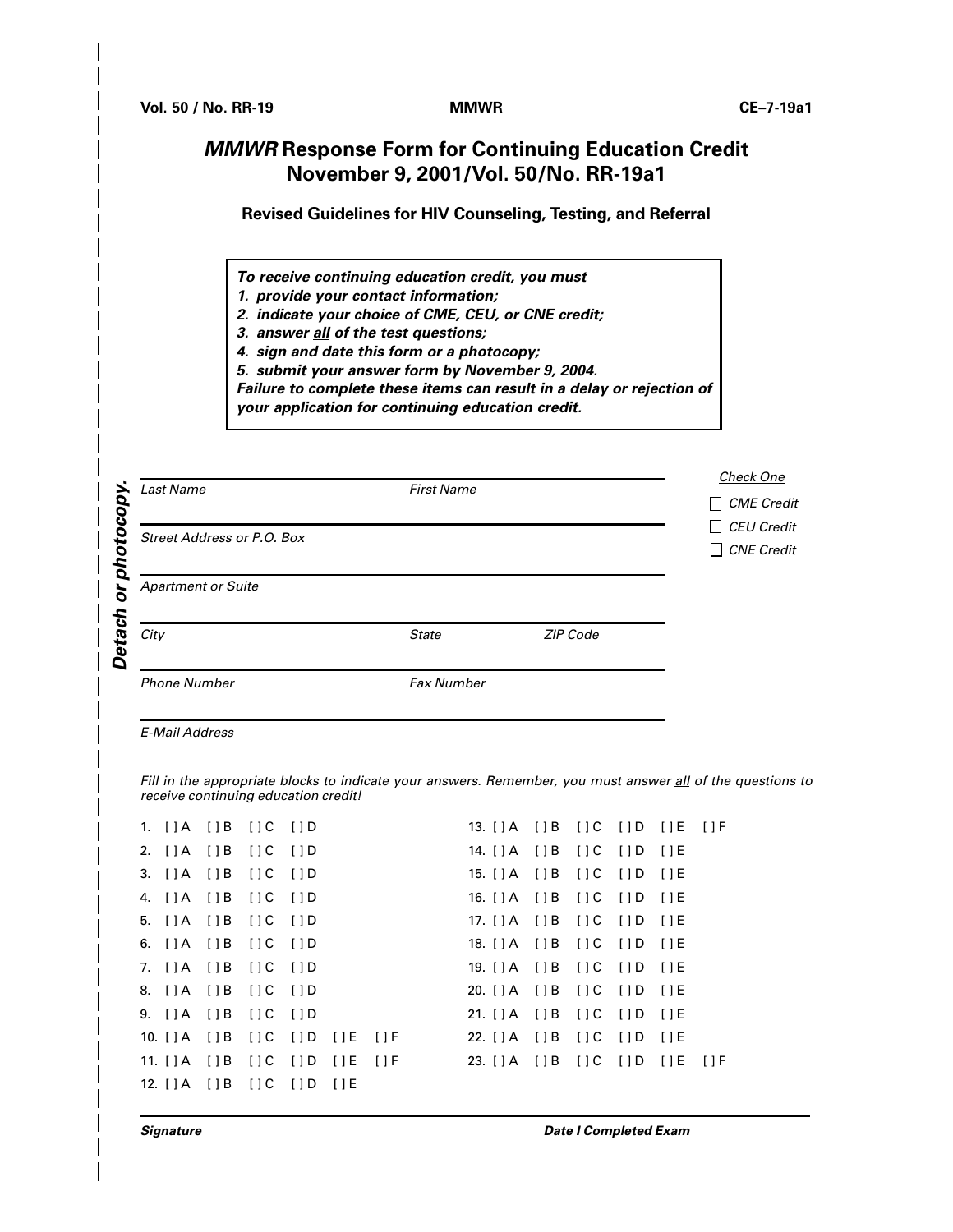**Revised Recommendations for HIV Screening of Pregnant Women**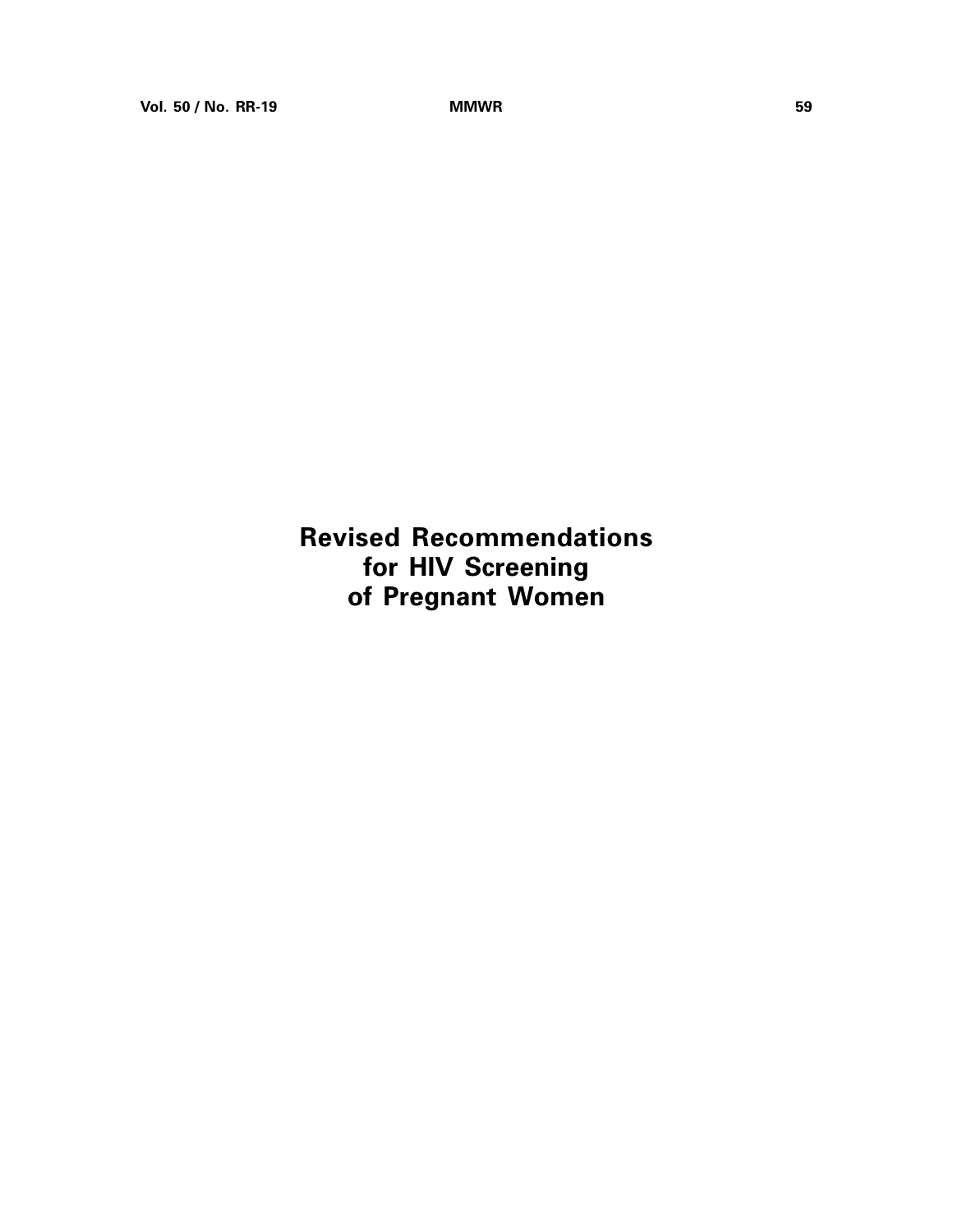# **Perinatal Counseling and Guidelines Consultation April 26–27, 1999 Atlanta, Georgia**

Deborah Allen, Sc.D. Division of Children With Special Health Needs Bureau of Family and Community Health Massachusetts Department of Public Health Boston, Massachusetts

Arthur Ammann, M.D. Global Strategies for HIV Prevention San Rafael, California

Helen Bailey AIDS Arms Dallas, Texas

Cornelius Baker National Association of People with AIDS Washington, D.C.

Rosie Berger United Health Care New York, New York

Guthrie Birkhead, M.D., M.P.H. Council of State and Territorial Epidemiologists Albany, New York

Mary Boland, M.S.N., F.A.A.N. University of Medicine & Dentistry of New Jersey Newark, New Jersey

Cary Colman Health Education Department Kaiser Permanente Panorama City, California

Ezra Davidson, Jr., M.D. Charles R. Drew University of Medicine & Science Los Angeles, California

Rebecca Denison WORLD Oakland, California

Maria Isabel Fernandez, Ph.D. Department of Psychiatry & Behavioral Sciences University of Miami School of Medicine Miami, Florida

Toni Frederick, Ph.D. Pediatric Spectrum of Disease Study Los Angeles County Department of Health Services Los Angeles, California

Donna Futterman, M.D. Adolescent AIDS Program, Montefiore Medical Center and Albert Einstein College of Medicine Bronx, New York

Meliset Garcia Disease Division Children's Hospital Pediatric Infectious Springfield, Massachusetts

Randy Graydon Division of Advocacy & Special Issues Health Care Financing Administration Baltimore, Maryland

David Harvey AIDS Policy Center for Children, Youth, & Families Washington, DC

Rashidah Hassan Family Planning Council Philadelphia, Pennsylvania

Catherine Hess Association of Maternal & Child Health **Programs** Washington, D.C.

Debra Hickman Sisters Together & Reaching Baltimore, Maryland

Roslyn Howard-Moss Johns Hopkins OBGYN Department Baltimore, Maryland

Jeanette Ickovics, Ph.D. Department of Epidemiology Yale University School of Medicine New Haven, Connecticut

Ann Koontz, Dr.PH. Division of Perinatal Systems/Women's Health Maternal & Child Health Bureau Rockville, Maryland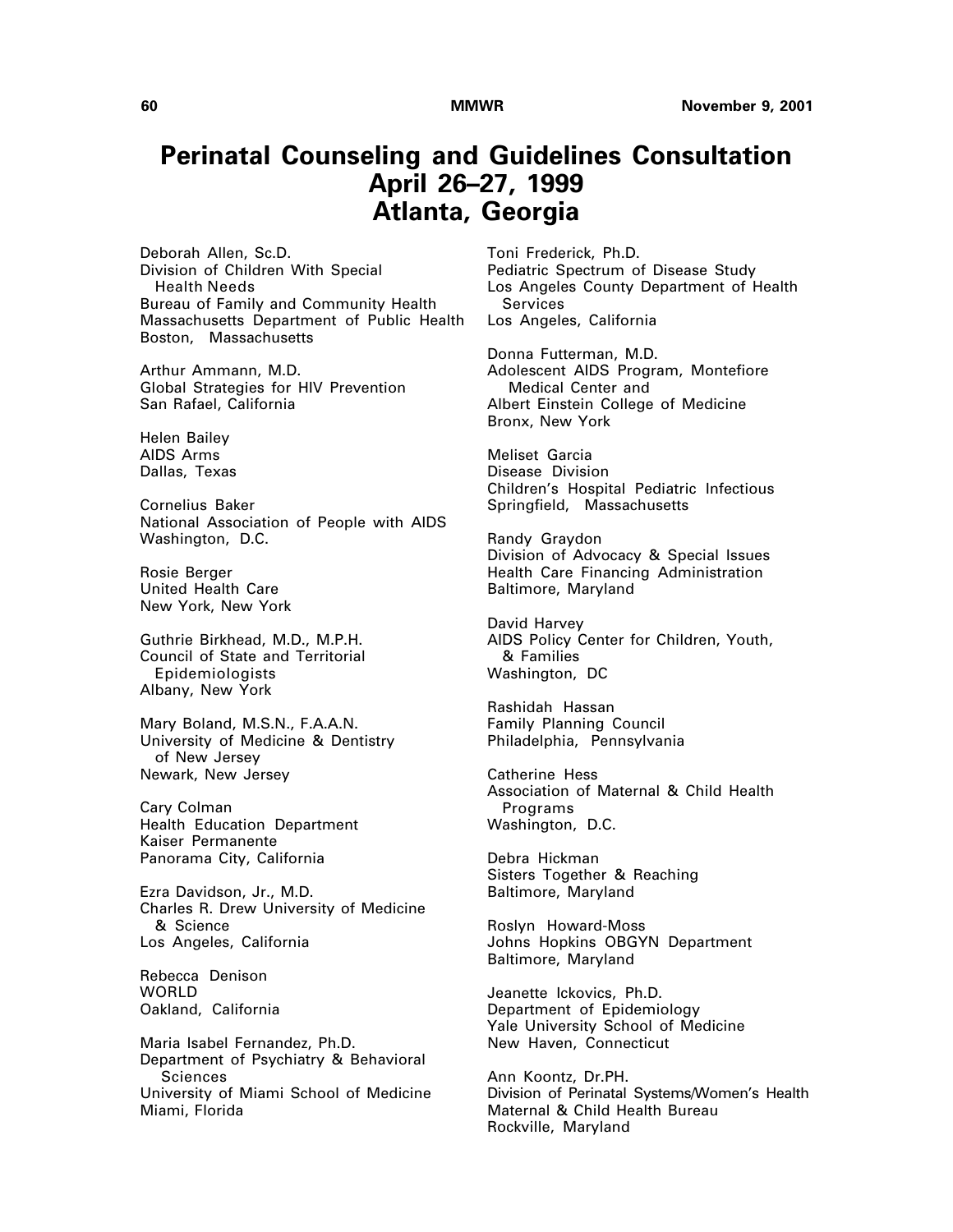#### **Vol. 50 / No. RR-19 MMWR 61**

Marlene LaLota, M.P.H. Bureau of HIV/AIDS, Department of Health Tallahassee, Florida

Zita Lazzarini, J.D., M.P.H. Program in Medical Humanities, Health Law and Ethics University of Connecticut Health Center Farmington, Connecticut

Robert Levine, M.D. Professor of Medicine Yale University School of Medicine Woodbridge, Connecticut

Michael Lindsay, M.D. Department of OB-GYN Emory University Atlanta, Georgia

Katherine Luzuriaga, M.D. University of Massachusetts Medical School Worcester, Massachusetts

Miguelina Maldonado, M.S.W. National Minority AIDS Council Washington, D.C.

James McNamara, M.D. National Institutes of Health Rockville, Maryland

Lynne Mofenson, M.D. National Institutes of Health/NICHD Rockville, Maryland

Angus Nicoll, F.R.C.P.H., F.F.P.H.M., F.R.C.P. HIV and STD Division, PHLS Communicable Disease Surveillance Centre London, England

Deborah Parham, Ph.D. Health Resources and Services Administration Rockville, Maryland

Sindy Paul, M.D. Division of AIDS Prevention and Control New Jersey Department of Health Trenton, New Jersey

Jim Pearson, Dr.PH. Virginia Department of Health Richmond, Virginia

Laura Riley, M.D. Massachusetts General Hospital Boston, Massachusetts

Gwendolyn B. Scott, M.D. Division of Pediatric Infectious Diseases and Immunology, University of Miami School of Medicine Miami, Florida

Maureen Shannon Association of Women's Health, Obstetric, and Neonatal Nurses San Francisco, California

Melissa Simmons Children's Diagnostic and Treatment Center Sunrise, Florida

Christa-Marie Singleton, M.D., M.P.H. Maternal and Child Health Policy Association of State and Territorial Health **Officers** Washington, D.C.

Sheperd Smith The Children AIDS Fund Herndon, Virginia

Pauline Thomas, M.D. Office of AIDS Surveillance New York City Department of Health New York, New York

Kate Thomsen, M.D. Planned Parenthood Federation of America New York, New York

Deborah Von Zinkernagel Office of HIV/AIDS Policy Washington, D.C.

Diane Wara, M.D. University of California, San Francisco San Francisco, California

Theresa Watkins-Bryant, M.D. Division of Programs for Special Populations Bureau of Primary Health Care Bethesda, Maryland

Catherine Wilfert, M.D. Duke University Medical Center Chapel Hill, North Carolina

Carmen Zorilla, M.D. University of Puerto Rico San Juan, Puerto Rico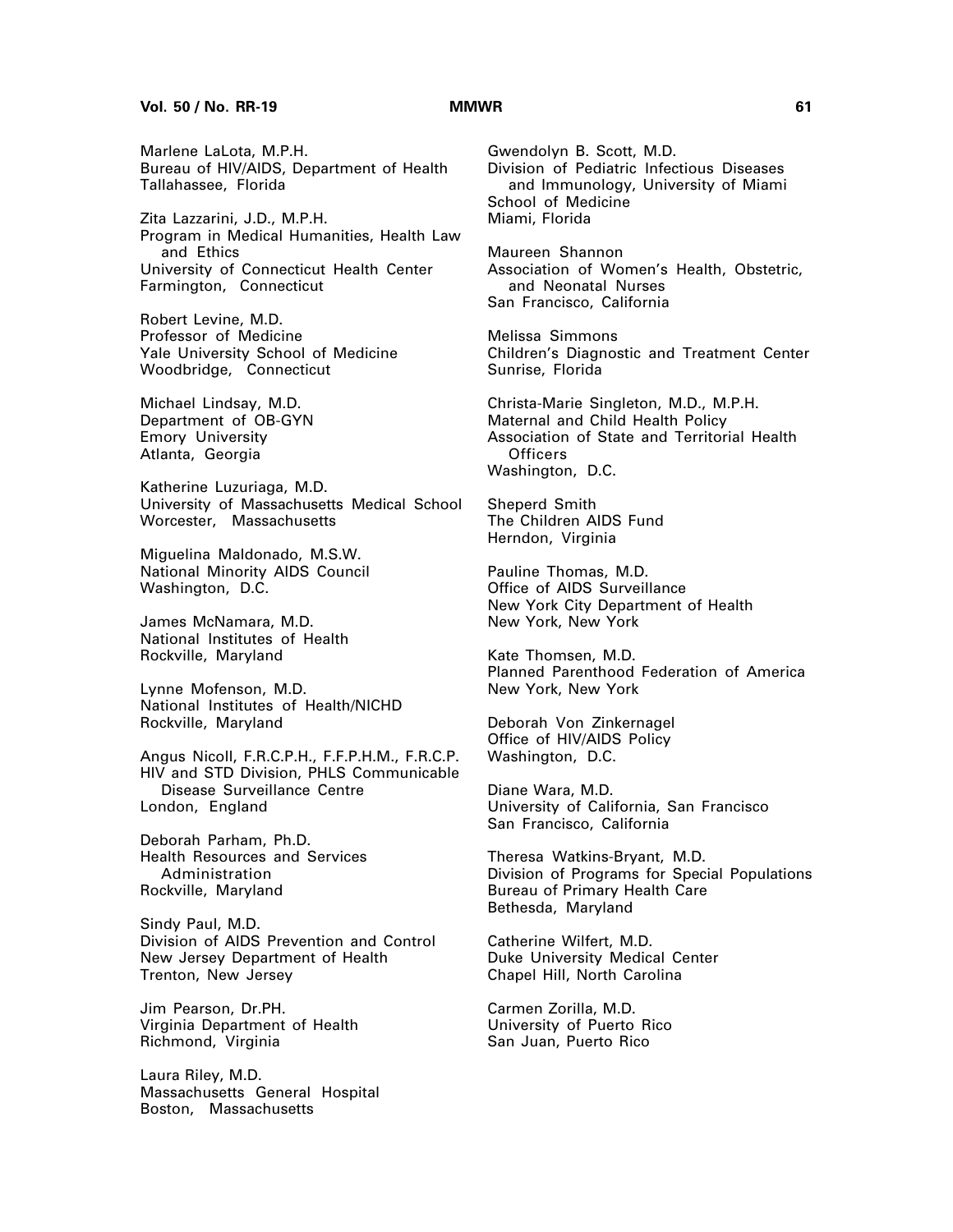**The following CDC staff members prepared this report:** Martha F. Rogers, M.D. Mary Glenn Fowler, M.D., M.P.H. Mary Lou Lindegren, M.D. Division of HIV/AIDS Prevention — Surveillance and Epidemiology National Center for HIV, STD, and TB Prevention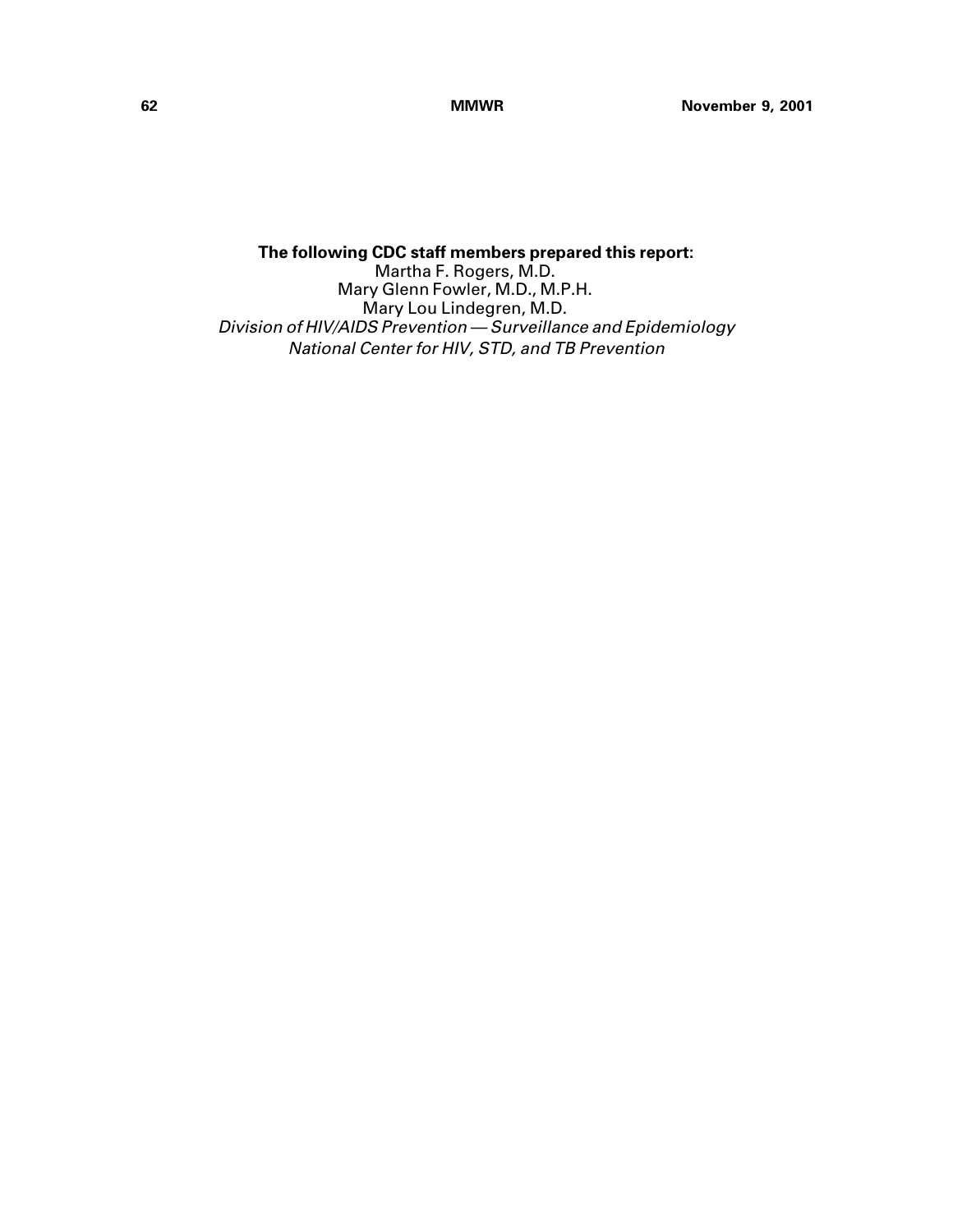# **Revised Recommendations for HIV Screening of Pregnant Women**

#### **Summary**

These guidelines replace CDC's 1995 guidelines, U.S. Public Health Service Recommendations for Human Immunodeficiency Virus Counseling and Voluntary Testing for Pregnant Women, and are for public- and private-sector service providers who provide health care for pregnant women. In 1998, the Institute of Medicine (IOM) published a report that recommended simple, routine, and voluntary human immunodeficiency virus (HIV) testing for all pregnant women in antenatal settings, given the effective interventions available to treat HIV-infected women and reduce risk for perinatal HIV transmission. In 1999, CDC convened consultation groups to discuss and comment on the IOM report. These guidelines are based on input from these meetings, the IOM report, and public comment on draft guidelines published in Fall 2000 in the Federal Register. These guidelines were also prompted by scientific and programmatic advances in the prevention of perinatally acquired HIV and care of HIV-infected women. These recommendations are consistent with the Revised Guidelines for HIV Counseling, Testing, and Referral.

Major revisions from the 1995 guidelines include

- • emphasizing HIV testing as a routine part of prenatal care and strengthening the recommendation that all pregnant women be tested for HIV;
- recommending simplification of the testing process so that pretest counseling is not a barrier to testing;
- making the consent process more flexible to allow for various types of informed consent;
- recommending that providers explore and address reasons for refusal of testing; and
- • emphasizing HIV testing and treatment at the time of labor and delivery for women who have not received prenatal testing and antiretroviral drugs.

These guidelines recommend voluntary HIV testing to preserve a woman's right to participate in decisions regarding testing to ensure a provider-patient relationship conducive to optimal care for mothers and infants and to support a woman's right to refuse testing if she does not think it is in her best interest.

## **INTRODUCTION**

In 1994, after the announcement of the results of Pediatric AIDS Clinical Trials Group (PACTG) protocol 076 (<sup>1</sup> ), the Public Health Service (PHS) published guidelines for zidovudine (ZDV) use to reduce perinatal human immunodeficiency virus (HIV) transmission (2 ). In 1995, PHS issued guidelines recommending universal counseling and voluntary HIV testing of all pregnant women and treatment for those infected (3 ). Publication of these recommendations was followed by rapid implementation by health-care providers, widespread acceptance of chemoprophylaxis by HIV-infected women, and a steep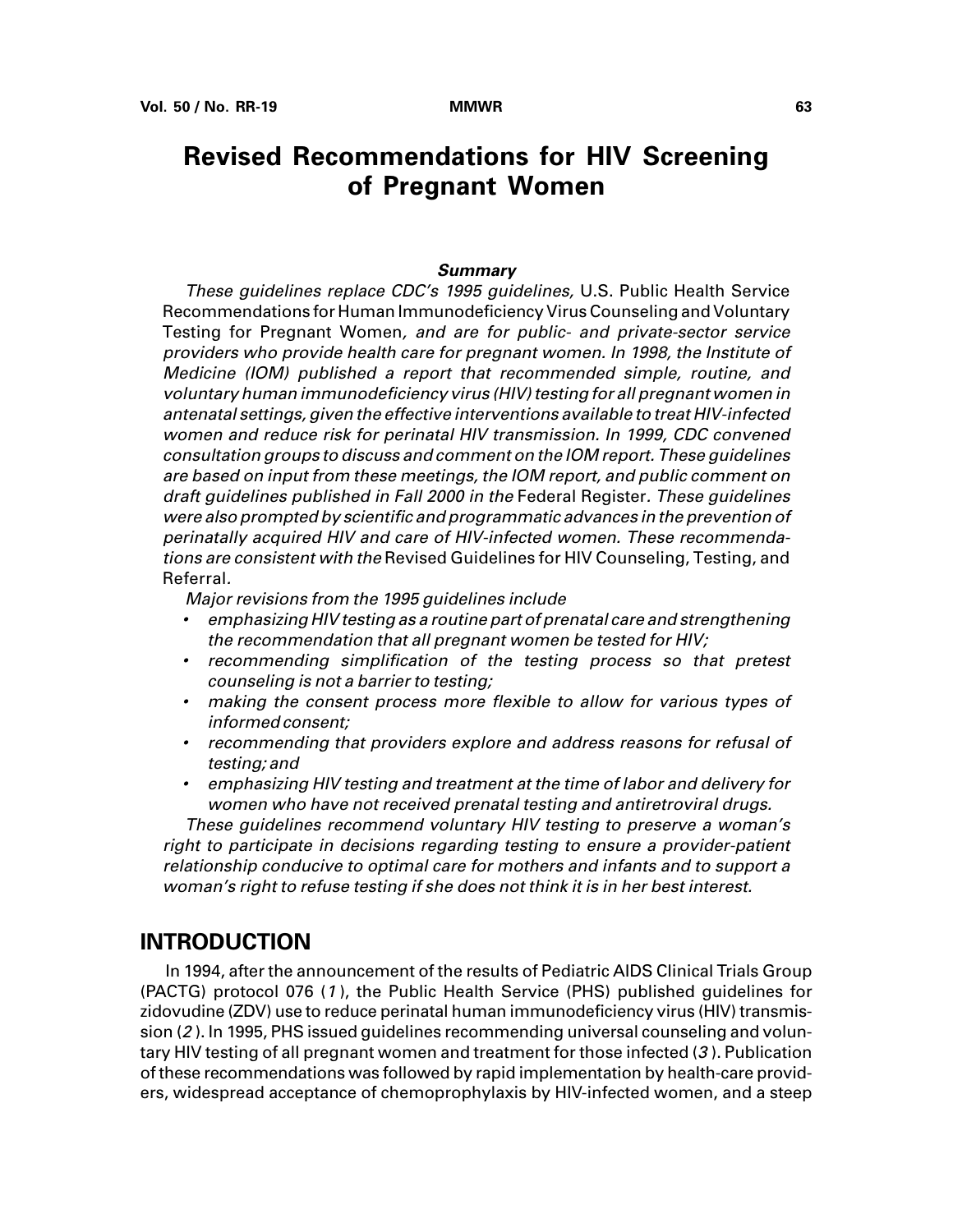and sustained decline in perinatal HIV transmission (4,5 ). Observational studies have confirmed the effectiveness of ZDV in reducing the risk for perinatal transmission  $(6-8)$ . This reduction in transmission risk resulted in an 83% decline in perinatal acquired immunodeficiency syndrome (AIDS) cases diagnosed in 1999, compared with the peak incidence of 907 cases in 1992 (<sup>7</sup> ).

Despite this progress, children are still being infected perinatally. CDC estimates that 280–370 infants are born with HIV infection each year in the United States (CDC, unpublished data, 2000). These continued infections underscore the need for improved strategies to ensure that all pregnant women are offered HIV testing and, if positive, treatment to reduce their transmission risk and to safeguard their health and the health of their infants.

Several lessons have been learned from evaluation of the 1995 PHS guidelines. Many women, especially those who used illicit drugs, were not tested for HIV during pregnancy because of lack of prenatal care  $(8)$ . In addition, many women refused testing because their health-care providers did not strongly recommend it. Some women declined testing because of perceived low risk, and some providers failed to offer testing because of perceived low risk, perceived difficulties and complexity of required counseling, and misunderstanding of counseling requirements. The logistics of testing, if too complex, also were considered a potential barrier to testing.

In December 1998, the Institute of Medicine (IOM) completed a study commissioned by Congress to assess the impact of current approaches for reducing perinatal HIV transmission, identify barriers to further reductions, and determine ways to overcome these barriers (9 ). IOM concluded that continued perinatal transmission was mainly caused by a lack of awareness of HIV status among some pregnant women. This problem was attributed to some health-care providers not offering HIV testing to all pregnant women because the providers believed they could predict which women were most at risk and that standard HIV testing protocols, particularly the requirement for extensive pretest counseling, were too burdensome to conduct for all women. IOM concluded that HIV testing should be simplified and made routine. They recommended that the United States adopt a national policy of universal HIV testing, with patient notification, as a routine component of prenatal care. That is, testing should be offered to all pregnant women as part of the standard battery of prenatal tests, regardless of risk factors and the prevalence rates in the community. IOM also recommended that women be informed when an HIV test is conducted and of their right to refuse testing.

Since 1994–1995, major scientific advances in the prevention of perinatal transmission and the care of HIV-infected persons have occurred. These advances increased the benefit of knowing one's HIV status, especially during pregnancy. More effective treatment has prolonged survival of HIV-infected persons and improved their quality of life  $(10)$ . Clinical trials proved the effectiveness of prophylactic therapy for preventing perinatal transmission in women who are not treated until the time of delivery (<sup>11</sup> ). Studies have indicated that women with nondetectable viral load rarely transmit HIV infection (12–14 ). Finally, new testing technologies (e.g., rapid testing, urine sampling) offer new options for HIV screening.

To address the lessons learned, IOM findings, and scientific advances, as well as the causes of continued HIV infection in children, PHS convened specialists in the field in April 1999 and sought widespread public comment in revising the 1995 guidelines for HIV counseling and testing for pregnant women. Consultation groups included researchers,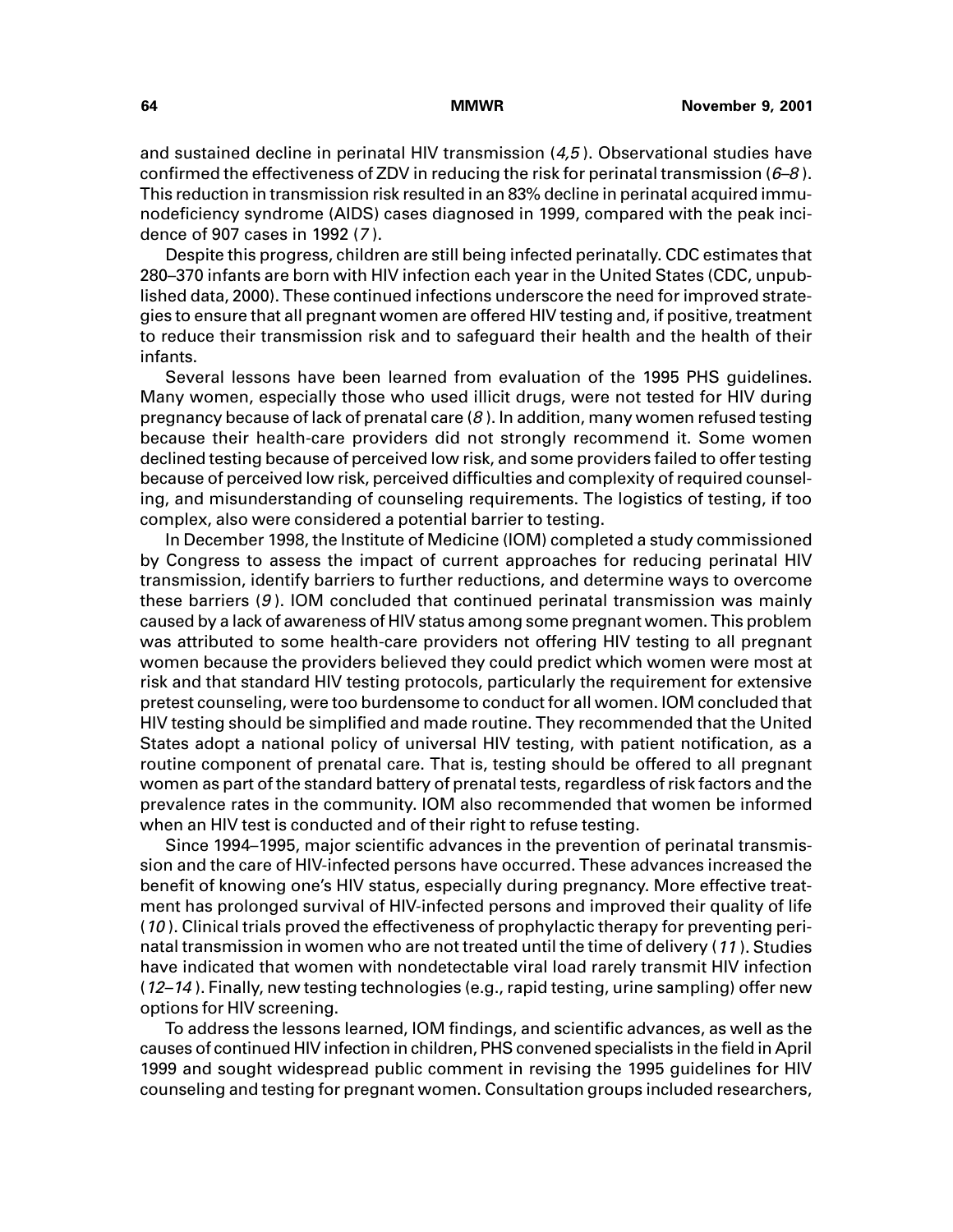professional health-care provider organizations (e.g., American Academy of Pediatrics, American College of Obstetricians and Gynecologists), clinicians, women living with HIV, and representatives from community organizations and PHS agencies overseeing care of HIV-infected pregnant women.

The resulting guidelines are presented in this document. They differ from the 1995 guidelines in that they

- emphasize HIV testing as a routine part of prenatal care and strengthen the recommendation that all pregnant women be tested for HIV,
- recommend simplifying the testing process so that pretest counseling is not a barrier to testing,
- increase the flexibility of the consent process to allow for various types of informed consent,
- recommend that providers explore and address reasons for refusal of testing, and
- emphasize HIV testing and treatment at the time of labor and delivery for women who have not received prenatal testing and chemoprophylaxis.

These guidelines maintain a voluntary approach to HIV testing. This voluntary approach preserves a woman's right to make decisions regarding testing and supports a woman's right to refuse testing if she does not think it is in her best interest.

This document replaces the 1995 PHS guidelines (3 ). These recommendations are primarily intended for providers of health care for women, with a focus on HIV screening of pregnant women to reduce mother-to-child transmission of HIV. This report does not address other concerns related to continued perinatal transmission (e.g., lack of prenatal care). CDC programs targeted to states with the highest incidence of perinatal HIV infection address these ongoing public health problems (information on these programs is available on the Internet at [<http://www.cdc.gov/hiv/projects/perinatal/default.htm>\).](http://www.cdc.gov/hiv/projects/perinatal/default.htm) Other PHS guidelines address the importance of prevention interventions, including testing in the general population (see Revised Guidelines for HIV Counseling, Testing, and Referral). This report applies only to the United States; different recommendations, especially on breast-feeding, will apply in other countries.

## **BACKGROUND**

## **HIV Infection and AIDS in Women and Children**

Of the approximately 750,000 AIDS cases reported to CDC through the end of 1999, approximately 129,000 were in women. Approximately 64,000 women were living with AIDS in 1999, a 31% increase from 1996, reflecting improved survival with new combination treatment regimens (15 ). However, women with AIDS represent only a fraction of the number of HIV-infected women who need medical and social services. An estimated 120,000–160,000 HIV-infected women reside in the United States, 80% of whom are of childbearing age (16 ).

Most women with HIV/AIDS in the United States reside in the Northeast and the South. The highest numbers of cases were first observed in the Northeast, but the South has reported the greatest increases in recent years. African-American and Hispanic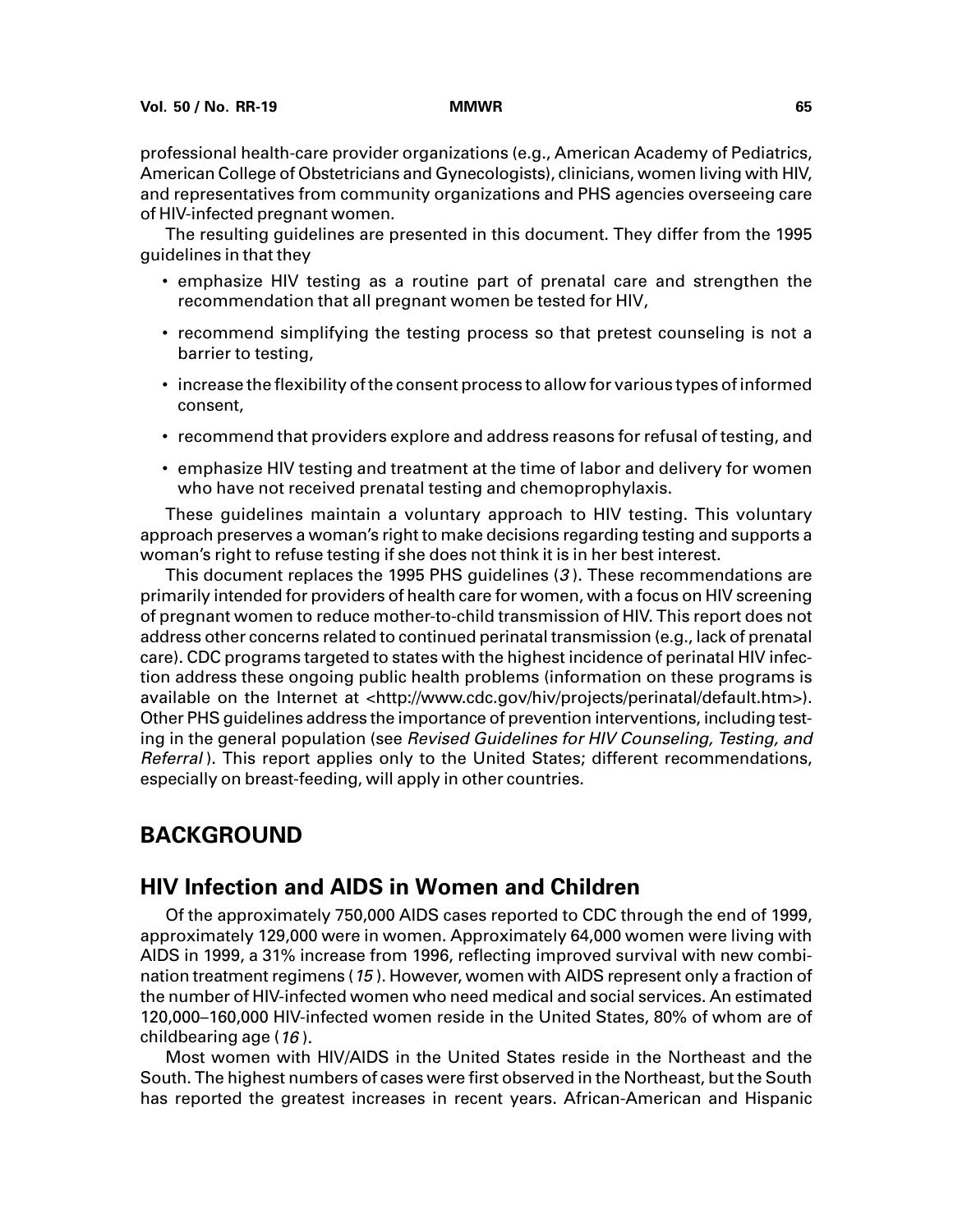women are disproportionately affected by the epidemic and account for 80% of AIDS cases reported in U.S. women in 1999. Over time, the proportion of cases in women attributable to injection-drug use has declined, whereas the proportion of cases from heterosexual contact has increased, particularly among young women.

During 1985–1995, approximately 6,000–7,000 HIV-infected women gave birth in the United States each year (<sup>7</sup> ). During the early 1990s, before perinatal chemoprophylaxis was available, an estimated 1,000–2,000 infants were born with HIV infection annually. By June 2000, a total of 8,027 perinatally acquired AIDS cases were recorded nationwide, most (85%) in African-American and Hispanic children ( $7,15$ ). Before the results of the PACTG 076 trial using prenatal, intrapartum, and postpartum ZDV for perinatal prophylaxis, the risk for mother-to-child transmission ranged from 16% to 25% in studies from North America and Europe  $(17-19)$ , up to 24% in Thailand  $(20)$ , and 25-40% in Africa (21,22 ). Worldwide, approximately 600,000 infants each year become infected through mother-to-child transmission of the HIV virus.

In the United States, widespread implementation of the PHS guidelines for universal counseling and testing and perinatal use of ZDV has sharply reduced transmission risk and the number of perinatally acquired HIV infections (<sup>7</sup> ). By 1995, several cohort studies had documented transmission rates of  $\leq$ 11% (19,23). During 1996–2000, U.S. studies indicated that transmission rates had declined to 5%–6% (12,24 ) and <1% in women with nondetectable plasma viral loads (12,14,25). During 2000–2001, perinatal transmission rates of  $\leq 2\%$  have been achieved with combination antenatal antiretroviral drugs ( $26$ ) or with ZDV combined with cesarean section ( $27-29$ ). Analysis of U.S. perinatal AIDS surveillance data (15 ) reported through June 2000 indicated a sharp decline in the number of perinatal AIDS cases; this decline was temporally associated with increasing ZDV use among pregnant women aware of their HIV status (<sup>7</sup> ). To more accurately monitor trends in perinatal HIV transmission and the implementation and impact of perinatal prevention programs (including HIV counseling and testing recommendations), CDC, the Council of State and Territorial Epidemiologists (CSTE), and the American Academy of Pediatrics (AAP) recommended national reporting of perinatal HIV exposure and HIV infection to help identify and target populations where prevention opportunities are missed (30,31 ).

Despite the declines, cases of perinatal HIV transmission continue to occur, largely because of missed opportunities for prevention, particularly among women who lack prenatal care or who are not being offered voluntary HIV counseling and testing during pregnancy. The estimated 280–370 infants born with HIV infection each year represent populations in which prevention efforts are impeded by lack of timely HIV testing and treatment of pregnant women (<sup>7</sup> ). Of 329 children with perinatally acquired AIDS born during 1995–1996, a total of 112 (34%) were born to mothers not tested for HIV before the child's birth and 67 (20%) to mothers for whom the time of testing was not known.

## **Dynamics of Perinatal HIV Transmission**

Perinatal transmission can occur during pregnancy (intrauterine), during labor and delivery (intrapartum), or after delivery through breast-feeding (postpartum). In the absence of breast-feeding, intrauterine transmission accounts for 25%–40% of infection, and 60%–75% of transmission occurs during labor and delivery (32 ). Among women who breast-feed, approximately 20%–25% of perinatal infections are believed to be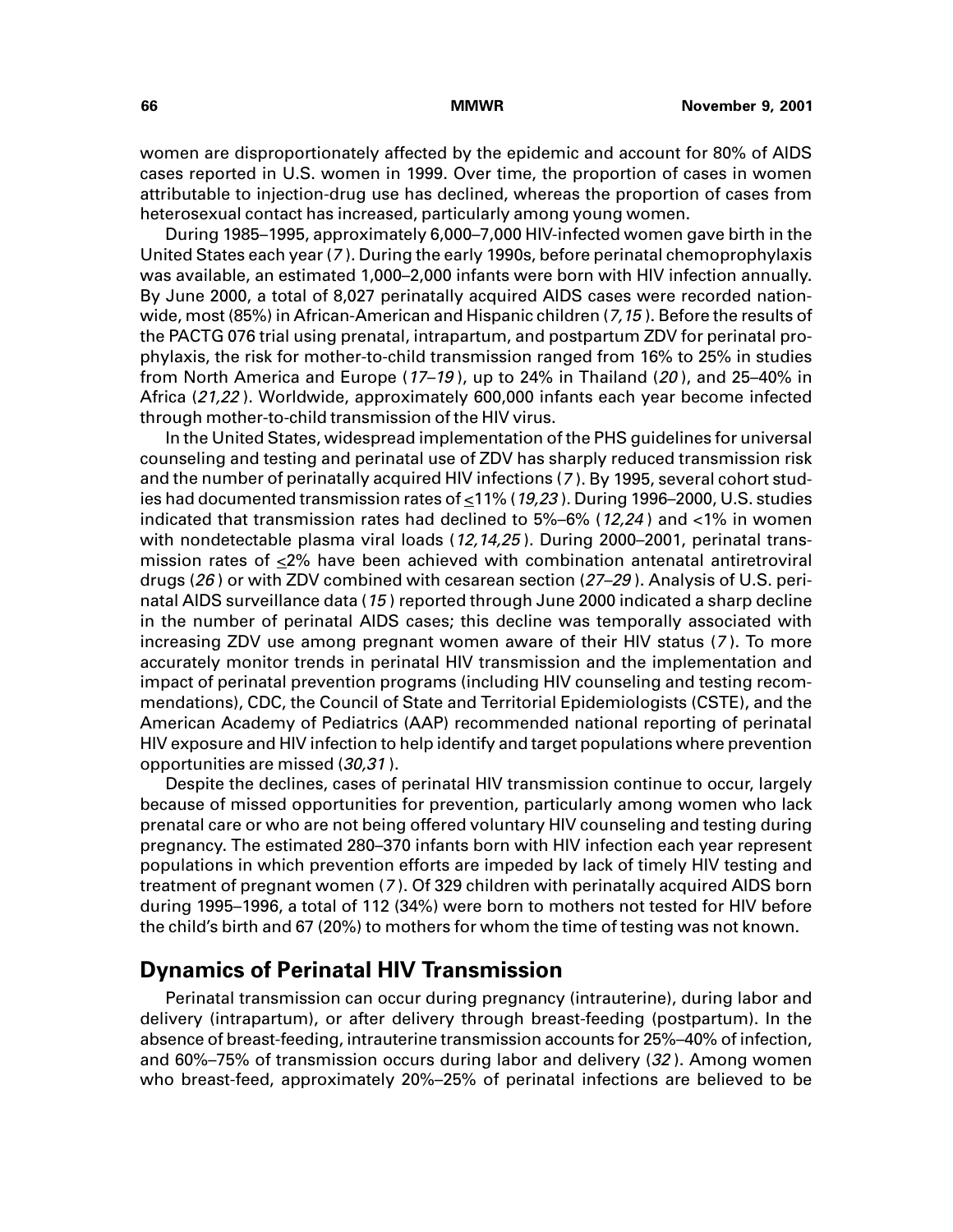associated with intrauterine transmission, 60%–70% with intrapartum transmission or very early breast-feeding, and 10%–15% with later postpartum transmission through breast-feeding (33 ). In a randomized trial of formula feeding versus breast-feeding, approximately 44% of HIV infection was attributed to breast-feeding (34 ). In breastfeeding populations, a shift toward an increasing proportion of transmission related to breast-feeding is likely to occur as a consequence of successful preventive interventions directed at late prenatal and intrapartum transmission.

Intrapartum transmission can occur during labor through maternal-fetal exchange of blood or during delivery by contact of the infant's skin or mucous membranes with infected blood or other maternal secretions (32 ). Several studies have indicated that most infections transmitted through breast-feeding probably occurred during the first few weeks to months of life (34–36 ). Risk factors during breast-feeding include viral load in breast milk (37,38), subclinical or clinical mastitis (37,39,40), breast abscesses (39,40), and maternal seroconversion during the lactation period (39,41 ).

Several risk factors are associated with perinatal HIV transmission. Clinical factors that increase the likelihood of transmission include immunologically or clinically advanced HIV disease in the mother, high plasma viral load  $(12,25,42)$ , maternal injection-drug use during pregnancy, preterm delivery, nonreceipt of the PACTG 076 regimen, and breastfeeding (32 ). No link has been established between perinatal HIV transmission and maternal age, race/ethnicity, or history of having a previously infected child.

Obstetric factors also influence HIV transmission risk. The risk for perinatal transmission increases per hour duration of membrane rupture after controlling for other risk factors (43 ). Delivery >4 hours after the rupture of the fetal membranes can double the risk for HIV transmission (19,44 ). Maternal infection with another sexually transmitted disease (STD) during pregnancy and certain obstetrical procedures can also increase risk (45 ). Chorioamnionitis (i.e., uterine infection) has been associated with an increased risk for HIV transmission (23,46 ).

Most of these risk factors were identified before the recommended use of ZDV to prevent perinatal HIV transmission. Their effects are unknown now that most pregnant women infected with HIV are receiving ZDV chemoprophylaxis to prevent mother-tochild transmission, as well as combination therapy for their own health. Because of the sharp reductions in perinatal HIV transmission associated with effective antiretroviral interventions, factors that interfere with women or their infants receiving ZDV treatment (e.g., barriers to prenatal care, lack of HIV testing for some pregnant women) are increasingly important  $(9)$ .

## **Prevention of Perinatal Transmission**

The birth of every perinatally HIV-infected infant is a sentinel health event signaling either a missed prevention opportunity or, more rarely, a failure of prophylaxis. An opportunity is missed whenever a woman of childbearing age is unaware of her HIV status or her risk for HIV or when an HIV-infected pregnant woman a) does not receive prenatal care, b) is not offered HIV testing, c) is unable to obtain HIV testing, d) is not offered chemoprophylaxis, e) is unable to obtain chemoprophylaxis, or f) does not complete the chemoprophylaxis regimen. Prophylaxis failures occur when an infant becomes infected despite chemoprophylaxis and other preventive interventions (9 ). Each of these missed opportunities or failures deserves attention from service providers and prevention programs.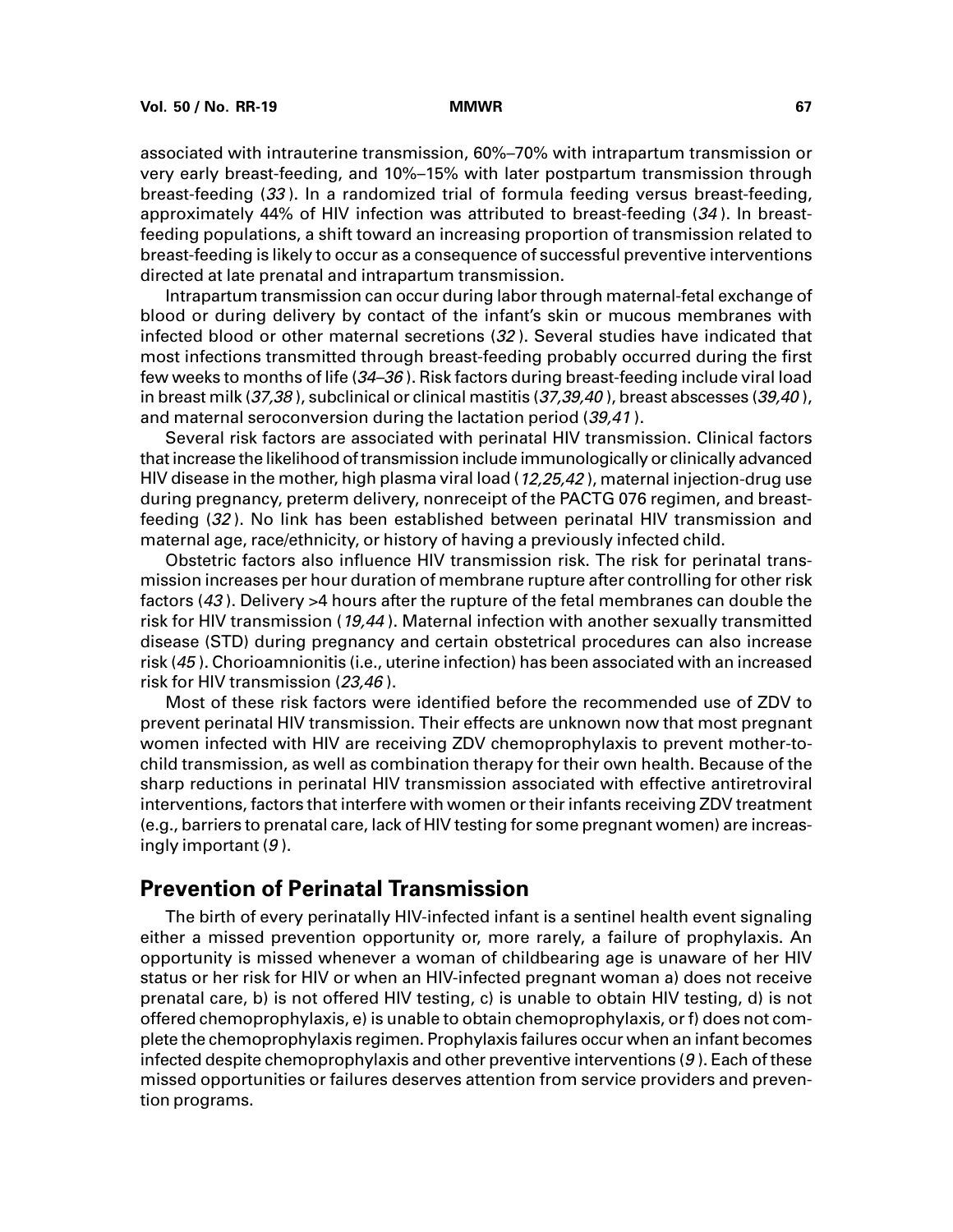### **Early Prenatal Care**

Maximum reduction of perinatal transmission depends on preventing HIV infection in women or identifying HIV infection before pregnancy or as early as possible during pregnancy. Diagnosis allows a woman to receive effective antiretroviral therapies for her own health and preventive drugs (e.g., ZDV) to improve the chances that her infant will be born free of infection. Early knowledge of maternal HIV status is also important for decisions regarding obstetrical management. Achieving these goals requires increased access to and use of prenatal care.

Four states that conducted enhanced HIV surveillance reported that during 1993– 1996, approximately 15% of HIV-infected pregnant women in the United States received no prenatal care, compared with only 2% of women in the general population (5 ). HIVinfected women who used illicit drugs during pregnancy were at the highest risk for not receiving prenatal care — 35% compared with 6% for HIV-infected women who were not drug users. During 1997–1998, the HIV transmission rate among women in New York State was 17.5% (30/171) among those with no prenatal care, 16.2% (23/142) among those with 1–2 prenatal visits, and 8.0% (90/1,124) among those with  $\geq$ 3 prenatal visits, indicating the importance of prenatal care in providing services that prevent perinatal transmission (<sup>47</sup> ).

### **Offer and Acceptance of HIV Testing**

Most women who have given birth since the 1995 PHS guidelines have received information or counseling regarding HIV infection and have been offered testing. This has occurred independently of state-to-state variations in application of recommended practices, type of prenatal health-care provider, type of patient insurance, or maternal demographic characteristics (9 ). A 14-state study of HIV counseling and testing data for 1996–1997 reported that the proportion of pregnant women voluntarily tested for HIV was 58%–81% (30). Women most likely to receive HIV counseling and testing during pregnancy were those who were African-American, had less than a high school education, were aged <25 years, received care in public rather than private health-care settings, and were Medicaid beneficiaries.

When offered, most women (approximately 70% in most settings) will accept HIV testing. In a multicity study of prenatal clinic patients, 74%–95% of participants accepted HIV testing (48). Reasons most commonly cited for acceptance were a) belief that knowledge of positive HIV serostatus during pregnancy (and subsequent chemoprophylaxis) can be beneficial to both mother and infant and b) strong provider endorsement for prenatal HIV testing. The most common reasons for declining the test were no perceived risk, administrative scheduling difficulties, history of previous testing, and lack of provider endorsement.

Although most providers agreed that all women should be tested for HIV, some offered testing only to women whom they considered at risk for infection (49,50). Riskbased testing approaches identified fewer HIV-infected women than routine voluntary testing of all pregnant women (3 ) and also decreases in effectiveness as more women are infected through heterosexual contact without knowing their partner's HIV risk status.

### **Receipt of ZDV Chemoprophylaxis**

The primary strategy to prevent perinatal transmission (in addition to avoidance of breast-feeding) is antiretroviral chemoprophylaxis using ZDV, now often part of a combined antiretroviral therapy regimen that reduces viral load as low as possible near the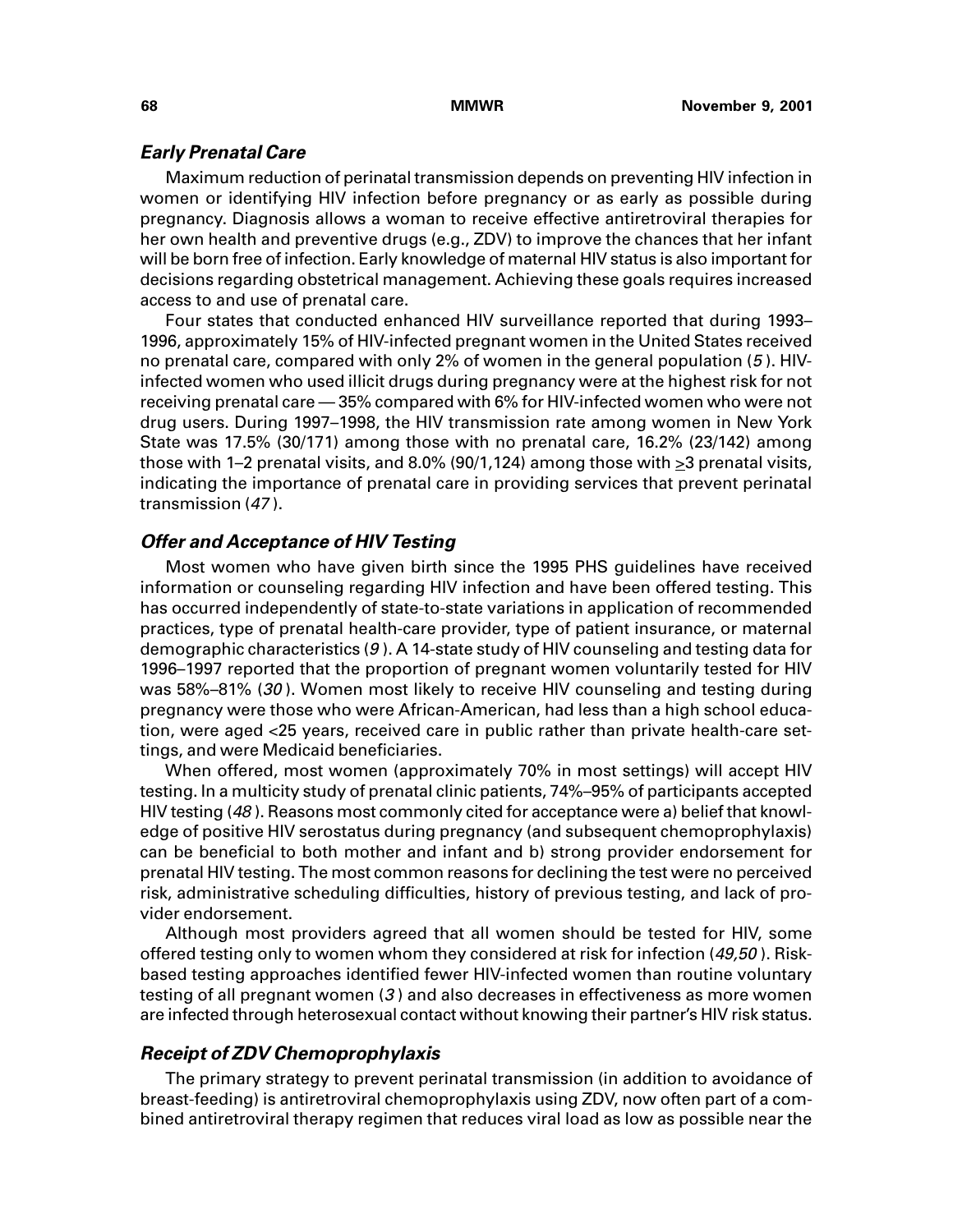time of delivery. In the PACTG 076 protocol, chemoprophylaxis consisted of three components: ZDV administered orally to the mother during the second and third trimesters of pregnancy, intravenous administration of ZDV to the mother during labor and delivery, and administration of oral ZDV to the infant during the first 6 weeks of life (<sup>1</sup> ).

Data from several sources demonstrated rapid implementation of the recommendations for ZDV prophylaxis by health-care providers and use of ZDV by HIV-infected pregnant women. One study analyzed approximately 6,800 perinatally exposed and infected children born during 1993–1998 in 32 states that reported HIV infection (51 ). Among those whose mothers were tested for HIV before or at birth of the infant, the percentage of infants receiving any component of the recommended ZDV regimen increased from 37% in 1994 to approximately 85% during 1996–1998. In a supplemental study of women diagnosed before delivery in four states, the proportion offered prenatal ZDV increased from 27% in 1993 to 85% in 1996, the proportion offered intrapartum ZDV increased from 5% to 75%, and the proportion offered neonatal ZDV increased from 5% to 76% (5 ). Fewer than 5% of women refused ZDV.

### **Abbreviated Antiretroviral Regimens**

Given the complexity and cost of the PACTG 076 regimen, particularly for the developing world, other effective strategies to reduce the risk for perinatal HIV transmission have been identified. Results of randomized clinical trials in developing countries and observational data from the United States indicated that abbreviated perinatal antiretroviral regimens (20,52–54 ), regimens that begin as late as the onset of labor (<sup>11</sup> ), and possibly antiretroviral chemoprophylaxis given only to the newborn (<sup>47</sup> ) are effective in reducing the risk for perinatal transmission.

Abbreviated antiretroviral regimens have also proved effective in reducing the risk for transmission in resource-poor countries. In nonbreast-feeding women, a short antepartum/intrapartum regimen of ZDV reduced transmission by 50% (20 ); a similar regimen in breast-feeding populations was also effective, although efficacy was lower (52–54 ). Two other intrapartum/postpartum antiretroviral regimens were effective in reducing transmission in clinical trials among breast-feeding African women. One regimen was nevirapine given as a single dose to the woman in labor and to the infant at age 48 hours, and the other was ZDV plus lamivudine (3TC) given orally intrapartum and to the infant and mother for 1 week postpartum (11,36,55). Observational data and animal studies indicated that newborn prophylaxis alone offered some protection (24,56). Updated recommendations for use of these regimens in the United States, including for pregnant women who do not receive health care until near the time of delivery are available at the HIV/AIDS Treatment Information Service (ATIS) website at [<http://](http://www.hivatis.org) [www.hivatis.org> \(](http://www.hivatis.org)57 ).

### **Other Strategies to Prevent Perinatal Transmission**

Reducing exposure of the infant to maternal blood and secretions during the intrapartum period can prevent perinatal HIV transmission. Cesarean delivery performed before onset of labor and membrane rupture lowers the risk for HIV transmission compared with vaginal delivery in certain populations of women. Cesarean delivery resulted in a 50% reduction in perinatal HIV transmission overall among HIV-infected women who had cesarean deliveries compared with women delivering vaginally (28 ). A randomized clinical trial in Europe (27 ) demonstrated a benefit of elective cesarean section before onset of labor for both untreated HIV-infected women and infected women on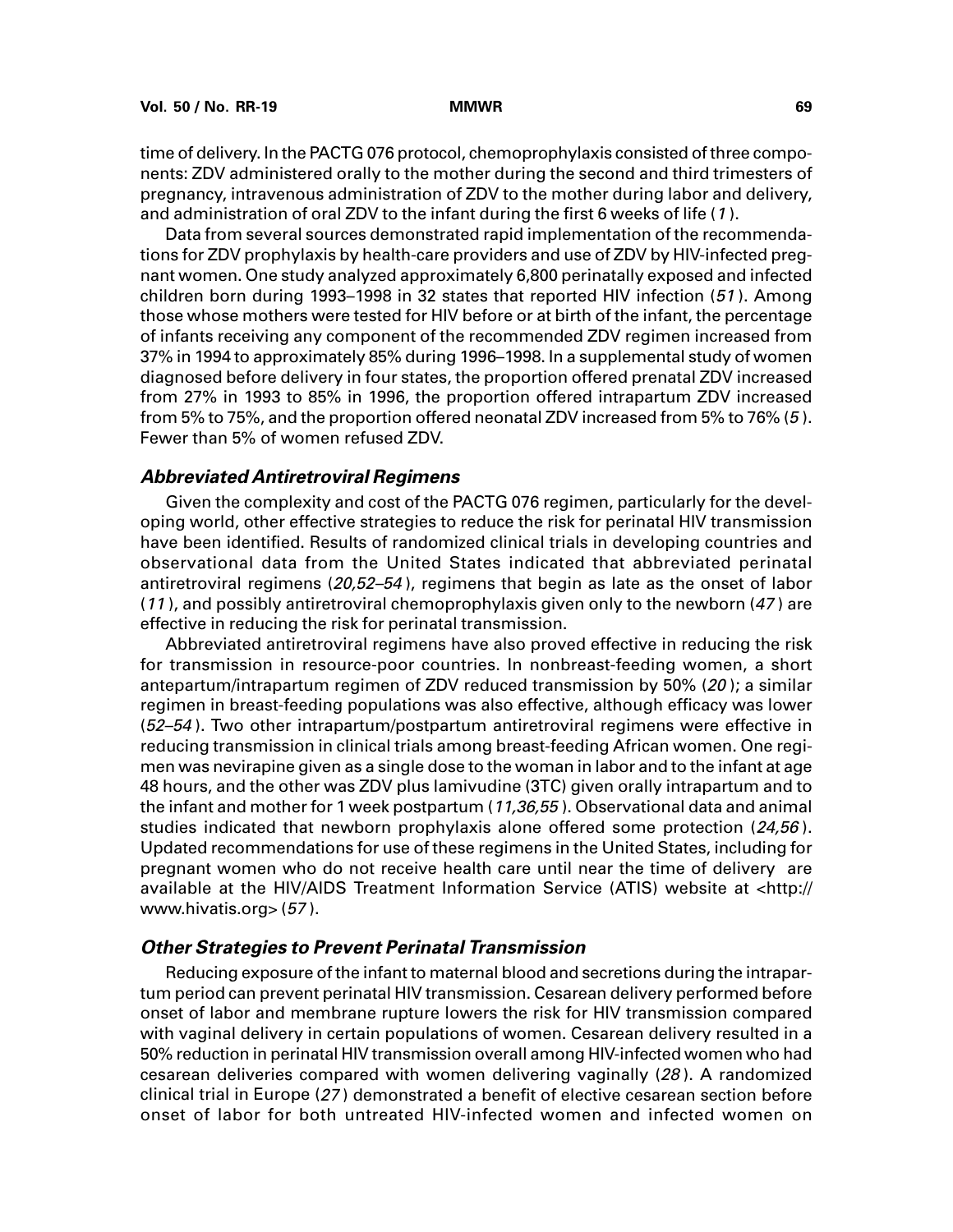antiretroviral therapy. However, cesarean delivery is associated with greater morbidity than vaginal delivery among both HIV-infected and noninfected women (58 ). In 1999 and 2000, the American College of Obstetricians and Gynecologists (ACOG) recommended offering scheduled cesarean delivery at 38 weeks gestation to reduce the risk for vertical transmission of HIV infection (57,59). Other intrapartum interventions alone (e.g., vaginal disinfection during labor and cleansing of the newborn) have not proven effective (60).

### **Follow-Up Care for Infected Women and Perinatally Exposed Infants**

Providing mothers and their infants with ongoing HIV-related care can maximize the benefits of prevention interventions. The medical care of HIV-infected women is a complicated task requiring use of potent combinations of antiretroviral drugs, monitoring of viral load and drug resistance, treatment and prophylaxis of opportunistic infections, and monitoring of immune status. In addition to conditions (e.g., Pneumocystis carinii pneumonia [PCP]) for which all immunocompromised HIV-infected persons are at risk, women experience specific manifestations of HIV disease (e.g., aggressive pelvic inflammatory disease and persistent and difficult-to-treat vaginal yeast infections requiring frequent screening and treatment) (61,62). HIV-infected women are also at increased risk for cervical dysplasia, which can result in cancer  $(63)$ . With early detection and appropriate treatment, many of these complications can be prevented and treated. Improved health outcomes resulting from advances in HIV management and treatment depend not only on access to medical care but also on access to prevention and psychosocial support services. In the United States, most mothers and children with HIV/AIDS live in areas where poverty, illicit drug use, poor housing, and limited access to and use of medical care and social services add to the challenges of HIV disease  $(4,9)$ . Women with HIV infection often have difficulty gaining access to health care and frequently are responsible for caring for children and other family members who might also be HIV-infected  $(64)$ . They often lack social support and face other challenges that could interfere with their ability to gain access to and adhere to complicated treatment regimens. The complex medical and social problems of families affected by HIV are best managed by multidisciplinary case-management teams that integrate specialty medical care with prevention, psychosocial, and other HIV-related services (see Revised Guidelines for HIV Counseling, Testing, and Referral ).

Postnatal evaluation of infants at risk for HIV infection that begins immediately after birth is the key to early diagnosis and optimal medical management of infected children. PCP is the most common opportunistic infection in children with AIDS and is often fatal (65 ). Because PCP occurs most often in perinatally infected children at ages 3–6 months (65 ), effective prevention requires that children born to HIV-infected mothers be identified promptly, preferably through maternal testing, so that PCP prophylactic therapy can be initiated at age 6 weeks. In 1995, CDC published revised guidelines recommending PCP prophylaxis for all perinatally exposed infants at ages 4–6 weeks until their infection status was determined ( $66$ ). Perinatal screening can identify HIV-exposed infants early, making it possible to follow infected children closely and promptly diagnose other potentially treatable, HIV-related conditions (e.g., severe bacterial infections). This also allows antiretroviral treatment to be initiated as soon as indicated to prevent morbidity, prolong survival, and reduce the need for hospitalization (67 ).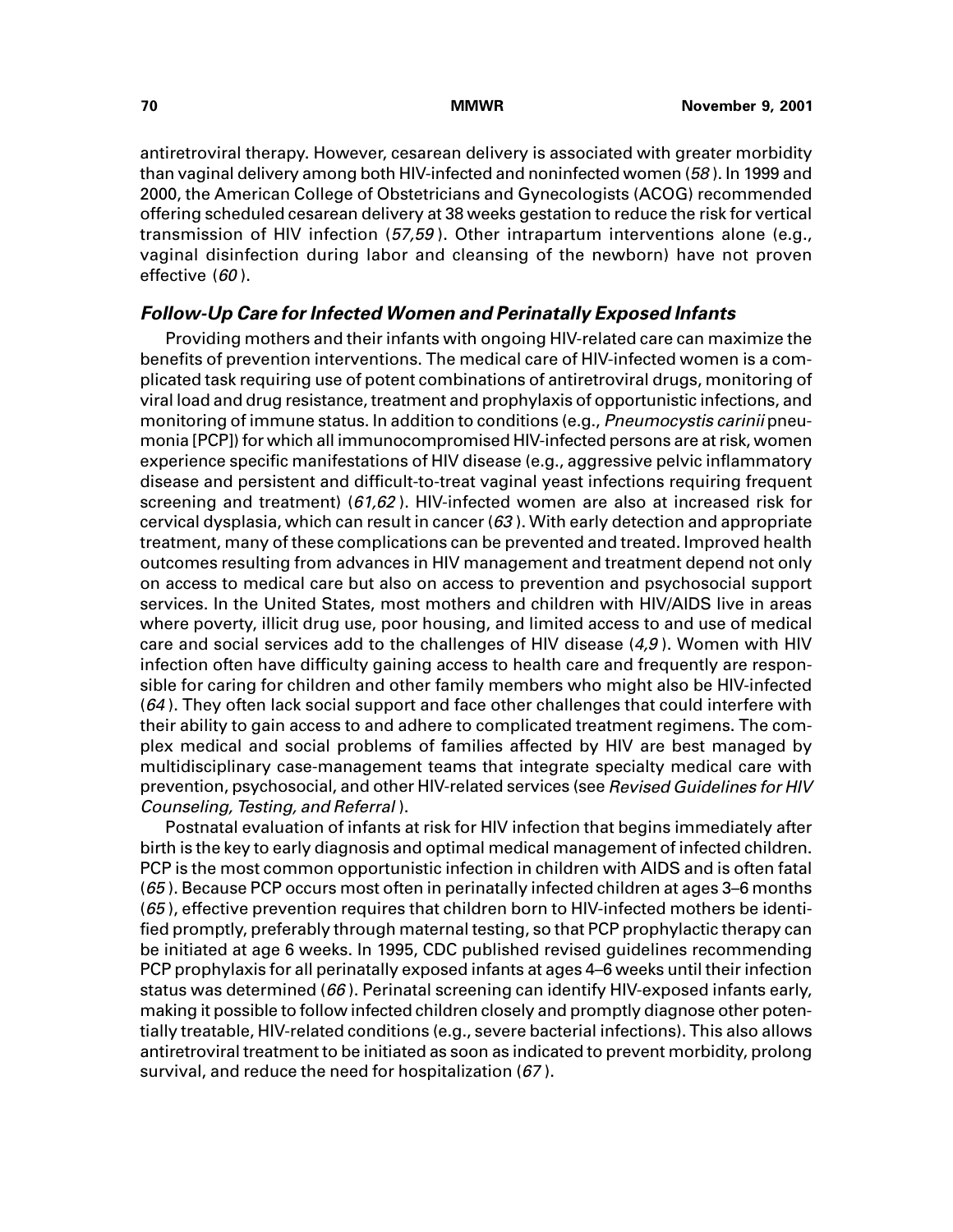Follow-up of infants, both infected and uninfected, who are exposed to antiretroviral drugs is critical to identifying potential short- and long-term toxicities. Data on the risks of antiretroviral drugs during pregnancy are summarized and updated regularly (57 ).

## **Summary of IOM Recommendations**

In 1996, Congress charged IOM with evaluating the extent to which state efforts had been effective in reducing perinatal HIV transmission and analyzing barriers to further reduction in such transmission. In 1999, IOM published its results, which addressed ways to increase prenatal testing, improve therapy for HIV-infected women and children, and generally reduce perinatal HIV infections (9 ).

Despite sharp reductions in perinatally transmitted AIDS cases that resulted from widespread implementation of the 1994 and 1995 PHS guidelines, IOM reported that the number of children born with HIV infection exceeded achievable prevention levels. Prenatal HIV testing was not universal, and many HIV-infected women were inadequately treated because they did not seek prenatal care, were not tested for HIV, or received treatment that did not reflect current standards. Even in settings where most prenatalcare providers agreed that HIV tests should be offered to all pregnant women, some reported that they did not offer the test to all women in their practices, mainly because pretest counseling recommended by CDC and promulgated in some state policies were too burdensome (9 ). Citing lack of time and skills for counseling, providers based testing decisions on their own, often inaccurate, assessments of maternal risk.

IOM recommended that the United States adopt a goal that all pregnant women be tested for HIV and all infected women receive optimal treatment for themselves and their children. To help meet this goal, IOM recommended that the United States adopt a policy of universal HIV testing, with patient notification, as a routine component of prenatal care (i.e., all pregnant women should be offered testing regardless of their risk factors or the prevalence rates where they live). Early diagnosis of HIV infection allows pregnant women to receive effective antiretroviral therapy for their own health and reduce the risk for transmitting HIV to their infants. Universal testing avoids stereotyping or stigmatizing any socioeconomic or ethnic group. Women should be told they are being tested for HIV and told of their right to refuse testing. Patient notification allows women to decline testing if they feel it is not in their best interest and simplifies the testing process by eliminating the need for extensive pretest counseling.

## **Legal Considerations**

IOM's recommendations prompted reconsideration of the focus, implementation, and impact of PHS's guidelines for HIV screening of pregnant women. These guidelines recommended counseling all pregnant women regarding the risk for HIV infection, benefits of HIV testing, and voluntary testing. This approach was endorsed by most professional organizations representing prenatal, obstetrical, and perinatal-care providers. States quickly implemented the guidelines, but with substantial variability in strategy ( $68$ ). Most states responded with policies on HIV counseling and testing of pregnant women; approximately 50% also enacted laws or regulations. Most policies and statutes are directed at pregnant women rather than newborns and focus on education, counseling, and consensual testing. New York and Connecticut are the only states that mandate newborn testing. No evidence exists to indicate that any legal approach is more successful than others in preventing perinatal transmission. No states require mandatory testing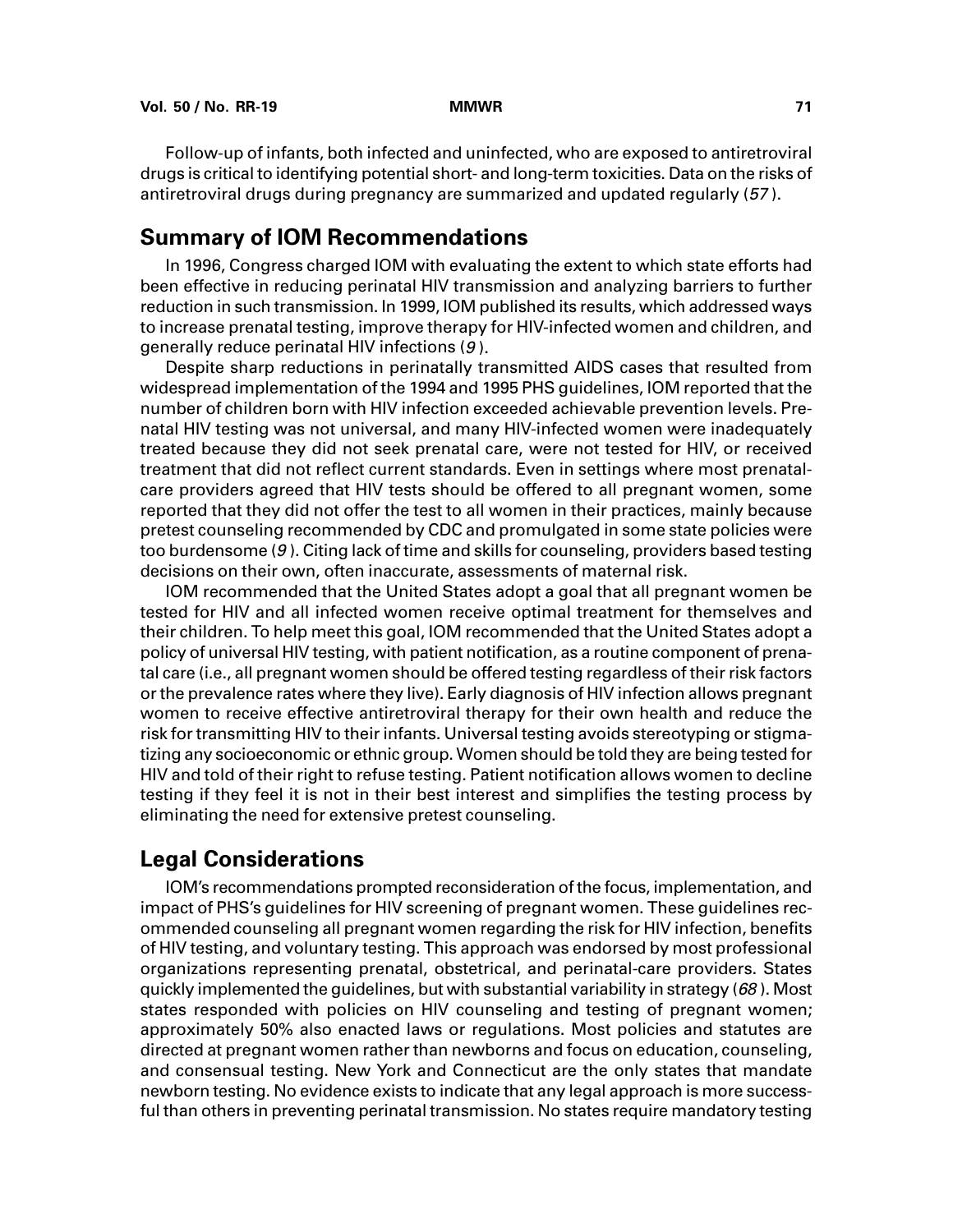of pregnant women. In considering adopting the IOM guidelines, some states have implemented or are considering requiring some form of pretest counseling, routine testing with right of refusal, or universal or selective newborn screening. IOM's recommendation is for universal HIV testing with patient notification. As states consider implementing the IOM recommendations, other important considerations include availability of care and treatment for HIV-infected mothers and their infants, provider training needs, and confidentiality laws to protect positive test results reported to public health surveillance. States should consult with public health officials, health-care providers, and representatives of affected communities during this process.

For the individual woman, the substantial benefits of HIV testing must be weighed against the possible risks. Potential negative consequences of a diagnosis of HIV infection can include loss of confidentiality, job- or health-care–related discrimination and stigmatization, loss of relationships, domestic violence, and adverse psychological reactions (69). Providing HIV-infected women with or referring them to psychological, social, and legal services could help minimize these risks and allow more women to benefit from the health advantages of early HIV diagnosis without adverse consequences. The Americans with Disabilities Act (ADA) of 1990 and other federal, state, and local antidiscrimination provisions aim to protect persons with HIV/AIDS against discrimination in the workplace, housing, public services, and public accommodations (70 ). A 1998 U.S. Supreme Court decision provided further antidiscrimination protection by ensuring that persons with asymptomatic HIV disease are included under ADA and have access to nondiscriminatory and effective health care (70 ).

## **Laboratory Testing Considerations**

Testing of women before or during pregnancy is typically conducted according to the standard protocol for detection of antibody to HIV (<sup>71</sup> ). For women with unknown HIV status during active labor, antiretroviral treatment can still be effective when given during labor and delivery, followed by treatment of the newborn (<sup>11</sup> ). This expedited intervention requires the use of rapid diagnostic testing during labor or rapid return of results from standard testing.

## **Standard Testing Protocol**

The HIV testing algorithm recommended by PHS consists of initial screening with an FDA-licensed enzyme immunoassay (EIA) followed by confirmatory testing of repeatedly reactive EIAs with an FDA-licensed supplemental test (e.g., Western blot). Although each test is highly sensitive and specific, using both increases the accuracy of results.

Indeterminate Western blot results can be caused by either incomplete antibody response to HIV in samples from infected persons or nonspecific reactions in samples from uninfected persons (72–74 ). Incomplete antibody responses that produce negative or indeterminate results on Western blot tests can occur among persons recently infected with HIV who have low levels of detectable antibodies (i.e., seroconversion), persons who have end-stage HIV disease, and perinatally exposed but uninfected infants who are seroreverting (i.e., losing maternal antibody). Nonspecific reactions producing indeterminate results in uninfected persons have occurred more frequently among pregnant or parous women than among other persons (73,74 ). No large-scale studies have been conducted to estimate the prevalence of indeterminate test results in pregnant women. However, a survey of 1,044,944 neonatal dried-blood specimens tested by EIA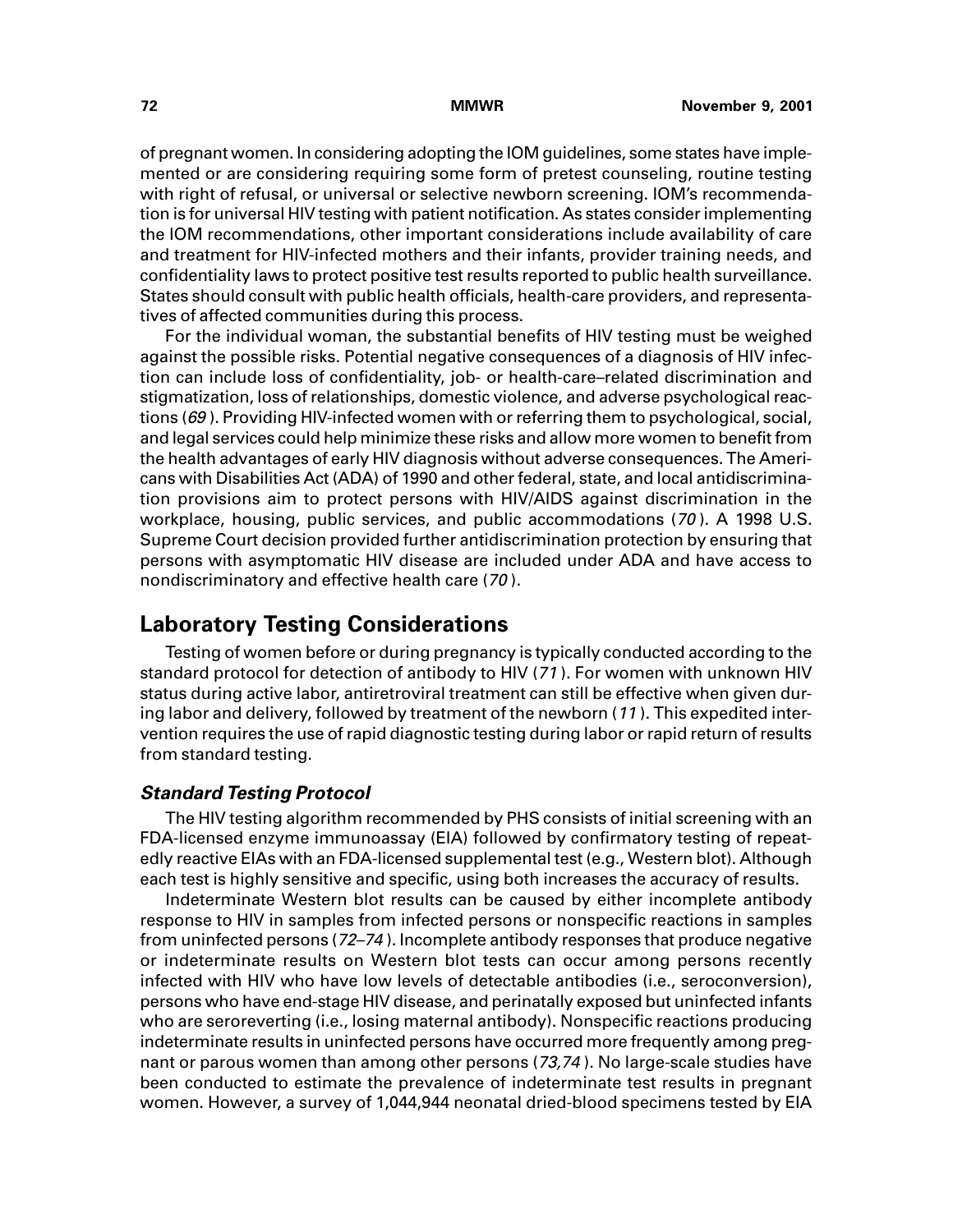for maternally acquired HIV-1 antibody indicated a relatively low rate of indeterminate Western blot results (<1 in 4,000 specimens tested by EIA) (74). Overall, 2,845 Western blots were performed.

False-positive Western blot results (especially those with a majority of bands) are rare. For example, in a study that used a sensitive culture technique to test approximately 290,000 blood donors , no false-positive Western blot results were detected (75 ). In a study of the frequency of false-positive diagnoses among military applicants from a low-prevalence population (i.e., <1.5 infections/1,000 population), one false-positive result was detected among 135,187 persons tested (76 ).

An HIV test should be considered positive only after screening and confirmatory tests are reactive. A confirmed positive test result indicates that a person has been infected with HIV. False-positive results when both screening and confirmatory tests are reactive are rare. However, the possibility of a mislabeled sample or laboratory error must be considered, especially for a client with no identifiable risk for HIV infection. HIV vaccineinduced antibodies may be detected by current tests and may cause a false-positive result. Persons whose test results are HIV-positive and who are identified as vaccine trial participants should be encouraged to contact or return to their trial site or an associated trial site for HIV counseling, testing, and referral (CTR) services.

Incorrect HIV test results occur primarily because of specimen-handling errors, laboratory errors, or failure to follow the recommended testing algorithm (76). However, patients might report incorrect test results because they misunderstood previous test results or misperceived that they were infected (<sup>77</sup> ). Although these occurrences are rare, increased testing of pregnant women will result in additional indeterminate, falsepositive, and incorrect results. Because of the significance of an HIV-positive test result, its impact on a woman's reproductive decisions, and the resulting need to consider HIV therapeutic drugs for both a pregnant woman and her infant, previous guidelines have emphasized that HIV test results must be obtained and interpreted correctly. In some circumstances, correct interpretation might require consideration of not only additional testing but also the woman's clinical condition and history of possible exposure to HIV.

### **Diagnosis of HIV Infection in Newborns**

The standard antibody assays used for older children and adults are less useful for diagnosis of infection in children aged <18 months. Nearly all infants born to HIV-infected mothers passively acquire maternal antibody and, in some cases, will test antibody positive until age 18 months regardless of whether they are infected. Definitive diagnosis of HIV infection in early infancy requires other assays, including nucleic acid amplification (e.g., polymerase chain reaction [PCR]) or viral culture. HIV infection is diagnosed by two positive assays (PCR or viral culture) on two separate specimens. Infant HIV testing should be done as soon after birth as possible so appropriate treatment interventions can be implemented quickly  $(67)$ .

### **Rapid Tests for Expedited Screening**

For certain HIV-infected pregnant women, the labor and delivery setting is the first opportunity for HIV testing and interruption of mother-to-child transmission. Although results of conventional EIAs and Western blots are typically not available for 1–2 weeks, rapid tests for detecting antibody to HIV can produce results in 10–60 minutes (78 ). The sensitivity and specificity of rapid assays are comparable with EIAs. However, the predictive value of a single screening test varies with the prevalence of HIV infection among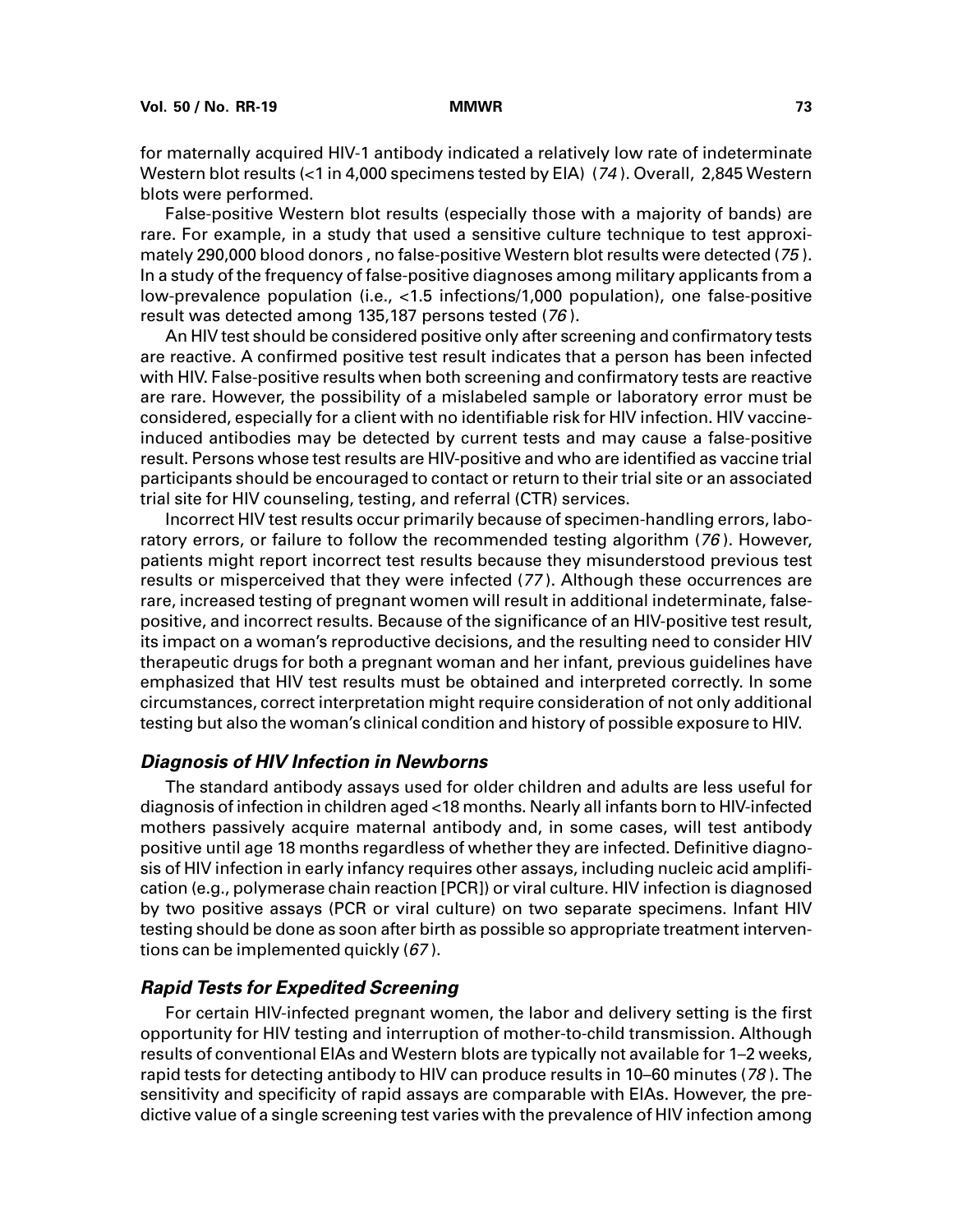the population tested. Because HIV prevalence is low in most perinatal testing settings, the negative predictive value of a single rapid test (i.e., the probability that a negative test accurately indicates that the person tested is uninfected) is high. A negative rapid test does not require further testing. In contrast, the positive predictive value of a single test (i.e., the probability that a positive test represents true infection) will be low among populations with low prevalence (<sup>71</sup> ). Therefore, a reactive rapid test must be confirmed by a supplemental test (e.g., Western blot). However, necessary peripartum interventions to reduce the risk for perinatal transmission might need to be based on the preliminary results of rapid testing at labor and delivery. Decisions regarding use of antiretroviral drugs to prevent perinatal transmission among women who are repeatedly reactive on a single rapid HIV test require clinical judgment regarding initiation of prophylactic treatment before results of a confirmatory test are available.

Only one FDA-approved rapid HIV test (Abbott Murex Single Use Diagnostic System [SUDS] HIV-1 test, Abbott Laboratories, Inc., Abbott Park, Illinois) is commercially available in the United States, although other rapid tests are being considered for approval. This test can provide definitive negative and preliminary positive test results at the time of testing and identify women who might need antiretroviral treatment and whose infants might benefit from chemoprophylaxis. A careful risk assessment could help make treatment decisions. The predictive value of a reactive rapid test is higher among persons with risk for HIV infection, especially in areas with high HIV prevalence (79). Use of a second screening test (either rapid test or EIA) can also improve the positive predictive value of a single reactive rapid HIV test. In studies conducted outside the United States, specific combinations of >2 different screening assays provided results as reliable as those from the conventional EIA/Western blot combination (80 ).

Expedited EIA testing that produces results within a few hours can also aid decisions regarding antiretroviral therapy. Although results from standard testing are not likely to be available during labor and delivery, they could be available within 12 hours of an infant's birth. Because neonatal prophylaxis might be effective in reducing risk for transmission (24 ), expedited application of the standard testing protocol is another way to reduce mother-to-child infection.

Research and programmatic studies are underway to assess the feasibility of offering voluntary HIV counseling and rapid testing at labor and delivery to women of unknown serostatus in the United States. Implementation of rapid testing and expedited EIA approaches should address several ethical and logistical considerations, including

- acceptability of rapid HIV testing in the labor room,
- difficulty in obtaining informed consent for testing and treatment during labor or soon after birth,
- acceptance of intrapartum and postpartum ZDV prophylaxis for the mother or infant,
- optimal timing of posttest counseling,
- logistical concerns for providers,
- implications of preliminary reactive test results, and
- comprehension of discussions regarding antiretroviral treatment by women who are in labor (81,82 ).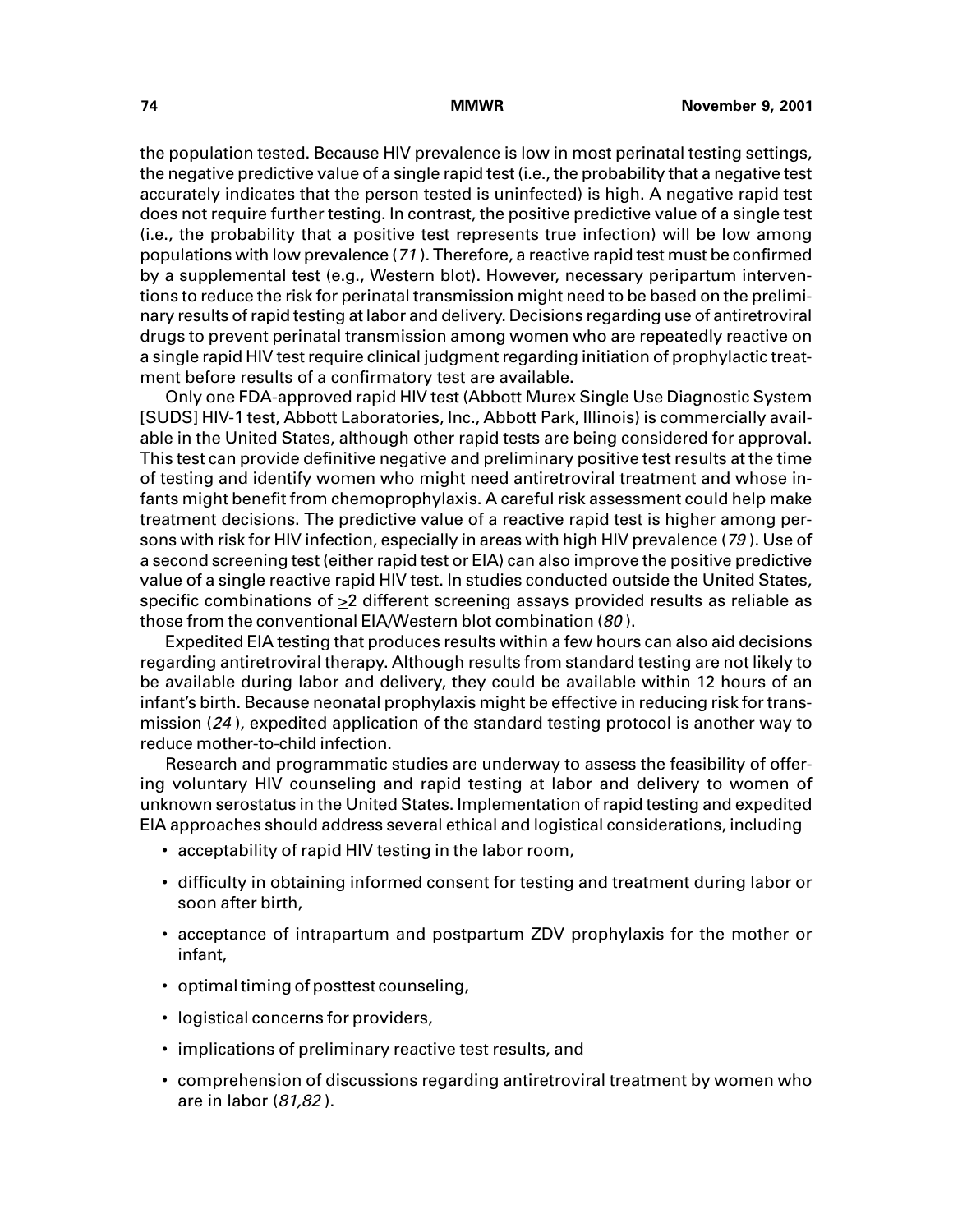A CDC-funded, multicenter initiative called Mother-Infant Rapid Intervention at Delivery (MIRIAD) is underway to address these considerations among women with inadequate prenatal care in communities with high HIV seroprevalence among women of childbearing age  $(81)$ . If successful, this initiative will offer crucial peripartum interventions to reduce the risk for HIV transmission among HIV-infected women first identified at labor and delivery.

# **RECOMMENDATIONS**

The following revised recommendations for HIV screening of pregnant women are based on scientific and clinical advances in preventing perinatally acquired HIV and caring for HIV-infected women, recommendations from IOM, consultations with specialists in the field, and public opinion. They reflect the need for universal HIV testing of all pregnant women and simplification of the pretest process so that operational procedures do not impede women from benefitting from proven measures to prevent perinatal transmission and from other advances in the care and treatment of HIV disease. Although universal testing is recommended, testing should remain a voluntary decision by the pregnant woman.

# **Screening for HIV in Pregnant Women and Their Infants**

- PHS recommends that all pregnant women in the United States be tested for HIV infection. All health-care providers should recommend HIV testing to all of their pregnant patients, pointing out the substantial benefit of knowledge of HIV status for the health of women and their infants. HIV screening should be a routine part of prenatal care for all women.
- HIV testing should be voluntary and free of coercion. Informed consent before HIV testing is essential. Information regarding consent can be presented orally or in writing and should use language the client understands. Accepting or refusing testing must not have detrimental consequences to the quality of prenatal care offered. Documentation of informed consent should be in writing, preferably with the client's signature. State or local laws and regulations governing HIV testing should be followed. HIV testing should be presented universally as part of routine services to pregnant women, and confidential informed consent should be maintained (see Revised Guidelines for HIV Counseling, Testing, and Referral ).
- Although HIV testing is recommended, women should be allowed to refuse testing. Women should not be tested without their knowledge. Women who refuse testing should not be coerced into testing, denied care for themselves or their infants, or threatened with loss of custody of their infants or other negative consequences. Discussing and addressing reasons for refusal (e.g., lack of awareness of risk or fear of the disease, partner violence, potential stigma, or discrimination) could promote health education and trust-building and allow some women to accept testing at a later date. Women who refuse testing because of a previous history of a negative HIV test should be informed of the importance of retesting during pregnancy. All logistical reasons for not testing (e.g., scheduling) should be addressed as well. Health-care providers should remember that some women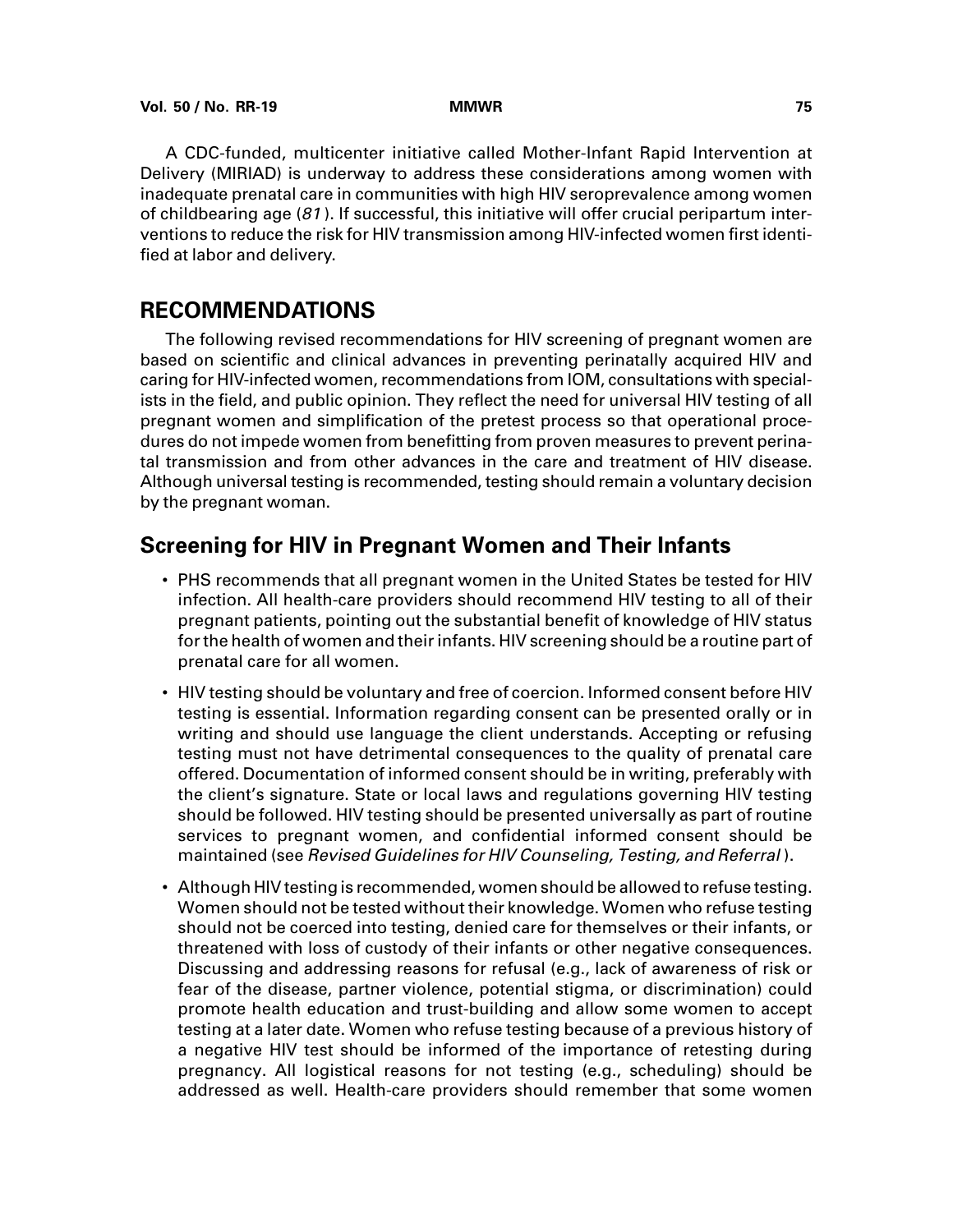who initially refuse testing might accept at a later date, particularly if their concerns are discussed. Some women who refuse confidential testing might be willing to obtain anonymous testing. However, they should be informed that if they choose anonymous testing, no documentation of the results will be recorded in the medical chart, and their providers might have to retest them, potentially delaying provision of antiretoviral drugs for therapy or perinatal prophylaxis. Some women will continue to refuse testing, and their decisions should be respected.

- Before HIV testing, health-care providers should provide the following minimum information. Although a face-to-face counseling session is ideal, other methods can be used (e.g., brochure, pamphlet, or video) if they are culturally and linguistically appropriate.
	- HIV is the virus that causes AIDS. HIV is spread through unprotected sexual contact and injection-drug use. Approximately 25% of HIV-infected pregnant women who are not treated during pregnancy can transmit HIV to their infants during pregnancy, during labor and delivery, or through breast-feeding.
	- A woman might be at risk for HIV infection and not know it, even if she has had only one sex partner.
	- Effective interventions (e.g., highly active combination antiretrovirals) for HIVinfected pregnant women can protect their infants from acquiring HIV and can prolong the survival and improve the health of these mothers and their children.
	- For these reasons, HIV testing is recommended for all pregnant women.
	- Services are available to help women reduce their risk for HIV and to provide medical care and other assistance to those who are infected.
	- Women who decline testing will not be denied care for themselves or their infants.
- Health-care providers should perform HIV testing in consenting women as early as possible during pregnancy to promote informed and timely therapeutic decisions. Retesting in the third trimester, preferably before 36 weeks of gestation, is recommended for women known to be at high risk for acquiring HIV (e.g., those who have a history of sexually transmitted diseases [STDs], who exchange sex for money or drugs, who have multiple sex partners during pregnancy, who use illicit drugs, who have sex partner[s] known to be HIV-positive or at high risk, and who have signs and symptoms of seroconversion). Routine universal retesting in the third trimester may be considered in health-care facilities with high HIV seroprevalence among women of childbearing age. Retesting for syphilis during the third trimester and again at delivery also is recommended for pregnant women at high risk (83 ). Some states mandate syphilis screening at delivery for all pregnant women.
- Women admitted for labor and delivery with unknown or undocumented HIV status should be assessed promptly for HIV infection to allow for timely prophylactic treatment. Expedited testing by either rapid return of results from standard testing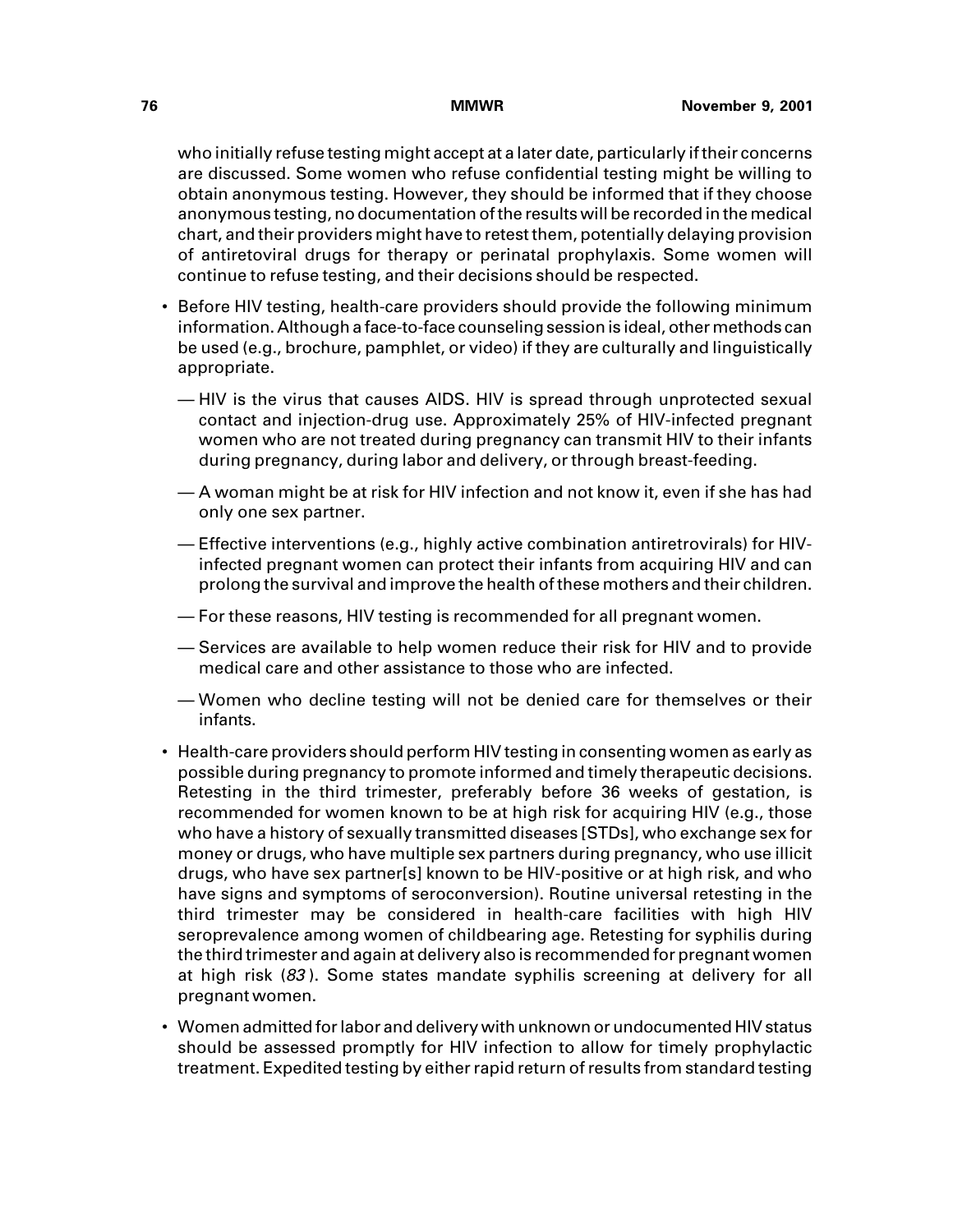or use of rapid testing (with confirmation by a second licensed test when available) is recommended for these women. The goal is to identify HIV-infected women or their infants as soon as possible because the efficacy of prophylactic therapy is greatest if given during or as soon after exposure as possible (i.e., within 12 hours of birth). Informed consent is essential for women tested prenatally, and women in labor with unknown status should be allowed to refuse testing without undue consequences. After delivery, standard confirmatory testing should be done for women with positive rapid test results.

- Some women might not a) receive testing during labor and delivery, b) choose to be tested for HIV, or c) retain custody of their infants. If the mother has not been tested for HIV, she should be informed that knowing her infant's infection status has benefits for the infant's health and that HIV testing is recommended for her infant. Providers should ensure that the mother understands that a positive HIV antibody test for her infant indicates infection in herself. For infants whose HIV infection status is unknown and who are in foster care, the person legally authorized to provide consent should be informed that HIV testing is recommended for infants whose biological mothers have not been tested. Testing should be performed in accordance with the policies of the organization legally responsible for the child and with prevailing legal requirements for HIV testing of children.
- Regulations, laws, and policies regarding HIV screening of pregnant women and infants are not standardized throughout all states and U.S. territories. Health-care providers should be familiar with and adhere to state/local laws, regulations, and policies concerning HIV screening of pregnant women and infants.

# **Education and Prevention Counseling of Pregnant Women Regarding HIV**

When the pretest process is simplified to providing essential information, the value of prevention counseling should not be lost. For some women, the prenatal care period could be an ideal opportunity for HIV prevention and subsequent behavior change to reduce risk for acquiring HIV infection. Thus, the following steps are recommended:

- Information regarding HIV and assessment of risks for HIV infection (i.e., risk screening) should be provided to all pregnant women as part of routine health education. Reluctance to provide HIV prevention counseling should never be a barrier to HIV testing. Similarly, a focus on increased HIV testing should not be a barrier to providing effective HIV prevention counseling for persons determined to be at increased risk for acquiring or transmitting HIV (see Revised Guidelines for HIV Counseling, Testing, and Referral ).
- Pregnant women found to have behaviors that place them at high risk for acquiring HIV infection (e.g., multiple sex partners, current diagnosis or history of STDs, exchange of sex for money or drugs, substance abuse) or who want more intensive client-centered HIV prevention counseling should be provided with or referred to HIV risk-reduction services (e.g., drug treatment, STD treatment, HIV centers with personnel trained in HIV counseling).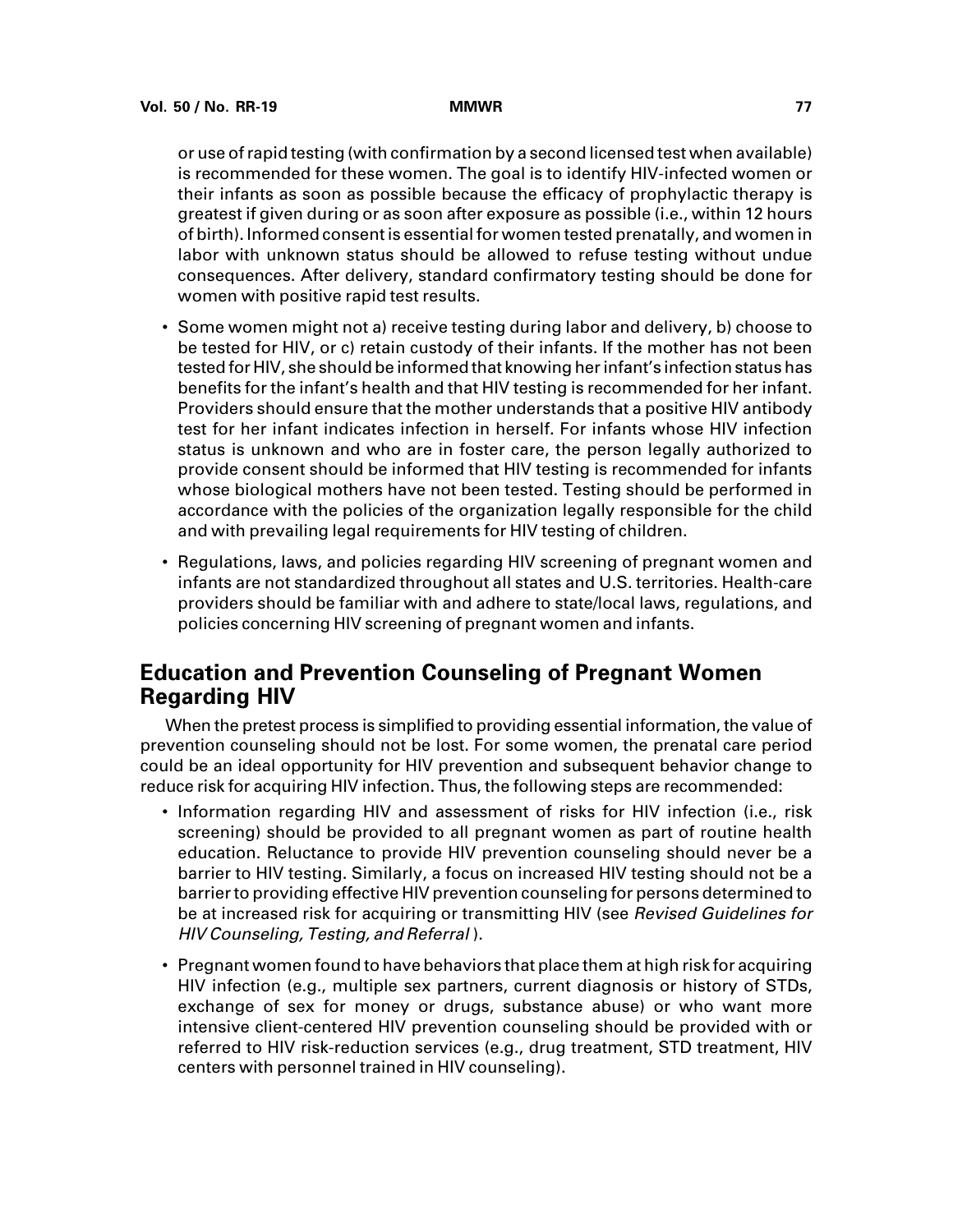## **Interpretation of HIV Test Results**

- HIV antibody testing should be performed according to the recommended algorithm, which includes an EIA to test for antibody to HIV and confirmatory testing with a more specific assay (e.g., Western blot). All assays should be performed according to manufacturers' instructions and state and federal laboratory guidelines.
- HIV infection (as indicated by the presence of antibody to HIV) is defined as a repeatedly reactive EIA and a positive confirmatory supplemental test. Confirmation or exclusion of HIV infection in a person with indeterminate test results should be based on HIV antibody test results, consideration of the person's medical and behavioral history, results from additional virologic and immunologic tests when performed, and clinical follow-up (see Revised Guidelines for HIV Counseling, Testing, and Referral ). Whenever possible, uncertainties regarding HIV infection status, including laboratory test results, should be resolved before final decisions are made regarding reproductive options, antiretroviral therapy, cesarean delivery, or other interventions.
- Pregnant women who have repeatedly reactive EIAs and indeterminate supplemental tests should be retested for HIV antibody to distinguish between recent seroconversion and a negative test result. Almost all nonpregnant HIVinfected persons with indeterminate Western Blot will develop detectable HIV antibody within 1 month of exposure to the virus; relevant data are not available for pregnant women. Although viral DNA/RNA assays can be helpful, they are not FDA-approved for diagnostic use.
- Women who have negative EIA or rapid test results and those who have repeatedly reactive EIAs but negative supplemental tests should be considered uninfected unless they have had a recent HIV exposure. A negative test result provides information regarding the woman's status, but does not ensure that a sexual or needle-sharing partner is uninfected.
- As additional rapid assays become licensed and available in the United States, specific combinations of  $\geq$  2 different rapid HIV tests for diagnosis of HIV infection in women who do not receive health care until labor might be useful because combinations of rapid tests have provided results as reliable as those from the EIA/ Western blot combination (78 ). Until other rapid assays are available, some women who are reactive on a single rapid test might consider prophylactic treatment until HIV infection is ruled out. Confirmatory standard testing should be done after delivery for women with a positive rapid test result.

# **Recommendations for HIV-Infected Pregnant Women**

• HIV-infected pregnant women should receive HIV prevention counseling as recommended (see Revised Guidelines for HIV Counseling, Testing, and Referral ). This counseling should include discussion of the risk for perinatal HIV transmission, ways to reduce this risk, and the prognosis for infants who become infected. HIV-infected pregnant women should also be told the clinical implications of a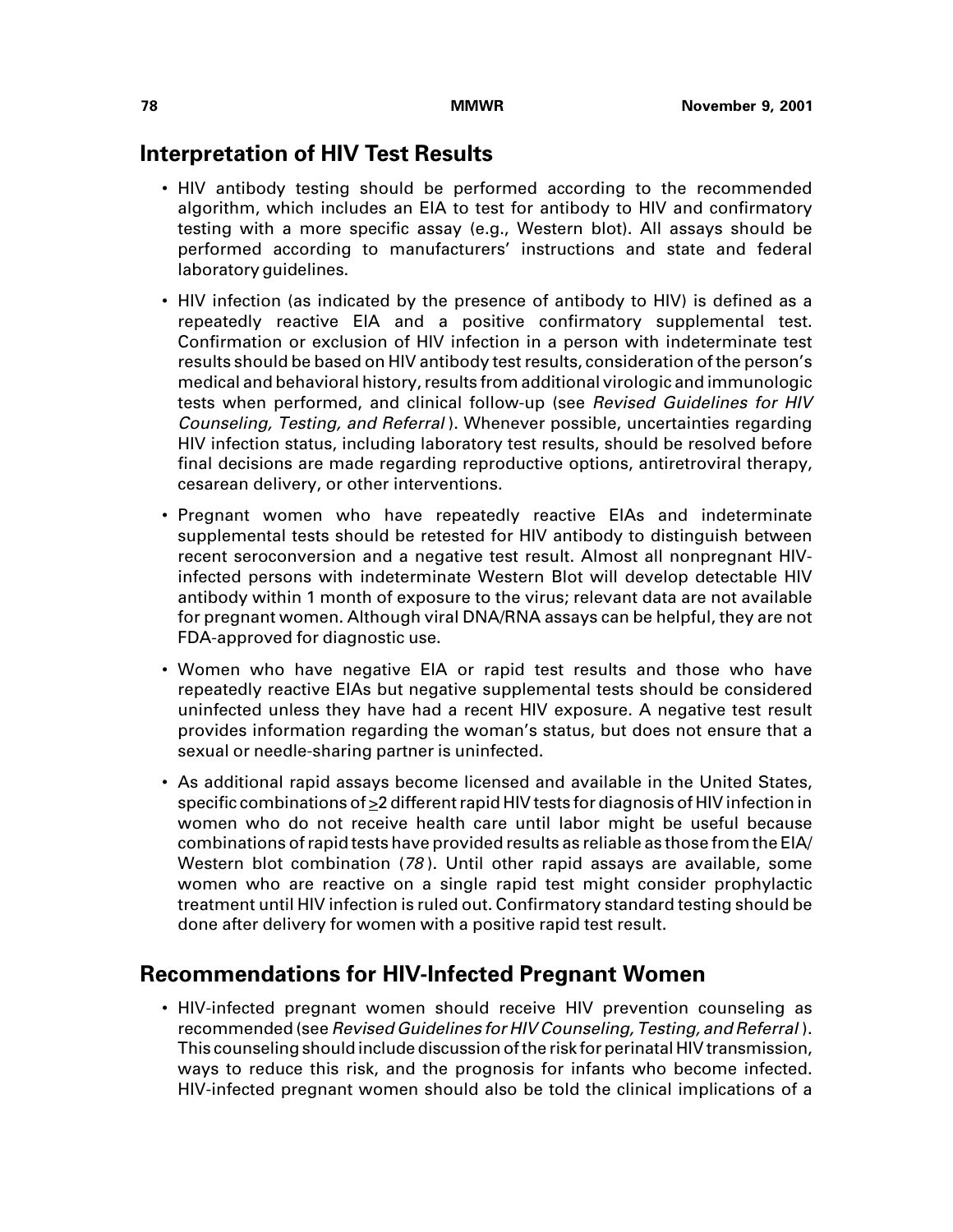positive HIV antibody test result and the need for and benefit of HIV-related medical and other early intervention services, including how to access these services.

• HIV-infected pregnant women should be counseled regarding antiretroviral therapy during pregnancy to improve their health (84 ) and prevent perinatal transmission (57 ). Medical care and management of HIV-infected persons, especially pregnant women, can be complicated because of the need for combination therapy with multiple drugs, management of common side effects, careful monitoring of viral load and drug resistance, prophylaxis for and treatment of opportunistic infections, and monitoring of immune status. Health-care providers who are not experienced in the care of pregnant HIV-infected women are encouraged to obtain referral for specialty care from providers who are knowledgeable in this area.

Although pregnancy is not an adequate reason to defer therapy for HIV infection, unique considerations exist regarding use of antiretroviral drugs during pregnancy, including the potential need to alter dosing because of physiologic changes associated with pregnancy, the potential for adverse short- or long-term effects on the fetus and infant, and the effectiveness in reducing the risk for perinatal transmission (57 ).

- Obstetric providers should adhere to best obstetric practices, including offering scheduled cesarean section at 38 weeks to reduce risk for perinatal HIV transmission (60,85).
- HIV-infected pregnant women should receive information regarding all reproductive options. Reproductive counseling should be nondirective. Healthcare providers should be aware of the complex concerns that HIV-infected women must consider when making decisions regarding their reproductive options and should be supportive of any decision.
- To eliminate the risk for postnatal transmission, HIV-infected women in the United States should not breast-feed. Support services for use of appropriate breast milk substitutes should be provided when necessary. UNAIDS and World Health Organization recommendations for HIV and breast-feeding should be followed in international settings (86 ).
- To optimize medical management, positive and negative HIV test results should be available to a woman's health-care provider and included on her confidential medical records and those of her infant. After informing the mother, maternal health-care providers should notify the pediatric-care providers of the impending birth of an HIV-exposed infant and any anticipated complications. If HIV is first diagnosed in the infant, health-care providers should discuss the implications for the mother's health and help her obtain care. Women should also be encouraged to have their other children tested for HIV. Children can be infected with HIV for many years before complications occur. Providers are encouraged to build supportive health-care relationships that promote discussion of pertinent health information. Confidential HIV-related information should be disclosed or shared only in accordance with prevailing legal requirements.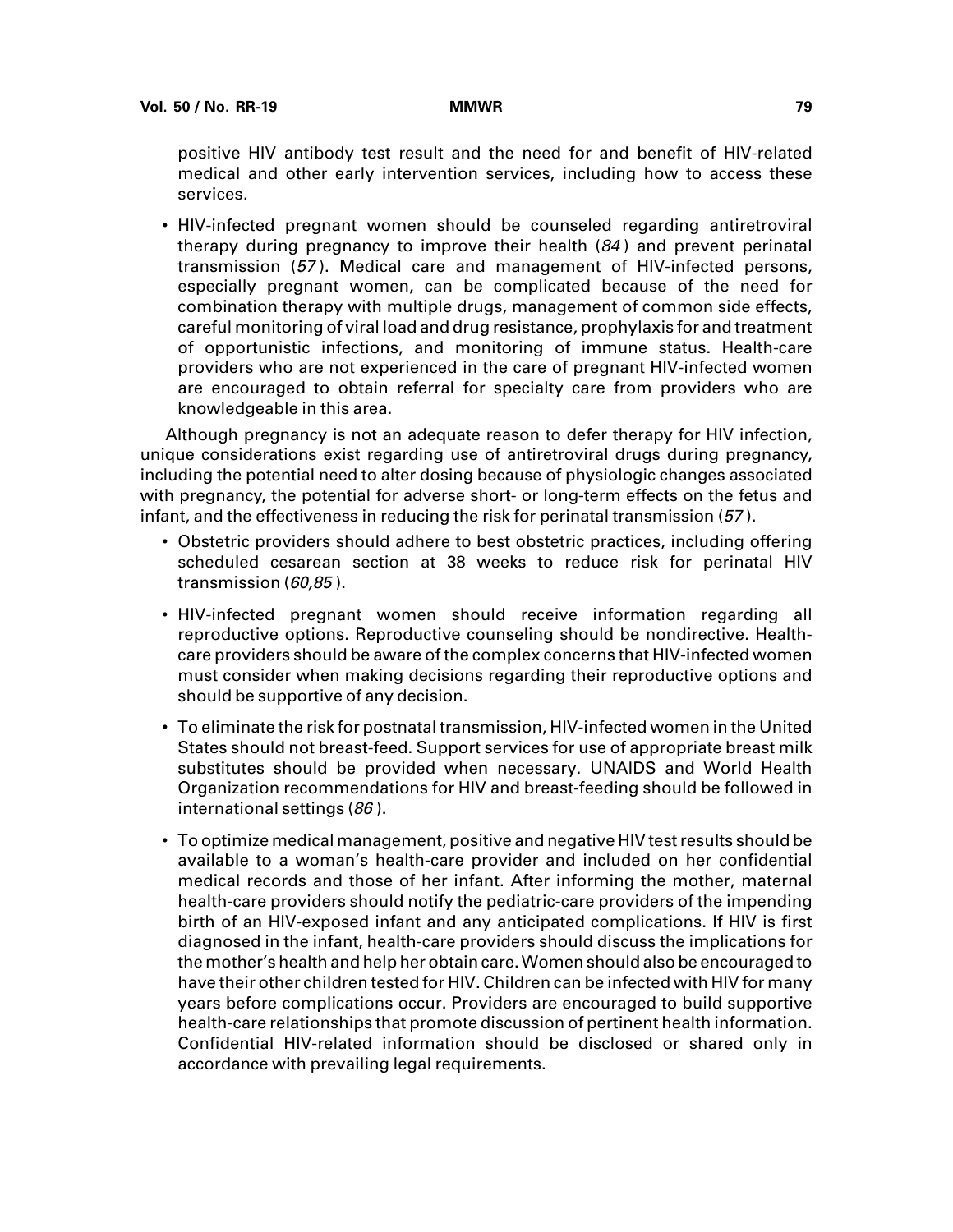- After receiving their test results, HIV-infected pregnant women should receive counseling, including assessment of the potential for negative effects (e.g., discrimination, domestic violence, psychological difficulties). Counseling should also include information on how to minimize these consequences, assistance in identifying supportive persons in their own social networks, and referral to appropriate psychological, social, and legal services. HIV-infected women should be counseled regarding the risk for transmission to others and ways to decrease this risk. They also should be told that discrimination based on HIV status or AIDS in housing, employment, state programs, and public accommodations (including physicians' offices and hospitals) is illegal.
- Health-care providers should thoroughly assess the prevention service needs of HIV-infected women (e.g., substance abuse, STD treatment, partner referral, or family planning services) and develop a plan to promote access to and use of these services (see Revised Guidelines for HIV Counseling, Testing, and Referral ).
- Health-care providers should follow the Public Health Service Task Force recommendations for using antiretroviral drugs to treat pregnant HIV-1 infected women and reduce perinatal HIV-1 transmission in the United States, which address treating pregnant women who do not receive health care until near the time of delivery. These recommendations are available at the HIV/AIDS Treatment Information Service (ATIS) website at [<http://www.hivatis.org> \(](http://www.hivatis.org)57 ).

# **Recommendations for Postpartum Follow-Up of Infected Women and Perinatally Exposed Children**

- HIV-infected women should receive ongoing HIV-related medical care, including immune-function monitoring, recommended therapy, and prophylaxis for and treatment of opportunistic infections and other HIV-related conditions (84,87 ). HIVinfected women should receive gynecologic care, including regular Pap smears, reproductive counseling, information on how to prevent sexual and drug-related transmission of HIV, and treatment of gynecologic conditions according to published recommendations (87 ). Obstetrical providers should ensure that HIVinfected women are introduced or referred to another provider to continue their care after pregnancy.
- HIV-infected women (or their children's guardians) should be informed of the importance of follow-up for their children. Children whose HIV infection status is unknown require early diagnostic testing and prophylactic therapy to prevent PCP pending determination of their status.
	- Infected children require follow-up care to determine the need for prophylactic therapy and antiretroviral treatment and to monitor disorders in growth and development that often occur before age 24 months.
	- Uninfected children who are exposed to antiretroviral therapy should be assessed for potential short- and long-term side effects.
- Identification of an HIV-infected mother indicates that her family needs or will need medical and social services as her disease progresses. Thus, health-care providers should ensure that referrals to services address the needs of the entire family.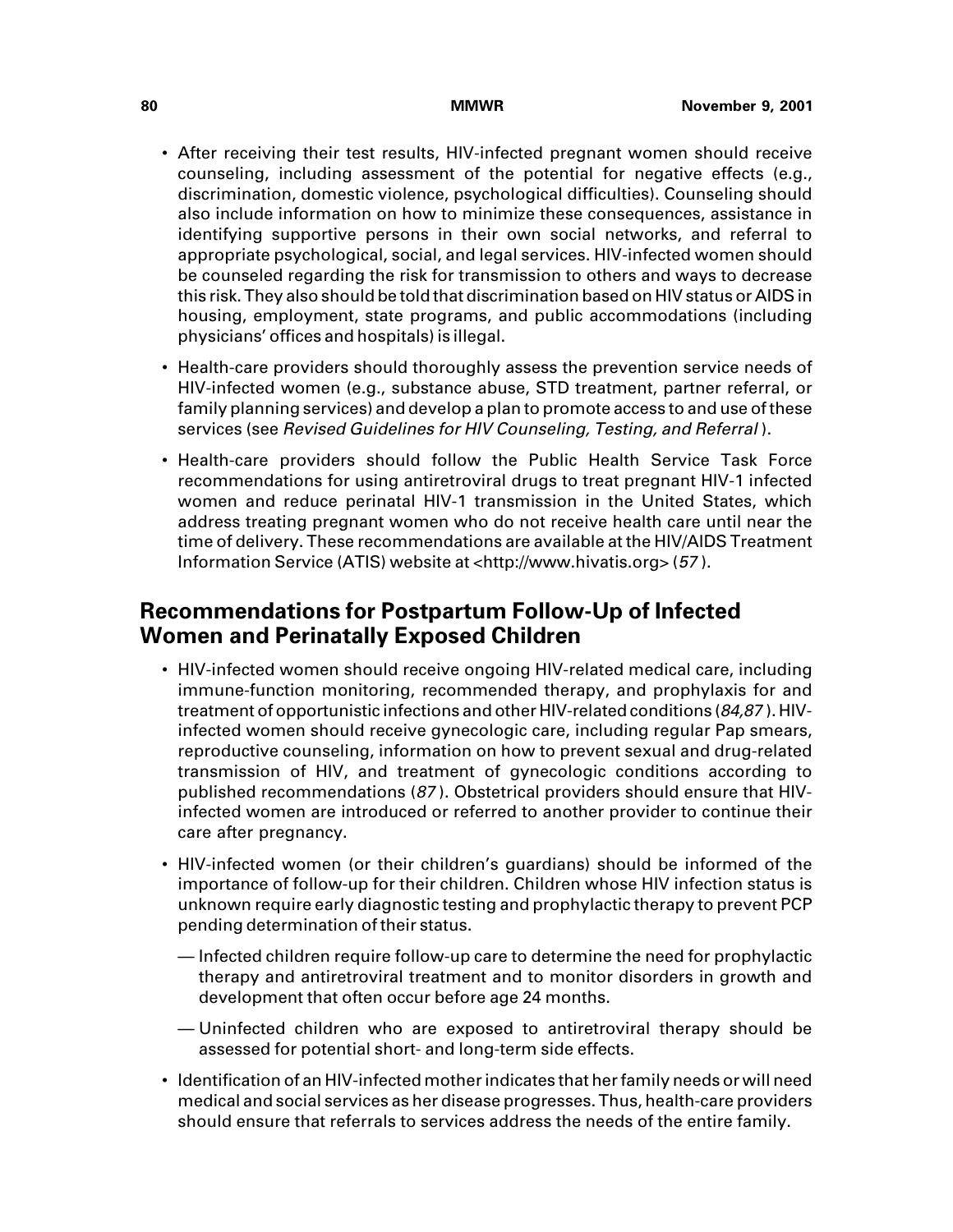# **CONCLUSION**

Because of recent advances in both antiretroviral and obstetrical interventions, pregnant women infected with HIV who know their status prenatally can reduce their risk for transmitting HIV to their infants to <2%. The guidelines in this report are intended to reduce barriers to voluntary HIV testing for all pregnant women in the United States and to make the voluntary counseling and testing process simple and routine in prenatal settings. The recommendations underscore the importance of HIV-infected pregnant women (and their health-care providers) knowing their status to protect their own health and reduce the risk for transmitting HIV to their infants.

### **Acknowledgments**

We are grateful for the contributions of Ida Onorato, M.D., CDC.

References

- 1. Connor EM, Sealing RS, Gelber R, et al. Reduction of maternal-infant transmission of human immunodeficiency virus type 1 with zidovudine treatment. N Engl J Med 1994;331:1173–80.
- 2. CDC. Recommendations of the U.S. Public Health Service Task Force on use of zidovudine to reduce perinatal transmission of human immunodeficiency virus. MMWR 1994;43(No. RR-11):1–21.
- 3. CDC. US Public Health Service recommendations for human immunodeficiency virus counseling and voluntary testing for pregnant women. MMWR 1995;44(No. RR-7):1–14.
- 4. CDC. Update: perinatally acquired HIV/AIDS—United States, 1997. MMWR 1997;46:1086–92.
- 5. CDC. Success in implementing Public Health Service guidelines to reduce perinatal transmission of HIV—Louisiana, Michigan, New Jersey, and South Carolina, 1993, 1995, and 1996. MMWR 1998;47:688–91.
- 6. Fiscus SA, Adimora AA, Schoenback VJ, et al. Trends in human immunodeficiency virus (HIV) counseling, testing, and antiretroviral treatment of HIV-infected women and perinatal transmission in North Carolina. J Infect Dis 1999;180:99–105.
- 7. Lindegren ML, Byers RH, Thomas P, et al. Trends in perinatal transmission of HIV/AIDS in the United States. JAMA 1999;282:531–8.
- 8. Cooper ER, Nugent RP, Diaz C, et al. After AIDS clinical trial 076: the changing pattern of zidovudine use during pregnancy, and the subsequent reduction in the vertical transmission of human immunodeficiency virus in a cohort of infected women and their infants. J Infect Dis 1996;174:1207–11.
- 9. Institute of Medicine, National Research Council. Reducing the odds: preventing perinatal transmission of HIV in the United States. Washington, DC: National Academy Press, 1999.
- 10. Moore RD, Chaisson RE. Natural history of HIV infection in the era of combination antiretroviral therapy. AIDS 1999;13:1933–42.
- 11. Guay LA, Musoke P, Fleming T, et al. Intrapartum and neonatal single-dose nevirapine compared with zidovudine for prevention of mother-to-child transmission of HIV-1 in Kampala, Uganda: HIVNET 012 randomised trial. Lancet 1999;354:795–802.
- 12. Mofenson LM, Lambert JS, Stiehm ER, et al. Risk factors for perinatal transmission of human immunodeficiency virus type 1 in women treated with zidovudine. N Engl J Med 1999;341:385–93.
- 13. Mock PA, Shaffer N, Bhadrakom C, et al. Maternal viral load and timing of mother-to-child HIV transmission, Bangkok, Thailand. AIDS 1999;13:407–14.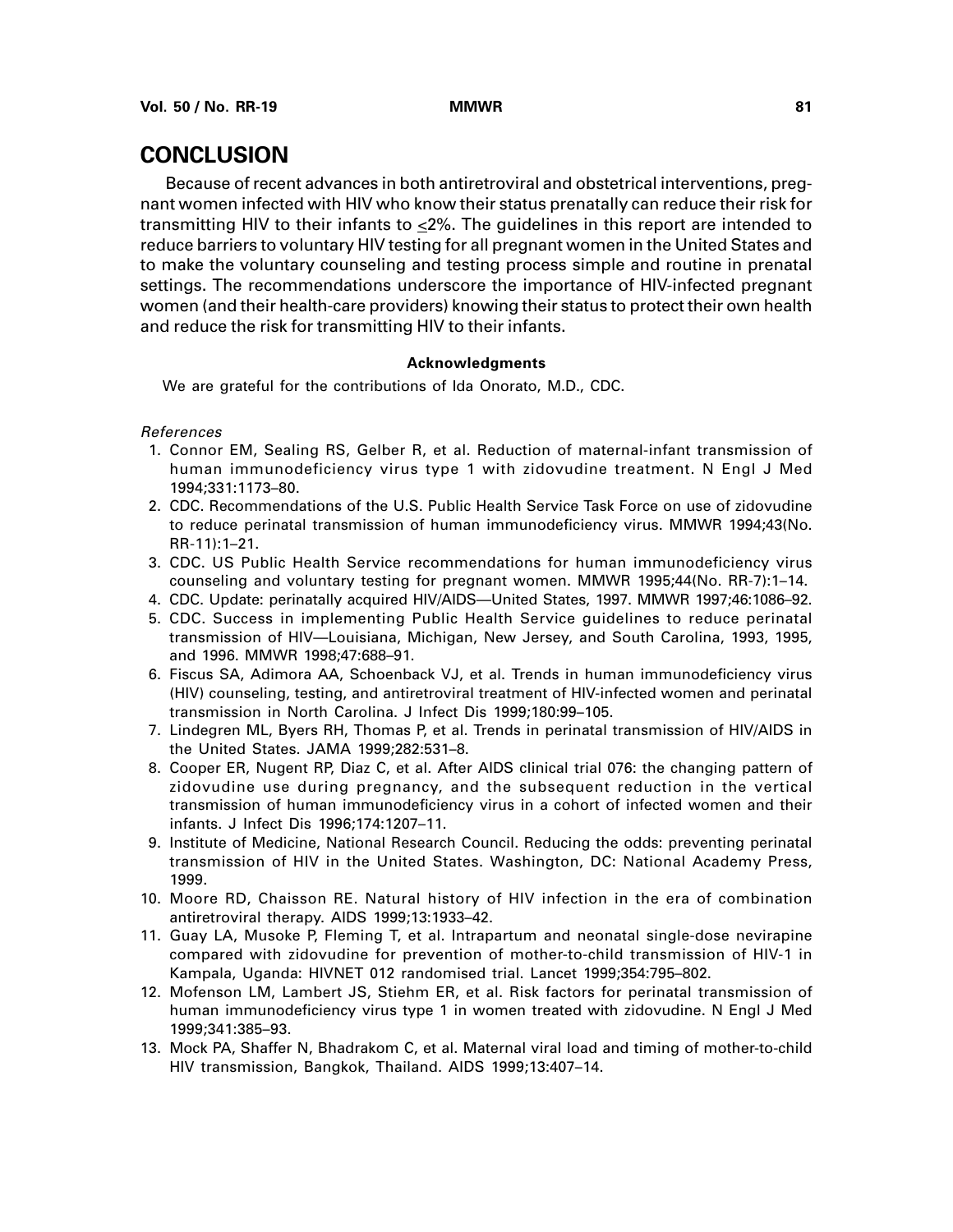- 14. Ioannidis JPA, Abrams EJ, Ammann A, et al. Perinatal transmission of human immunodeficiency virus type 1 by pregnant women with RNA virus loads <1000 copies/ ml. J Infect Dis 2001;183:539–45.
- 15. CDC. U.S. HIV and AIDS cases reported through June 2000: midyear edition. HIVAIDS surveillance report 2000;12(No.1):1–41.
- 16. Karon JM, Rosenberg PS, McQuillan G, Khare M, Gwinn M, Petersen LR. Prevalence of HIV infection in the United States, 1984 to 1992. JAMA 1996;276:126–31.
- 17. Dunn DT, Peckham CS, Semprini AE, Pardi G. Vertical transmission of HIV-1: maternal immune status and obstetric factors. The European Collaborative Study. AIDS 1996;10:1675.
- 18. Pitt J, Brambilla D, Reichelderfer P, et al. Maternal and immunologic and virologic risk factors for infant human immunodeficiency virus type 1 infection: Findings from the Women and Infants Transmission Study. J Infect Dis 1997;175:567–75.
- 19. Simonds RJ, Steketee R, Nesheim S, et al. Impact of zidovudine use on risk and risk factors for perinatal transmission of HIV. Perinatal AIDS Collaborative Transmission Studies. AIDS 1998;12:301–8.
- 20. Shaffer N, Chuachoowong R, Mock PA, et al. Short-course zidovudine for perinatal HIV-1 transmission in Bangkok, Thailand: a randomised controlled trial. Lancet 1999;353:773–80.
- 21. Dabis F, Msellati P, Dunn D, et al. Estimating the rate of mother-to-child transmission of HIV. Report of a workshop on methodological issues: Ghent (Belgium), 17–20 February 1992. AIDS 1993;7:1139–48.
- 22. De Cock KM, Fowler MG, Mercier E, et al. Prevention of mother-to-child HIV transmission in resource-poor countries: translating research into policy and practice. JAMA 2000;283;1175–82.
- 23. Van Dyke RB, Korber BT, Popek E, et al. The Ariel project: a prospective cohort study of maternal-child transmission of human immunodeficiency virus type 1 in the era of maternal antiretroviral therapy. J Infect Dis 1999;179:319–28.
- 24. Wade NA, Birkhead GS, Warren BL, et al. Abbreviated regimens of zidovudine prophylaxis and perinatal transmission of the human immunodeficiency virus. N Engl J Med 1998;339:1409–14.
- 25. Garcia PM, Kalish LA, Pitt J, et al. Maternal levels of plasma human immunodeficiency virus type 1 RNA and the risk of perinatal transmission. N Engl J Med 1999;341:394–402.
- 26. Dorenbaum A for the PACTG 316 Study Team. Report of results of PACTG 316: an international phase III trial of standard antiretroviral (ARV) prophylaxis plus nevirpine (NVP) for prevention of perinatal HIV transmission [Abstract LB7]. In: Programs and abstracts of the 8th Conference on Retroviruses and Opportunistic Infections. Alexandria, VA: Foundation for Retrovirology annd Human Health, 2001:277.
- 27. The European Mode of Delivery Collaboration. Elective caesarean-section versus vaginal delivery in prevention of vertical HIV-1 transmission: a randomised clinical trial. Lancet 1999;353:1035–9.
- 28. The International Perinatal HIV Group. The mode of delivery and the risk of vertical transmission of human immunodeficiency virus type 1. N Engl J Med 1999;340:977–87.
- 29. Mandelbrot L, Le Chenadec J, Berrebi A, et al, for the French Perinatal Cohort. Perintal HIV-1 transmission: interaction between zidovudine prophylaxis and mode of delivery in the French perinatal cohort. JAMA 1998;280:55–60.
- 30. CDC. Prenatal discussion of HIV testing and maternal HIV testing—14 states, 1996–1997. MMWR 1999;48:401–4.
- 31. Anonymous. Surveillance of pediatric HIV infection. American Academy of Pediatrics. Pediatrics 1998;101:315–9.
- 32. Fowler MG, Simonds RJ, Roongpisuthipong A. Update on perinatal HIV transmission. Pediatr Clin North Am 2000;47:21–38.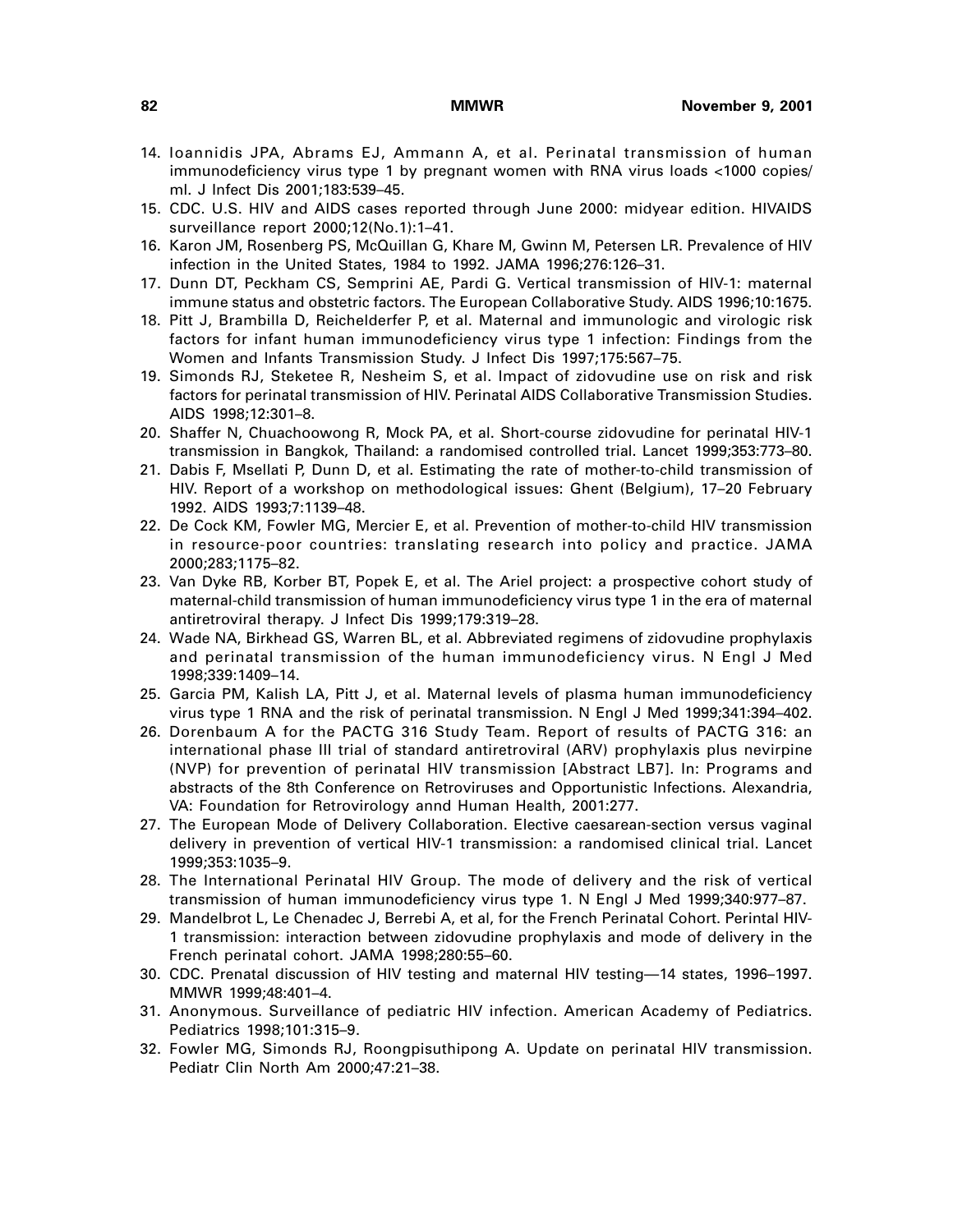- 33. Bertolli J, St Louis ME, Simonds RJ, et al. Estimating the timing of mother-to-child transmission of human immunodeficiency virus in a breast-feeding population in Kinshasa, Zaire. J Infect Dis 1996;174:722–6.
- 34. Nduati R, John G, Mbori-Ngacha D, et al. Effect of breastfeeding and formula feeding on transmission of HIV-1: a randomized clinical trial. JAMA 2000;283:1167–74.
- 35. Miotti PG, Taha TE, Kumwenda NI, et al. HIV transmission through breastfeeding: a study in Malawi. JAMA 1999;282:744–9.
- 36. Moodley D. The SAINT trial: nevirapine (NVP) versus zidovudine (ZDV)+lamivudine (3TC) in prevention of peripartum HIV transmission [Abstract LB0r10]. In: Program and abstracts of the XIIIth International AIDS Conference. Durban, South Africa: International AIDS Society, 2000.
- 37. Semba RD, Kumwenda N, Hoover DR, et al. Human immunodeficiency virus load in breast milk, mastitis, and mother-to-child transmission of human immunodeficiency virus type 1. J Infect Dis 1999;180:93–8.
- 38. Pillay K, Coutsoudis A, York D, Kuhn L, Coovadia HM. Cell-free virus in breast milk of HIV-1– seropositive women. J Acquir Immune Defic Syndr 2000;24:350–6.
- 39. Embree JE, Njenga S, Datta P, et al. Risk factors for postnatal mother-child transmission of HIV-1. AIDS 2000;14:2535–41.
- 40. John GC, Nduati RW, Mbori-Ngacha DA, et al. Correlates of mother-to-child human immunodeficiency virus type 1 (HIV-1) transmission: association with maternal plasma HIV-1 RNA load, genital HIV-1 DNA shedding, and breast infections. J Infect Dis 2001;183:206–12.
- 41. Dunn DT, Newell ML, Ades AE, Peckham CS. Risk of human immunodeficiency virus type 1 transmission through breast feeding. Lancet 1992;340:585–8.
- 42. Shaffer N, Roongpisuthipong A, Siriwasin W, et al. Maternal virus load and perinatal human immunodeficiency virus type 1 subtype E transmission, Thailand. J Infect Dis 1999;179:590–9.
- 43. The International Perinatal HIV Group. Duration of ruptured membranes and vertical transmission of HIV-1: a meta-analysis from 15 prospective cohort studies. AIDS 2001;15:357–68.
- 44. Landesman SH, Kalish LA, Burns DN, et al. Obstetrical factors and the transmission of human immunodeficiency virus type 1 from mother to child. N Engl J Med 1996;334:1617–23.
- 45. Mandelbrot L, Mayaux M-J, Bongain A, et al, and The French Pediatric HIV Infection Study Group. Obstetric factors and mother-to-child transmission of human immunodeficiency virus type 1: the French perinatal cohorts. Am J Obstet Gynecol 1996;175:661–7.
- 46. St. Louis ME, Kamenga M, Brown C, et al. Risk for perinatal HIV-1 transmission according to maternal immunologic, virologic, and placental factors. JAMA 1993;269:2853–9.
- 47. Wade N, Birkhead G, Gourlay-Doyle M, et al. Perinatal HIV transmission rates among HIVinfected pregnant women in New York State (NYS) [Abstract 708]. In: Program and abstracts of the 7th Conference on Retroviruses and Opportunistic Infections. Alexandria, VA: Foundation for Retrovirology annd Human Health, 2000.
- 48. Fernandez MI, Wilson TE, Ethier KA, Walter EB, Gay CL, Moore J, for the Perinatal Guidelines Evaluation Project. Acceptance of HIV testing during prenatal care. Public Health Rep 2000;15:460–8.
- 49. Royce RA, Walter EB, Fernandez MI, Wilson TE, Ickovics JR, Simonds RJ, for the Perinatal Guidelines Evaluation Project. Barriers to universal prenatal HIV testing in 4 US locations in 1997. Am J Public Health 2001;91:727–33.
- 50. Mills WA, Martin DL, Bertrand JR, Belongia EA. Physicians' practices and opinions regarding prenatal screening for human immunodeficiency virus and other sexually transmitted diseases. Sex Transm Dis 1998;25:169–75.
- 51. Lindegren ML, Steinberg S, Byers RH. Epidemiology of HIV/AIDS in children. Pediatr Clin North Am 2000;47:1–20.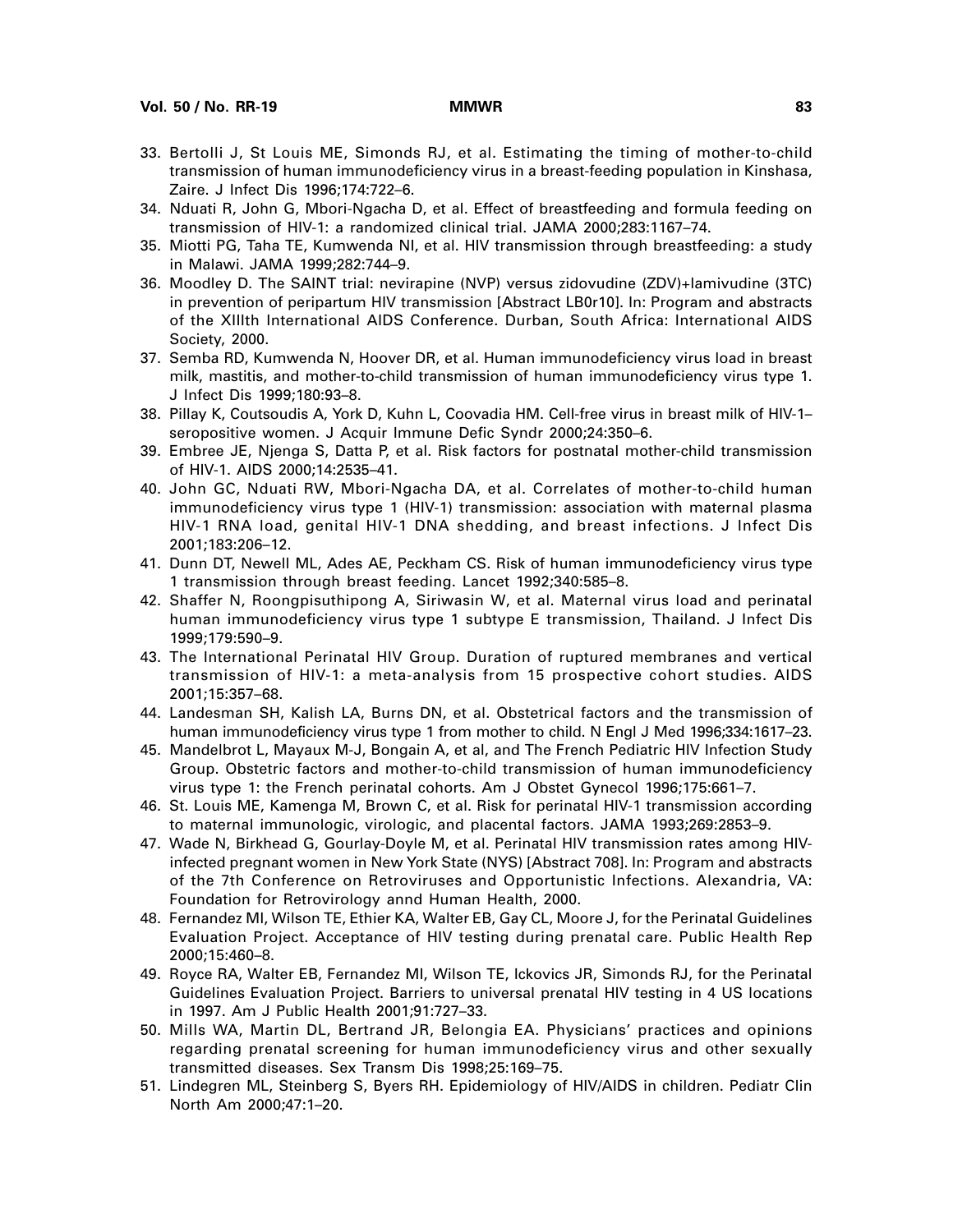- 52. Wiktor SZ, Ekpini E, Karon JM, et al. Short-course oral zidovudine for prevention of mother-to-child transmission of HIV-1 in Abidjan, Côte d'Ivoire: a randomised trial. Lancet 1999;353:781–5.
- 53. Dabis F, Msellati P, Meda N, et al, for the DITRAME Study Group. 6-month efficacy, tolerance, and acceptability of a short regimen of oral zidovudine to reduce vertical transmission of HIV in breastfed children in Côte d'Ivoire and Burkina Faso: a double-blind placebocontrolled multicentre trial. Lancet 1999;353:786–92.
- 54. Wiktor SZ, Leroy V, Ekpini ER, et al. 24-month efficacy of short-course maternal zidovudine for the prevention of mother-to-child HIV-1 transmission in a breast feeding population: a pooled analysis of two randomized clinical trials in West Africa [Abstract TuOrB3542]. In: Program and abstracts of the XIII International AIDS Conference. Durban, South Africa: International AIDS Society, 2000:329.
- 55. Gray G. The PETRA study: early and late efficacy of three short ZDV/3TC combination regimens to prevent mother-to-child transmission of HIV-1. In: Programme supplement of the XIII International AIDS Conference. Durban, South Africa: International AIDS Society, 2000:17.
- 56. Thomas P, Bornschlegel K. Short courses of zidovudine and perinatal transmission of HIV. [Letter]. N Engl J Med 1999;340:1041.
- 57. Public Health Service Task Force recommendations for the use of antiretroviral drugs in pregnant women infected with HIV-1 for maternal health and for reducing perinatal HIV-1 transmission in the United States. HIV/AIDS Treatment Information Service (ATIS) website at [<http://www.hivatis.org>.](http://www.hivatis.org) Accessed August 2, 2001.
- 58. Watts DH, Lambert JS, Stiehm ER, et al, for the Pediatric AIDS Clinical Trials Study Group 185 Team. Complications according to mode of delivery among human immunodeficiency virus-infected women with CD4 lymphocyte counts of <500/µL. Am J Obstet Gynecol 2000;183:100–7.
- 59. American College of Obstetricians and Gynecologists. Committee opinion: scheduled cesarean delivery and the prevention of vertical transmission of HIV infection. No. 234, May 2000.
- 60. Biggar RJ, Miotti PG, Taha TE, et al. Perinatal intervention trial in Africa: effect of a birth canal cleansing intervention to prevent HIV transmission. Lancet 1996;347:1647–50.
- 61. Irwin KL, Moorman AC, O'Sullivan MJ, et al, for the PID-HIV Infection Study Group. Influence of human immunodeficiency virus infection in pelvic inflammatory disease. Obstet Gynecol 2000;95:525–34.
- 62. Duerr A, Sierra MF, Feldman J, Clarke SM, Ehrlich I, DeHovitz J. Immune compromise and prevalence of *Candida* vulvovaginitis in human immunodeficiency virus-infected women. Obstet Gynecol 1997;90:252–6.
- 63. Ellerbrock TV, Chiasson MA, Bush TJ, et al. Incidence of cervical squamous intraepithelial lesions in HIV-infected women. JAMA 2000;283:1031–7.
- 64. Schable B, Diaz T, Chu SY, et al. Who are the primary caretakers of children born to HIVinfected mothers? Results from a multisite surveillance project. Pediatric 1995;95:511–5.
- 65. Simonds RJ, Oxtoby MJ, Caldwell MB, Gwinn ML, Rogers MF. Pneumocystis carinii pneumonia among US children with perinatally acquired HIV infection. JAMA 1993;270:470–3.
- 66. CDC. 1995 revised guidelines for prophylaxis against Pneumocystis carinii pneumonia for children infected with or perinatally exposed to human immunodeficiency virus. MMWR 1995;44(No. RR-4):1–11.
- 67. Guidelines for the use of antiretroviral agents in pediatric HIV infection. HIV/AIDS Treatment Information Service (ATIS) website at [<http://www.hivatis.org>.](http://www.hivatis.org) Accessed August 2, 2001.
- 68. Lazzarini Z, Gostin LO, Ward JW, Fleming PL, Nesland V. State efforts to reduce perinatal HIV transmission [Abstract 44105]. In: Program and abstracts of the 12th World AIDS Conference. Geneva, Switzerland, 1998:959.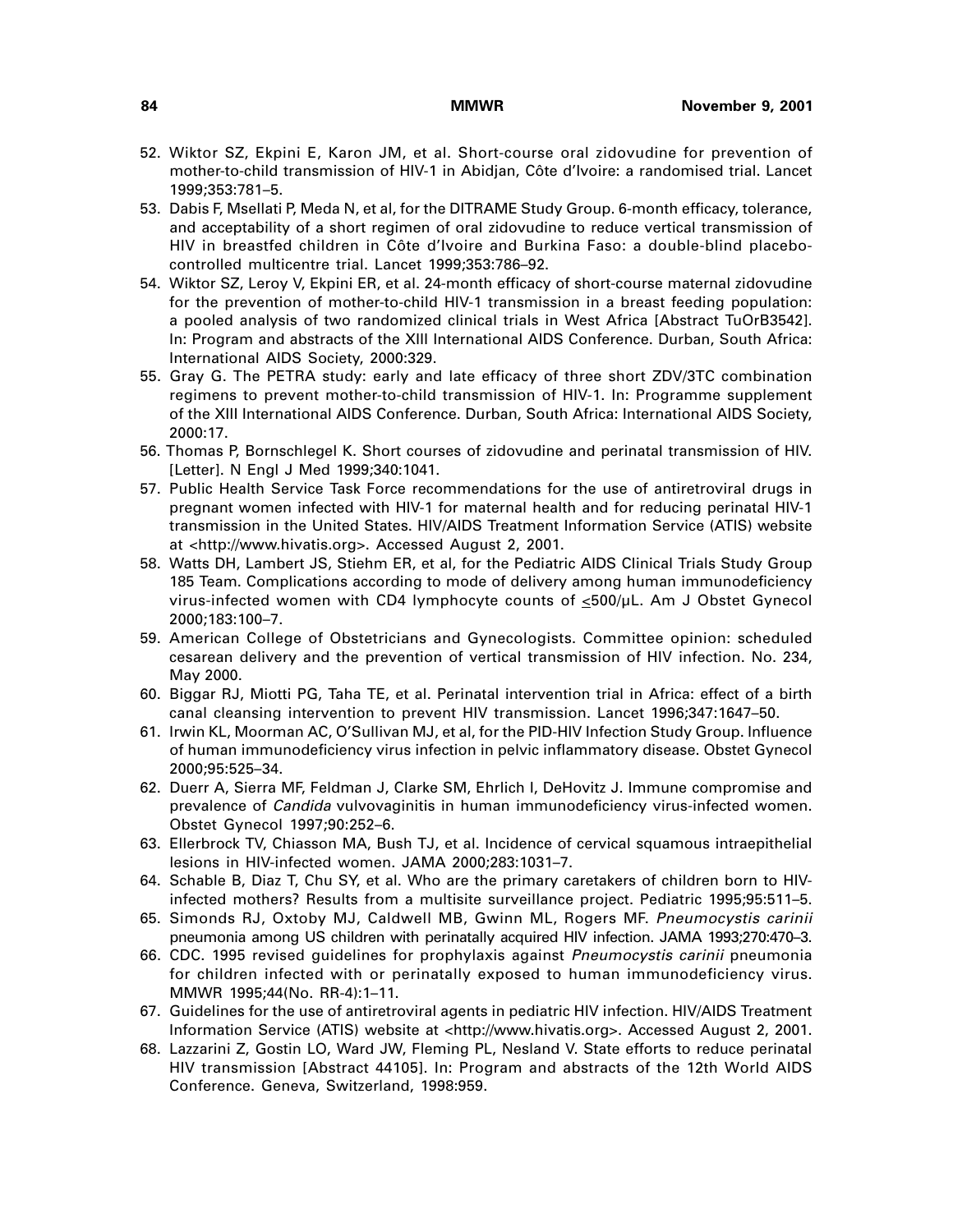- 69. Koenig LJ, Moore J. Women, violence, and HIV: a critical evaluation with implications for HIV services. Matern Child Health J 2000;4:103–9.
- 70. Americans with Disabilities Act. 42 USC section 12101 et seq. Available at [<http://](http://www.usdoj.gov/crt/ada/adahom1.htm) [www.usdoj.gov/crt/ada/adahom1.htm>.](http://www.usdoj.gov/crt/ada/adahom1.htm) Accessed August 2, 2001.
- 71. George JR, Schochetman G. Detection of HIV infection using serologic techniques. In: Schochetman G, George JR, eds. AIDS testing: a comprehensive guide to technical, medical, social, legal, and management issues. 2 ed. New York, NY: Springer-Verlag, 1994.
- 72. Celum CL, Coombs RW, Lafferty W, et al. Indeterminate human immunodeficiency virus type 1 Western blots: seroconversion risk, specificity of supplemental tests, and an algorithm for evaluation. J Infect Dis 1991;164;656–64.
- 73. Celum CL, Coombs RW, Jones M, et al. Risk factors for repeatedly reactive HIV-1 EIA and indeterminate Western blots: a population-based case-control study. Arch Intern Med 1994;154:1129–37.
- 74. Gwinn M, Redus MA, Granade TC, Hannon WH, George JR. HIV-1 serologic test results for one million newborn dried-blood specimens: assay performance and implications for screening. J Acquir Immune Defic Syndr 1992;5:505–12.
- 75. MacDonald KL, Jackson JB, Bowman RJ, et al. Performance characteristics of serologic tests for human immunodeficiency virus type 1 (HIV-1) antibody among Minnesota blood donors: public health and clinical implications. Ann Intern Med 1989;110:617–21.
- 76. Burke DS, Brundage JF, Redfield RR, et al. Measurement of the false positive rate in a screening program for human immunodeficiency virus infections. N Engl J Med 1988;319:961–4.
- 77. Sheon AR, Fox HE, Alexander G, et al. Misdiagnosed HIV infection in pregnant women: implications for clinical care. Public Health Rep 1994;109:694–9.
- 78. Branson BM. Rapid tests for HIV antibody. AIDS Rev 2000;2:76–83.
- 79. Irwin K, Olivo N, Schable CA, Weber T, Janssen R, Ernst J, and the CDC-Bronx-Lebanon HIV Serosurvey Team. Performance characteristics of a rapid HIV antibody assay in a hospital with a high prevalence of HIV infection. Ann Intern Med 1996;125:471–5.
- 80. Stetler HC, Granade TC, Nunez CA, et al. Field evaluation of rapid HIV serologic tests for screening and confirming HIV-1 infection in Honduras. AIDS 1997;11:369–75.
- 81. Bulterys M, Fowler MG. Prevention of HIV infection in children. Pediatr Clin North Am 2000;47:241–60.
- 82. Minkoff H, O'Sullivan MJ. The case for rapid HIV testing during labor. JAMA 1998;279:1743–4.
- 83. CDC. 1998 guidelines for treatment of sexually transmitted diseases. MMWR 1998;47(No. RR-1):1–118.
- 84. Guidelines for the use of antiretroviral agents in HIV-infected adults and adolescents. January 2000. HIV/AIDS Treatment Information Service (ATIS) website at <www.hivatis.org>. Accessed August 10, 2001.
- 85. American College of Obstetricians and Gynecologists. Human immunodeficiency virus screening. Joint statement of the American Academy of Pediatrics and the American College of Obstetricians an Gynecologists. Pediatrics 1999;104:128.
- 86. WHO Technical Consultation on Behalf of the UNFPA/UNICEF/WHO/UNAIDS Inter-Agency Task Team on Mother-to-Child Transmission of HIV. New data on the prevention of motherto-child transmission of HIV and their policy implications. October 2000. Available at [<http://www.unaids.org/publications/documents/mtct/index.html>.](http://www.unaids.org/publications/documents/mtct/index.html) Accessed August 16, 2001.
- 87. CDC. 1999 USPHS/IDSA guidelines for the prevention of opportunistic infections in persons infected with human immunodeficiency virus. MMWR 1999;48(No. RR-10):1–66.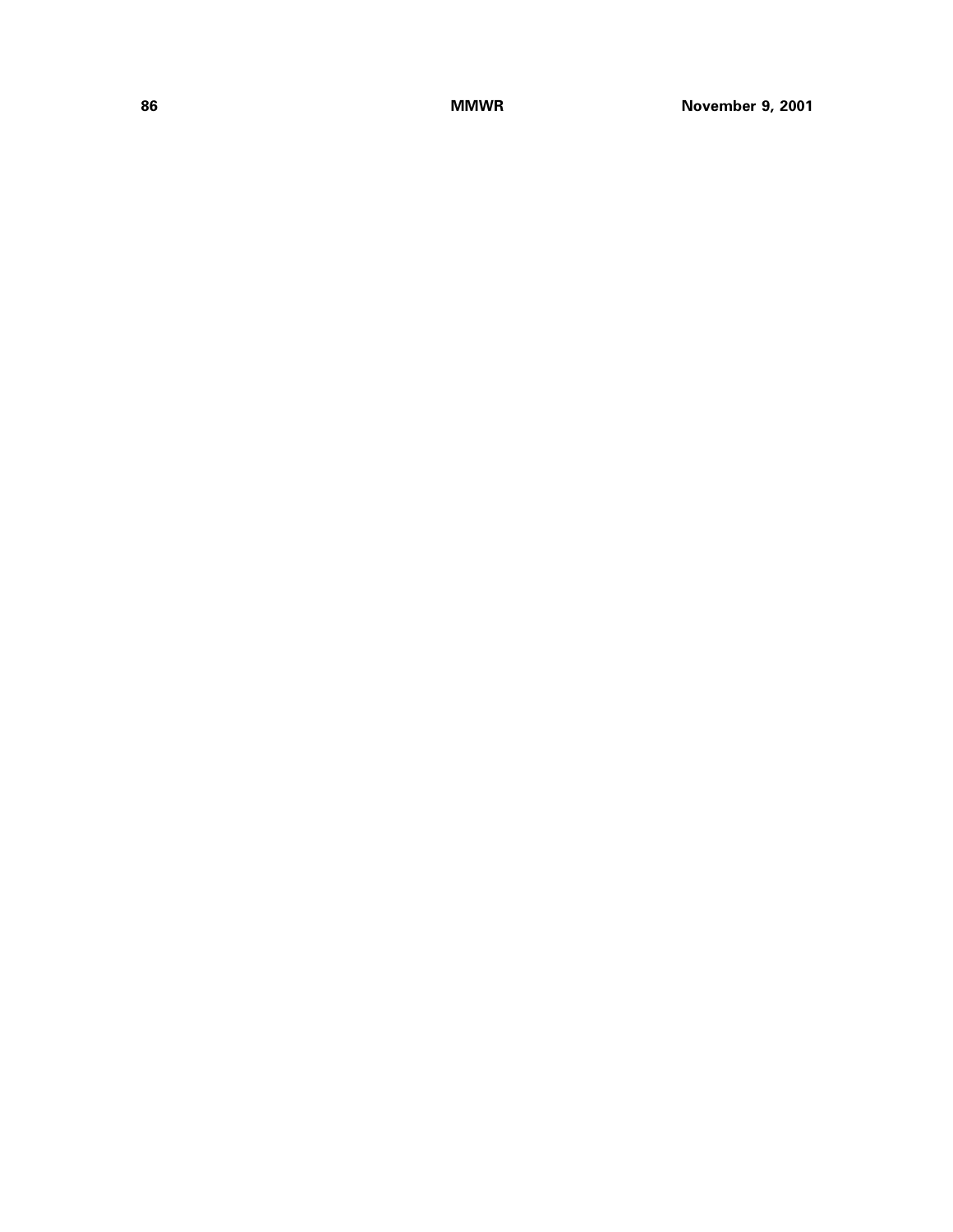

**Recommendations and Reports**

# **Continuing Education Activity Sponsored by CDC**

### **Revised Recommendations for HIV Screening for Pregnant Women**

### **EXPIRATION — November 9, 2004**

You must complete and return the response form electronically or by mail by **November 9, 2004,** to receive continuing education credit. If you answer all of the questions, you will receive an award letter for 1.5 hours Continuing Medical Education (CME) credit, 0.1 hour Continuing Education Units (CEUs), or 1.7 hours Continuing Nursing Education (CNE) credit. If you return the form electronically, you will receive educational credit immediately. If you mail the form, you will receive educational credit in approximately 30 days. No fees are charged for participating in this continuing education activity.

### **INSTRUCTIONS**

#### **By Internet**

- 1. Read this MMWR (Vol. 50, RR-19, Revised Recommendations for HIV Screening for Pregnant Women), which contains the correct answers to the questions beginning on the next page.
- 2. Go to the MMWR Continuing Education Internet site at [<http://www.cdc.gov/mmwr/cme/conted.html>.](http://www.cdc.gov/mmwr/cme/conted.html)
- 3. Select which exam you want to take and select whether you want to register for CME, CEU, or CNE credit. 4. Fill out and submit the registration form.
- 5. Select exam questions. To receive continuing education credit, you must answer all of the questions. Questions with more than one correct answer will instruct you to "Indicate all that apply."
- 6. Submit your answers no later than **Novemeber 9, 2004**.
- 7. Immediately print your Certificate of Completion for your records.

#### **By Mail or Fax**

- 1. Read this MMWR (Vol. 50, RR-19, Revised Recommendations for HIV Screening for Pregnant Women ), which contains the correct answers to the questions beginning on the next page.
- 2. Complete all registration information on the response form, including your name, mailing address, phone number, and e-mail address, if available.
- 3. Indicate whether you are registering for CME, CEU, or CNE credit.
- 4. Select your answers to the questions, and mark the corresponding letters on the response form. To receive continuing education credit, you must answer all of the questions. Questions with more than one correct answer will instruct you to "Indicate all that apply."
- 5. Sign and date the response form or a photocopy of the form and send no later than **November 9, 2004**, to Fax: 404-639-4198 Mail: MMWR CE Credit

Office of Scientific and Health Communications Epidemiology Program Office, MS C-08 Centers for Disease Control and Prevention 1600 Clifton Rd, N.E. Atlanta, GA 30333

6. Your Certificate of Completion will be mailed to you within 30 days.

#### **ACCREDITATION**

**Continuing Medical Education (CME).** CDC is accredited by the Accreditation Council for Continuing Medical Education (ACCME) to provide continuing medical education for physicians. CDC designates this educational activity for a maximum of 1.5 hours in category 1 credit toward the AMA Physician's Recognition Award. Each physician should claim only those hours of credit that he/she actually spent in the educational activity.

**Continuing Education Unit (CEU).** CDC has been approved as an authorized provider of continuing education and training programs by the International Association for Continuing Education and Training and awards 0.1 hour Continuing Education Units (CEUs).

**Continuing Nursing Education (CNE).** This activity for 1.7 contact hours is provided by CDC, which is accredited as a provider of continuing education in nursing by the American Nurses Credentialing Center's Commission on Accreditation.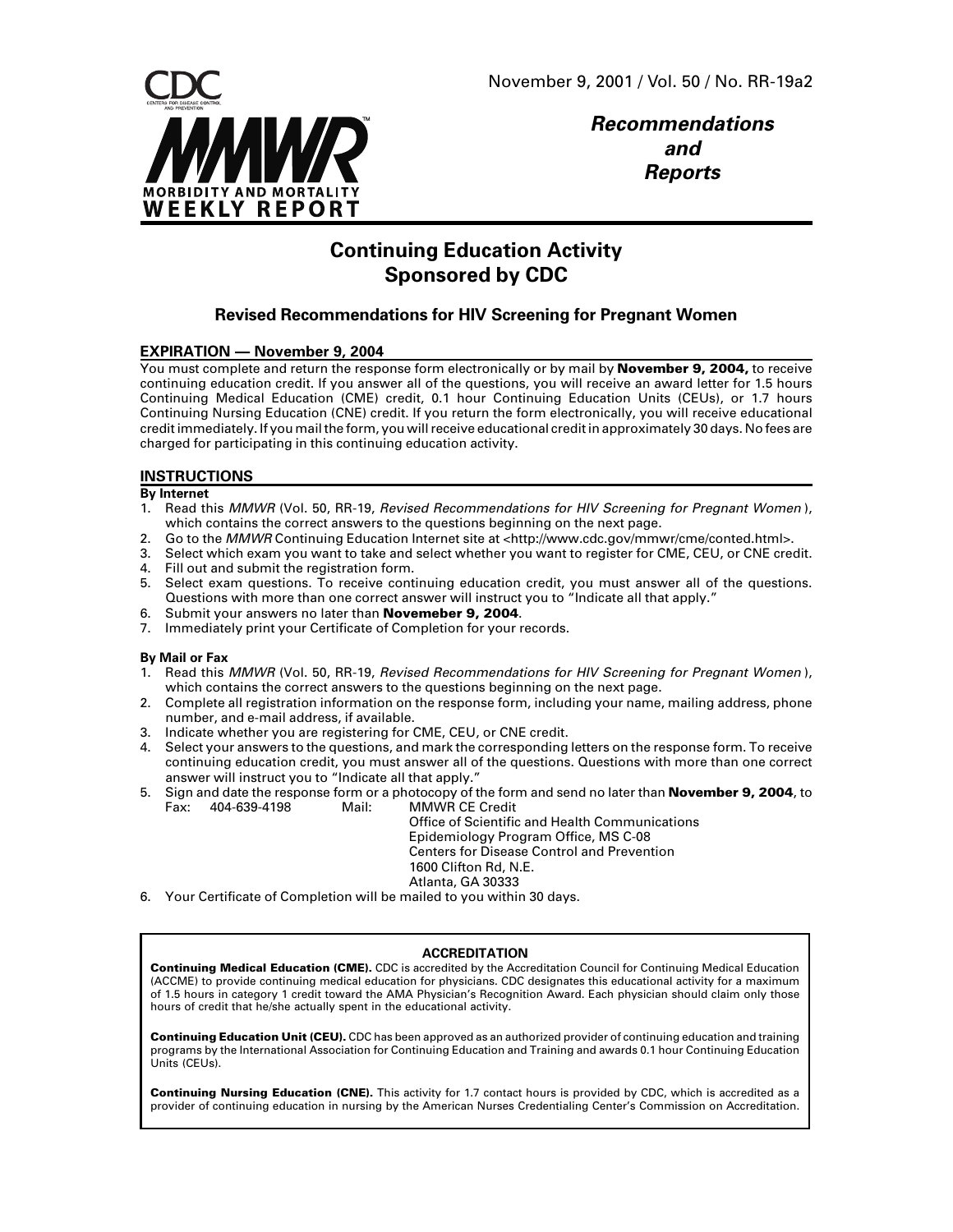#### **GOAL AND OBJECTIVES**

This MMWR provides recommendations regarding the screening of pregnant women for human immunodeficiency virus (HIV) infection. These recommendations were prepared by the U.S. Public Health Service based on public health and obstetric practice guidelines and input from a panel of specialists. The goal of this report is to provide guidance to public- and private-sector policy makers and clinical providers on HIV screening during pregnancy. Upon completion of this continuing education activity, the reader should be able to a) describe the recommended HIV counseling and testing strategy for pregnant women, b) identify risk factors for perinatal HIV transmission, c) identify barriers to HIV testing among pregnant women, and d) describe the information that pregnant women should receive before HIV testing.

#### **To receive continuing education credit, please answer all of the following questions.**

#### **1. The recommended testing strategy for pregnant women can best be described as**

- A. universal counseling and voluntary HIV testing.
- B. routine counseling and targeted testing.
- C. voluntary counseling and testing.
- D. targeted counseling and testing.

### **2. The new guidelines differ from the 1995 guidelines for HIV counseling and testing for pregnant women in all of the following ways except**

- A. making the consent process more flexible.
- B. strengthening the recommendation that all pregnant women be tested for HIV.
- C. placing more emphasis on HIV testing and treatment at the time of delivery.
- D. recommending simplification of the testing process.
- E. none of the above.

### **3. All of the following factors have been associated with increased risk for perinatal HIV transmission except**

- A. advanced maternal HIV disease.
- B. prolonged rupture of membranes.
- C. scheduled cesarean delivery.
- D. preterm delivery.
- E. maternal infection with another sexually transmitted disease (STD).

#### **4. All of the following are reasons commonly cited by women for declining HIV testing except**

- A. no perceived risk.
- B. financial constraints.
- C. administrative scheduling difficulties.
- D. lack of provider endorsement.
- E. history of previous testing.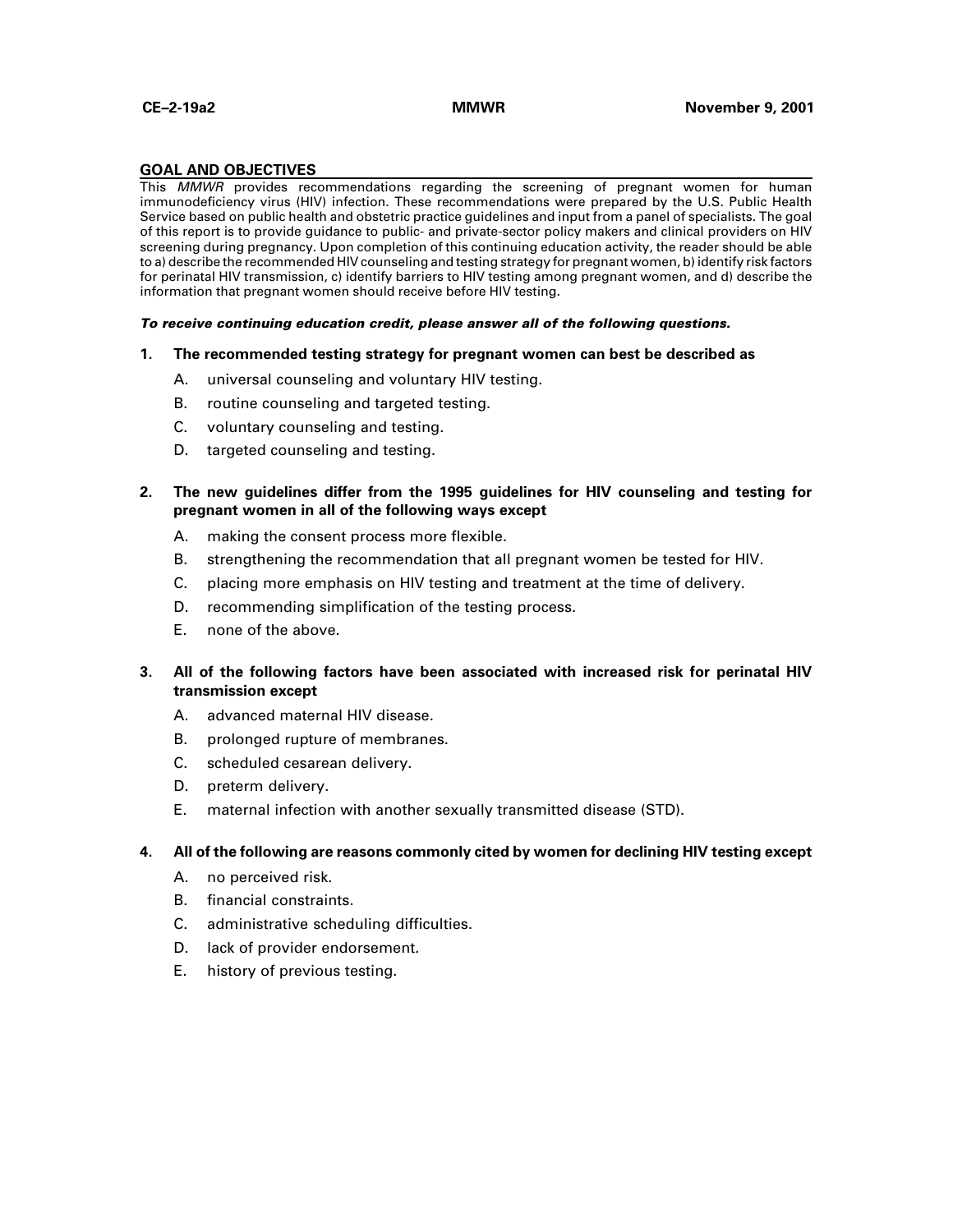- **5. Which of the following are included as one of the components of the recommended Pediatric AIDS Clinical Trials Group protocol 076 regimen for administration of zidovudine (ZDV)?**
	- A. Administration of oral ZDV to the infant for the first 8 weeks of life.
	- B. Administration of oral ZDV to the mother beginning during the first trimester.
	- C. Administration of intravenous ZDV to the infant at time of birth.
	- D. Administration of intravenous ZDV during labor and delivery.

### **6. All of the following information should be provided to pregnant women before HIV testing except**

- A. Effective interventions can help protect infants from becoming infected.
- B. Services are available to help women reduce their risk for HIV.
- C. A woman might be at risk for HIV and not know it.
- D. Repeat HIV testing is not recommended for women tested within the year.
- E. HIV can be transmitted through breast-feeding.

### **7. Retesting for HIV in the third trimester is recommended for**

- A. women with a history of STDs.
- B. women with multiple sex partners during pregnancy.
- C. A and B.
- D. none of the above.

### **8. Informed consent before HIV testing is**

- A. optional.
- B. mandated by federal law.
- C. essential.
- D. required by most states.

### **9. Indicate your work setting.**

- A. State/local health department.
- B. Other public health setting.
- C. Hospital clinic/private practice.
- D. Managed care organizations.
- E. Academic institution.
- F. Other.

### **10. Which best describes your professional activities?**

- A. Patient care emergency/urgent care department.
- B. Patient care inpatient.
- C. Patient care primary-care clinic or office.
- D. Laboratory/pharmacy.
- E. Public health.
- F. Other.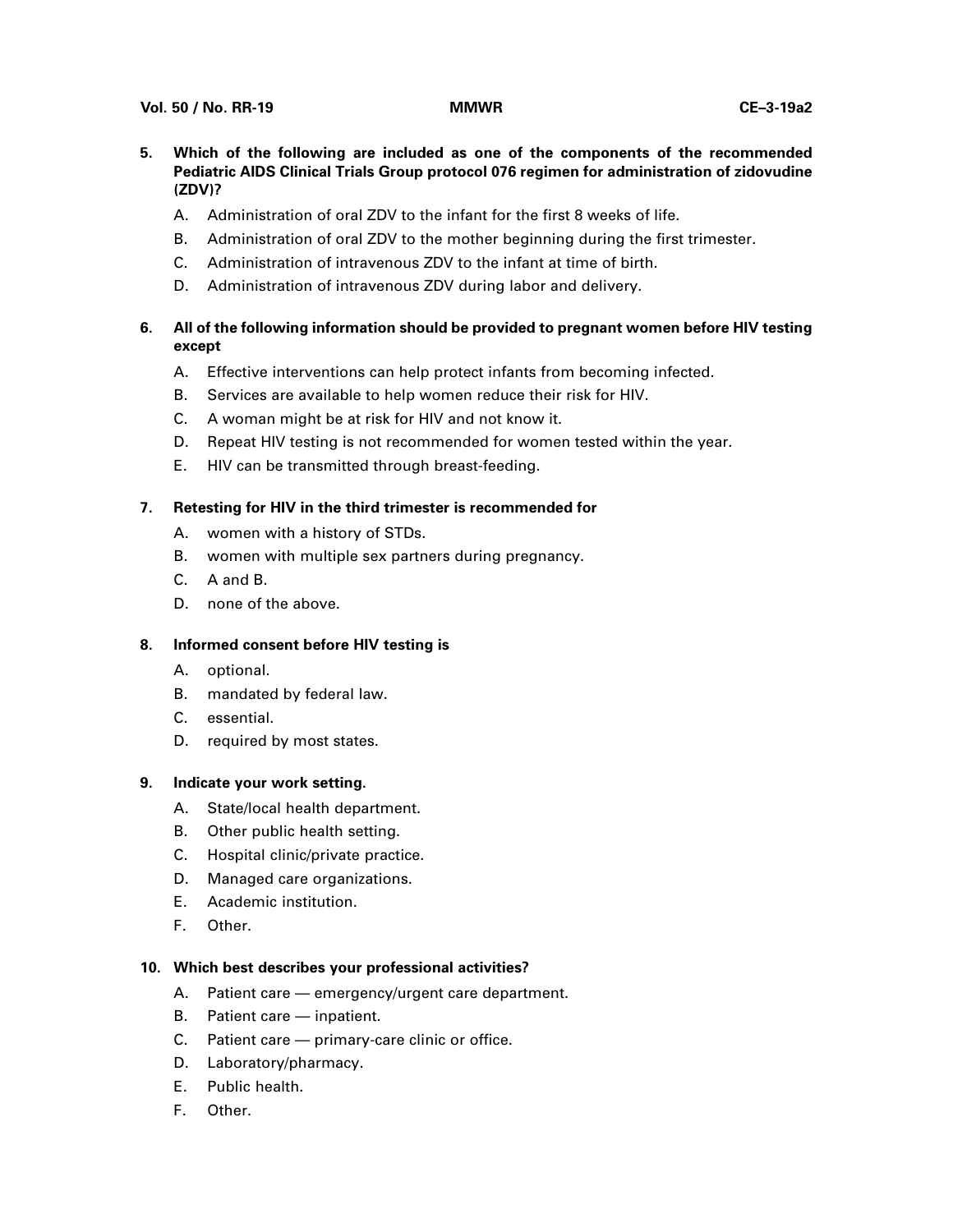### **11. I plan to use these recommendations as the basis for . . . (Indicate all that apply.)**

- A. health education materials.
- B. insurance reimbursement policies.
- C. local practice guidelines.
- D. public policy.
- E. other.

### **12. Each month, approximately how many pregnant patients/clients do you see?**

- A. None.
- B. 1–10.
- C. 11–30.
- D. 30–50.
- E. >50.

### **13. How much time did you spend reading this report and completing the exam?**

- A. Fewer than 1.5 hours.
- B. More than 1.5 hours but fewer than 2 hours.
- C. 1–1.5 hours.
- D. More than 2.5 hours but fewer than 3 hours.
- E. 3 hours or more.
- **14. After reading this report, I am confident I can describe the recommended HIV counseling and testing strategy for pregnant women.**
	- A. Strongly agree.
	- B. Agree.
	- C. Neither agree nor disagree.
	- D. Disagree.
	- E. Strongly disagree.
- **15. After reading this report, I am confident I can identify risk factors for perinatal HIV transmission.**
	- A. Strongly agree.
	- B. Agree.
	- C. Neither agree nor disagree.
	- D. Disagree.
	- E. Strongly disagree.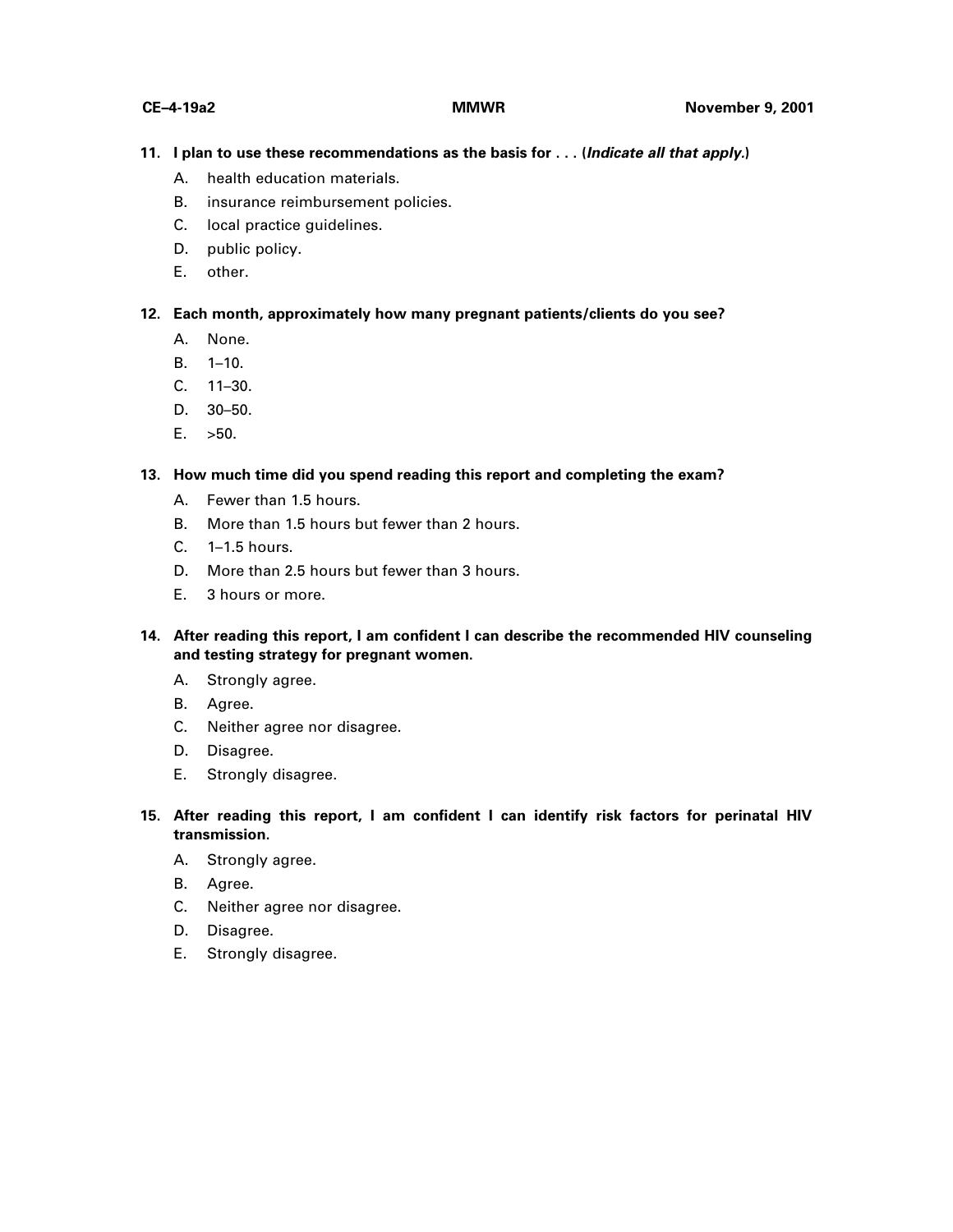- **16. After reading this report, I am confident I can identify barriers to HIV testing among pregnant women.**
	- A. Strongly agree.
	- B. Agree.
	- C. Neither agree nor disagree.
	- D. Disagree.
	- E. Strongly disagree.
- **17. After reading this report, I am confident I can describe the information that pregnant women should receive before HIV testing.**
	- A. Strongly agree.
	- B. Agree.
	- C. Neither agree nor disagree.
	- D. Disagree.
	- E. Strongly disagree.

### **18. The objectives are relevant to the goal of this report.**

- A. Strongly agree.
- B. Agree.
- C. Neither agree nor disagree.
- D. Disagree.
- E. Strongly disagree.
- **19. Overall, the presentation of the report enhanced my ability to understand the material.**
	- A. Strongly agree.
	- B. Agree.
	- C. Neither agree nor disagree.
	- D. Disagree.
	- E. Strongly disagree.

### **20. The recommendations will affect my practice.**

- A. Strongly agree.
- B. Agree.
- C. Neither agree nor disagree.
- D. Disagree.
- E. Strongly disagree.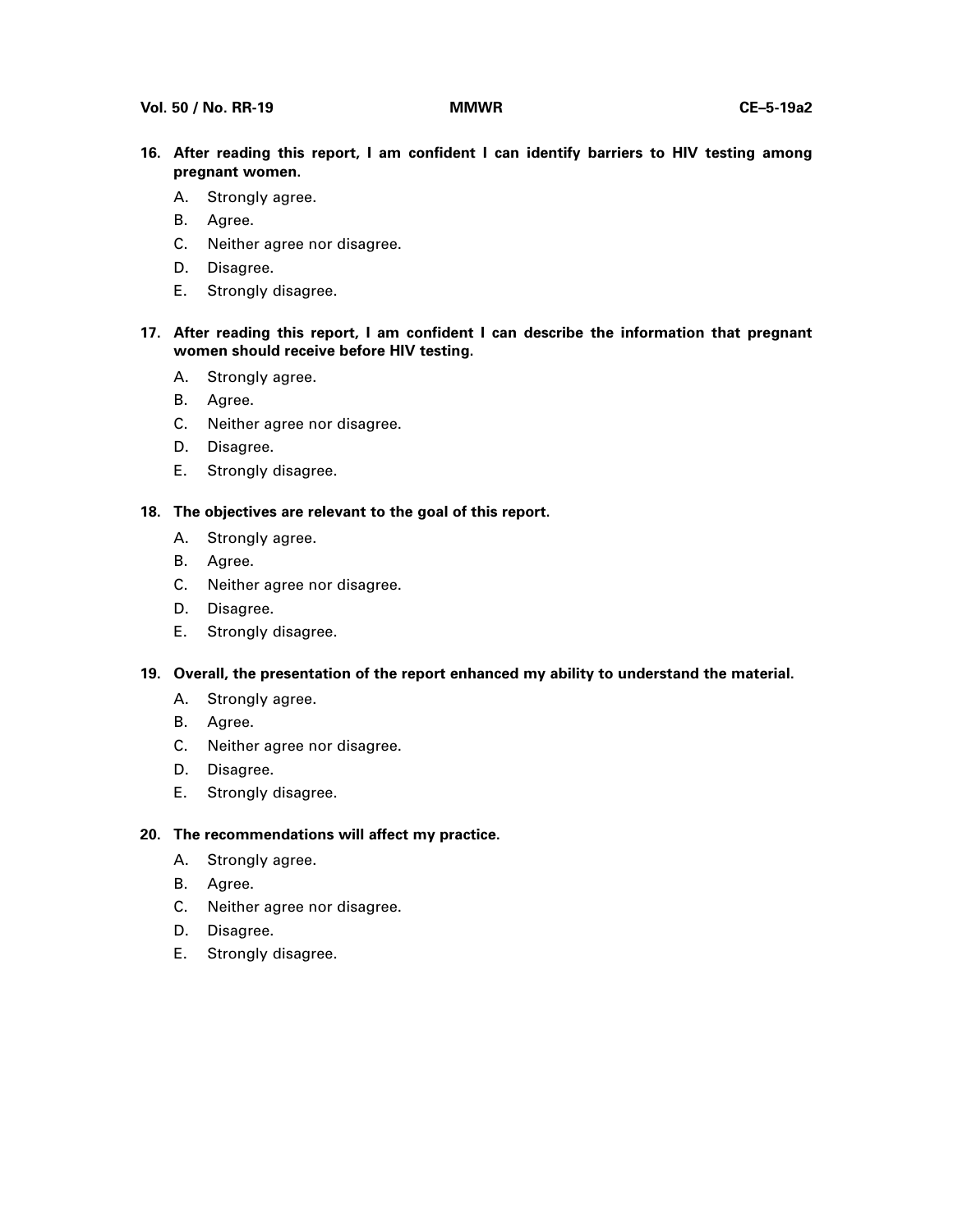### **21. How did you learn about this continuing education activity?**

- A. Internet.
- B. Advertisement (e.g., fact sheet, MMWR cover, newsletter, or journal).
- C. Coworker/supervisor.
- D. Conference presentation.
- E. MMWR subscription.
- F. Other.

1. A; 2. E; 3. C; 4. B; 5. D; 6. D; 7. C; 8. C.

**Correct answers for questions 1–8**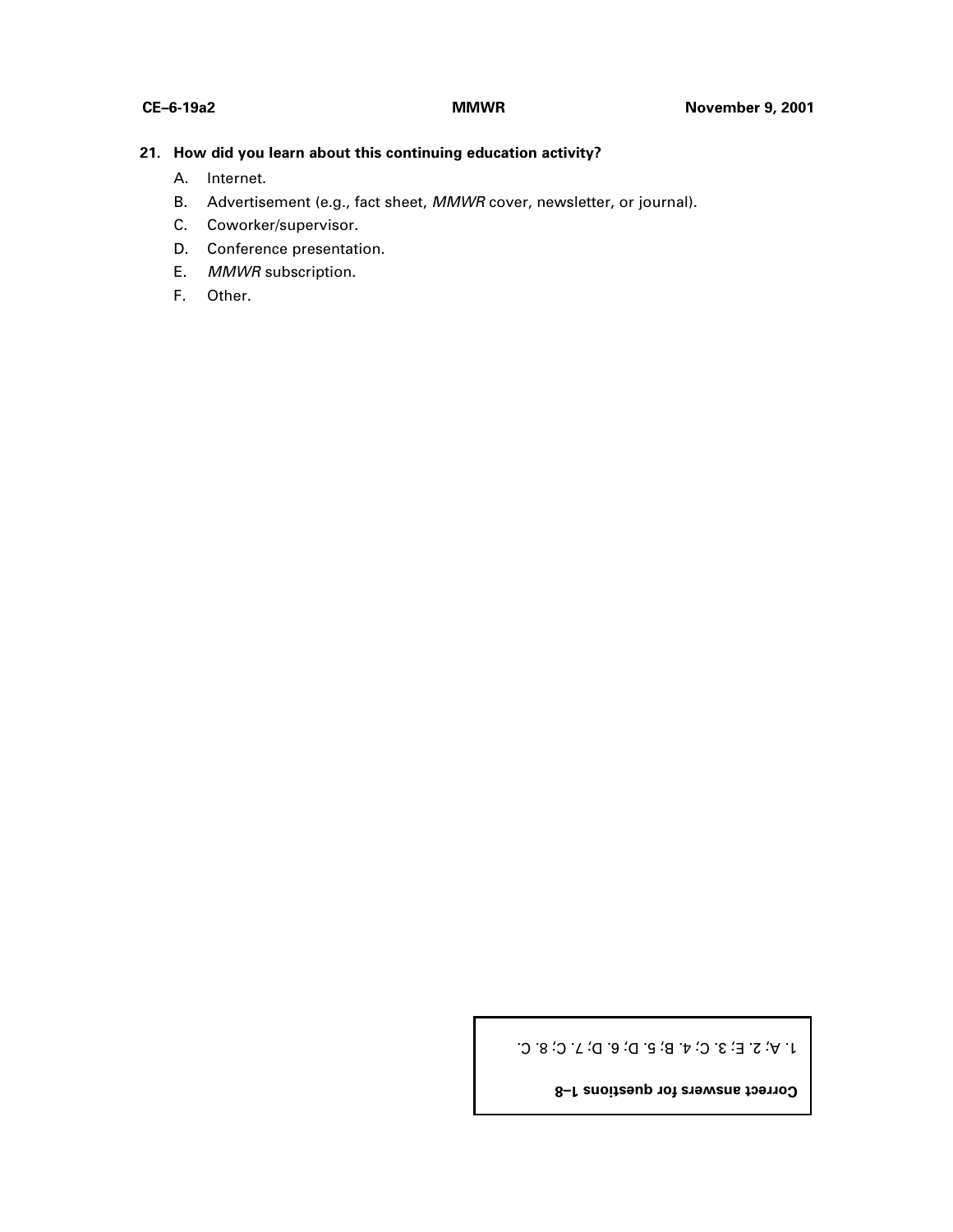# **MMWR Response Form for Continuing Education Credit November 9, 2001/Vol. 50/No. RR-19a2**

## **Revised Recommendations for HIV Screening for Pregnant Women**

- **To receive continuing education credit, you must**
- **1. provide your contact information;**
- **2. indicate your choice of CME, CEU, or CNE credit;**
- **3. answer all of the test questions;**
- **4. sign and date this form or a photocopy;**
- **5. submit your answer form by November 9, 2004.**

**Failure to complete these items can result in a delay or rejection of**

**your application for continuing education credit.**

| ם<br>photoco | <b>Last Name</b>           | <b>Check One</b><br><b>CME</b> Credit<br>$\blacksquare$ |          |  |  |
|--------------|----------------------------|---------------------------------------------------------|----------|--|--|
|              | Street Address or P.O. Box | <b>CEU Credit</b><br>$\perp$<br>$\Box$ CNE Credit       |          |  |  |
| O            | <b>Apartment or Suite</b>  |                                                         |          |  |  |
| Detach       | City                       | <b>State</b>                                            | ZIP Code |  |  |
|              | <b>Phone Number</b>        | <b>Fax Number</b>                                       |          |  |  |

E-Mail Address

Fill in the appropriate blocks to indicate your answers. Remember, you must answer all of the questions to receive continuing education credit!

|  | 1. []A []B []C []D                |                            |  | 12. [ ] A [ ] B [ ] C [ ] D [ ] E                                   |  |  |  |
|--|-----------------------------------|----------------------------|--|---------------------------------------------------------------------|--|--|--|
|  | 2. []A []B []C []D []E            |                            |  | 13. [ ] A [ ] B [ ] C [ ] D [ ] E                                   |  |  |  |
|  | 3. []A []B []C []D []E            |                            |  | 14. [ ] A [ ] B [ ] C [ ] D [ ] E                                   |  |  |  |
|  | 4. []A []B []C []D []E            |                            |  | 15. [ ] A [ ] B [ ] C [ ] D [ ] E                                   |  |  |  |
|  | 5. []A []B []C []D                |                            |  | 16. [ ] A [ ] B [ ] C [ ] D [ ] E                                   |  |  |  |
|  | 6. [ ] A [ ] B [ ] C [ ] D [ ] E  |                            |  | 17. [ ] A [ ] B [ ] C [ ] D [ ] E                                   |  |  |  |
|  | 7. []A []B []C []D                |                            |  | 18. [ ] A [ ] B [ ] C [ ] D [ ] E                                   |  |  |  |
|  | 8. []A []B []C []D                |                            |  | 19. [ ] A [ ] B [ ] C [ ] D [ ] E                                   |  |  |  |
|  |                                   | 9. []A []B []C []D []E []F |  | 20. [ ] A [ ] B [ ] C [ ] D [ ] E                                   |  |  |  |
|  |                                   |                            |  | 10. [] A [] B [] C [] D [] E [] F 21. [] A [] B [] C [] D [] E [] F |  |  |  |
|  | 11. [ ] A [ ] B [ ] C [ ] D [ ] E |                            |  |                                                                     |  |  |  |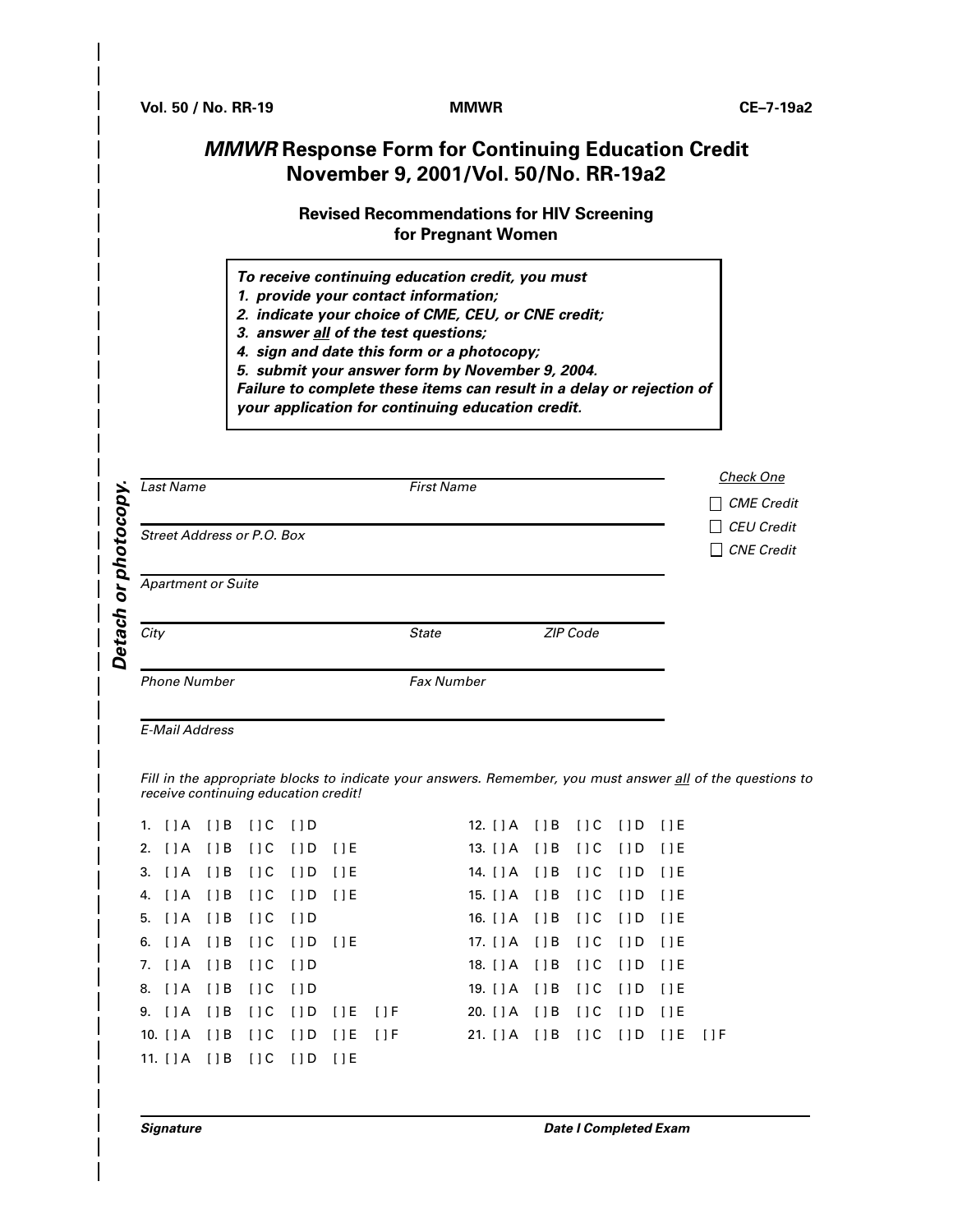All MMWR references are available on the Internet at [<http://www.cdc.gov/mmwr/>.](http://www.cdc.gov/mmwr/) Use the search function to find specific articles.

Single copies of this document are available free of charge from the HIV/AIDS Treatment Information Service (ATIS) and can be obtained by calling (800) 448- 0440, (301) 519-0459 (international), or (888) 480-3739 (TTY) or by downloading the document from the ATIS website at <www.hivatis.org>.

Use of trade names and commercial sources is for identification only and does not imply endorsement by the U.S. Department of Health and Human Services.

References to non-CDC sites on the Internet are provided as a service to MMWR readers and do not constitute or imply endorsement of these organizations or their programs by CDC or the U.S. Department of Health and Human Services. CDC is not responsible for the content of pages found at these sites.